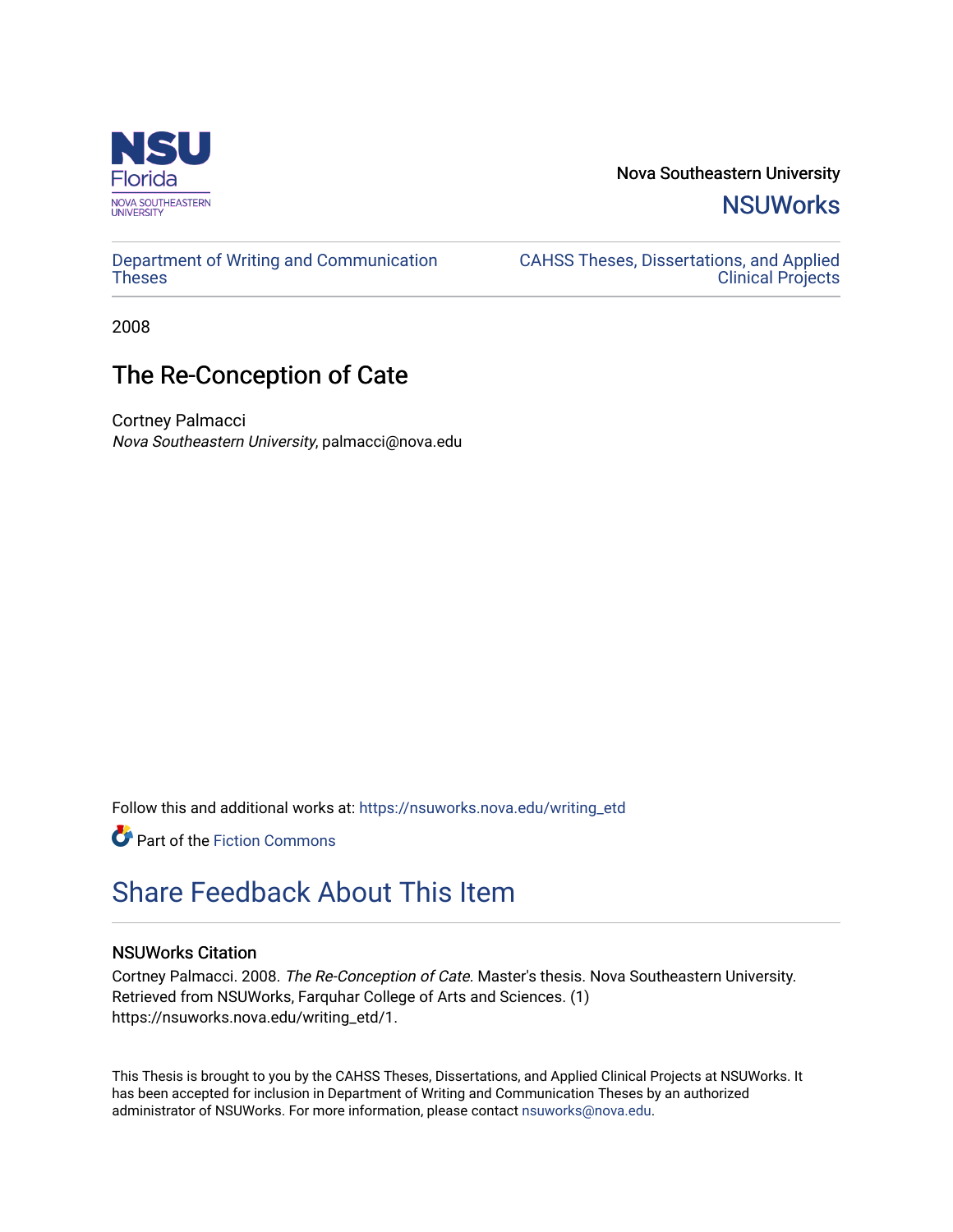### THE RE-CONCEPTION OF CATE

A Thesis

Submitted in Partial Fulfillment of the

Requirements for the Degree

Master of Arts in Writing

Cortney Palmacci

Farquhar College of Arts and Sciences, Division of Humanities

Nova Southeastern University

April 2008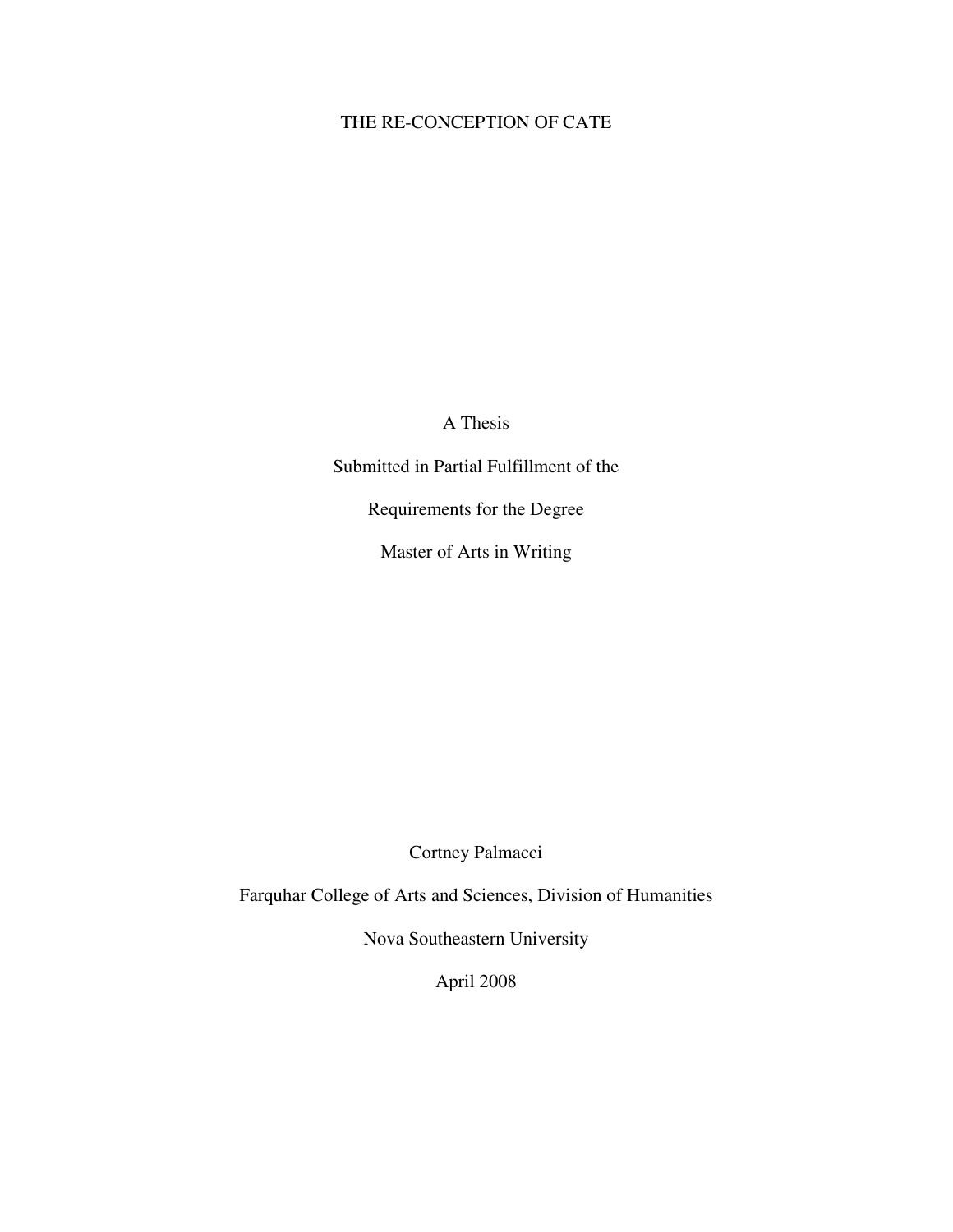© 2008 by Cortney Palmacci

All Rights Reserved

Farquhar College of Arts and Sciences, Division of Humanities Nova Southeastern University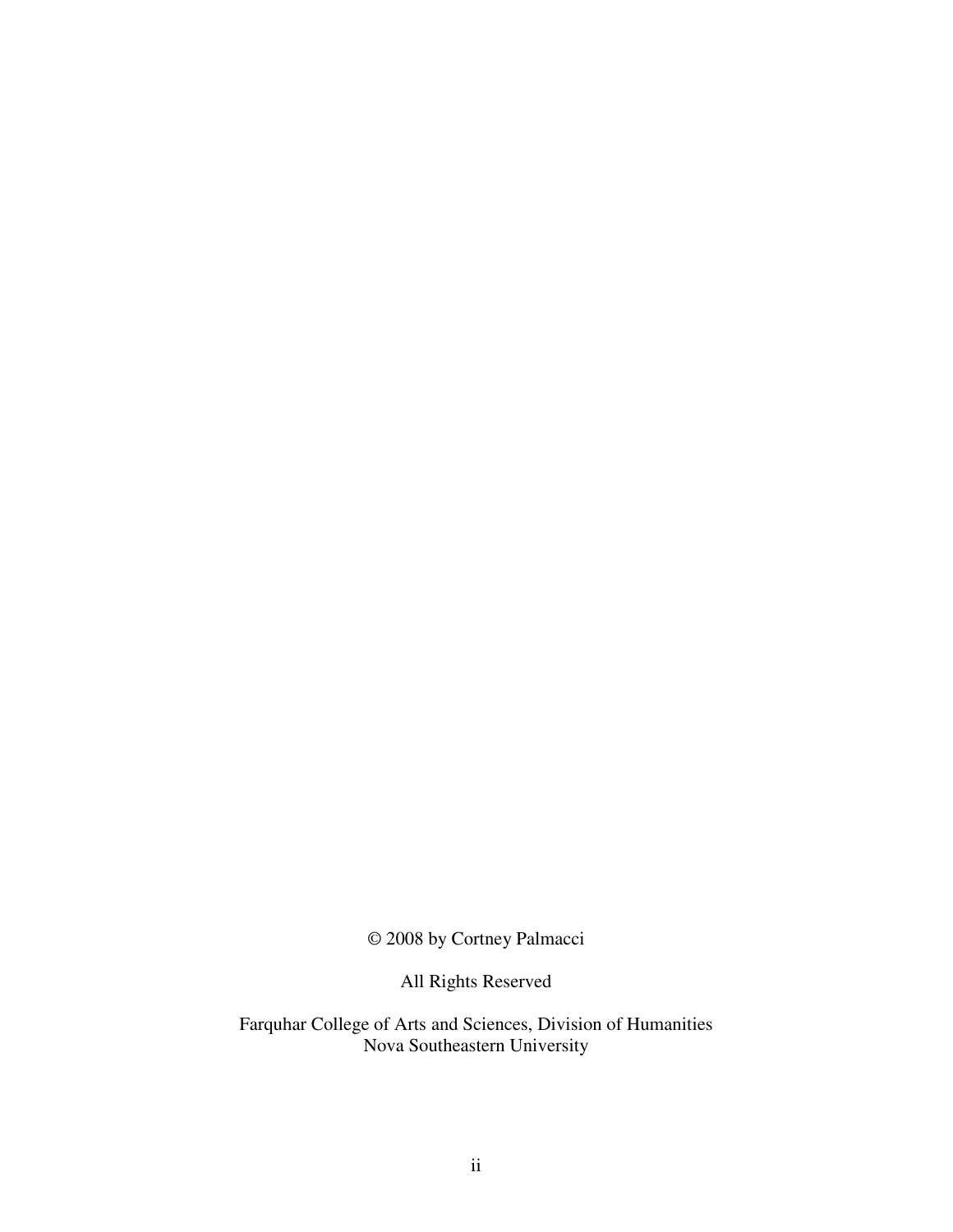We hereby approve the thesis of

Cortney Palmacci

\_\_\_\_\_\_\_\_\_\_\_\_\_\_\_\_\_\_\_ \_\_\_\_\_\_\_\_\_\_\_\_\_\_\_\_\_\_\_\_\_\_\_\_\_\_\_\_\_\_\_\_\_

Candidate for the degree of Master of Arts in Writing

Date Waites, Ph.D. Professor of English, Thesis Advisor

\_\_\_\_\_\_\_\_\_\_\_\_\_\_\_\_\_\_\_ \_\_\_\_\_\_\_\_\_\_\_\_\_\_\_\_\_\_\_\_\_\_\_\_\_\_\_\_\_\_\_\_\_ Date Suzanne Ferriss, Ph.D. Associate Professor of English

ACCEPTED

\_\_\_\_\_\_\_\_\_\_\_\_\_\_\_\_\_\_\_ \_\_\_\_\_\_\_\_\_\_\_\_\_\_\_\_\_\_\_\_\_\_\_\_\_\_\_\_\_\_\_\_\_ Date Marlisa Santos, Ph.D. Director, Division of Humanities Farquhar College of Arts and Sciences Nova Southeastern University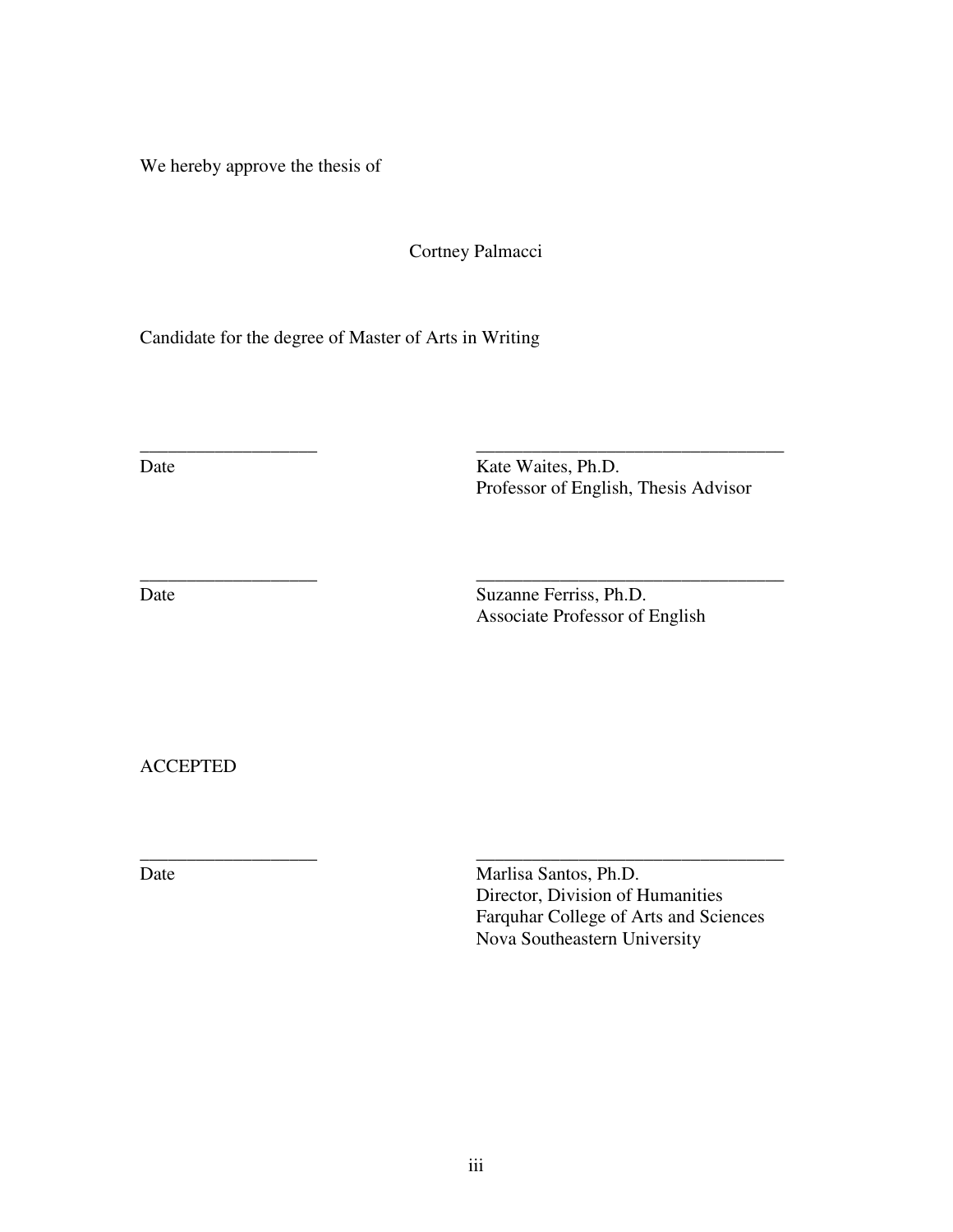#### ACKNOWLEDGEMENTS

 I would first like to thank my thesis advisor, Dr. Kate Waites, for her support, encouragement, and enthusiasm throughout this project. She has been there every step of the way, pushing me to make Cate's story the best it can be. I have learned so much about myself, both as a person and as a writer over the last six months. I will be eternally grateful for all she's done.

 I would also like to thank Dr. Suzanne Ferriss. She took a chance agreeing to work with a student she'd never met, and I've benefited from her expertise and wisdom. Her seal of approval on my work means so much to me. Thank you to all of the professors I've been lucky enough to work with throughout this program. I've been pushed to grow and sharpen my skills by each of you and have succeeded in part because of what I've learned from you.

 I'd like to thank my wonderful friends and family who have supported and inspired me throughout this project. I appreciate all the nights of "research" you helped me with on the streets of Fort Lauderdale. To my mother, Eileen, my true best friend, thank you for the strength and love you share with me every day. To Megan, my real life Regan, you are the best sister a girl could ask for.

 Finally, I'd like to thank Lyndsay and Nichole. Without you, I don't know if I could have made it. You have both been there to read multiple drafts, encourage me through the hard times, share the laughter through the good ones, and applaud my sweet dance moves. Lyndsay, you are my sister and I love you. Nichole, without you I would never have met Cate, thank you.

iv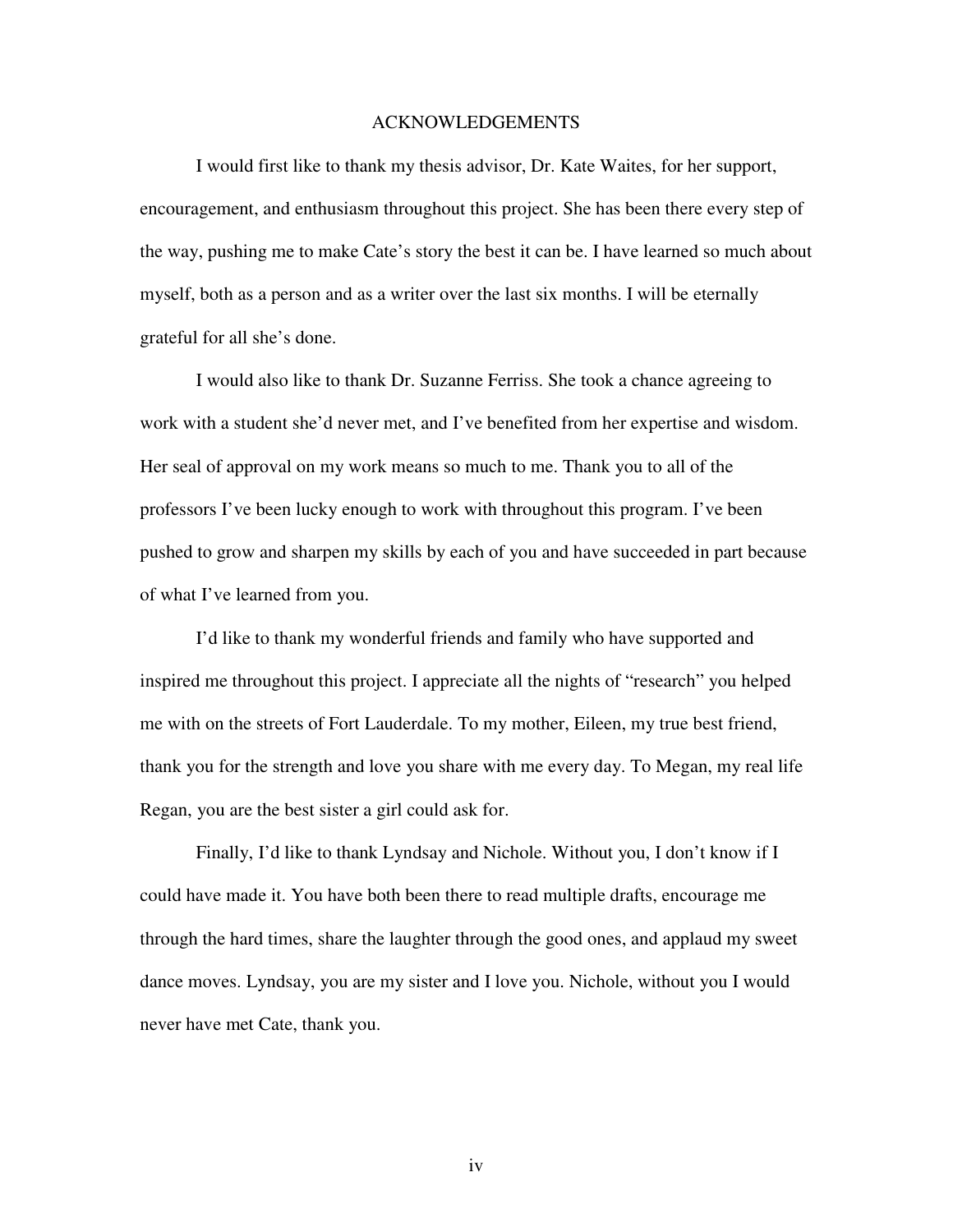Okay, I admit it. I'm not the best flyer. I am always nervous on a plane. No matter how smooth the flight is, I find myself contemplating the false sense of security the floor gives. A superficial look around and I see that I am in a long and boring tube. Smooth, rounded, tan walls surround rows of maroon seats. The air smells stale and the vents whistle loudly as the oxygen is pumped into the tube. The floor looks solid. But then I remember there is nothing between it and 35,000 feet below. I drink cheap Pinot Grigio and Valium to help me forget.

 A red-eye is never a comfortable flight in coach. The flight from Vegas back to Fort Lauderdale International is about four and a half hours, a manageable time at a more reasonable hour. But it's almost 1:00 a.m. Vegas time. The hour, the wine, the Valium—I should be resting peacefully in dreamland. My best girlfriend Erika gave me the window seat. I know she meant well, and I was grateful for the wall to lean my head against, but now the confined space and lack of easy access to the aisle makes me feel trapped and restless.

Our Vegas plan was simple. There for Erika's wedding, we would drink and gamble before and after the ceremony in The Chapel at The Luxor. In five days, I have had less than 20 hours sleep. Erika and Stephen were unconscious before the plane had even started taxiing down the runway. It's two hours into the flight, neither of them has moved an inch, and I really have to pee.

 "Erika. Erika." I try to raise my voice to my loudest whisper. I will her to wake up, but she doesn't stir. "Erika. Erika." I'm a little louder this time. My voice fills the silence at 35,000 feet. She is motionless. I shake her, hoping to shock her into consciousness. "Erika." Before I can say her name again an older man sitting in the row behind us leans forward and

I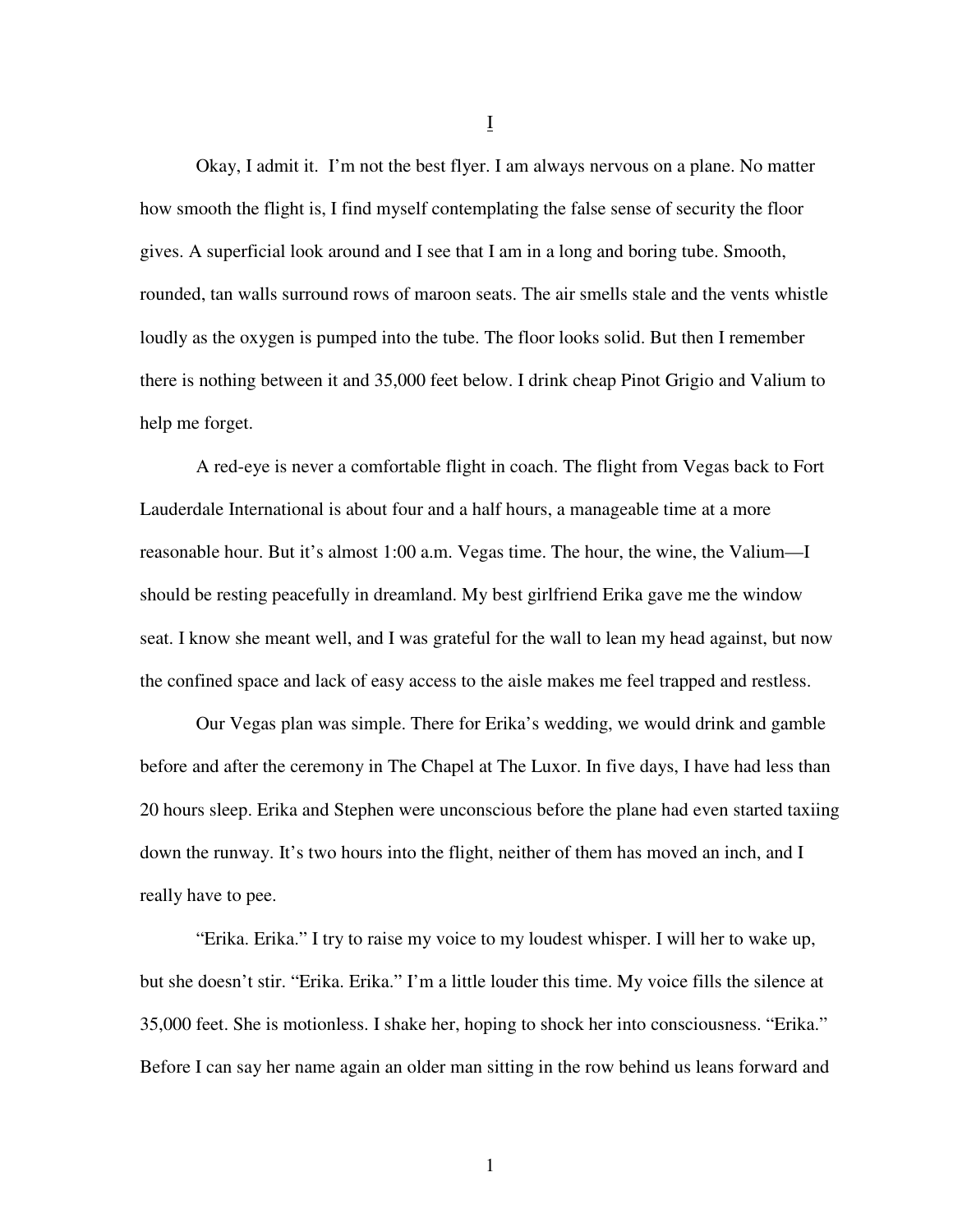looks at me through the space in the seats. I can only see a bald head and graying goatee but his grunt tells me he clearly isn't happy with my noises. Great, I managed to wake up this guy, who's now glaring at the back of my seat, but not Erika.

 "I'm sorry," I whisper to him and shrug my shoulders as if to say, *what can you do?*  Defeated, I settle back into my seat. At first, I want to eat or drink something out of sheer boredom, but that isn't an option. I have some chips and a Diet Coke I bought at the airport newsstand in my laptop bag, but Stephen put it in the overhead compartment—a lot of good it's doing me now. I could try to call the stewardess, but I'd run the risk of disturbing my back-row neighbor again. Plus, I don't know when they will wake up and I can't risk an accident. A small bladder and big nerves is a bad combo.

 I fidget in my chair. I undo my ponytail and let my hair down, but I instantly pull it back again. I adjust my red, squishy neck pillow for optimum comfort and settle on watching the television in the back of the headrest in front of me. On the flight to Vegas, the plane only offered one channel. Luckily, it ran two episodes of *The Office* in a row*.* This flight also only has one channel but it isn't offering much tonight. The in-flight magazine tells me the recent Renée Zellweger film *Miss Potter* is starting soon. Since I have no choice, I change the channel on my armrest controller to three and wait.

 The urge to pee is getting worse. In a feeble attempt to ignore the urge, I turn my attention fully to the film. It isn't the princess-finds-her-prince story I expected, and I'm intrigued. Renée's character is freethinking, liberal, independent. She doesn't want a husband. She only wants to write children's books. *What's so weird about that?* I don't exactly have stories leaping out of me, but I do want to live my life as I see fit. I don't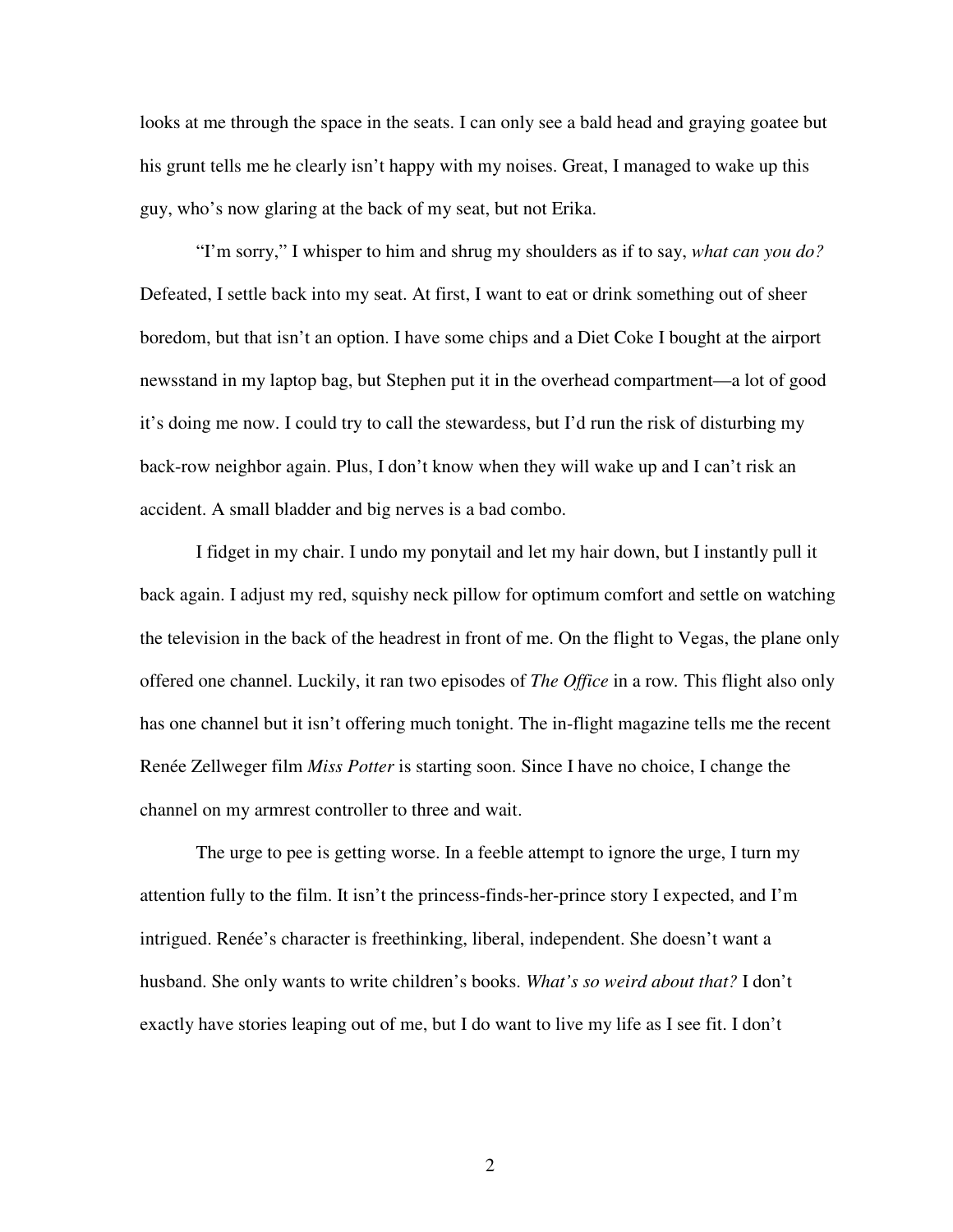understand why we all have to fit our lives into the same neat boxes. I get what Miss Potter is after, and I realize I probably should have seen this movie in the theater.

 Suddenly, Ewan McGregor appears on screen and I can see it coming. This confident, self-sufficient woman will be swept off her feet by the dashing prince charming. This is such bullshit. And everyone I know seems to be falling for it except me. I used to be surrounded by liberal, free-thinking women. Now I have happy-housewives as best friends. Erika is just the latest in a long line of friends to *settle down*.

 Suddenly, a loud noise upsets my internal disquiet. It sounds like someone choking and blowing his nose simultaneously. I look over at Stephen. He didn't wake himself or Erika, but he scared the shit out of me. My eyes linger for a moment on the two seated next to one another. Side by side, breath by breath. Even while they sleep they seem to be in harmony with one another. Erika's golden brown hair is tied back in a ponytail. A few bangs lie loosely on her forehead falling over her purple sleep mask. She has a perfect, wellproportioned figure –not too skinny, but petite. She looks casual and comfortable but still feminine in her green Victoria's Secret sweat pants and matching cropped sweater. Stephen's standard American Eagle tee-shirt and plaid shorts match the color and laid-back style of her outfit.

 On leave for two weeks from his second tour of duty in Iraq, Stephen has spent five of those days in Vegas with his new wife and her best friend. Along with some friends from California, the three of us arrived in Vegas before and stayed later than the other guests. A constant parade of liquor, slot machines, sight-seeing, and night clubs—this was, by far, the best wedding I have ever attended. For a second I almost saw myself in one of those white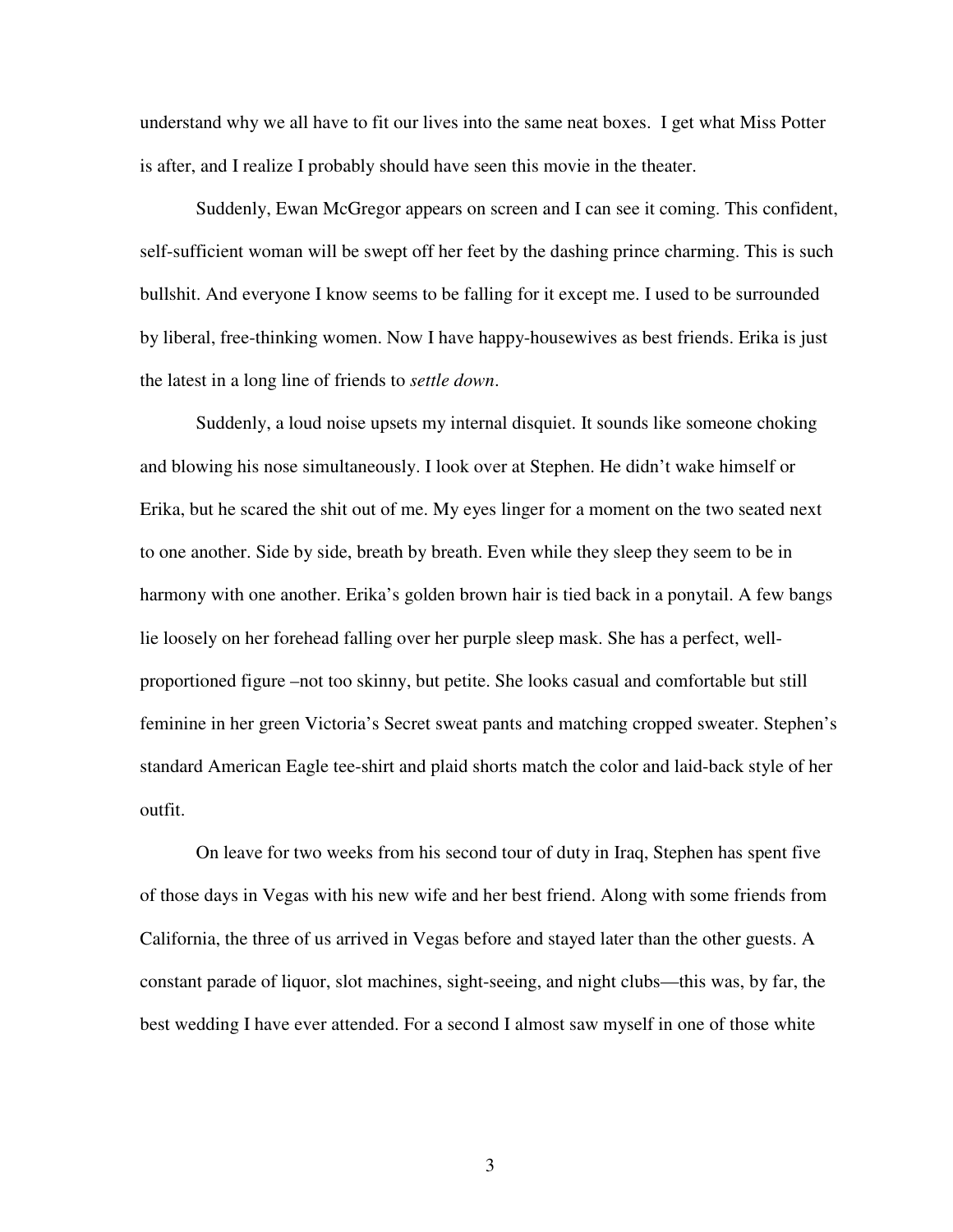dresses, but I was quickly reminded how unappetizing that would be. Stephen and Erika proceeded to call themselves Mr. and Mrs. Andreadis for the rest of the trip. Yuck.

 In their hotel room the day before the wedding, Erika handed me a gift bag. We had been getting ready to meet everyone in the lobby for the rehearsal dinner. Stephen was ironing.

 "I got something for ya," she said off-handedly. The black gift wrapping matched the bridesmaids' dresses.

 "For me? It's your wedding. I'm supposed to have something for you." I wasn't expecting a gift. Underneath the black tissue, I found a black, velvet jewelry box. Before I could fully remove it from the bag, I was crying.

 "Catey, you're my best friend. I love you so much. I don't know what I would do without you, what I would have done without you." As she spoke, I opened the box to find a white gold and diamond star on a white gold chain. "A star for my rock star. I love you, babe."

 I put it on immediately and haven't taken it off since. On a plane somewhere over the Gulf of Mexico, I'm holding the star between my index finger and thumb, sliding it back and forth on the chain around my neck, while crying and remembering the moment from a few days before. And I really have to pee. The urge is making me more agitated. All I want is for her to wake up so I can get up and go to the bathroom. I return to the movie to find the happy couple dancing and in love. My silent tears fall faster.

It smells musty on this plane. It's typical airplane smell, canned and recycled. My stomach hurts. I can't even look at the two newlyweds next to me. They are my best friends in the world, but I hate them in their wedded, blissful sleep. I start chewing on my nails. I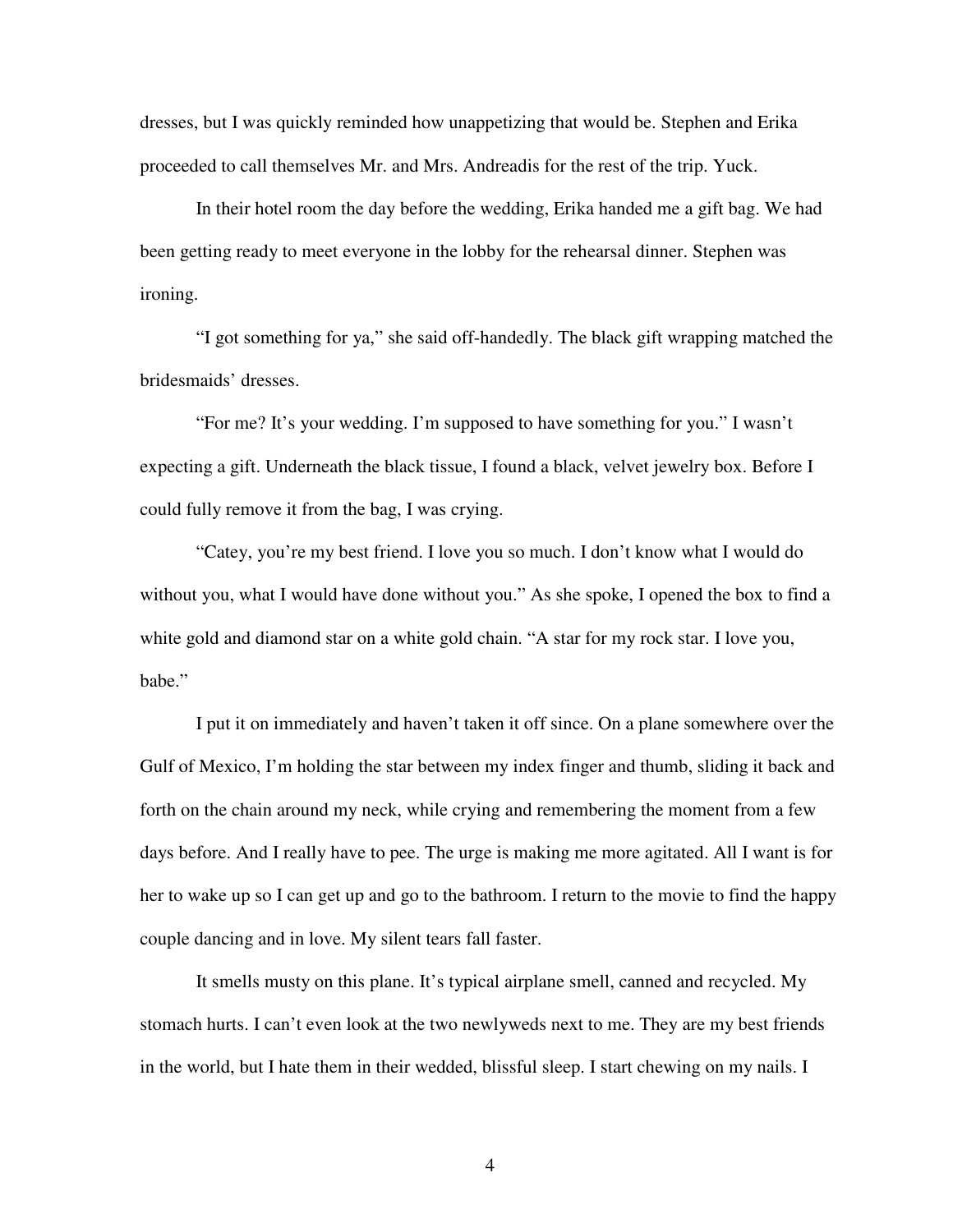cannot stop obsessing over the couples in my life. Erika and Stephen are married now. Rose, a friend at work, and her boyfriend Edgar just got married, and now they have a kid. Even Lily seems to be settling down with her new boyfriend Daniel. The pressure in my bladder lessens, but I begin to hyperventilate. Although I have been aware of it all along, I am the only one not blissfully attached. With the exception of Emile, my best guy friend, I am the only single girl left.

There is no way to say this—no simple, casual way to put it, so I'll just come out with it: I am a virgin, a twenty-five year old virgin. No, I'm not super religious. I'm not married to Jesus or anything like that, and I'm not saving myself for my soul-mate. I don't have some hideous deformity, and I don't live under a rock. It's hard to put into words, but relationships and everything that goes along with them—sex, love, compromise, dependency—I am just not interested in them. That's probably an understatement. Let's face it: I like things to be, well—let's be honest—I like things just as they are. I like to spend time with my friends. I like non-attachment. I like my career. I don't like mess. I really hate tears.

 It sounds cold when I say it like that. Being a virgin isn't *hip* or *cool,* but I don't feel comfortable letting someone get that close. Remember that magical time when boys transformed from dirty, annoying cretins to dreamy objects of desire? I'm still waiting for that to happen to me. One night, my friends and I were singing New Kids on the Block songs and watching R-rated movies after our parents went to sleep. The next night, the only thing my girlfriends wanted to talk about was playing Seven Minutes in Heaven and how far they could go with a boy before being considered a slut. In the time it took Brenda and Dylan to break up and get back together in one episode of *Beverly Hills, 90210*, my friends went from being fun, secure girls to self-conscious, giggly children whenever boys came around. I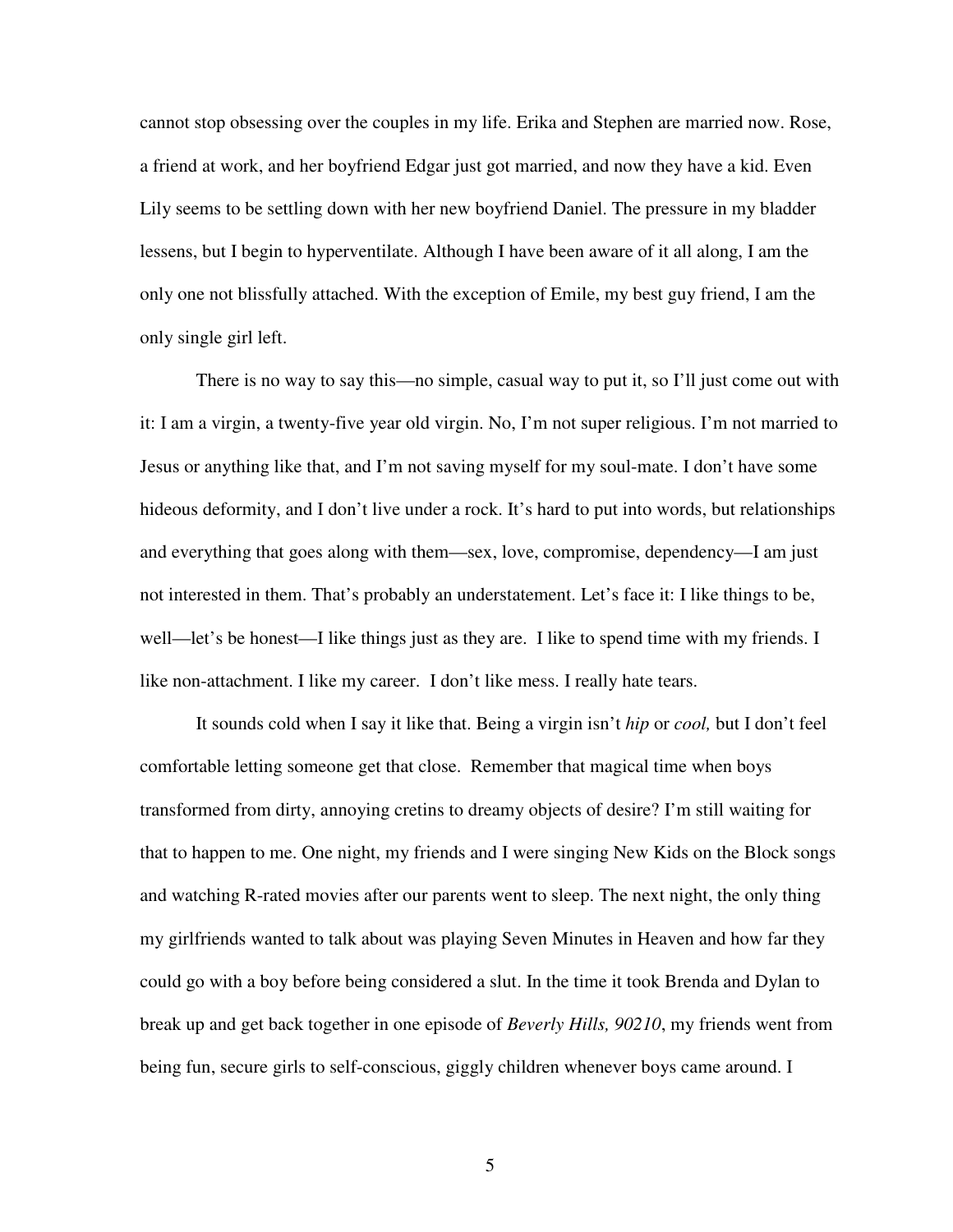watched as they split in two: a new, boy-approved version of themselves and then the confident, intelligent young women I knew and loved. The version I preferred seemed to be relegated to the privacy of our bedrooms at sleepovers. My personality didn't split. There is only one Cate.

The divide in my friends worsened in high school. The life of a teenage girl is a special circle of hell that Dante never imagined:

*Did you hear Jason and Jessica broke up? Did Jesse invite Camille to his birthday party? Daryl said he'd call, but he never called. I waited all night.* 

I couldn't wrap my head around the all-consuming appeal of love. I have watched my friends be consumed by it for over a decade. Love infects; love is messy. I like things neat. No drama. No suspense. No surprises. I especially don't like the messiness that sex brings. It's heart-breaking and dream-crushing. I can't afford any of that. I just don't have time for some trial-and-error period. The way I see it, what I want will come around. One day a guy just like me will show up. Somebody who doesn't have time to waste on games. Neat. No drama. No suspense. No surprise. Until then, I'll just hang out and have a good time.

As the credits roll across the miniature TV screen, Erika begins to move. "What time is it?" she asks groggily, stretching in her seat.

"Time for me to pee. Move, move, MOVE." I push past her, waking Stephen when I jump into the aisle, running to the back of the plane. I don't talk to them for the rest of the flight. I can't think of anything to say that I think they'll understand. I stare out my round window into the cloudy darkness looking for some solution to my worries and a piece of my old, self-confident self floating in the clouds.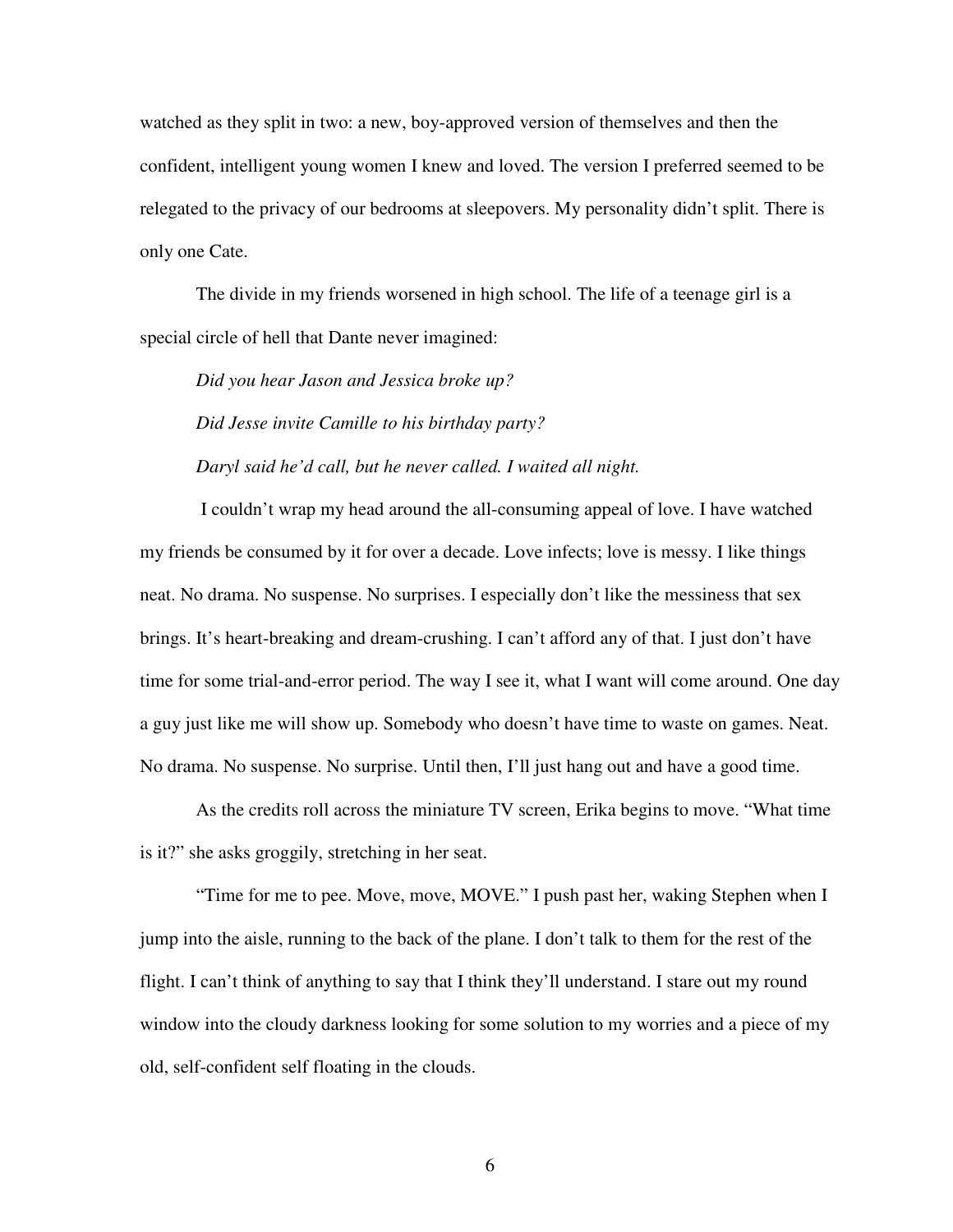I have been sleeping for twenty-four hours, ever since we landed. That is pretty impressive, even by Emile's standards. He doesn't sleep, he goes into a coma. It's Saturday and sunny, so I contemplate walking to Brew for some coffee. I try to walk everywhere. It's fairly easy living in downtown Fort Lauderdale where just about everything, including my office, is within walking distance.

 My bedroom, the master suite in my condo, has two full-sized closets, most likely meant to be shared by two people. (There is only one bedroom, but the floor plan for my condo still said "master suite." I guess that is meant to make people feel more important than they are.) Even though I am one person, I still ran out of closet space. I had to buy one of those temporary wardrobe things from Target to accommodate my ever expanding wardrobe. It takes up an entire corner of my room and blocks part of my bookshelves, but I need to hang my clothes somewhere. After scanning the closets and wardrobe, I realize I can't find anything that looks comfortable. My black-and-grey-striped pajama pants and black tank-top seem like the best choice, so I don't change. I give up on Brew and make toast.

 Around ten, the phone rings. This one would make sixteen missed calls since we landed yesterday morning. I really don't want to answer, but it is Emile. Ten is far too early for him to be up so, figuring something is wrong, I answer.

"Where are you?" he barks before I can get out a full hello.

 "I'm at home. I was sleeping. Since yesterday morning." I am sure even he can understand this. I take my cell to the couch and begin to flip channels on the television as we talk.

II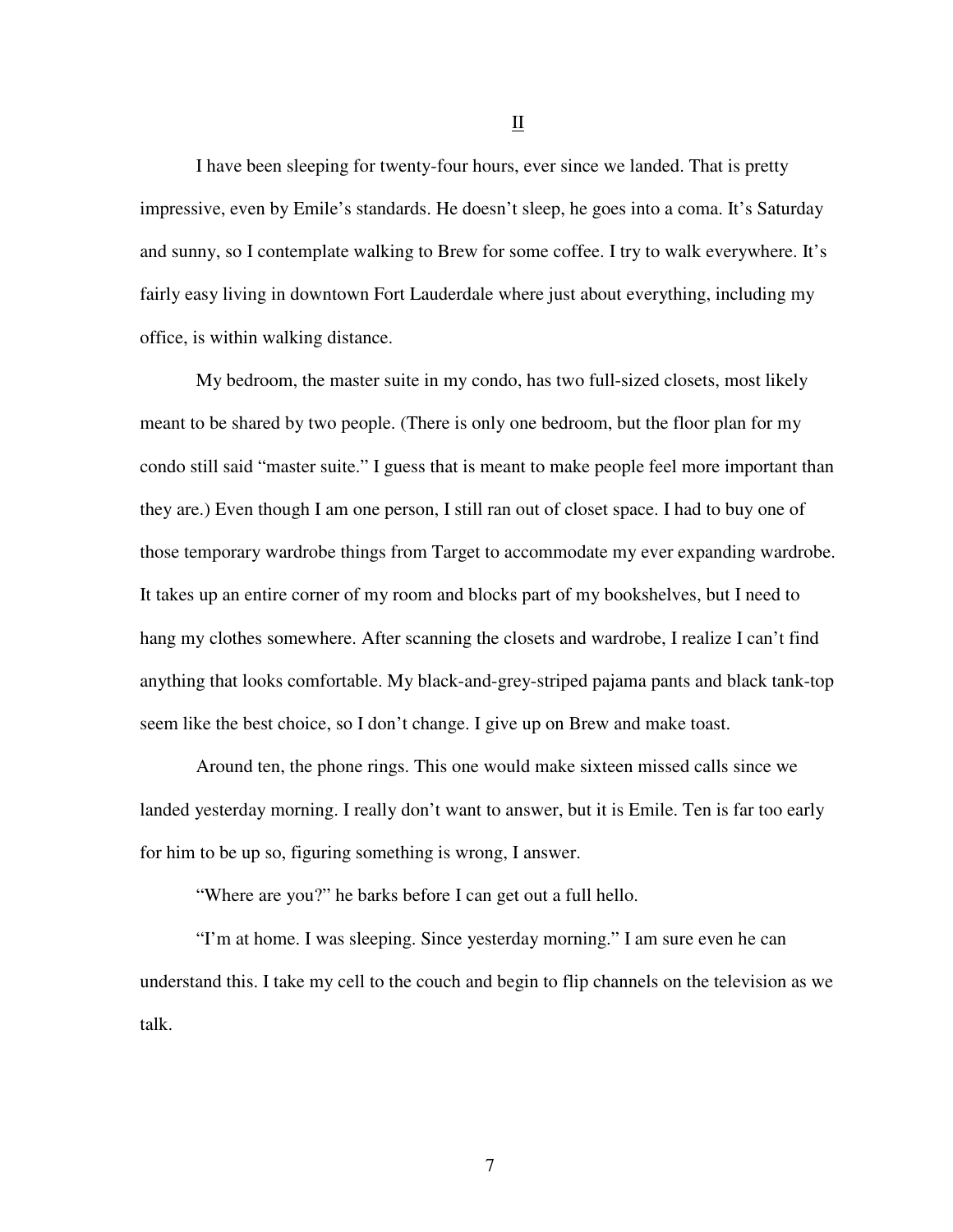"Everyone is calling you. You aren't answering. They are calling me. Your *sister* is calling me. She doesn't do that. So now I have to call you again, track you down. Make sure all is well in the Kingdom of Kitty Cate," he says mockingly.

"I'm bumble bees and sunshine. It's all Christmas cookies, babe. How are you? Didya miss me?" Will he take the bait and change the subject?

"Of course, I missed you. But honestly, what the hell is up? You can't just fall off the grid for twenty-four hours and then say it's all dandy." He is stern when he scolds me. Emile has been one of my best friends since high school. My oldest friend, if you don't count my sister who has an unfair advantage. We've known each other since he thought he had to act straight and I thought maybe he was the guy I should be dating. Looks like we were both wrong there.

Oh, I know what you're thinking. A gay best friend, how original. But trust me; Emile is no George from *My Best Friend's Wedding.* George is so suave and cool, so British, you know? Emile's nerdy Jewish gene outweighs the cool gay gene. Poor thing. I might actually know more about dating than he does. About history and politics, he beats everyone I know, but when it comes to fashion, he's clueless. Anything fashionable he owns was bought by yours truly. It's like Straight Chick for the Queer Guy.

"It was just the wedding. I was detoxing from all that sappy love shit. I was immersed in it for days; I needed to sleep it off. It was my own version of rehab." There is nothing on TV so I give up, flipping to the digital music channel that plays *alternative*. Whatever that is. At this moment, it's REM's "Everybody Hurts." Good times. I hold the phone between the left side of my face and my shoulder. I start to French-braid my hair while he lays into me.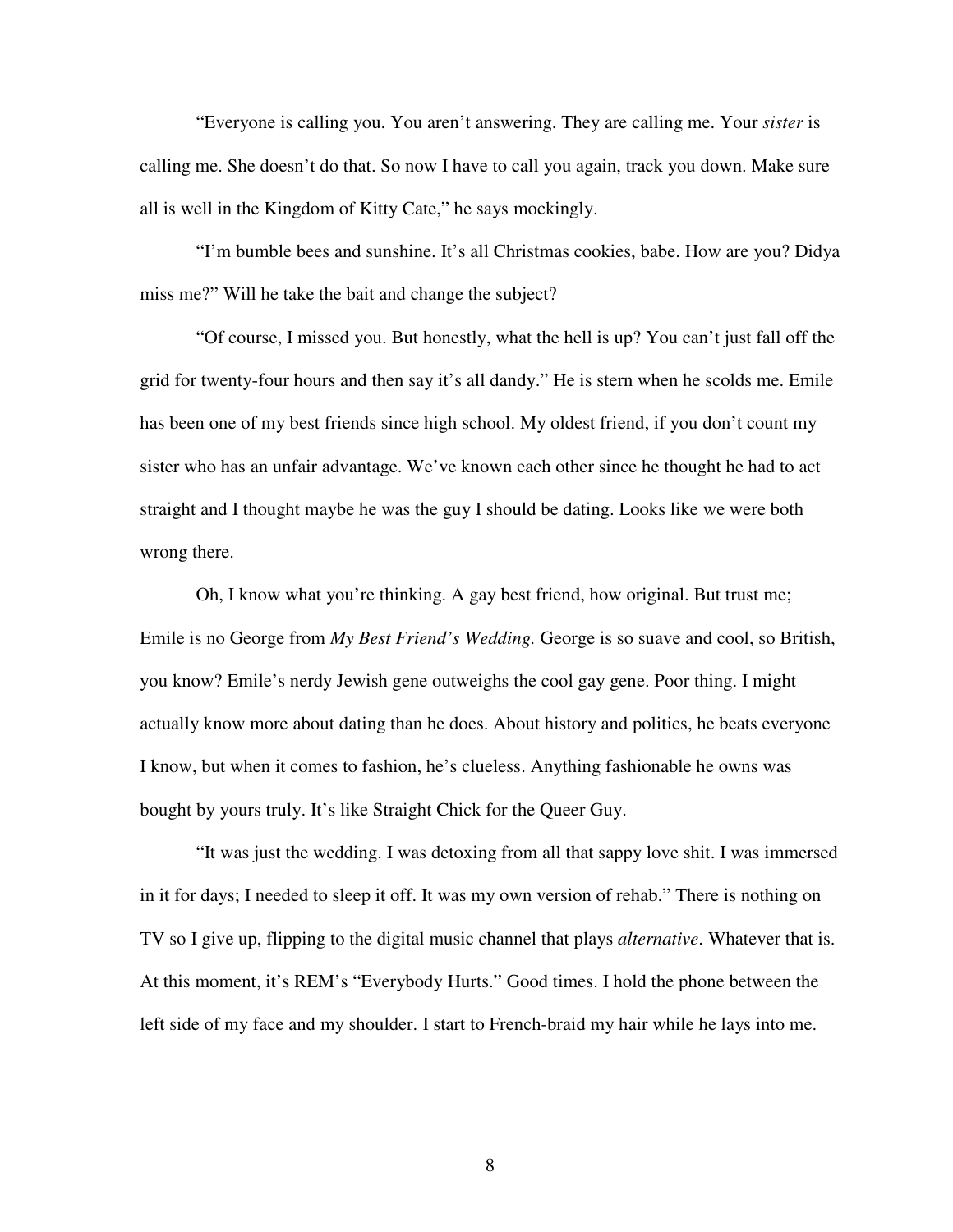"If you think I'm falling for that bullshit, you *must* still be dreaming. No one, except me, sleeps that long. You *certainly* don't sleep that long. I didn't want to force you into this, but I *am* coming over. First lunch, then Wii, then movies. Eventually, we will run out of things to talk about and then we will have the truth. It's a plan, Stan. See you in an hour." Before I can protest, he hangs up.

The day goes just as he said. We walk to Brew to get coffee and bagels for lunch. Brew is my favorite thing about living downtown. It's this really cool little coffee shop by day, wine bar by night, hidden away on a small quiet side street behind the bars of the downtown scene. The interior is filled with comfy brown leather chairs and chrome and rustcolored vinyl booths, like in a 1950s diner. There is food-themed artwork on the walls; my favorite painting is of an Aunt Jemima bottle and pancakes, and plasma TVs playing old black-and-white films hang from the ceiling. I find two unoccupied leather chairs and curl up in one that faces the big picture windows in the front of the shop, slowly sipping my Iced Café White Latte while I watch people walk by. "Good coffee."

"That was the absolute worst attempt at trying to steer the convo. Worst. Ever." He looks at me from the other side of a huge mug of cappuccino. As promised, Emile arrived at my condo exactly one hour after we spoke. He looks good, although a bit rushed. His jeans are tight against his thin frame. He's wearing a tee shirt that reads "Jews do it for 8 nights" with a picture of a menorah. His dark hair is hidden beneath a black newsboy cap.

"It's a little early for Hanukkah, no?" I ask, in a shameless attempt to get him to follow me to a subject far from my lonely heart.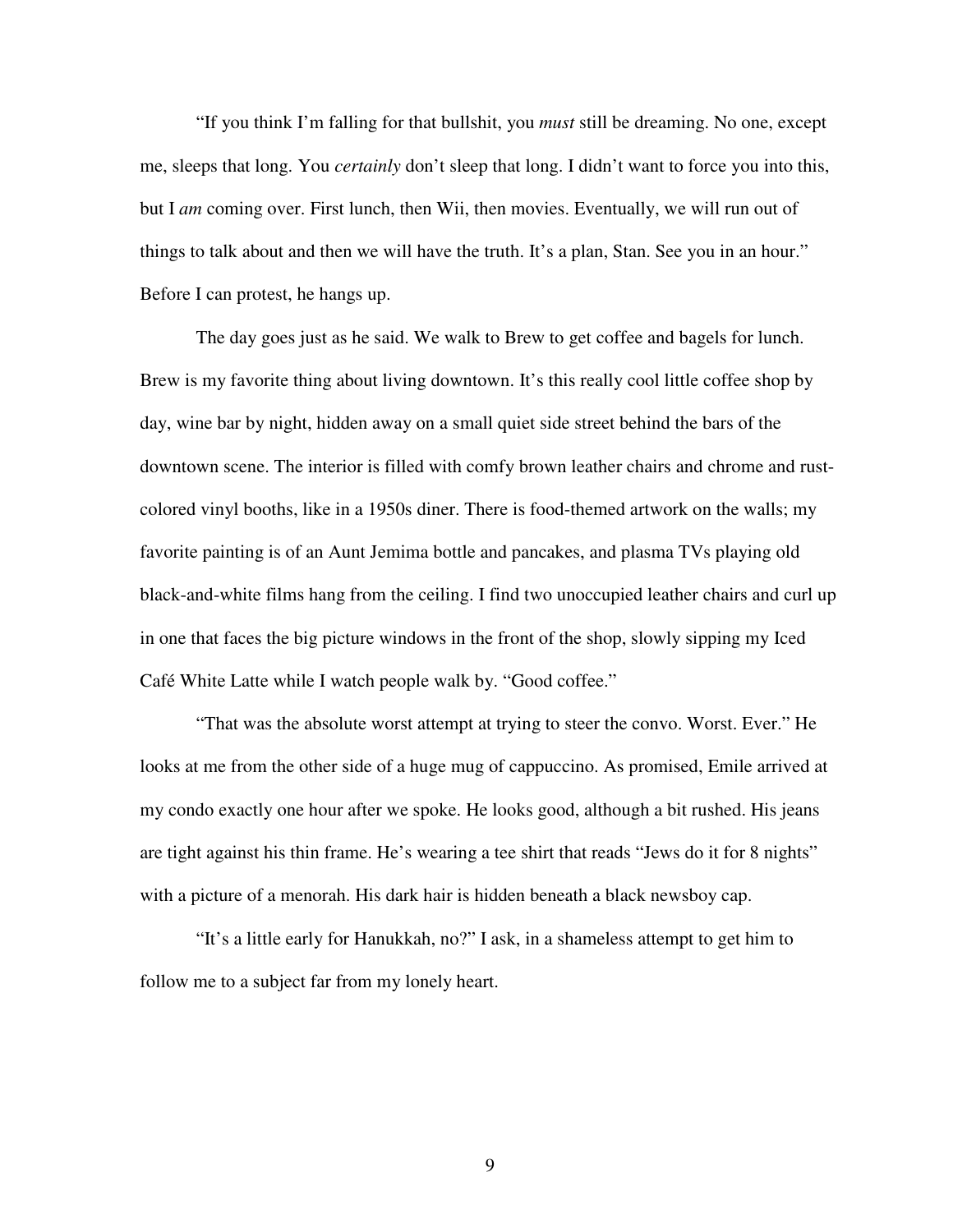"Never too early for Hanukkah, you silly gentile! But still not good enough. I know something happened. Level with me. You know I love you and support you no matter what. So spill the beans. Did you marry K-Fed in a secret Vegas wedding?"

"Nothing that glamorous." I push my black Wayfarer sunglasses onto the top of my head like a headband but immediately draw them back over my eyes. My hair's in a messy bun on top of my head. I'm wearing a jean skirt and a black tee shirt I bought at a Brand New concert a few months ago. I stare down at the white, pristine rubber of my new Converse All-Stars. I cherish the times when my sneakers are virginal; after one concert they will be scuffed and dirtied. "The wedding was nice—pretty short though. Without all that God stuff, it's basically, Do you? *Yes.* Do you? *Yes.*"

"And how was it being the odd man out?" he asks, getting to the root of my problem. "No one ever makes me feel like an odd *woman* out, Em."

"But you go to a hotel room all alone at the end of the night."

He was right. No matter how hard people try to include you, when you walk down the street and everyone pairs off in twos while you walk alone, it's hard to miss. My little breakdown on the plane was probably a long time coming. Our Friday girls' nights had been filled with stories of boyfriends and weddings and moving in together for a while now. The boys had even begun tagging along. The climate has been changing. It's heating up for everyone else while I sink deeper and deeper into an ice age.

"Yeah, that's true." I stop and stare for a moment. Coffee shops always distract me. I often get lost in watching the baristas steam milk and brew espresso shots. "But it isn't just the trip. It's been coming, Emile. You know what this year is? Three years since college. And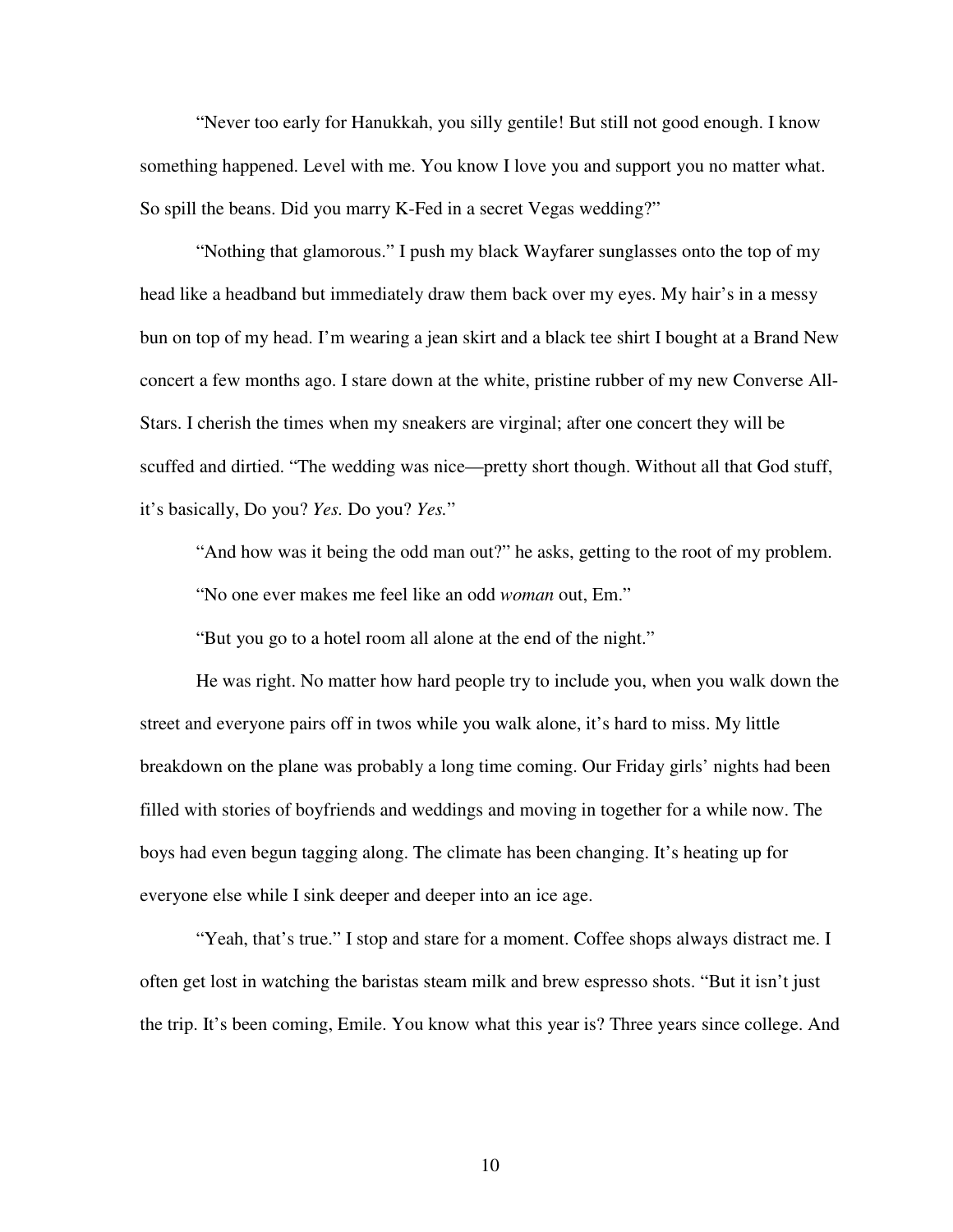I am still in school. Granted, I'm working at one now, but I'm still there. I'm in the same place, just in a different capacity. No change."

"And everyone else is so much better off?" He pauses for my nod to his rhetorical question. "Cate, you have an amazing condo and fabulous job. You're the hippest chick I know. Your wardrobe is awesome and you go to every concert that comes to the tri-county area. You have everything you wanted. You've achieved your goals. Don't take this the wrong way, but if you aren't where you want to be, whose fault is that? What's missing? It isn't something you *didn't achieve*; it's something *you didn't know you needed*." He finishes his speech with a quick raise of the eyebrow and pursing of the lips.

"Well, aren't you the voice of wisdom?" I whisper, head lowered.

"That is exactly who I am, and exactly why you keep me around." He's right. He starts to lay out a plan. "Okay, so step one. I know you. Right now you're thinking coulda, woulda, shoulda. It's been three years all right, but you aren't talking about college. You're talking about Jonah. I always hated that fucking name. Jonah wasn't the one that got away, Cate. This isn't about Jonah."

Okay, so earlier when I said that I hadn't found that magical twinkle in a boy's eye yet? That wasn't true—well not 100% true. In my sophomore year of college I met Jonah, the teacher's aide in my Fundamental Business Statistics class. He was getting his grad degree so he had to help teach the class for credit. We became really good friends over that semester and kept in touch after the term ended. He had this girlfriend he seemed to really like. But the more I got to know him, the less I understood what they saw in one other. I'm not being some jealous other woman here; I think she was a total peach. She just didn't seem like his peach. Their advanced accounting degrees seemed to be all they had in common. It never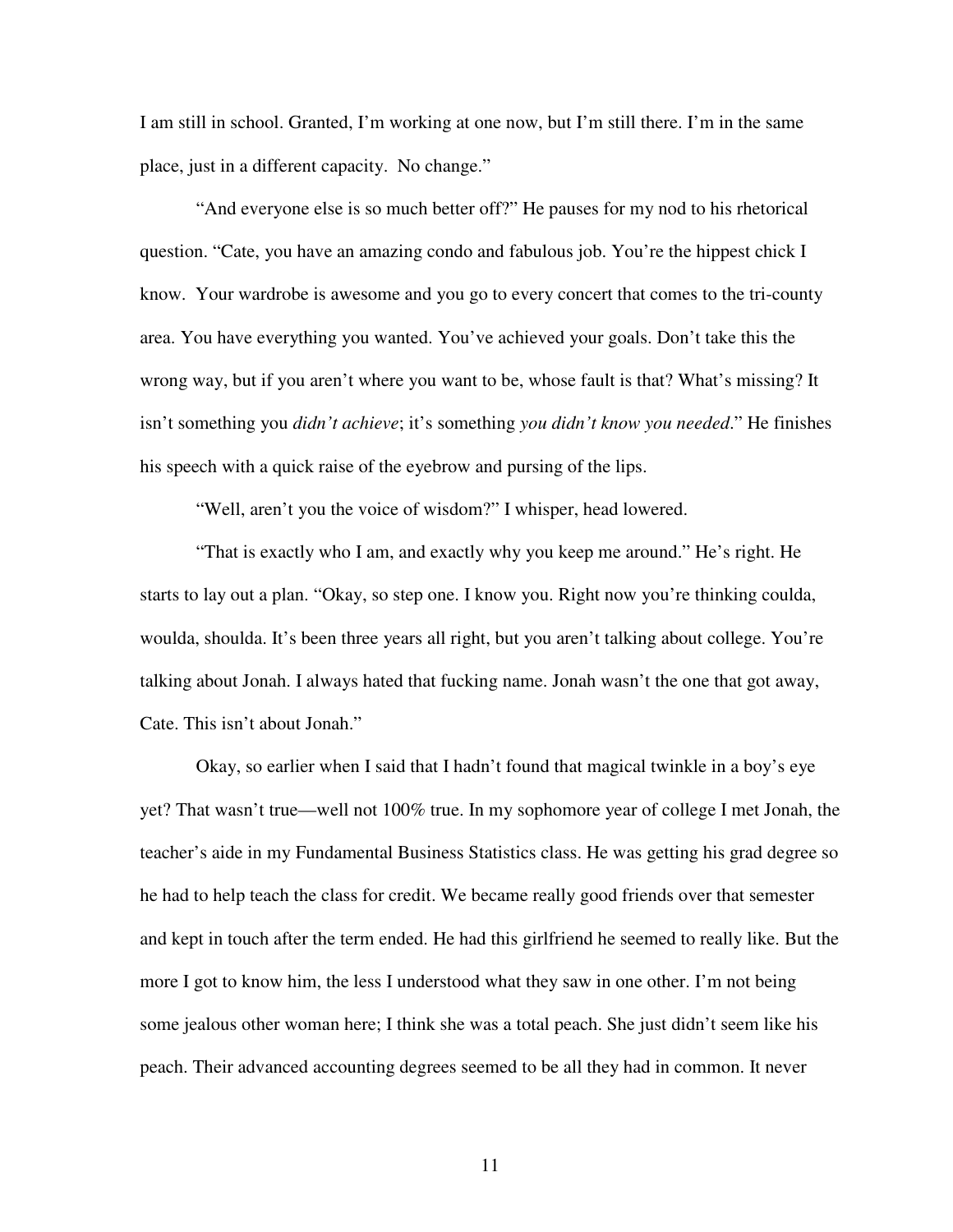crossed my mind that he and I should be together. I didn't think of him like that. Not at first, anyway.

Jonah started out as the perfect study partner. Like me, he enjoyed math and music. Plus Max, his girlfriend, didn't like concerts. She was really good at microeconomics. She helped with our homework, and then sent us off to shows together while she stayed home and graded papers. It was pretty much common knowledge that I didn't date much, so no one was worried. But then she started to act differently towards me. I should have seen it, but I didn't. I was so certain that I didn't have a type that the signs flew over my head.

A combination of her friends whispering negative things about me in her ear and her insecurities about their relationship as they got closer to graduation took a toll and Jonah and I stopped talking. They got married shortly after they graduated. Like the clueless heroine of a novel, never seeing the one who was right for her until he was gone, I hadn't realized how much he meant to me until I got their Save the Date card in the mail. I was just like Antonio finding out Talia was moving to another town on *One Life to Live*. It was only clear when it was too late. I skipped the wedding.

After Jonah, I tried dating. I was scared that I was missing out on something. I thought there was a lesson to be learned in the Jonah situation. He wasn't the one who got away because I never had him in the first place, but for a while, I didn't want to risk "not having" a guy again. Quite often the dates were super fun. But they always ended the same. On the second or third date, the guy expected to be invited up or invited me up to "watch a movie." I'd tell the guy how awesome he was but let him know I'm a virgin, and poof, I'd get one of two responses. Some guys thought it was some kind of challenge, as if my virginity were a prize for them to win. The rest freaked out. Either way, it was the same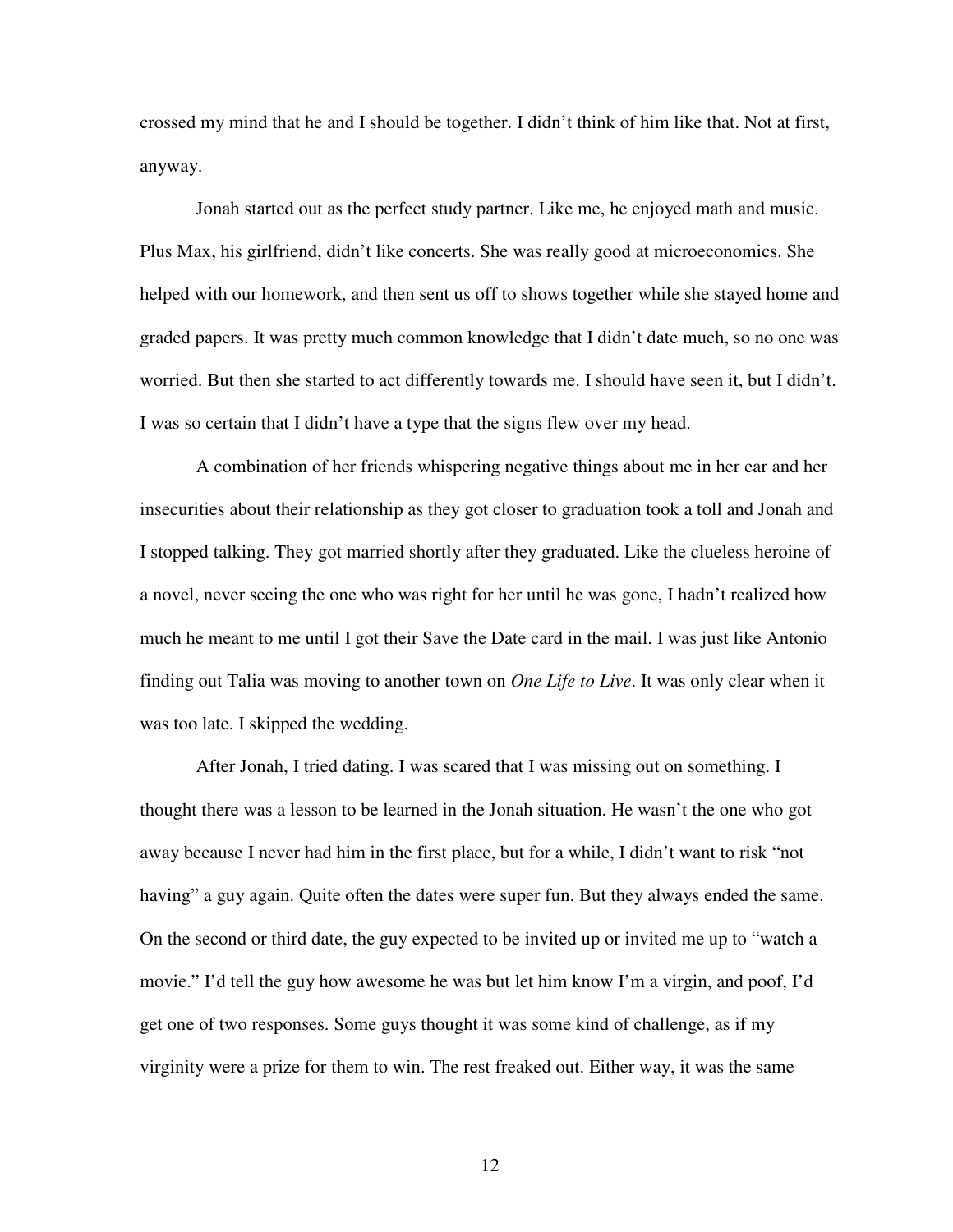vanishing act each time. I don't like magic and the trick got old. About two years ago, I swore the dating off totally.

"Jonah is old news, Emile. He has nothing to do with this."

Before I can elaborate and protest anymore, he stops me. "Good, I hope it doesn't. It's a moot point. This isn't TV; it is real life, and *Jonah* isn't coming waltzing into your life to sweep you off your feet. There will be no speeches about how he always loved you. We aren't those people and this isn't that kind of story. This is the kind of story where you get dressed up and go to the movies with your gay best friend on a Saturday night looking for guys who like the same films you do."

"That was weak, babe."

"Yeah, well, I watch films. I don't write them."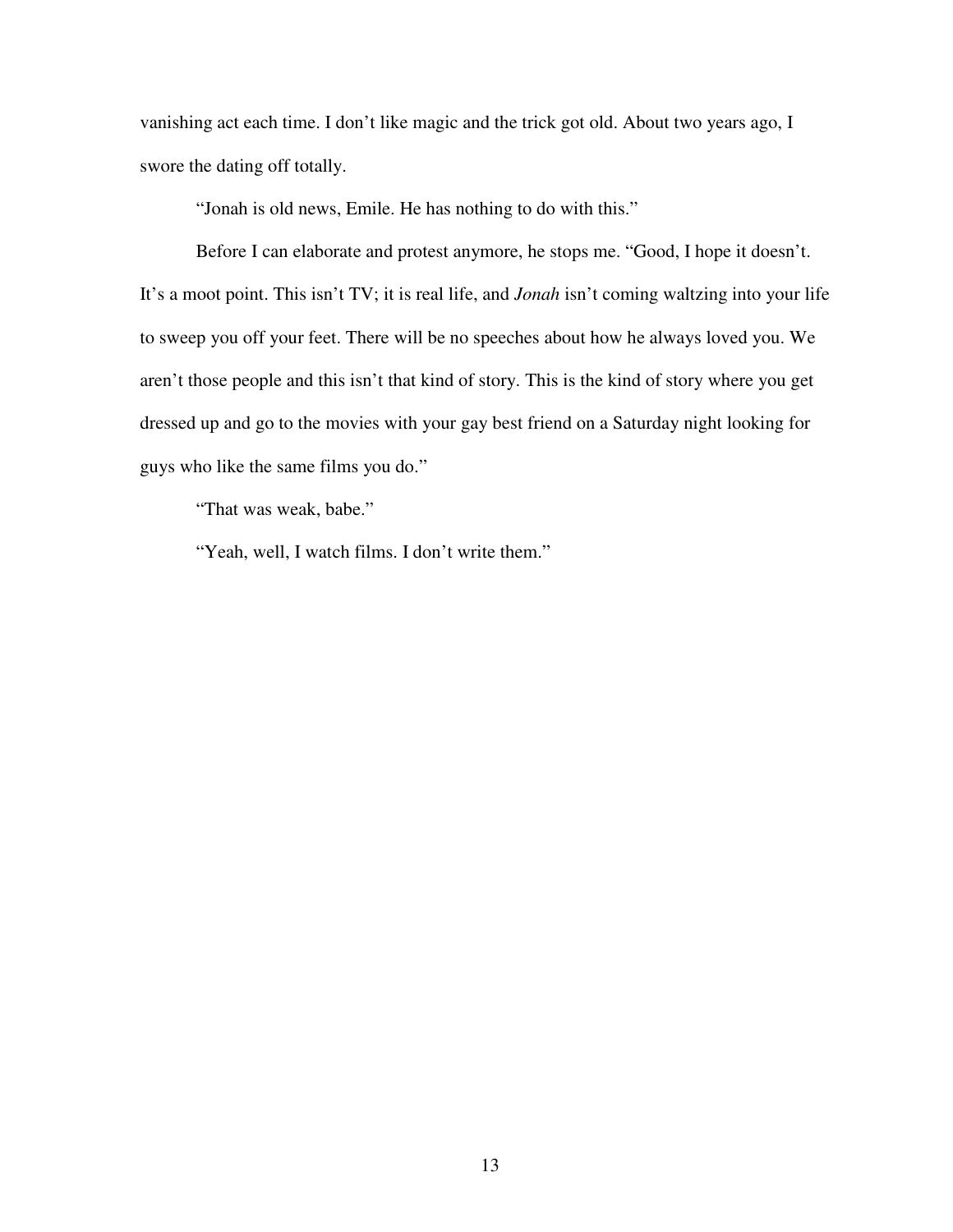My plan to mope around all day was foiled by Emile yesterday, but I will not be defeated today. Soap Net is running a marathon of *One Life to Live* and I will be damned if I don't eat an entire package of Colby Jack cheese and a box of Triscuts before it's over.

My phone is still flashing fifteen missed calls. I check the messages just to be polite. I'm not calling back today. "Where are you, Cate? Cate, my Cate. Wherefore art thou? Please call me back. I miss you, Rock Star." This is the fourth message from Lily.

Tomorrow is Monday and I plan to go back to my life then. For now, I am content to watch *One Life to Live* and eat junk food. I know. I know. I am a walking contradiction. Someone who detests drama in her own life is obsessed with soaps? Hell, yeah, I'm living vicariously through my favorite characters. I let them get hurt for me.

 The second episode is about to start when there is impatient knocking at the door. "Cate!" I recognize the voice of my younger sister, Regan. "Kitty Cate, open up."

 I drag my feet, brushing a path in the tan, Saxony carpet from the couch to the door. "Regan, my special princess. Come in." I reluctantly move aside to allow her to enter. "How the hell did you get up here?"

 It's Sunday, which can only mean one thing in the fall—Dolphins football. "A cute guy on four held the door open for me. Where's your jersey? It's game day, babe." She breezes past me, light and airy, as usual. Regan is the light to my dark. For every uptight, structured rule I live by, Regs has an open space. Today her chin-length, blonde hair is pulled away from her face by a plastic, orange headband. She's taller than I am, about 5'8" in heels. Her hazel eyes, a family trait we share, hide behind oversized, white sunglasses, a trademark of hers.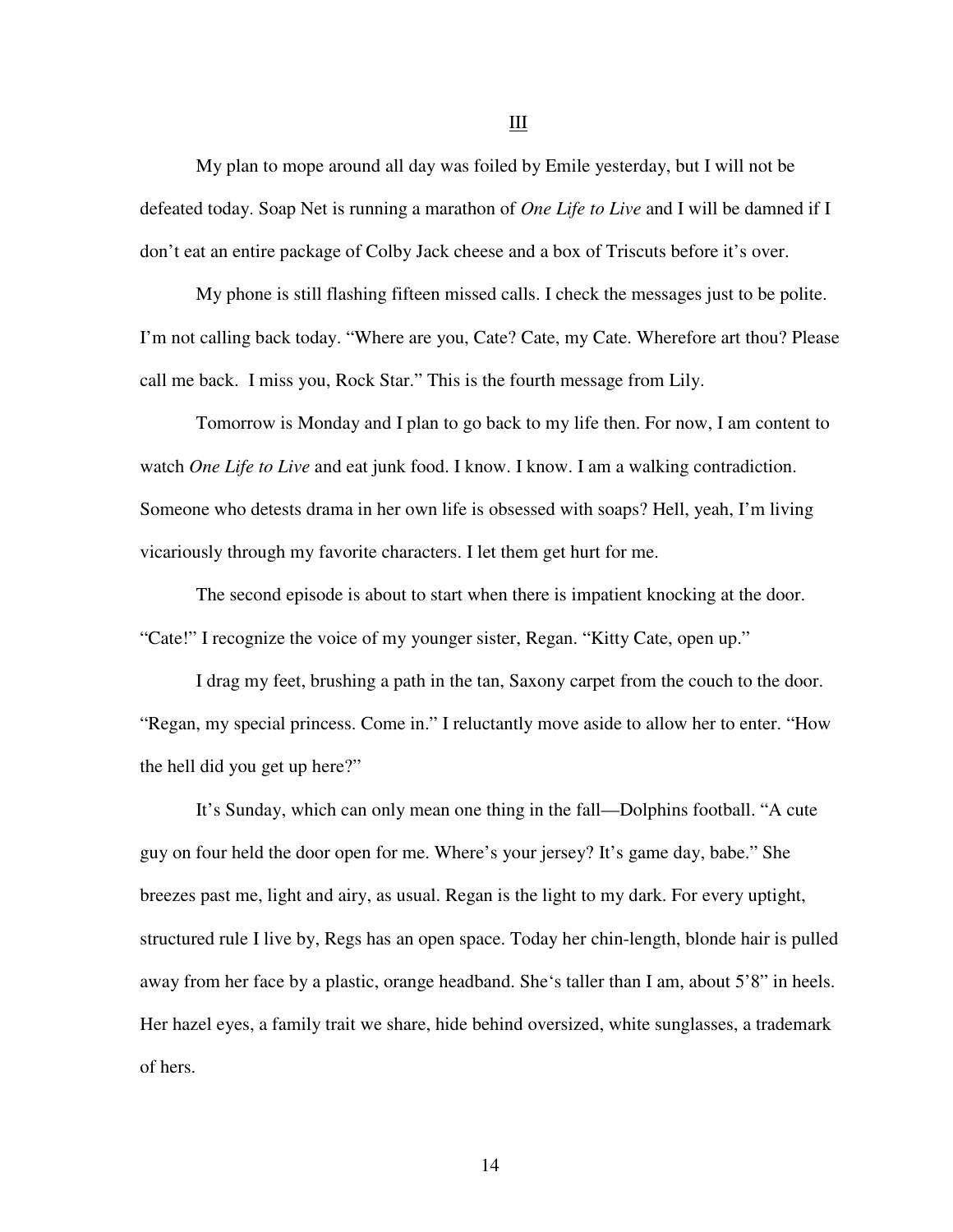"Well, I'm not dressed yet. Hence pajamas, not jersey." If I couldn't bring myself to go out on a Friday night, I certainly wasn't planning on having my heart broken further by a football team that couldn't win an honorable mention ribbon in a third-grade science fair. Normally my family gathers at my parents' house for away games, but today, I didn't even plan to turn the game on.

 "Well, get dressed. And what the hell are you watching? *One Life to Live*? Are you fucking kidding me?" She reprimands me while reaching for the remote. Regan is wearing navy blue shorts and a white and orange Dolphins halter top. Her white Reeboks set off the Dolphins' logo embroidered on the side and her white ankle socks trimmed in orange.

 Before I can even say "first down," Soap Net is replaced with a pre-game show. "But I am not in the mood, Regs." Do I detect a slight whine in my voice? Oh, this day is going to get ugly.

 "Um, and what would the Dolphins say if they knew you weren't supporting them?" Anyone else would say this in jest, but she's dead serious. Her hands are on her hips, her head cocked to the side. "What would Jason Taylor say? You're abandoning our team, Cate. Your team! You can't choose when to love your team." Her eyes are accusing, designed to extract guilt.

 I sigh loudly, giving in to her plan. Slowly, I make my way to the shower. I rinse the sleep away from the night before. The shower seems to close in on me. What will become of Nash and Jessica on the soap? I suddenly feel so overwhelmed by the prospect of their not ending up together. Tears start pouring down my cheeks mixing with the water from the shower head.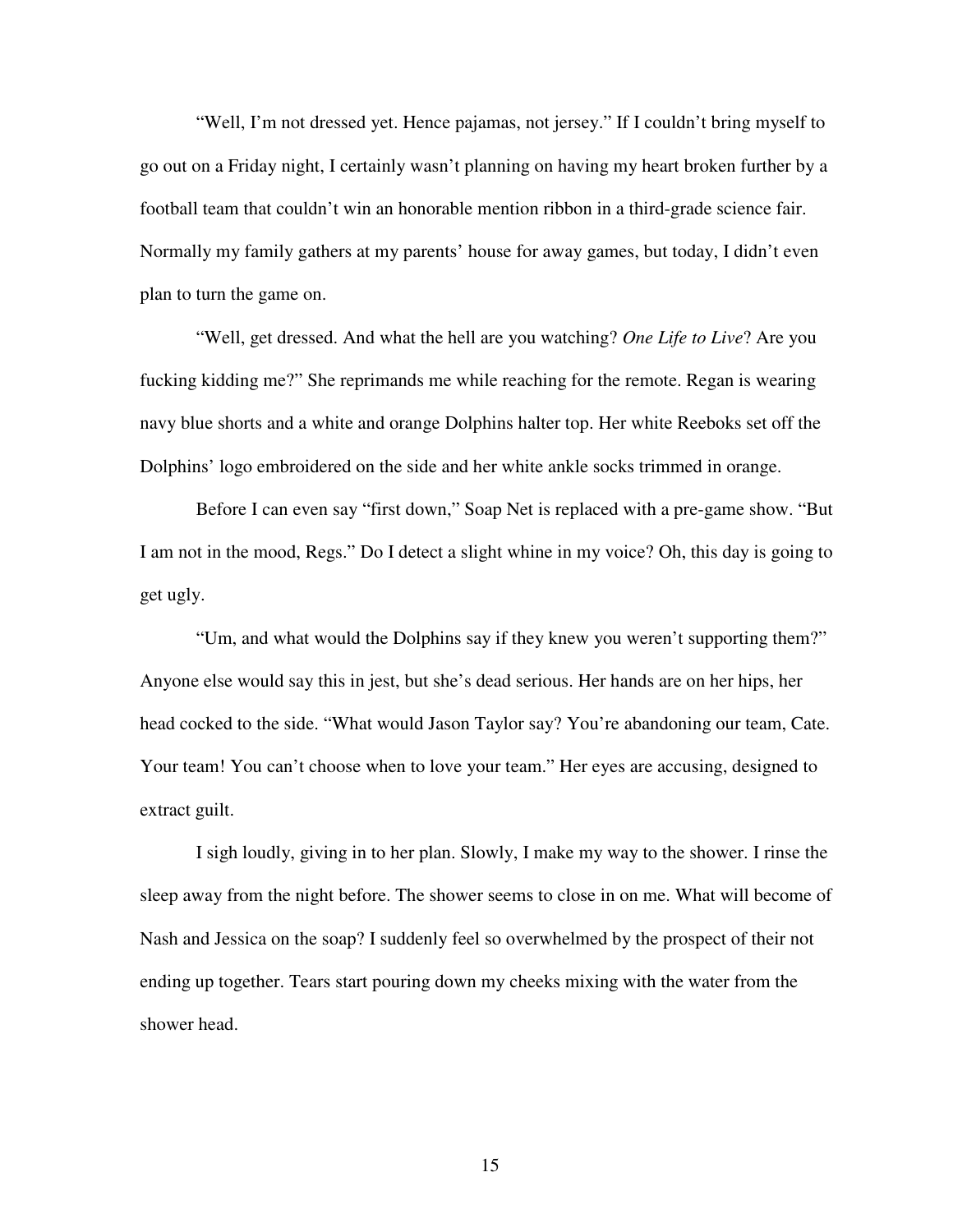Showers are supposed to leave you feeling fresh and new. I feel like shit. I part my wet hair into two ponytails and tie them with orange ribbons. I've been growing it out for over a year now and it is finally reaching past my shoulders. I pull on jean shorts and my Taylor jersey, and then pause to ponder my reflection in the mirror. Overall, I am happy with what I see. I've gained weight since high school, but haven't we all? I like being a size eight. It's a nice healthy number. My cheeks are getting fatter than I like. Can you do exercises to fix that? Before I can become obsessed with researching face exercises, I brush aqua and orange shadow on my eyelids, fasten my orange hoop earrings, and slide aqua and orange bracelets on my left wrist. I am outfitted for game day, but I am not prepared to face my sister.

 I pause before walking back into the living room. Erika and Stephen have arrived and are seated on my oversized olive loveseat, snacking on chicken wings. Erika's child-sized jersey is short, exposing her stomach. She wears a teal stone in her gold belly-button ring. Stephen's plaid shorts are blue today, matching his Patriots jersey. In a circle of Fins' fans, he loves The Pats. I don't think he's ever even been to New England, but he loves Tom Brady. The front door opens and my sister's on-again, off-again boyfriend Jeff enters. "Who's ready for some football?" he yells, dressed—from sweatband on his shaved head to sneakers on his feet—in Dolphins attire. He passes me, heading for Regan. They both let out a spirited *Whoop* before kissing. Coupledom has invaded the sanctity of my living room, and I opened the door to let it in.

 "I need a drink," I reply sourly. My nice weekend getaway with myself has been infiltrated by my perfectly-coupled friends and football. I open a bottle of Pinot Grigio.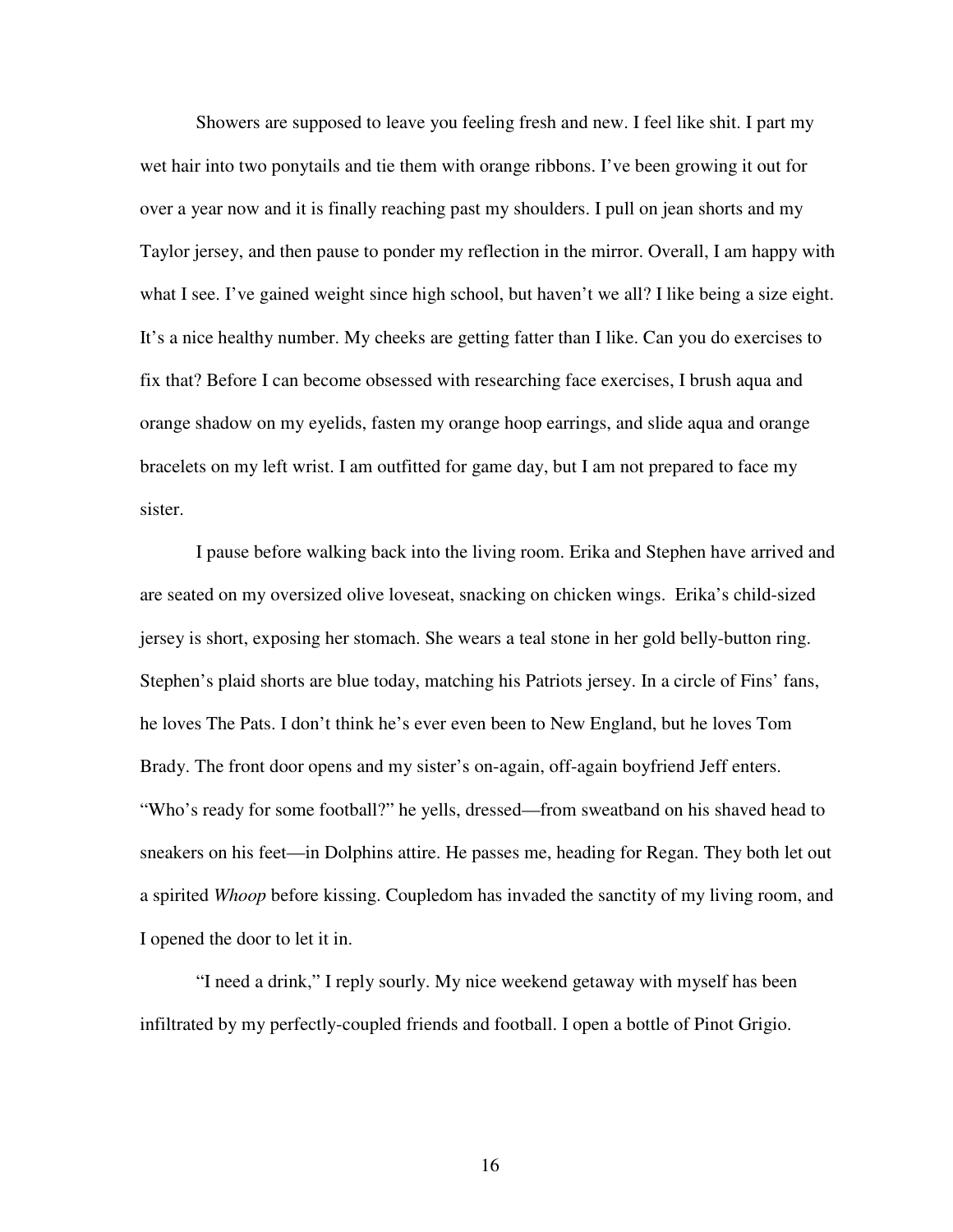"And when you say Miami," Erika sings as she enters the kitchen interrupting yet another solo pity party. I am becoming uncomfortable with the frequency with which these mini-breakdowns are occurring.

 I sing the next line in the Dolphins' Fight Song in an attempt to mask my sudden distress and disdain for the ritual of game day, "You're talking Super Bowl." The tears I've been holding in since the plane ride from Vegas return with a vengeance. "Erika, you think I'm crazy don't you? You think I'm nuts."

 "Cate, why would I? What *are* you talking about?" She genuinely looks confused, but that's what friends do. They pretend as though everyone hasn't been sitting at the Palm Grille for the last two days talking about your odd behavior. I'm sure she's trying to spare my feelings.

"Rik, do you consider me successful?" I genuinely wonder.

"Heck, yeah man. You've always known what you wanted. I felt like the biggest asshole after that first weekend we hung out. I wasn't sure what I wanted to do the next weekend and you had this life plan. I still don't know what I'm doing and you've got it all. Kick ass job, killer place, gorgeous hair, awesome friends. " She takes another empty wine glass from a cabinet and commandeers the bottle. "You know how proud I am of you."

As she winds up her pep talk, Regan calls to us from the living room. "Kick off, ladies!"

We join the group just in time to see the Dolphins return the ball only two yards. Most of the Pats' defensive line is piled on Teddy Ginn, Jr. The rest of the first half plays out in a similar fashion. At halftime, Regan, Stephen, and Jeff run to the store for more beer.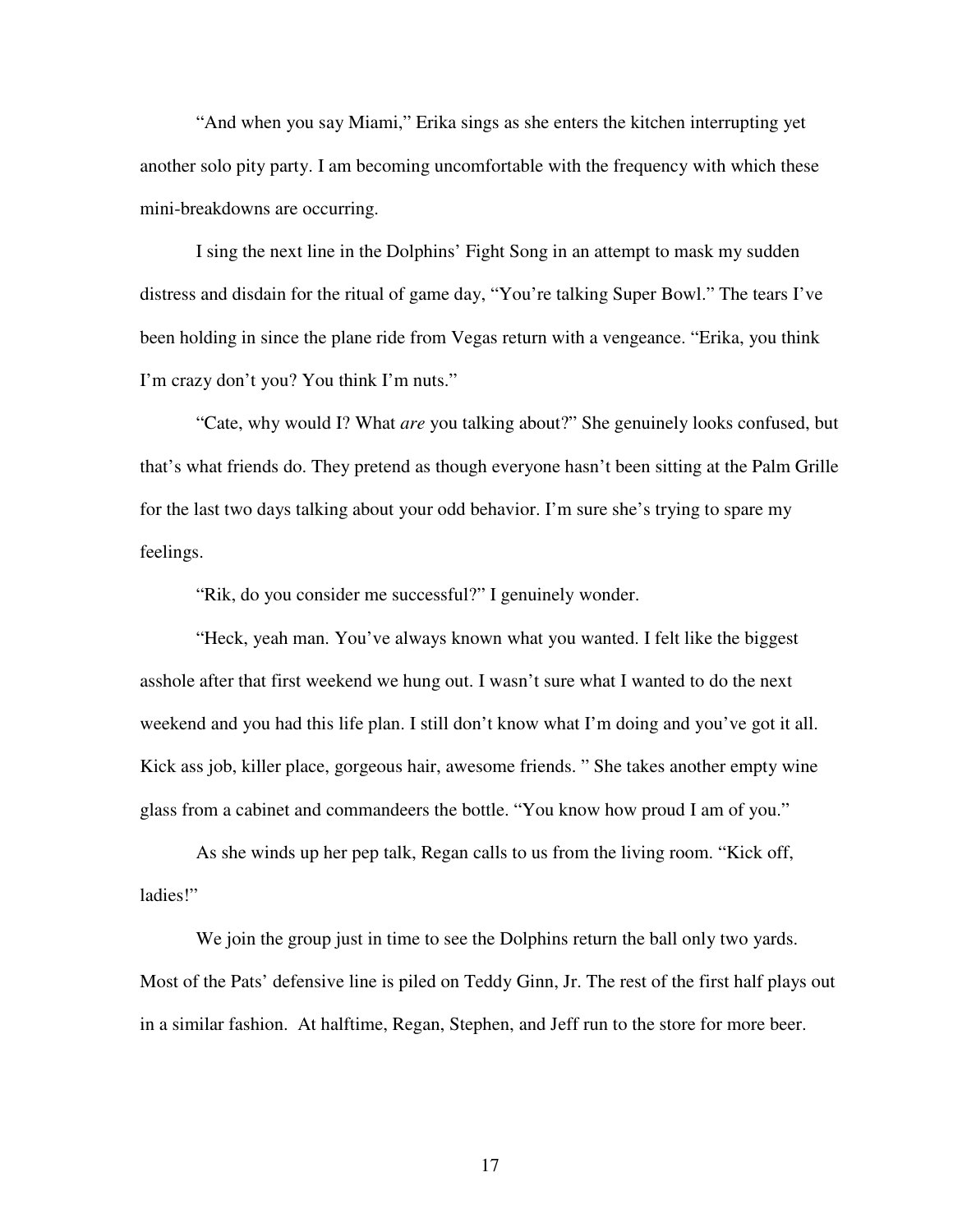"So tell me more about what you meant earlier. You are the most secure of all of us, Cate. What was that?" Erika stretches out on the couch, resting her feet on the arm of the love seat.

The quality time with my friends hasn't made me feel any better. In my own home I feel out of place. During the first half, I had ended up squished in the corner of my couch, one couple to my left and the other in my love seat to my right. The Colby Jack cheese was filling my belly but wasn't making me feel any better about being the only single in a group of couples.

"We are twenty-five, Erika! Twenty-five. I can't believe we got this old so quickly. Can I be honest with you? Lips sealed for secrecy? I thought I would have a boyfriend by now. I really thought there would be at least one guy who got me. But they all dash." I grab some more cheese from the coffee table and wash it down with the last of my wine.

"You know, in some other town, maybe, but Fort Lauderdale sucks for that. Good guys are so rare here." She is lying on her back now, knees into her chest as she stares at the ceiling. "The city is filled with the shallow types, you know? So much about this city is fake, man. I mean, fifteen years ago, this wasn't even a full-fledged downtown. These buildings weren't here. But suddenly now we have to think of it like a mini-New York or something." She rolls over on her side to reach for her empty wine glass, then sets it back down. "I can't wait to get out of here. You should come with us to Texas when Stephen gets back."

This is a conversation we've had before. Stephen is stationed in Killeen, Texas. After he returns from Iraq, she's moving there to be with him. Shallowness and fakeness aside, this is my city. I'm not moving to Texas. "No, no. Let's not go there again, sweets. I think I just need to get out there again."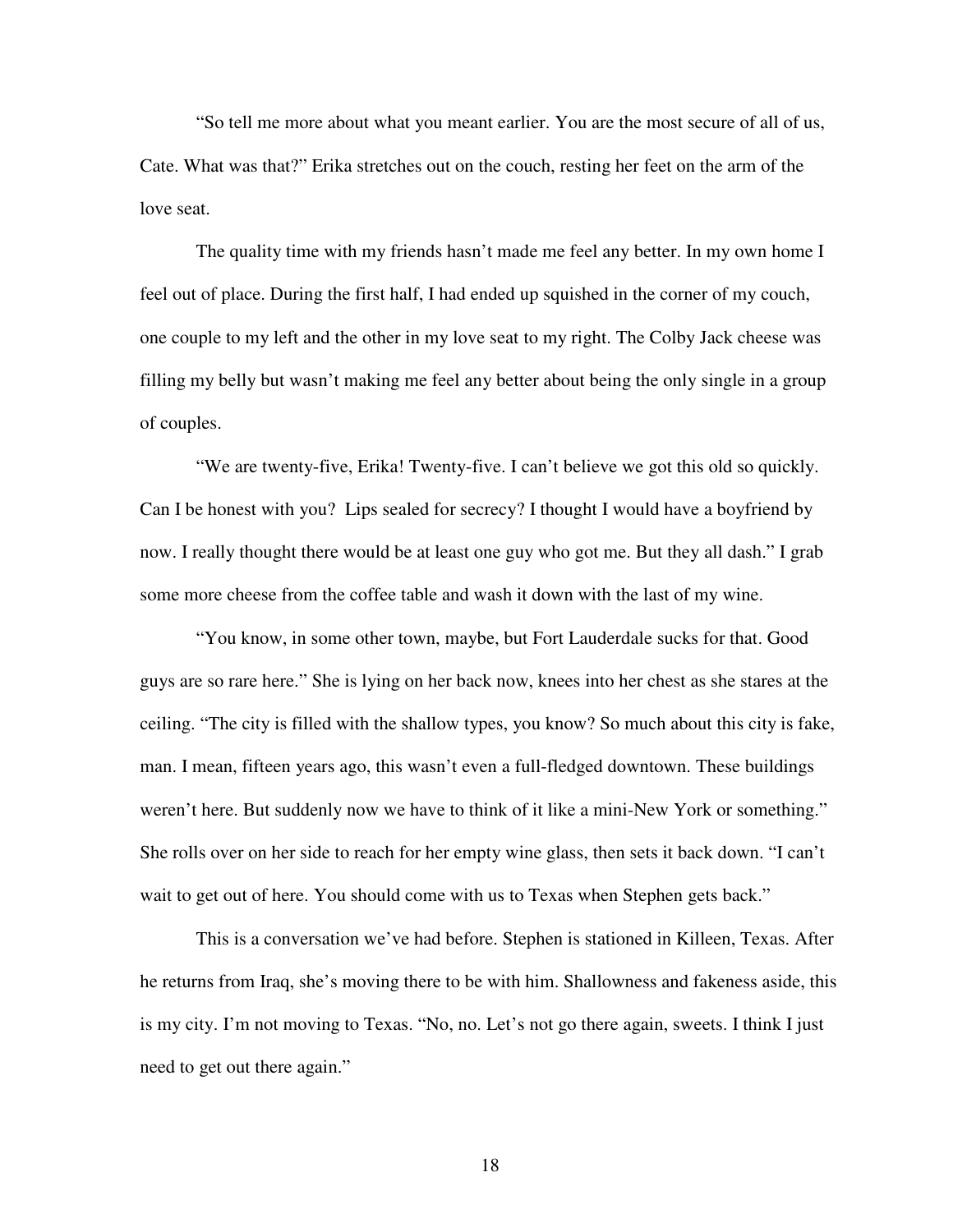"Are you sure you want that? I know college was rough for you."

"Look who's enabling me now, Rik." She not so secretly thinks Emile encourages me to remain single to keep me to himself. If I date, then he will need to date, thus opening himself up for rejection. "I've been thinking about it. And dreaming about it. And soap operas suddenly seem to be revolving around my life story. Basically, if *he's* not willing to wait for me, then it's his loss. He's got the problem, not me. It's what I should have been thinking all along."

"You sound sure of that now; I hope you can stick with it. It sounds good on paper, but the next time someone bolts after the *I'm a virgin* speech, it won't seem so easy."

"All I can do is try, Rik." Just then, Regs and the boys return with the beer and the third quarter is about to start.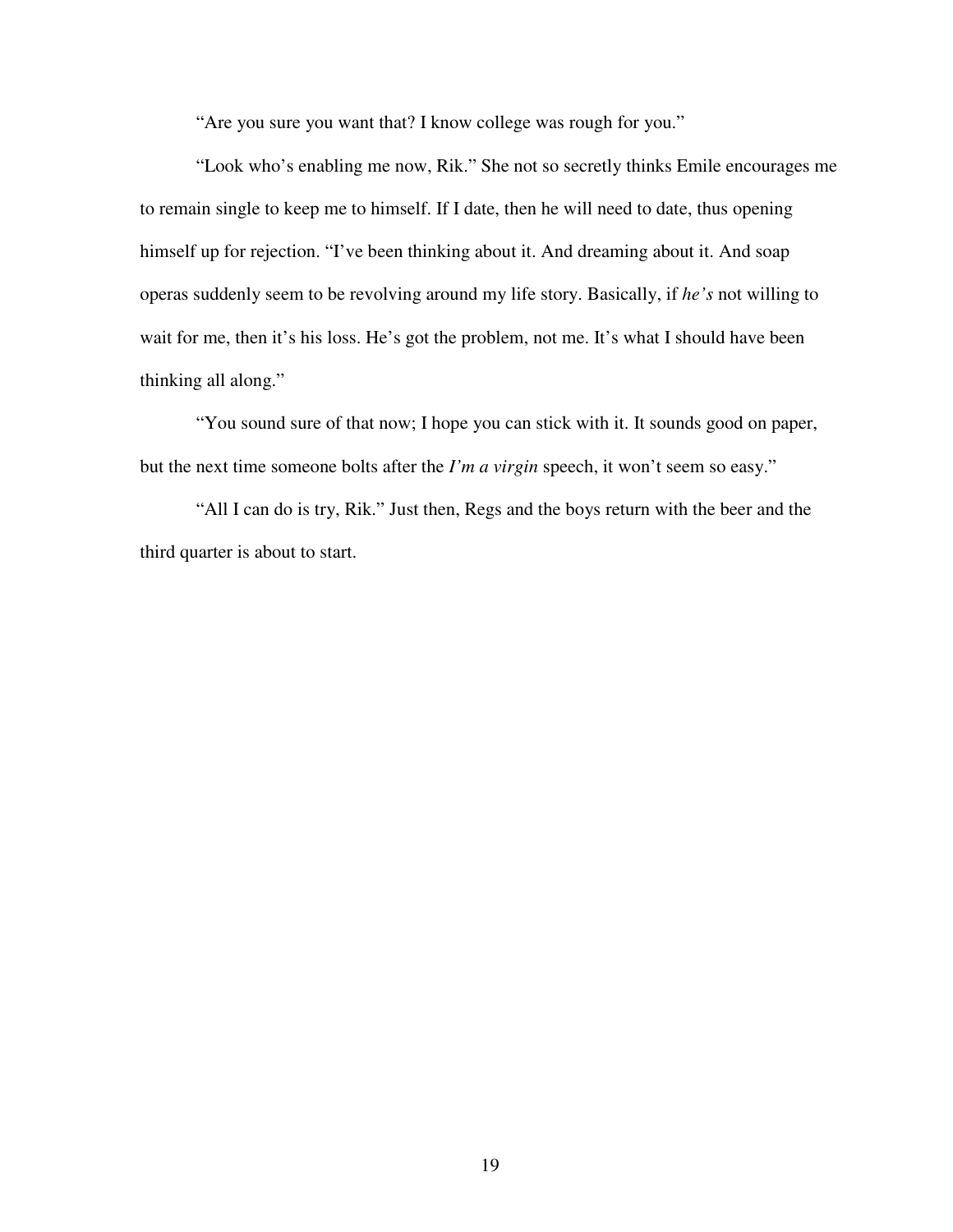That night, I lie in bed for over an hour before I fall asleep, mulling over yet another Dolphin loss and the prospect that Jessica and Nash from *One Life to Live* really might break up. When my alarm goes off at 6:00 am, I realize I'd spent the night dreaming of Landview. In every dream, I run into a character from the show, first Nash, then Rex, then Todd, only to realize I have grown old and gray. The vivid nightmares have left me with a dull pain behind my eyes, but it's Monday so I get up and go to work.

 Southern Florida School for the Arts is right across the street from my condo off of Las Olas Boulevard. I pass a Starbucks, an Einstein's, and a Dunkin Donuts on my fiveminute walk to work. The lines are usually out to the sidewalk with busy professionals and laid back tourists waiting for their early morning caffeine fix. If I have time, I walk the extra few blocks to Brew for coffee. I don't like the mass-produced java available at the other shops. I try to stop at least once a week for a morning treat, but I'm not much of a morning person, so finding the time is sometimes hard.

All of the administrative offices for the school are located in one centralized building and my office sits on the third floor. It's not much of a view now that most of the downtown buildings are towering high above our modest campus. Hurricanes and soft soil used to stunt the buildings' growth. But our skyscraping neighbors have grown tall now and our older building is lost in the skyline.

I was lucky enough to start here right after graduation. I knew I wanted to move back home. Four years in sleepy Tallahassee had been slowing me down and draining my soul. I needed South Florida again. The school is filled with artists of all kinds: sculptors, painters, glass blowers, designers. I can't draw a stick figure, but someone needs to do the math

20

IV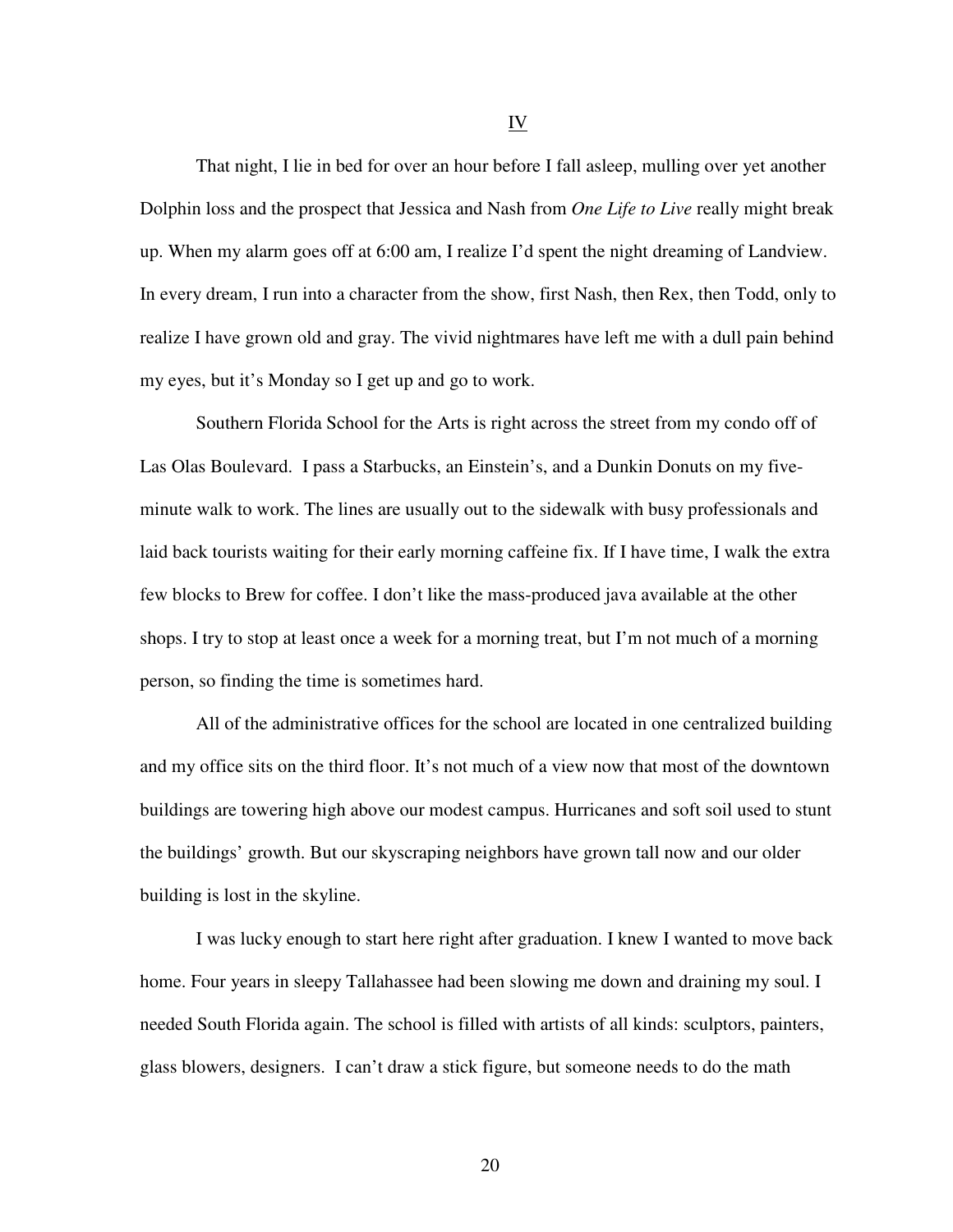around here. I fit in perfectly with their burgeoning financial aid department. I started as a counselor and moved up quickly. Now, the Associate Director of Financial Aid, I play an important role in most students' lives. Private school is expensive and I help these kids, most of them not much younger than I am, find the money to pay for it all.

Monday is cleaning day. I love to wipe my desk, computer, and phone with glass cleaner and Lysol wipes after a weekend of dust settling in the office. Today, training on federal regulations and Federal Financial Aid practices is scheduled to be held at the Pier 66 hotel on  $17<sup>th</sup>$  Street, so I'm forced to leave the comfort of my little downtown bubble and put the cleaning-up off until tomorrow. I skip the walk and the coffee and head to the garage to get my car. I drive my little red Mini Cooper to the hotel on the intercoastal.

We have been sitting in the ballroom eating scrambled eggs and breakfast potatoes for about thirty minutes when the presentation begins. "I can't believe they sent us to training," Rose, one of my closest friends at work, whispers in my ear. We both laugh.

 "At least there's food." I'm always down for free food. This is the fourth meeting off campus we've attended this year. It's boring, horribly boring, and my Blackberry keeps vibrating, constantly reminding me how busy I should be. I have 90-day orientation reviews to complete for two employees and a final report to write for a hiring committee, not to mention the financial aid responsibilities I have on any regular day. My third cup of coffee and blueberry muffin seem to have dulled my headache.

 The presentation is led by Doug Milar, the Director of Financial Aid and my boss and pseudo-older brother mentor-like figure. There are financial aid people in attendance from all the universities in the area, but Doug is presenting to the group. We are a small school, so putting our name out there in any way possible helps build our reputation. As Doug finishes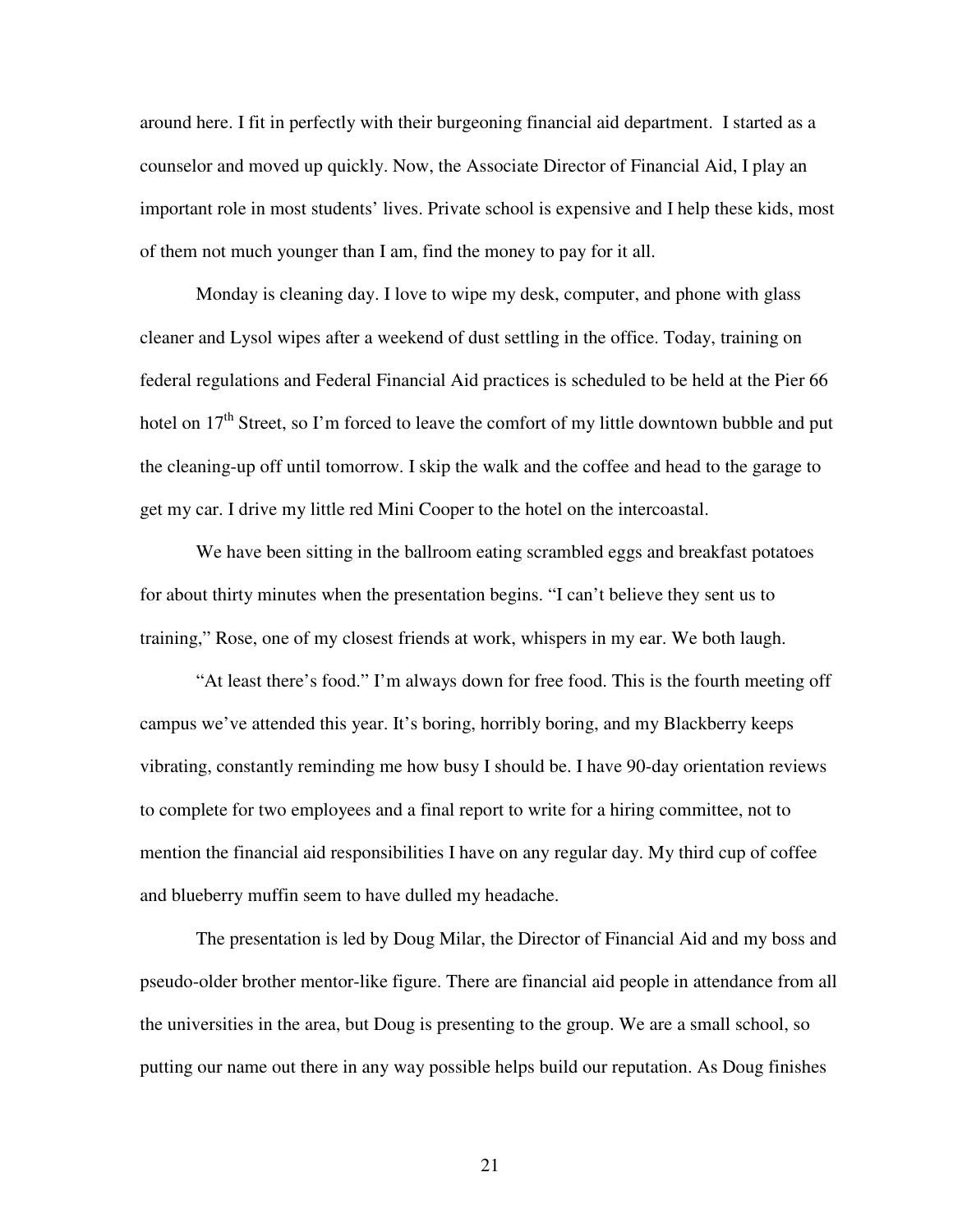the welcome portion of the agenda, the door to the banquet room opens, bringing the presentation to a grinding halt.

 "Sorry. I'm sorry." A well-dressed guy in his mid-twenties enters and heads for the empty seat at our round, ten-person table. Who is this guy? I've never seen him before. Interrupting the Director of Financial Aid for our university might cause some to enter quickly, quietly, and apologetically. But not this guy. His posture is straight. His suit is nice; I think it's Ben Sherman. The three-button navy suit and light, lime-green shirt works somehow. But it looks slightly wrinkled. His blue and green tie looks like it was tied correctly months ago, probably by a girlfriend, then hung on a hanger and placed in a closet. His medium-length, dark, thick hair is purposely disheveled. I bet it took him twenty minutes to screw it up just right.

"Who's that?" Rose hisses in my ear.

 "I've never seen him before. New guy, I guess. Maybe with Florida Atlantic?" No one looks over at him as he sits down, but I'm slyly tracking his movements. Immediately, he settles his coffee cup into the saucer and reaches for sugar, adding more noise to his tardy entrance.

 "Can you pass the coffee?" He asks me, but I keep writing. "Excuse me," he raises his voice.

 "Oh, sorry." I hand the stainless steel carafe to Rose, who passes it along to him. Without looking at him, I can feel his stare.

"He's cute. Stop being a bitch," Rose whispers again.

"He's late."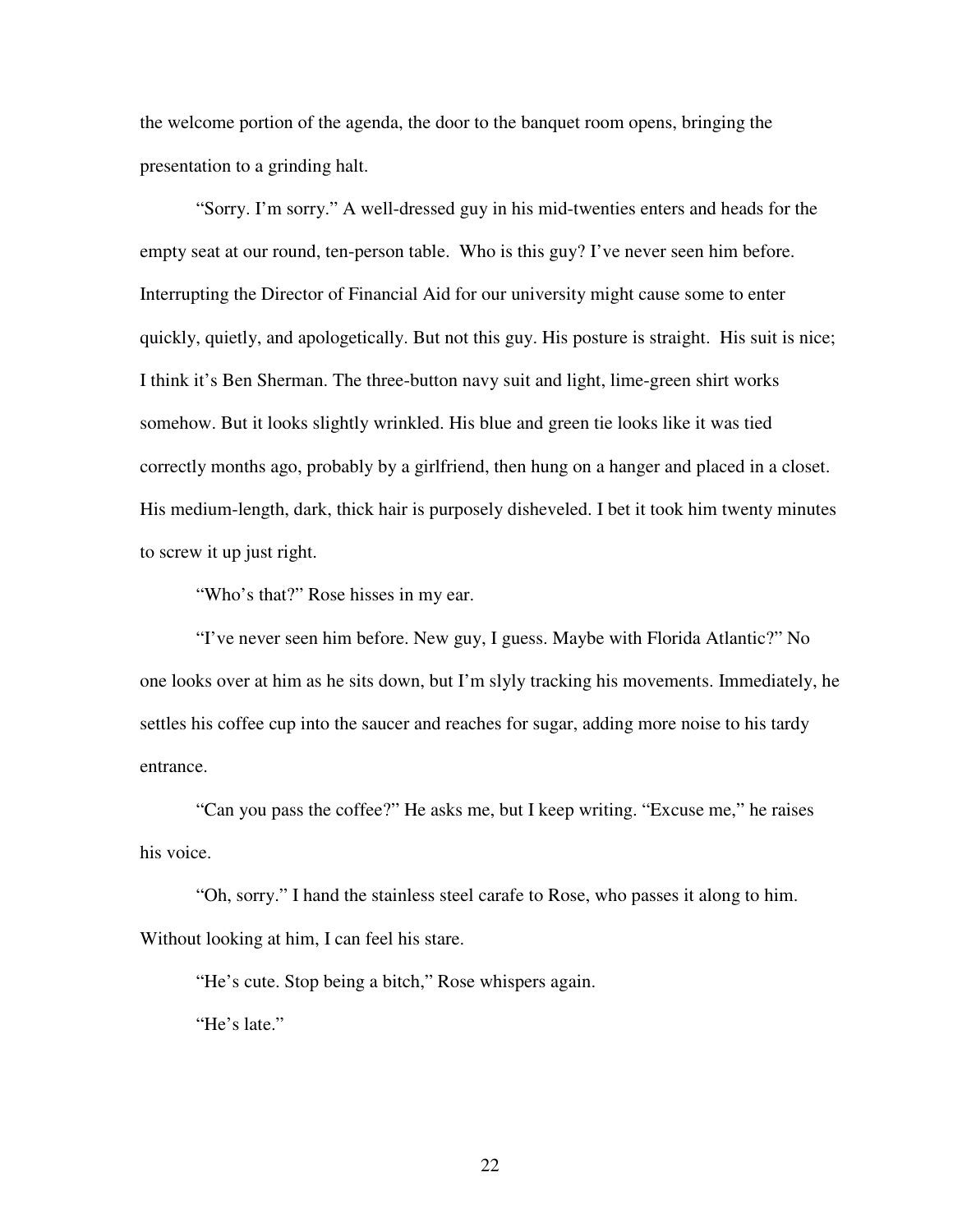After a morning of fighting sleep through yet another lesson on ethics and predatory lending practices I didn't need and dodging eye contact with the mystery man, I bump into him at the line for the lunch buffet. Before I notice him standing across the table from me, I am staring into his clear blue eyes.

"Did I offend you in some way?" He's glaring across the salad.

"What?" This mystery man is very forward. For a moment, I am speechless. "No, I don't . . . I don't even know you." I'm fumbling and stumbling, searching for a reply. This guy has a lot of nerve.

 "Well, you didn't respond when I asked for the coffee. You ignored me, and you and your friend were whispering, not so discreetly. I saw you sizing me up a few times during the presentation. I was just wondering if that's the typical welcoming committee or if it was just special treatment for me." Rose let out a quick, sharp laugh at his speech and he smiled, but I didn't see the humor in it.

"Excuse me?"

 "Let's start over. Well, let's start, since we haven't really met. I'm Nick Hodgeson. I just moved from Orlando. I accepted the open position in your office." As he speaks, he never loses my gaze, but continues filling his plate with romaine lettuce and cherry tomatoes, and smiling, without looking down. I am frozen in place on the other side of the salad bar.

 "I wasn't aware the position had been filled." This messy, tardy man with the unkempt tie is my new employee? What was Doug thinking? I realize he's moved along to the grilled salmon and roasted chicken breasts and I'm stuck on lettuce, holding up the line, standing there, dumbfounded, salad tongs in hand.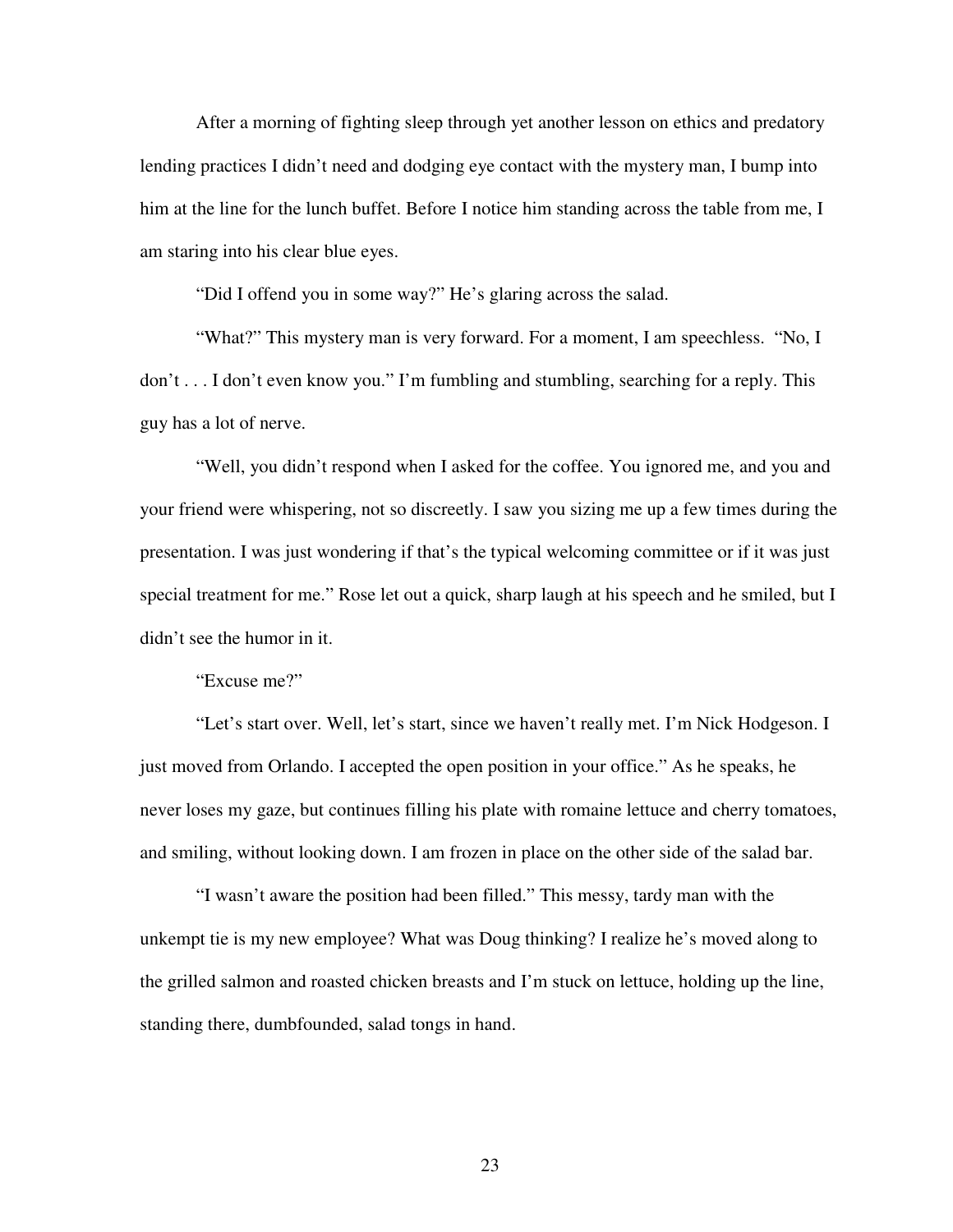"Doug told me that I could expect to be in good hands with you. I didn't realize how, um, particular those hands would be." He laughs in a half-hearted attempt to back peddle from his arrogant introduction. The damage is done for me and I see nothing funny about the conversation.

 I start moving again, spooning some macaroni salad onto my plate next to a small pile of spinach salad. "How do you even know who I am?"

 He motions with his head towards my blouse and says, "You're wearing a name tag." I look down to see *Cate Waterton, SF School for the Arts* on a white rectangle stuck to my black top. He walks away.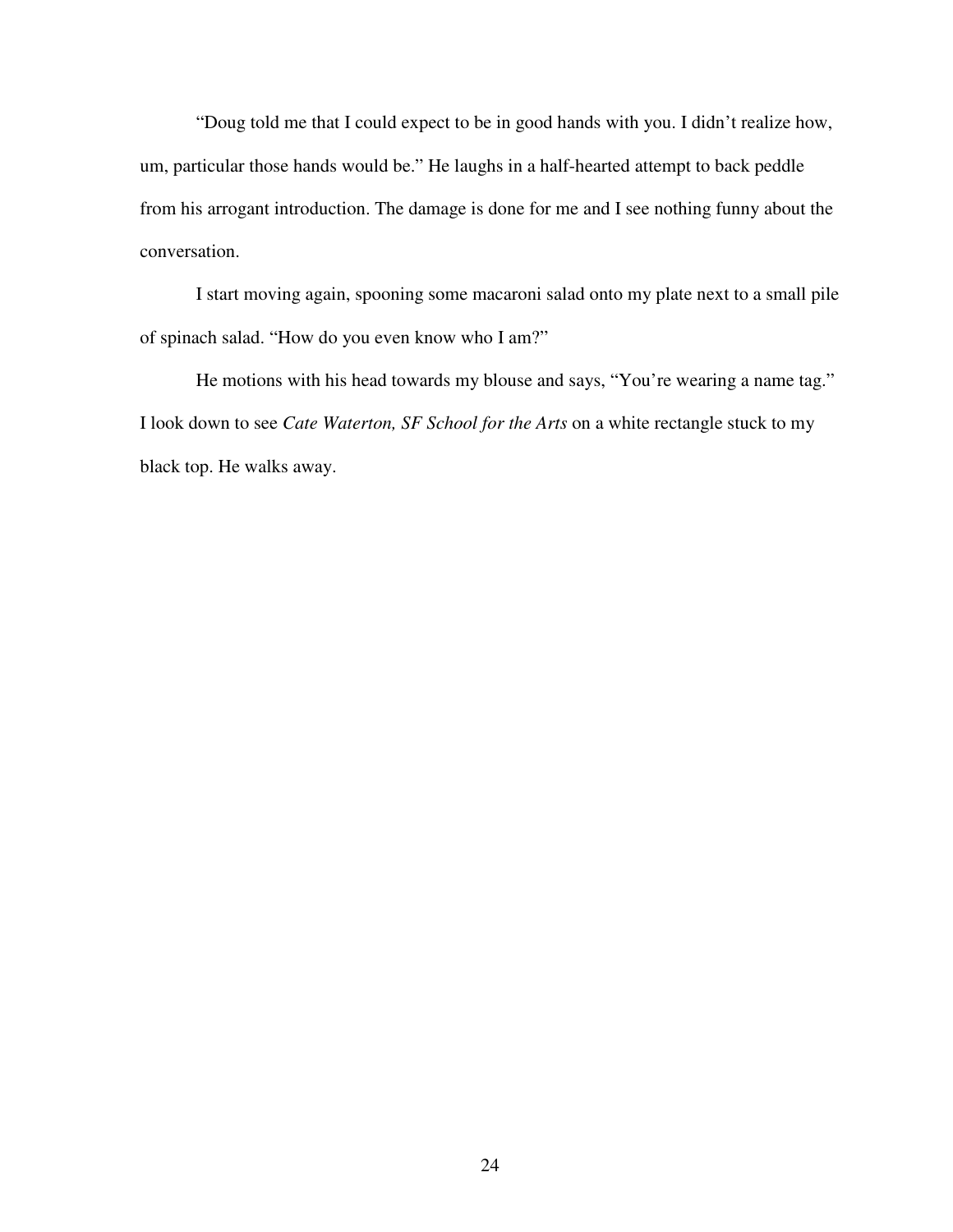Two days later, the girls are all buzzing about the new guy when I arrive at the office. Rose has told everyone who will listen about our encounter. As I walk up, I overhear Juliana from loan disbursement say, "Well you know Cate hates people who aren't punctual."

 "Tardiness is a lack of attention to detail, girls," I reply. I know they hadn't seen me coming so I laugh when they all jump at the sound of my voice. I continue walking toward my office to settle in for the morning.

 "So, Miss Cate, tell us about Nick." Rose slides into one of the chairs at my desk, looking at me unyieldingly. I place my purse on my desk and open the shades to let the morning sun in. I know this is a command and not a request.

 "What is there to say?" In the two days since our first encounter, I haven't seen Nick in the office more than twice. I was worried he would be attached to my hip because of this silly mentorship program that pairs the new guy up with me, but luckily he has kept himself scarce. I know Rose's big mouth has been telling everyone who will listen that she thinks the two of us would be a cute couple. Juliana is the third person in the office to comment on him. "Tell me, Rose. What should I say?"

 "I only speak the truth. He obviously ruffled your feathers, Cate. And before you can begin to spin this into your account of the situation, let me state my case. I know you are riding this whole virgin thing for as long as you can. You know I don't mean this in a mean way, but babe, we know, you know, everyone knows, in this case, *virgin*," she makes quotation marks in the air with the index and middle fingers of each hand, "is a code for some deeper-rooted shit. That being said, this guy . . . something about you completely changed since that day. You are a different girl, ever since the Salad Bar Incident." As she

V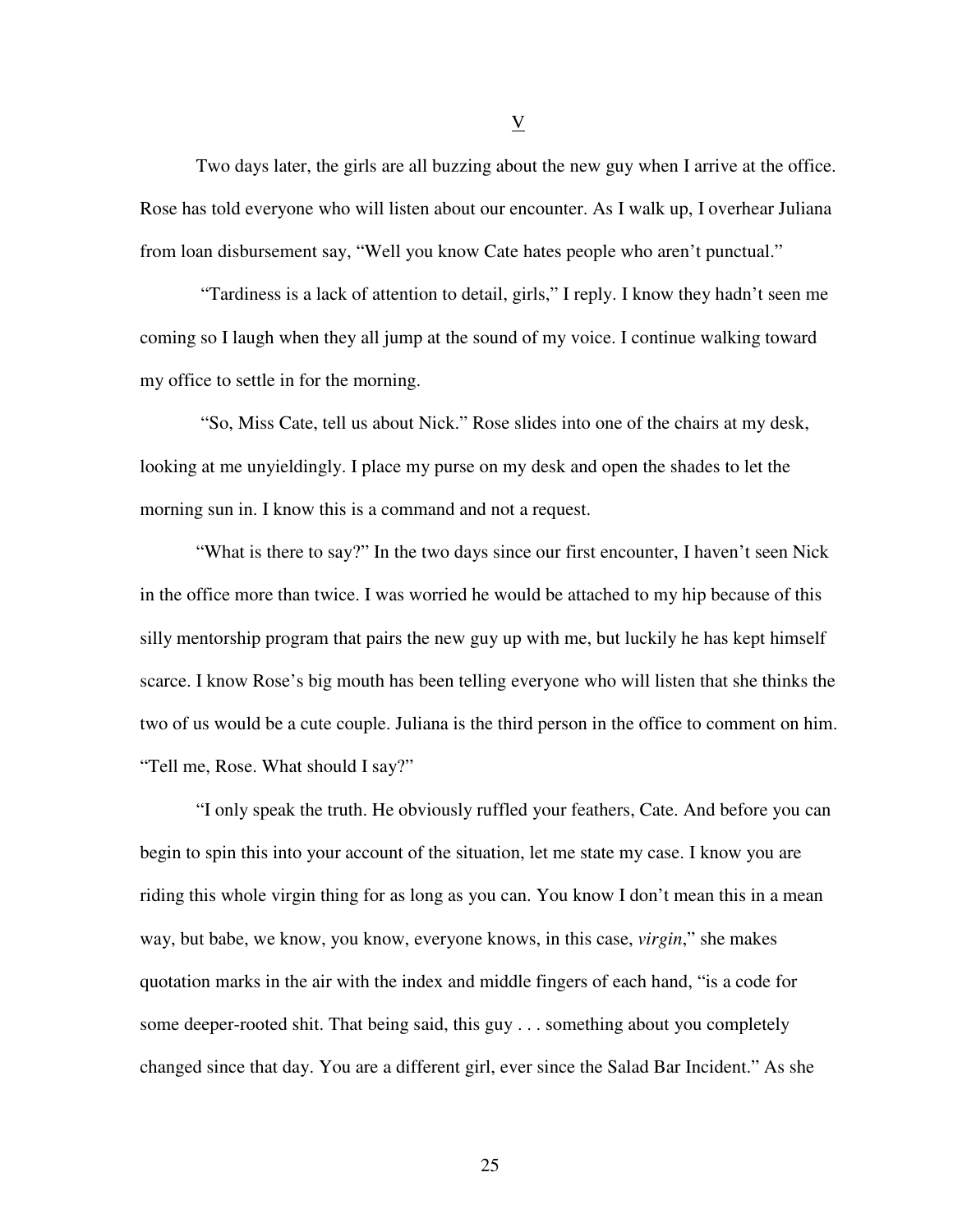speaks she looks around my office, as if searching for something to prove her point. Her black, pin-striped skirt and white blouse are ironed perfectly, not a wrinkle anywhere on her ensemble.

 "Salad Bar Incident? It has a title? You make him seem like some life-changing event. He isn't a hurricane or a terrorist attack; he's some guy in the office. A new coworker. Seriously, Rosie, seriously." Rose was only partially right and the part of her interpretation that was wrong was giving me the courage to remain adamant. As if this guy could change my entire outlook on life. I had been rethinking things, but Nick is inconsequential to this, this re-conception of myself. "And let's concede, for just a moment, that you are correct. Let's say he did 'ruffle my feathers,' as you so elegantly put it. And let's say the whole 'virgin thing,' to quote you again, is some code. It's a code I made up. Am I really going to give that up over one random guy? This is an act twenty-five years in the making." Before I could stop them, the words were free. I knew I was busted.

 "Ha!" Rose's yelp startled me and everyone else whose desks were just outside my door. I didn't bother to close the door. I didn't think there was any real conversation here. "You said it! You called it an act! You never conceded this could be an act before. You said, after all these years," she trails off into silence for a moment. "Aye, mama, jokes aside."

 The mockery, the outward ridicule of my life-choices—I was used to all of it. Everyone was always looking into the back-story of my decision to abstain from sex. Before college, I had never felt compelled to date or was attracted enough to anyone enough to date him. I did succumb to peer pressure a couple times; I had kissed a few boys. But, apart from Emile for that brief period in high school, no one seemed worth the time. So the teasing that inevitably came once a new friend heard about my virginity was familiar. But something in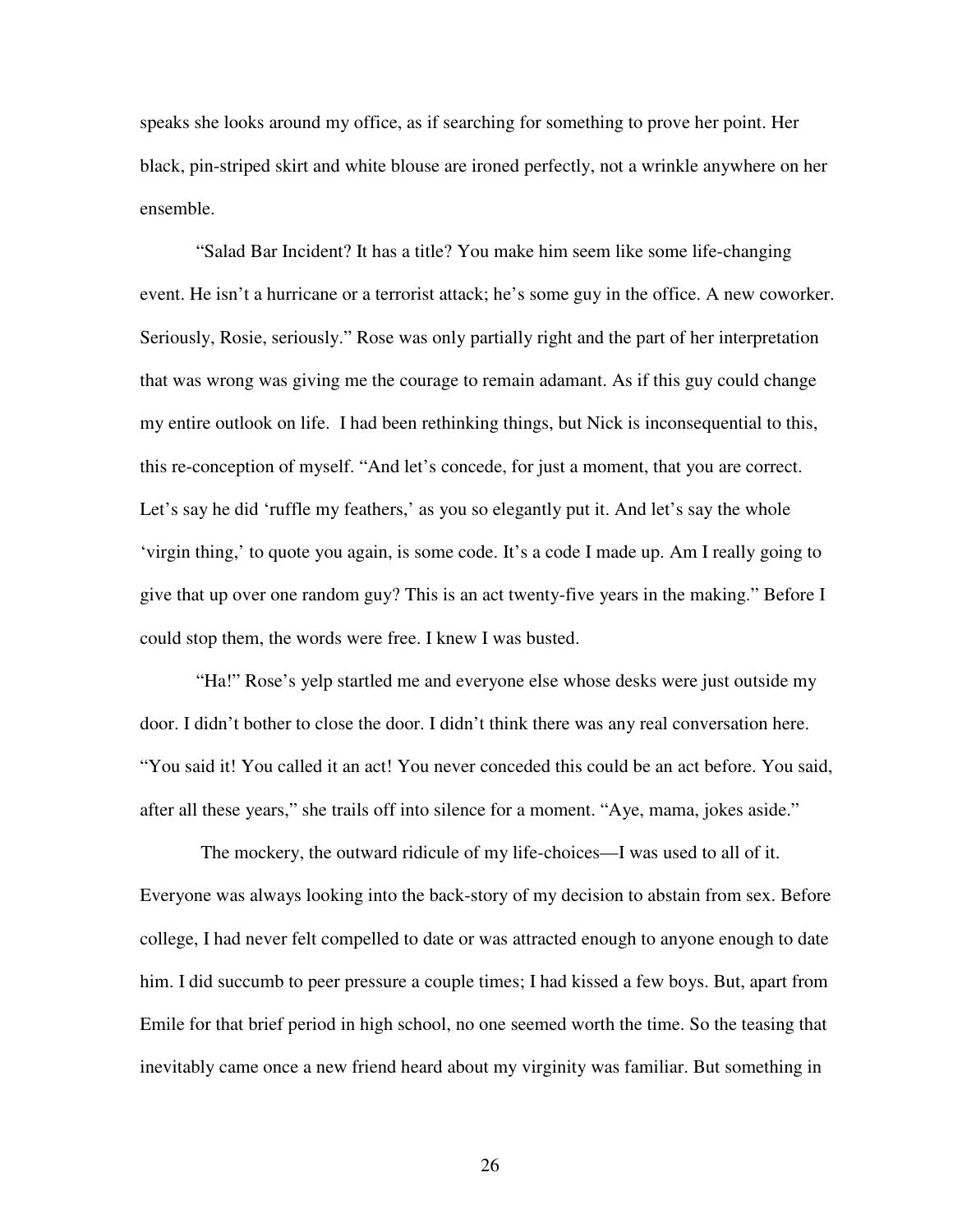Rose's tone was different today. This wasn't friendly ribbing. For the first time, she seemed to realize that this was a serious choice and that on the other side of her jokes is a girl with feelings. A girl who, if she is deciding to change her life, just might be rewriting the script of her life story.

"Spill it, mama. Just say it," Rose holds my hand and looks at me with concern.

"I am going to date." Those five words might well change the world as I know it.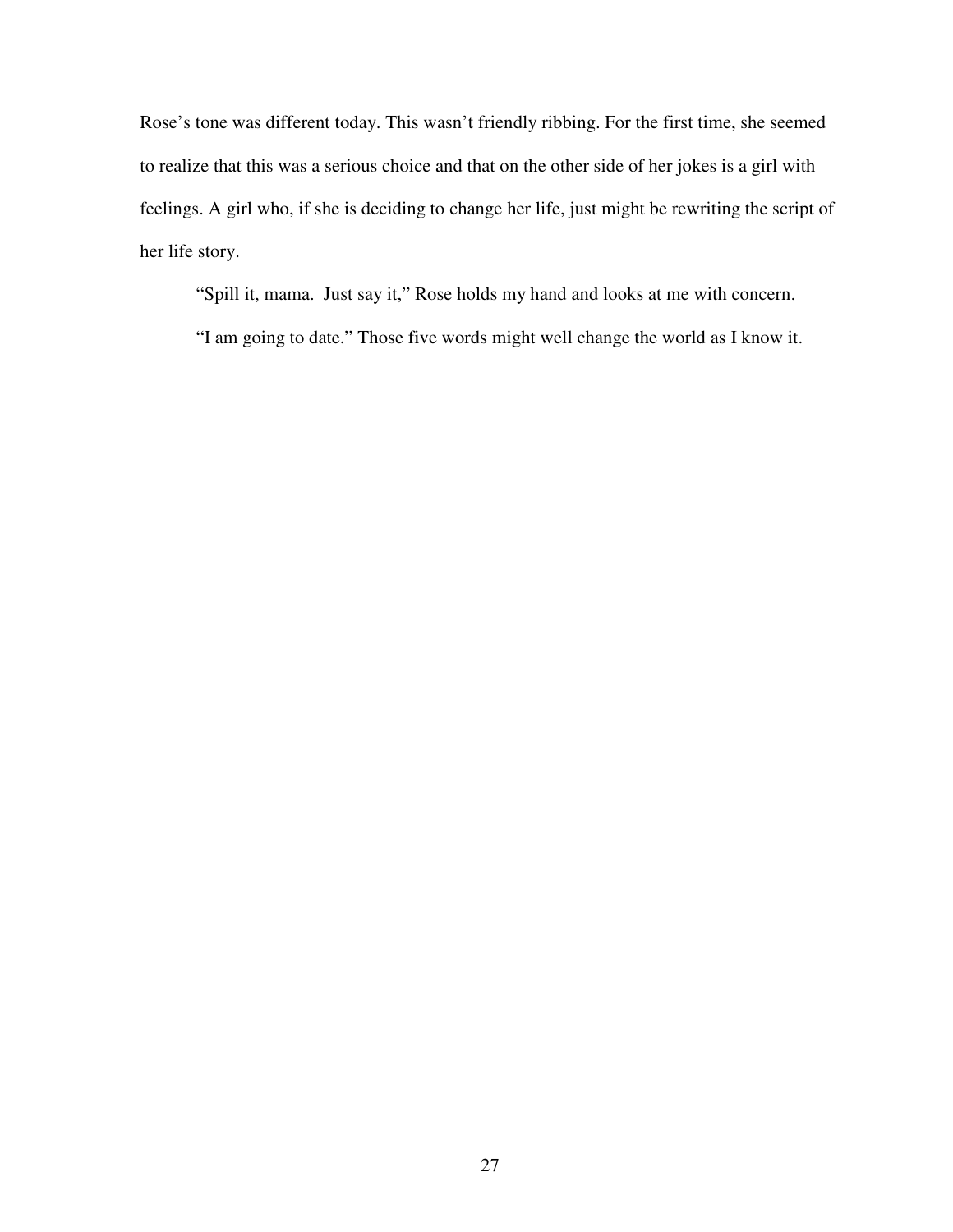The rest of the week is uneventful. I help Nick with work-related tasks, but I steer clear of him otherwise. He spends his breaks and any downtime throughout the day near the coffee machine chatting with the gossip girls. When I hear laughter, I usually find Nick at the center of it. He's only been here a week and he's slacking already.

That Friday night over drinks and dinner, everyone acts warily of me. We meet at Tarpon Bend, as usual. The restaurant's maritime theme draws locals as well as tourists. It's really noisy, but it's a Ft. Lauderdale institution. Filled with a mixture of tables and booths, the restaurant has a huge bar in the center and a small stage area against one wall. On weekends a local band usually plays but it's still too early. Instead, a random Top 40 channel on the satellite radio is blasting from speakers. Our little gang has been splitting Friday night dinners between here and the Himmarshee Bar and Grill since I moved downtown two years ago.

I retell the story of meeting Nick earlier in the week as we wait for our nachos and cheese fries to arrive. "Well, someone knocked you off your high horse!" Erika laughs uncontrollably at my embarrassing lunch tale. Her deep blue eyes sparkle with tears. "'How do you even know who I am?' That is fucking rich, Cate. Rich." She pauses to take a sip of her beer before yelling over the music, "So, this guy must be pretty hot."

 "Oh, definitely. She hasn't been this thrown off since she thought she saw Jason Schwartzman on South Beach. It's funny—I like this fussled Cate," Regan adds. Songs from the neighborhood bars on the block all mix together into a techno, hip-hop, live-band remix of Trick Daddy, Tiesto, and The Violent Femmes. All my girlfriends—Regan, Erika, and Lily—enjoy a collective laugh at my expense.

VI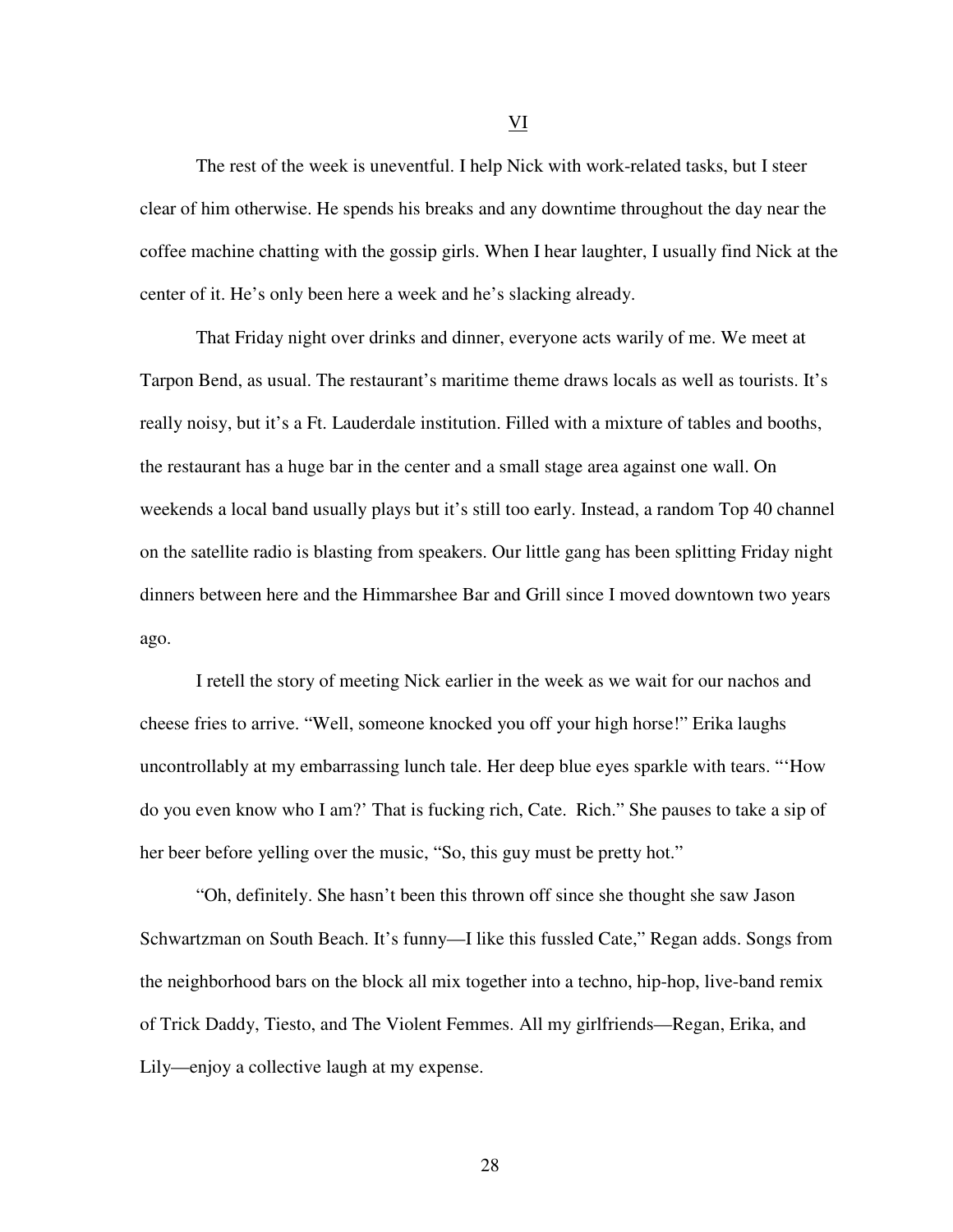"Look, you guys are way off base. This asshole, who can't even tie a tie properly, waltzes in, disrupts the meeting, and then tries to be cute with me in the line for the salad bar! Then I find out that Doug has assigned me as his mentor. It's truly annoying. And then he spends his days entertaining the ladies in the office by telling jokes by the coffee machine and interrupting the wor kflow. And he isn't Adrian Brody. Hell, he isn't even Adam Brody. I am pissed off, not fussled. What does that even mean, 'fussled'? Don't get your hopes up." They are really starting to aggravate me. This is ridiculous. More and more people begin to pass by our sidewalk table, even though it's only eight o'clock. I scan the crowd, mentally rating outfits on the passing girls.

 "Cate, I think you should tell them what you told me last weekend." If it were anyone else besides Erika, I could distract her and quickly change the subject. But I know if I don't share with the group, she will share for me. She plays with a sequin on her tube top, downplaying the serious intent behind her request. To look at her sweet expression and nonchalant attitude, you would think she requested I recite what I had for lunch rather than admit a flaw in my own design. I hesitate and say something flippant about the cooling temperatures. It's a typically mild November evening in South Florida. The temperature is about seventy-two degrees and none of us carries a sweater. We are relishing the fact we can finally party on the weekends without sweating.

 "Well, I'm sure you've all been discussing me," I say loudly while gesturing towards them and their ever present cellphones. "It's true. I haven't been feeling like myself lately. Ever since the planeride back from Vegas, I've been doing quite a bit of thinking." I pause to take a big gulp of my mojito. This is really awkward. I look down at my dress, hoping for a distraction, but find nothing. The black, stretch cotton fabric is draped over my legs, black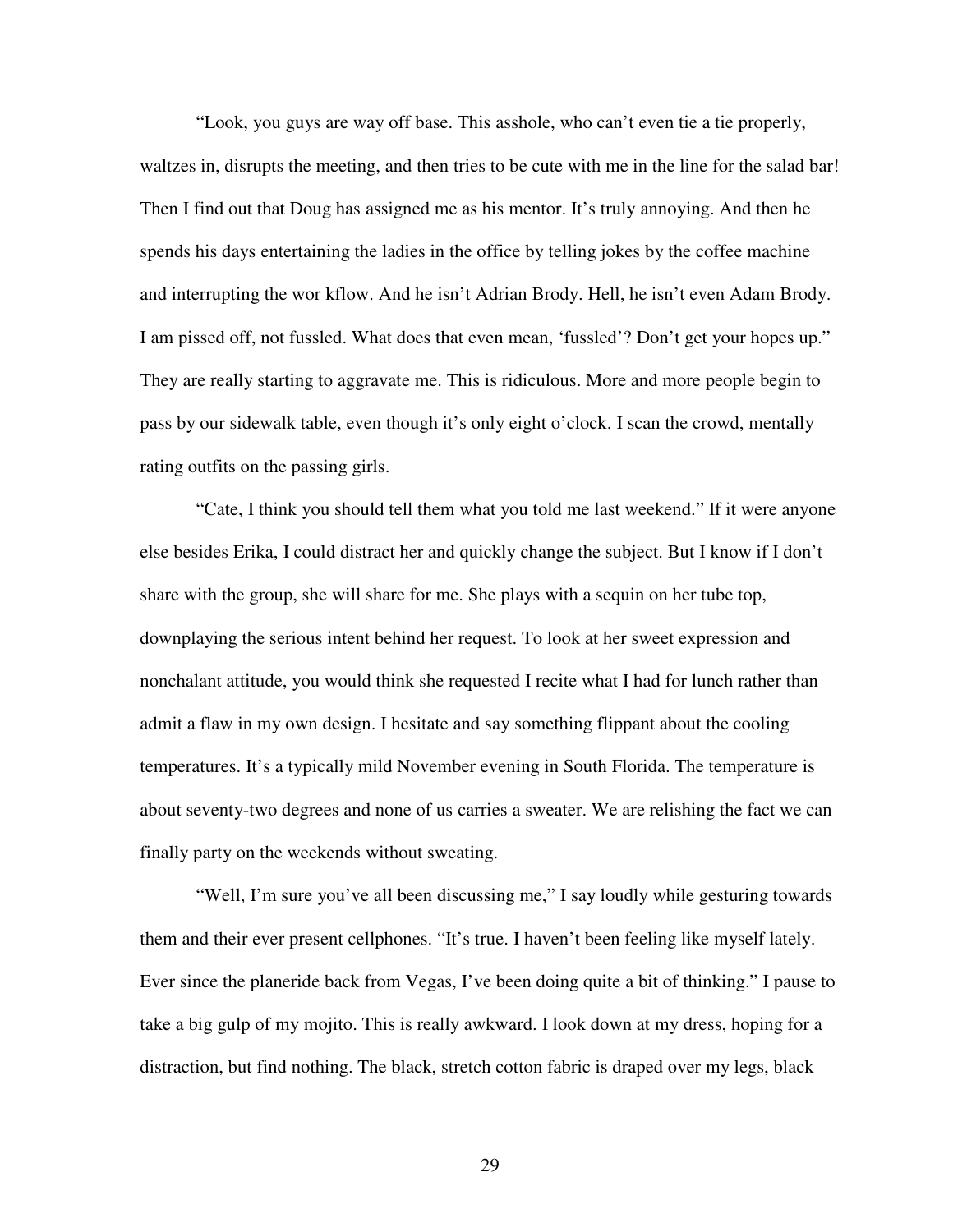knee-high boots extending from underneath the dress. "I've been reprioritizing some things. Re-conceptualizing myself, if you will. And I'm thinking that maybe it's time for me to date. Well, actually, I have decided I am going to date. So, I guess starting now." I chase the sentence with another mouthful of my drink.

 They all laugh again. Lily offers, "Aw, lovey, I applaud your decision. I've been waiting for it for years! I didn't expect that silly high school vow to last more than a few months, let alone ten years. But this is quite sudden." Short and sassy, Lily is the most likely to tell you exactly what's on her mind, with no thought to how you might feel about it. We have been friends since high school for that very reason. She wears her cherry red hair down this evening, dusting her bare shoulders. She gathers it with one hand and throws it behind her back, like a scarf in the winter. "It's a bit drastic to set your values aside. It isn't you." She seems concerned about my decision as she speaks. But clearly she misunderstands.

 "I didn't say I was just going to start fucking whatever guy I can get to lie down, Lil. I was dating a few years ago. I'm just thinking that I'll start dating again. Put some feelers out there so to speak." I feel as if I'm making perfect sense, but Regan rubs her eyes, careful not to disturb her purple eye shadow. I shrug it off and continue with my defense. "Look at all of you. Lily, you have Dan now. Mrs.-I'll-never-get-married is talking about weddings and children, and Regs and Jeff are so obviously together, despite the fact that no one seems to be talking about it. And Erika got fucking married, man. And Cate, where's Cate? She's at home, watching television. Soon, all I'll have is Emile. How clichéd, the single girl, her soaps, and her gay best friend. Seriously, I thought we'd get older and dating would get easier. I was planning on skipping over the bullshit and getting right to the mature stuff. I thought I could skip over the games. I was expecting to meet someone who would give me a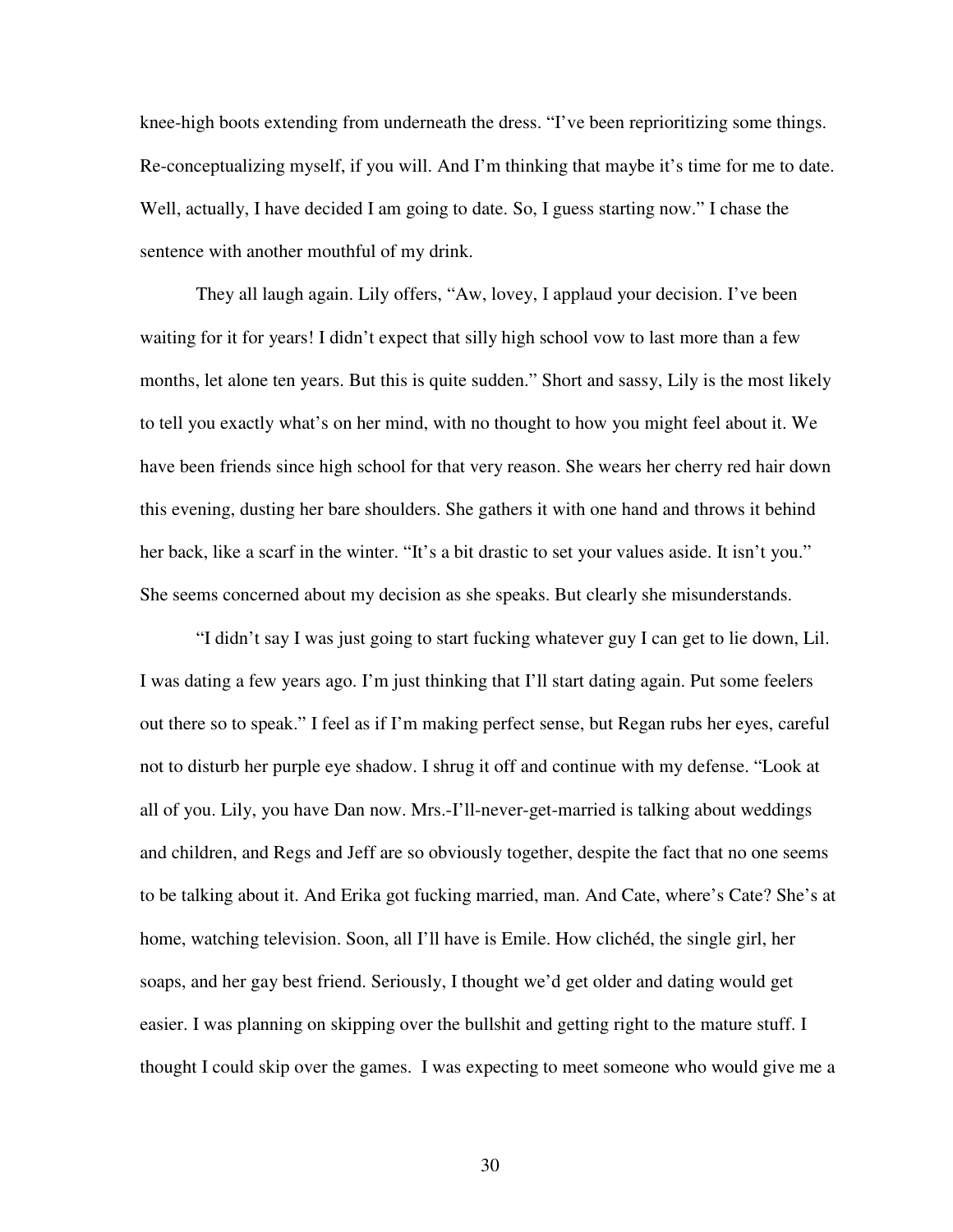shot and stick around through the *getting to know you* phase and get past my craziness. But they all ran when they heard 'virgin' so I stopped giving people a chance years ago."

 Lily shoots me an understanding gaze. "But dating is a game by definition and not mature at all."

 "So what now, you're just going to start dating, just like that?" Regan is almost gaping at me. I can tell she is upset that Erika knew something she didn't.

 I'm not in the mood for her jealousy or any further criticism. "Yes." I pick up my mojito and walk away from our sidewalk table and head inside the restaurant. I'm slowly strutting towards the bar, feeling comfortable with being flirty for the first time in my life, when a guy, out of nowhere, backs up, hits me with his elbow, and spills my drink.

"Watch out!" I yell as I barely escape the waterfall of rum and mint leaves. The jolt, followed by my sudden outburst causes the man to turn around. "You?"

My life turns into a soap opera before my eyes when I recognize the klutz in dark jeans and a black blazer as Nick, my new coworker. *Could this actually be happening to me?*  He's also wearing all black Converse All-Stars and a vintage Clash tee-shirt. Hah, I wouldn't have pegged him for thrift store chic. His hair is messier than he wears it at the office. Bangs I never noticed before hang in his face. He laughs uncontrollably while shaking liquid from his hand. "Cate, nice to see you again."

His apparent amusement at the situation only irritates me more. "You owe me a mojito," I say as I take a napkin from his hand to dry off my shoes. My tone is sharp. There are no coworker pleasantries here. "And how are you, um," I know his name is Nick, but my lips won't form the word.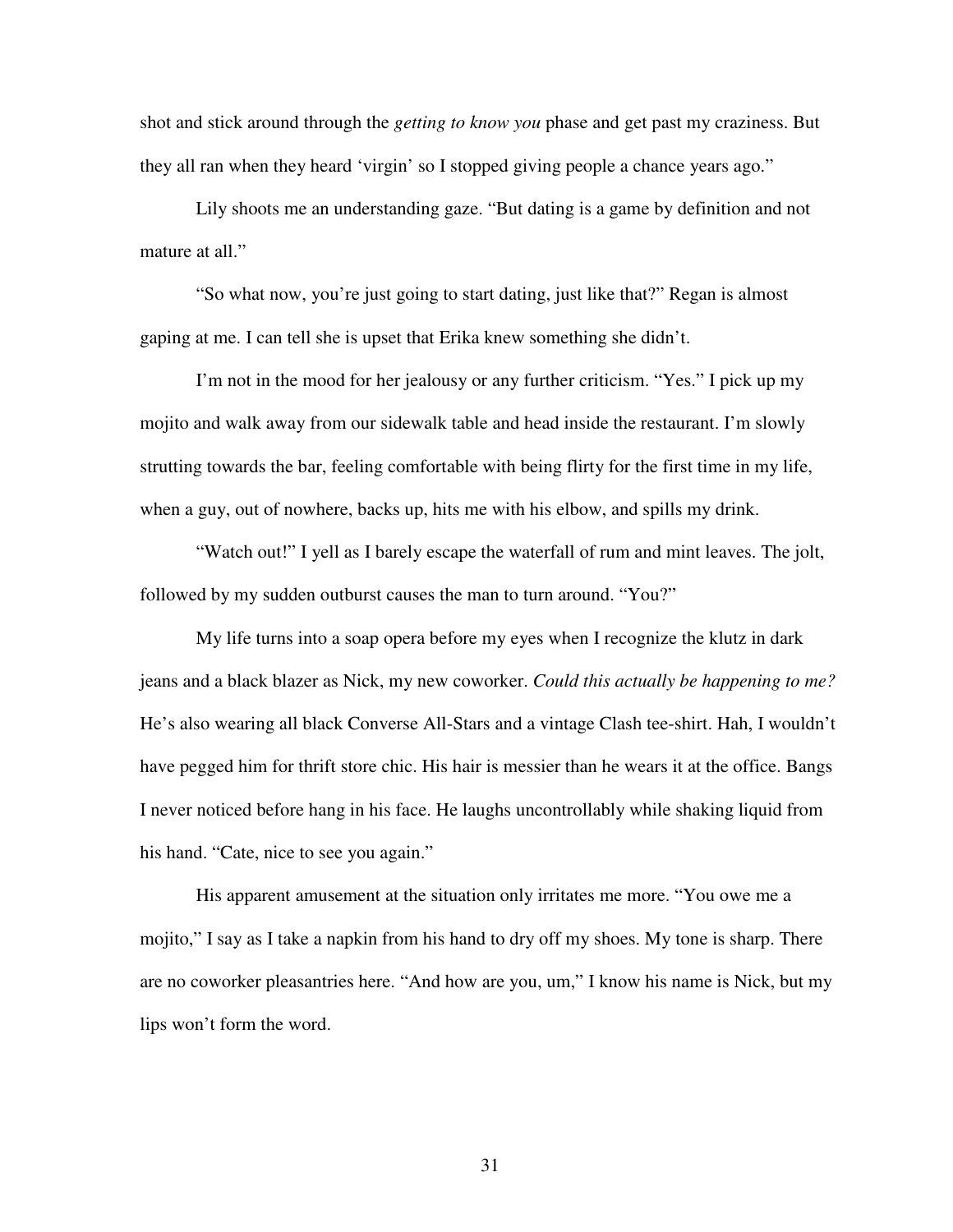"Nick, and fine, thanks. But how do I owe you a mojito?" He stares. He always stares. Even in the dark lighting at the bar, his blue eyes are piercing. Should I really be able to see his eyes so clearly? "You're a klutz, so I owe you a \$12 drink?"

 "I'm sorry? You can't be serious." Is this guy serious? "You hit me, you rudely hit me and now I *am* wearing that \$12 drink on my \$300 boots. So, etiquette tells us that you should buy me a drink. They do have etiquette in Orlando, I assume?" He really brings out the bitch in me.

 "They do." He looks shocked, most likely because I called him on his rudeness. I expect him to bite back, but instead he says quietly, "I'm sorry we ran into each other like this." He begins to walk away but turns back for a second, as if he had something else to say. He has a look on his face I don't recognize as disappointment and with that he's gone. He leaves me standing next to the bar inside Tarpon Bend alone, mouth gaping, again.

 I turn to check if any of my friends witnessed the scene, but they aren't looking this way. The waitress stands next to our table taking the order for the next round, so I hurry back to order something to replace my spilled mojito. "Mandy, can I have a Jack and Diet, please?" I catch her just as she walks away.

 "Kitty Cate, who was that guy you were talking to? Very hot." Regan, so sweet and so off-base. In just two minutes, she has forgotten she was upset with me. "Cool shoes, dressy yet comfortable. Nice jeans, worn but not too worn, not trying too hard. And that hair. You could really grab a handful of that stuff."

 "No, Regan, I don't want hands-full of anything he has. That was the Nick guy. What a dick. He spilled my drink, then just took off. He actually said he wished we hadn't run into each other." I ease myself back into my white plastic chair.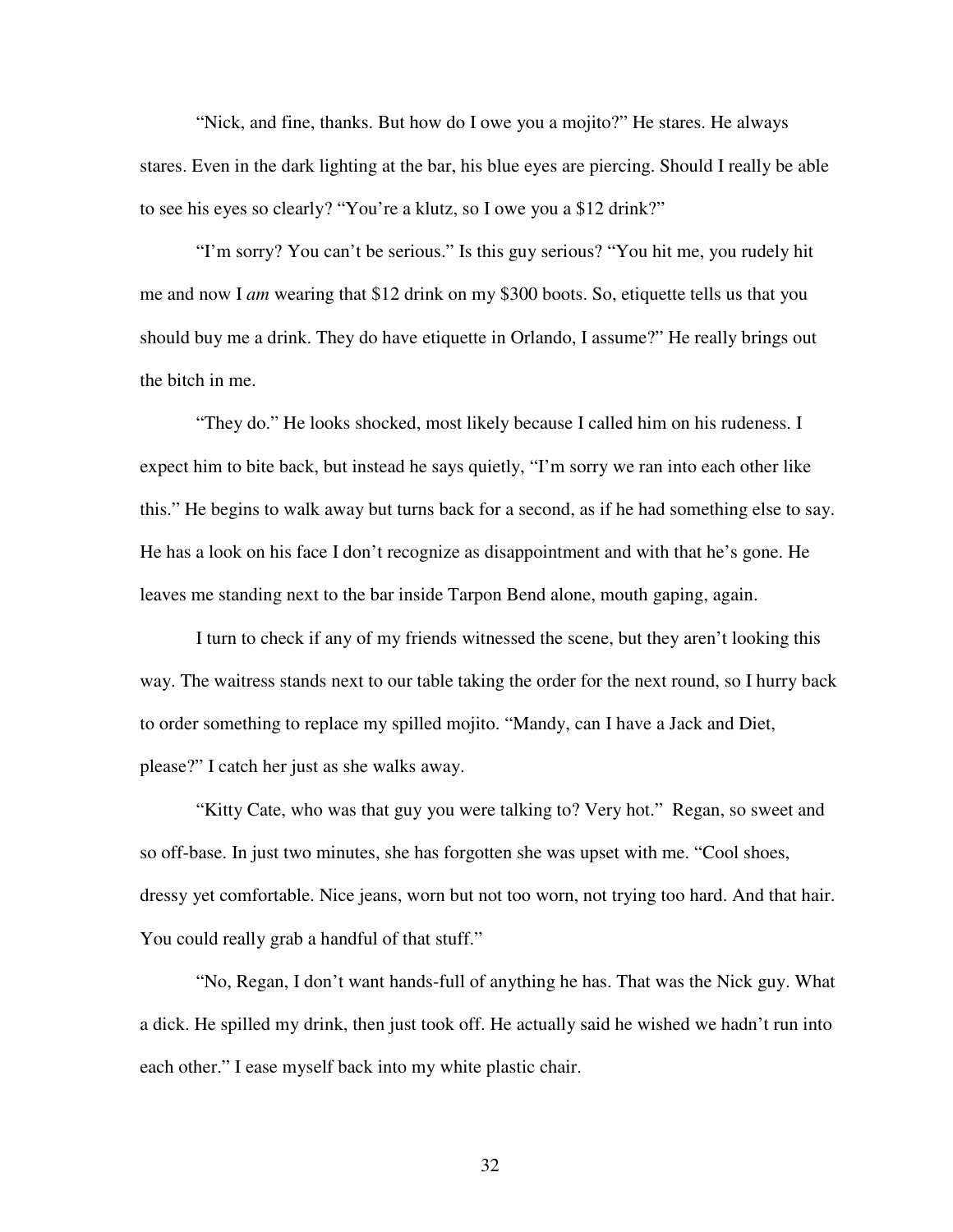They laugh in unison at a joke I didn't know I told. "Oh, Cate, he said that?" Regan is retelling the story while holding my hand in an attempt to help me interpret what just happened.

 "Yes! Well, something like that." I say, annoyed. I really don't get what's going on here.

 "And that pissed you off?" She acts as if she is stating something that should be obvious to me. She turns in her chair to look me directly in the eyes. The conversation suddenly seems so serious. "Okay, let's review. You start the week with some guy royally pissing you off by being late and having a messy tie? Then, the same guy playfully calls you out on your hostile attitude. Finally, you bump into him, you *literally* bump into him. He leaves you standing alone in the bar, drinkless, but instead of blowing him off, you let him get to you, and you trade up your Friday night cocktail for Jack Daniels?"

"Yes," I say, playing with a balled up napkin.

"Remember that guy in college, Cate? Was his name JP?" Lily jumps in on the roasting. "He tried so hard to get you to go out with him. He cooked you breakfast. He brought you smoothies at the library when you were studying. Three years in a row he asked you to his fraternity's formal. You didn't give him a chance; you said he wasn't your type." She pauses to pick at the fries before she adds sharply, "You were happy to hang out with us or that Jonah." JP was definitely not my type. His major was liberal arts! How could I date someone who couldn't decide on a major so he chose to study a little bit of everything? Get a plan!

"What about Jonathan in high school? You guys were on debate together. Did you know he only joined that club to be with you?" Regan takes her turn to argue her case against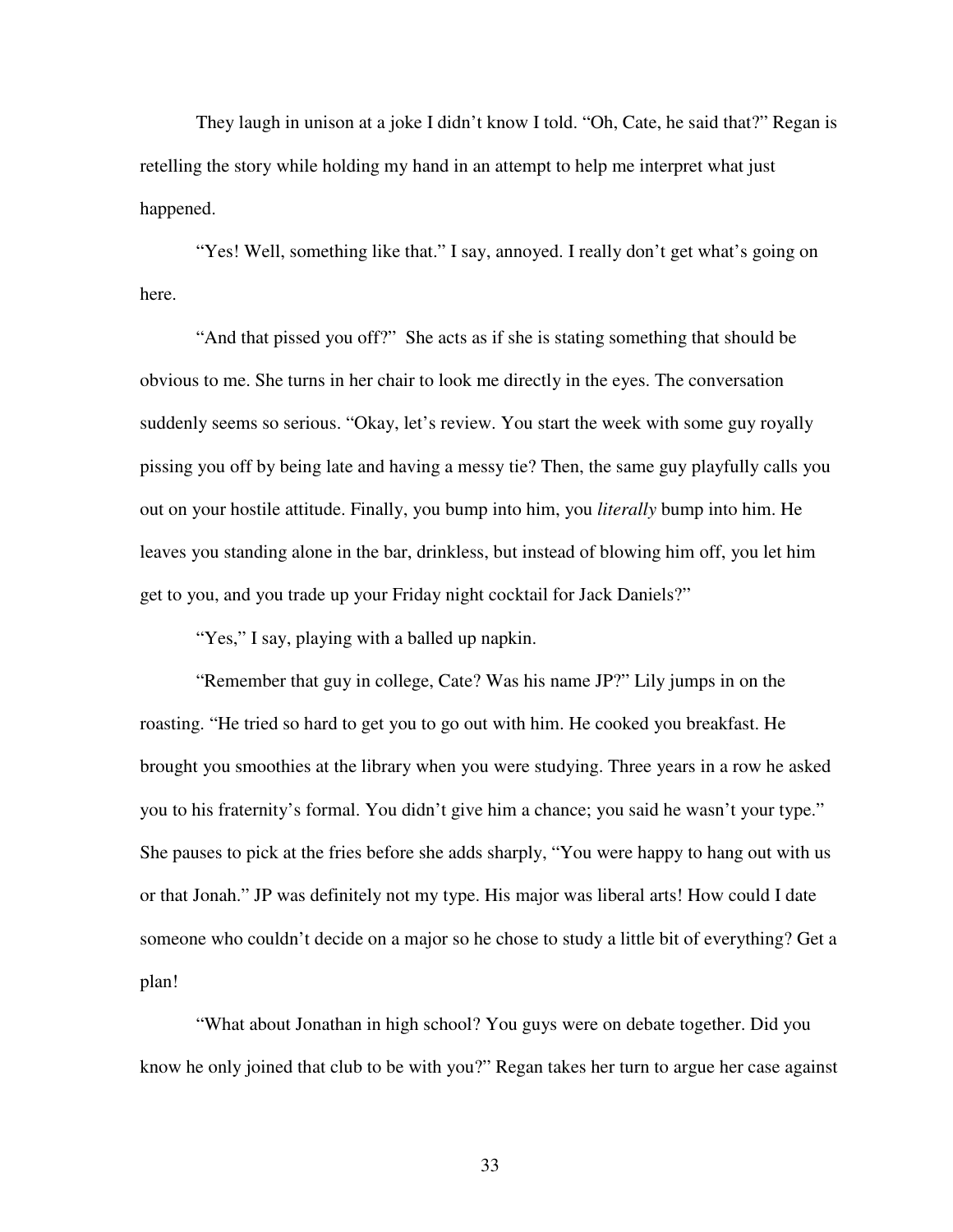me. She cranes her neck to summon the waitress and order dinner. When she can't find her she stands up, pulling down her short, black shorts and adjusting her white tank top to adapt to her change in position. She finishes with, "You said he was a little stalker-ish," she says as she finger combs her hair. Stalker-ish is right. She said it herself; he joined a club for me. I barely knew him; that creeps me out, man.

"Oh, and what about my cousin from New York?" Erika quips. "He wrote you every day on Facebook. When he came to visit, you didn't even hang out that weekend." His idea of good music was Nickleback. Had he mentioned that in his profile, we could have saved each other a TON of time.

"And your point is?" I am looking anxiously for Mandy with my drink now too.

Erika concludes, "The point is, you say no guy ever gave you a chance. But that isn't true. Some did; they just weren't the ones you hoped would. When nice guys actually acted interested, you were annoyed and disturbed. Never once did they bother you like this Nick guy does. After five days Nick has driven you to bitchery and whiskey. Oh, and your cheeks are flushed."

I fidget uncomfortably under the weight of their observations. Just in time, Mandy appears with a tray of drinks to rescue me. Maybe fresh drinks will derail the conversation. "Yeah, well, whatever. He just brings out the worst in me, seriously."

Erika looks at the other girls and finishes. "Oh you can't *whatever* this lady. This is probably the guy, ladies. I hope we like him." Laughter again, as they all shake their heads in unison.

Regan lifts her glass of beer and says "To Nick!" This causes them to laugh even harder. I mute their cackling by tossing back my drink. We spend the rest of the night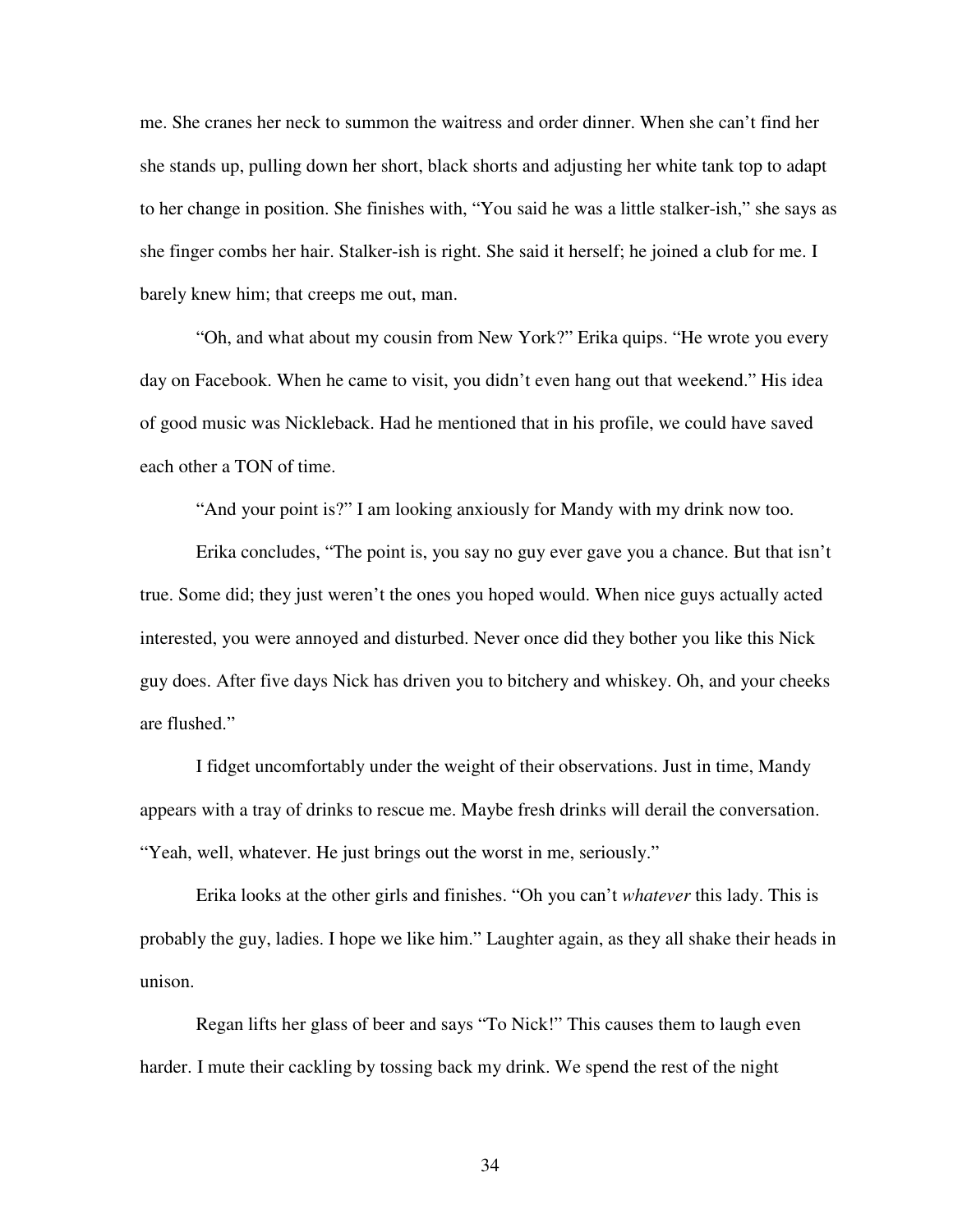hopping from Dicey Riley's to Art Bar to Himmarshee Sidebar. We finally settle on the side of the dance floor at Capone's. I dance with the girls, pretending to have a good time. I can't stop thinking about how upset Nick makes me. I constantly scan the crowd, hoping he doesn't appear on the dance floor. I can't believe how harsh the girls were. I thought they understood me, but apparently not. I hope Emile can see this from my point of view.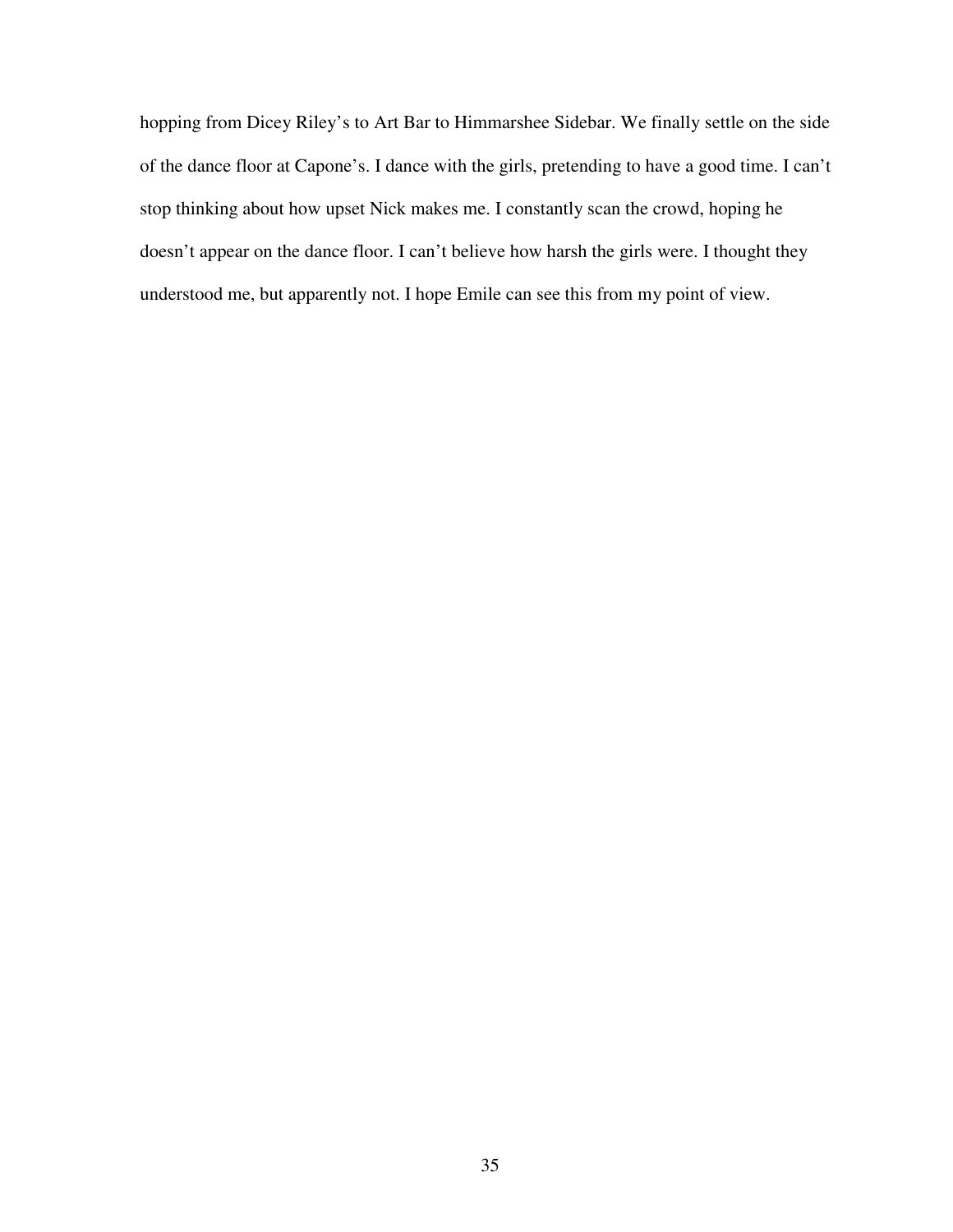The Tuesday after my collision with Nick downtown, I'm sitting in the kitchen at my office. It's three in the afternoon, which means one thing—break time and fifteen minutes of *General Hospital* while I sit Indian style in a chair, drinking coffee. It's my afternoon ritual, like meditation or yoga; it settles me.

 Today has been a particularly brutal day for me. My phone will not stop ringing. A technical glitch has prevented a few thousand students from receiving their financial aid and the natives are restless. Calls alternate between profanity-filled rages and tearful pleas for money. All meet the same answer; unfortunately, there is nothing I can do to help. Honestly. There isn't. I'm not being a bitch. Seriously.

 My favorite mug is periwinkle and it's huge. It's probably meant for soup, but I fill it with coffee at least twice daily. With my left hand cupping the handle and my right cradling the bottom of the mug, elbows resting on my knees, I am quietly calmed while watching Spinelli vie for LuLu's attention. When the door to the break room opens I don't even turn my head to see who's entered and dared to disturb my moment.

 "Hey, Cate. They told me I could find you here," Nick says, standing just to my left. "Wow, that's a lot of coffee."

 "Can this wait," I check my watch, "Seven minutes?" I never look up. I'm an intense viewer.

"Sure, what are you watching?" He plops himself in another empty chair.

 Can he be serious? Does he really want me to talk to him? After this weekend? I guess we are playing this professionally. I can do that. "GH. *General Hospital.* And I have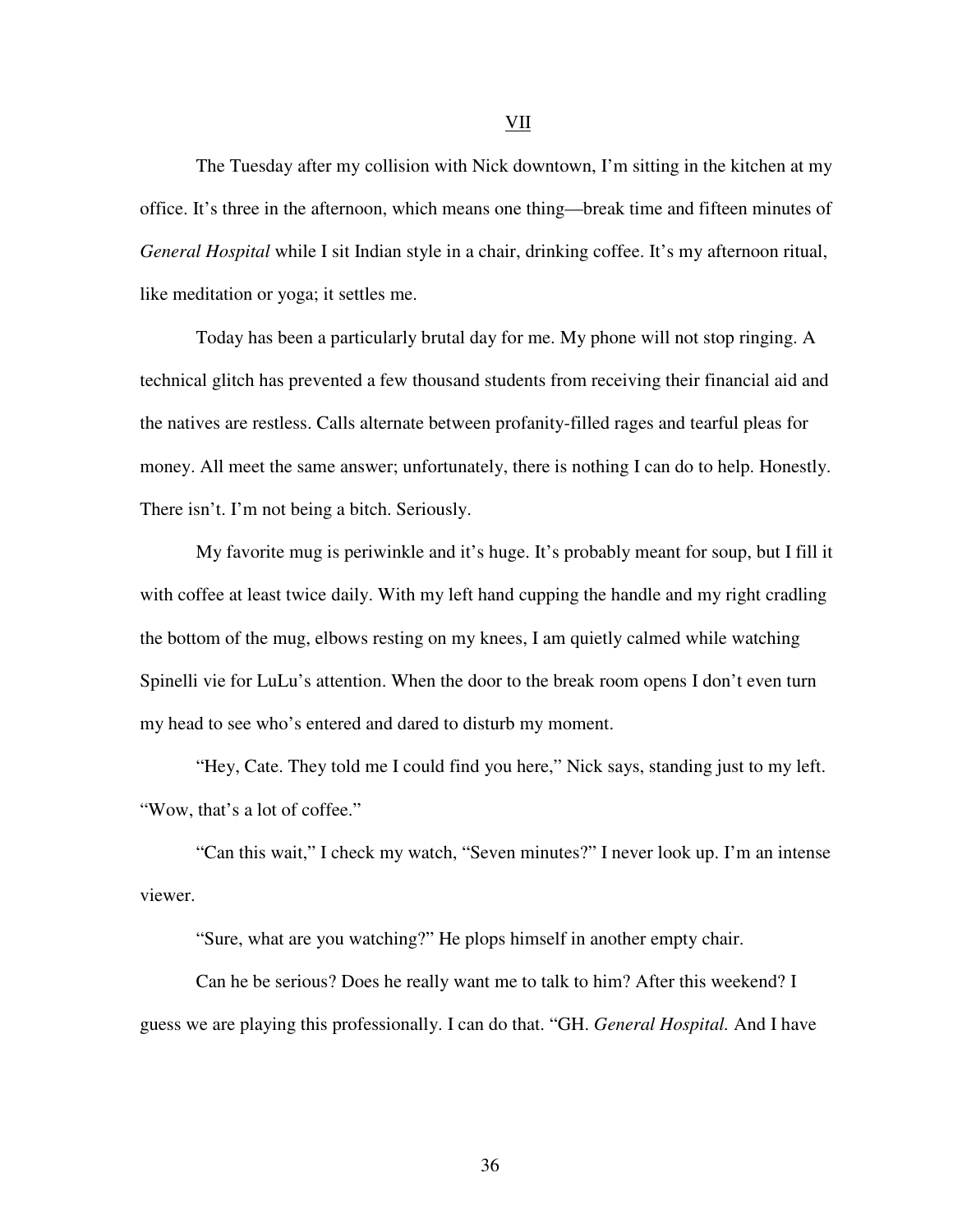seven minutes, so shhh until my break is up. Please." I threw the "please" on the end just to sound pleasant.

 "Okay." He mimes zipping his lips shut, and then throws the key over his right shoulder. I smile just a little.

 A few minutes later, just as the show comes back from commercial, the alarm on my cell phone rings, ending my meditation session. I don't feel much better. My flow has been disrupted. So I turn to him. "So what can I do for you, sir?"

 The one thing I can say about Nick is that he sure can dress. Today he wears a baby blue dress shirt and a tie striped in different shades of blue. The tie is skinnier than the traditional businessman's tie. His black shoes are square toed and shiny. When he crosses his legs, he exposes blue-striped socks that match his tie.

 "About Friday, I am sure we both had a few drinks that night." He uncrosses his legs as he speaks and leans forward, closer to me. He rests his elbows on his knees, leaning in so he can lower his voice. "So let's just chalk that up to alcohol talking?"

Coolly I say, "It's forgotten."

"Rad. I was just wondering—tomorrow we have that meeting in the Call Center. Do you want to go together? I'm happy to drive if you navigate. I don't know my way around, so I thought you could be the tour guide, if you're up for it." I can see he's excited about the proposition of doing a little sightseeing on the way to the meeting, but I feel awkward. Getting in his car? Do I know him that well?

 On days when I have off-campus meetings, like the one at Pier 66, I normally drive to work then drive myself to the meeting. The Call Center is about twenty minutes away in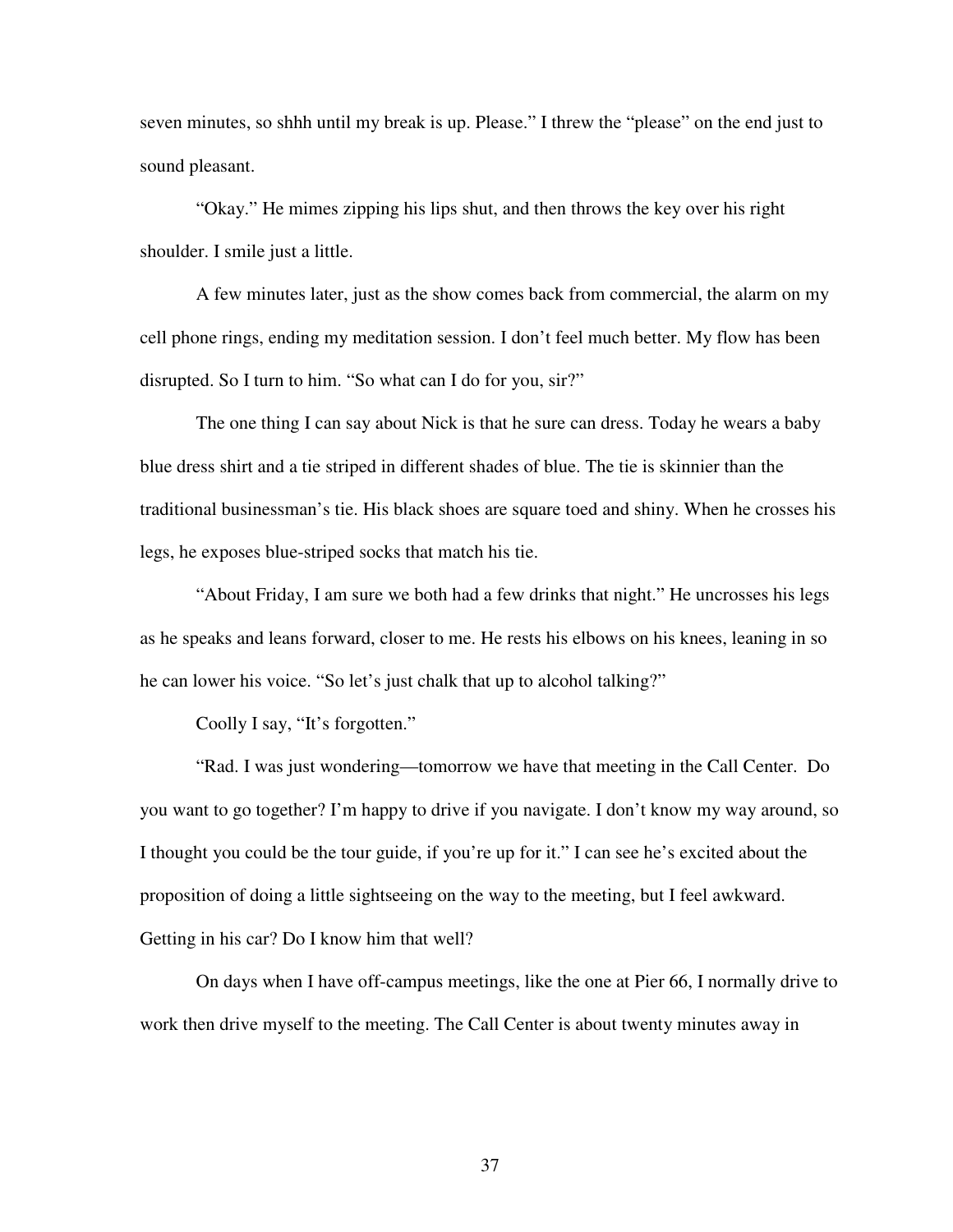Davie. I have no legitimate reason why I wouldn't drive with him, so I improvise with bullshit. "Well, Rose and I usually carpool." I reply. Good job, that sounds totally legit.

 "Yeah, well I don't think she's going to this meeting." He leans in close when he says it, as if to let me know he knows I am full of shit. Did he just wink at me?

 Shit, what do I say now? Can I trust his driving? Why does he even want to drive with me? He can't think we're friends. Is he some kind of tree hugging granola muncher hellbent on carpooling? We haven't spoken too much, and usually it's about work-stuff. Yesterday, I helped him set up his computer, but then he was off to training for the rest of the day. Today, he spent the morning in more training and the beginning of the afternoon shadowing me. He was in the bathroom when I slipped away for my soap opera snack break. He's smothering me here. This feels like a relationship.

I soon realize I can't get out of this. Professionally speaking, there isn't a good excuse to decline his offer. "Oh, I didn't know she wasn't going. Sure, I'd be happy to be a tour guide for you."

 After our conversation, I see my original impressions of him weren't completely inaccurate. He is cocky. He knows he's a cute guy, and he enjoys the attention it gets him. He likes to joke around with everyone, but it's friendly and he makes fun of himself more than anyone. Rose thinks there is a "twinkle in his eye." I think she's secretly planning our baby names.

 The next morning I wake up before my alarm. Dare I say birds were chirping and the sun was shining through my cherry wood blinds, filling my room with a golden glow? It's like some kind of fairytale morning. At any moment I expect two little mice wearing coats to bring my slippers as a trio of blue jays carry my robe from the chair. Something about the air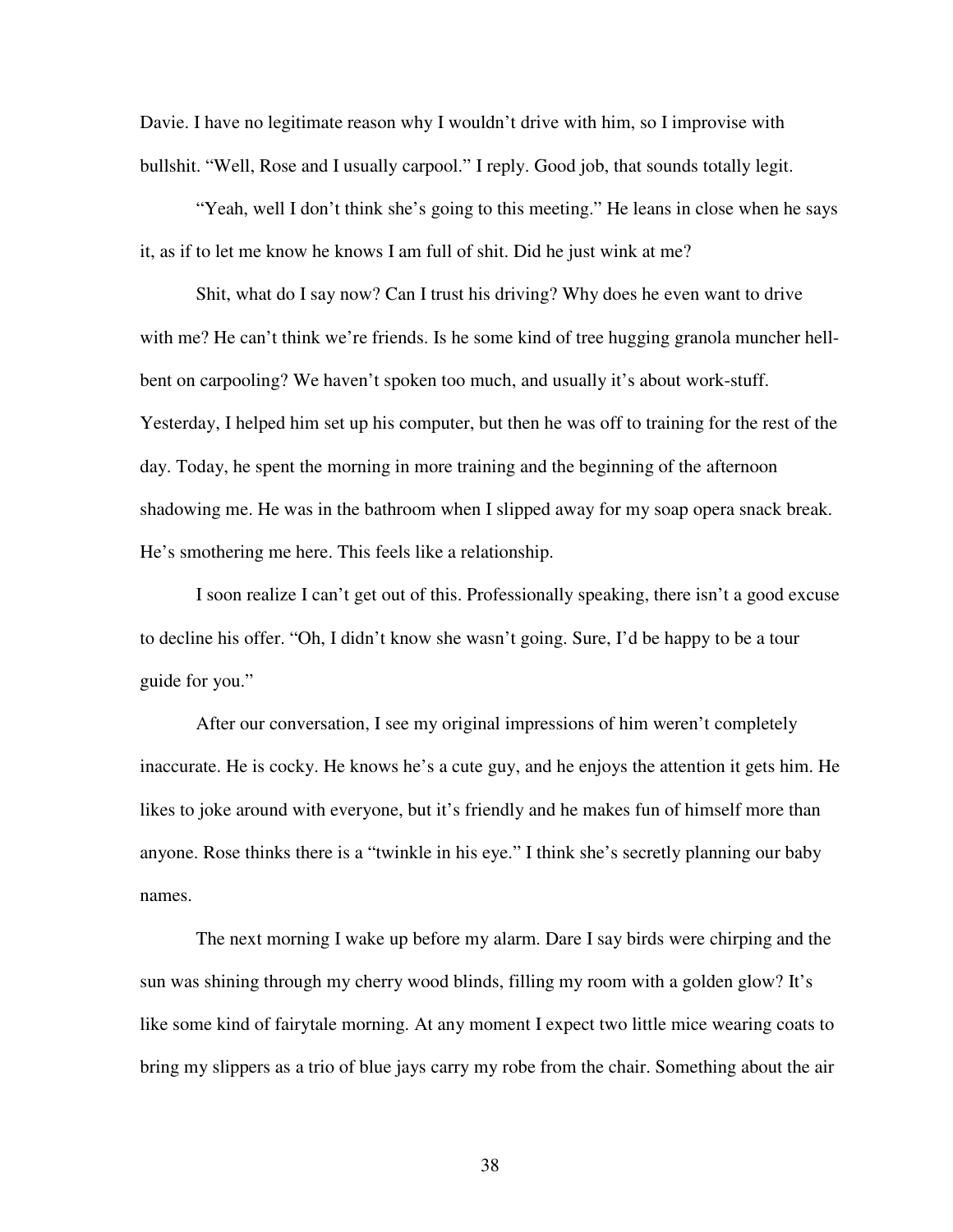is makes me feel like today is going to be a good day. My twenty-minute morning shower flies by in ten minutes and I pick out a particularly cute outfit. I pair the brown plaid Michael Kors pants my mother just bought me with a tiny brown tee shirt and a brown vest. My hair is agreeing with me and easily lays straight, no fly-aways today. A little gold eye shadow and pink lip gloss and I'm ready and out the door early. I have time to stop and get bagels and coffee for my team. I should totally play lotto tonight; this is my lucky day.

"Look who brought bagels, kittens!" I exclaim as I walk to my desk.

 "Cate, your hair looks awesome today." Rose meets me at my desk to fish for an everything bagel in my bag o' treats.

 "I know, right? What is up with me today? I practically floated out of bed this morning. I literally hopped out of bed. I picked out this totally adorable outfit, my hair is behaving, and there was no line at Einstein's." I am beaming when Nick stops at my desk to check out the commotion. "Normally, I prefer Brew, but their food choices are a little lacking."

 "Are these for everyone?" he asks as he tilts the brown paper bag and peeks in. Before I can answer, he spots a power bagel and goes for it. "Got any peanut butter?" he asks, holding the small brown loaf between two fingers.

 "Yes, they are for everyone. And yes, here is the peanut butter." I offer him the jar from a desk drawer. I love power bagels too and keep a jar of PB for just such occasions.

 I don't see Nick again until 10:45, when it's time to leave for the meeting. "I figured we could go to the meeting first, and then drive through campus on the way back from lunch, if that's cool with you?"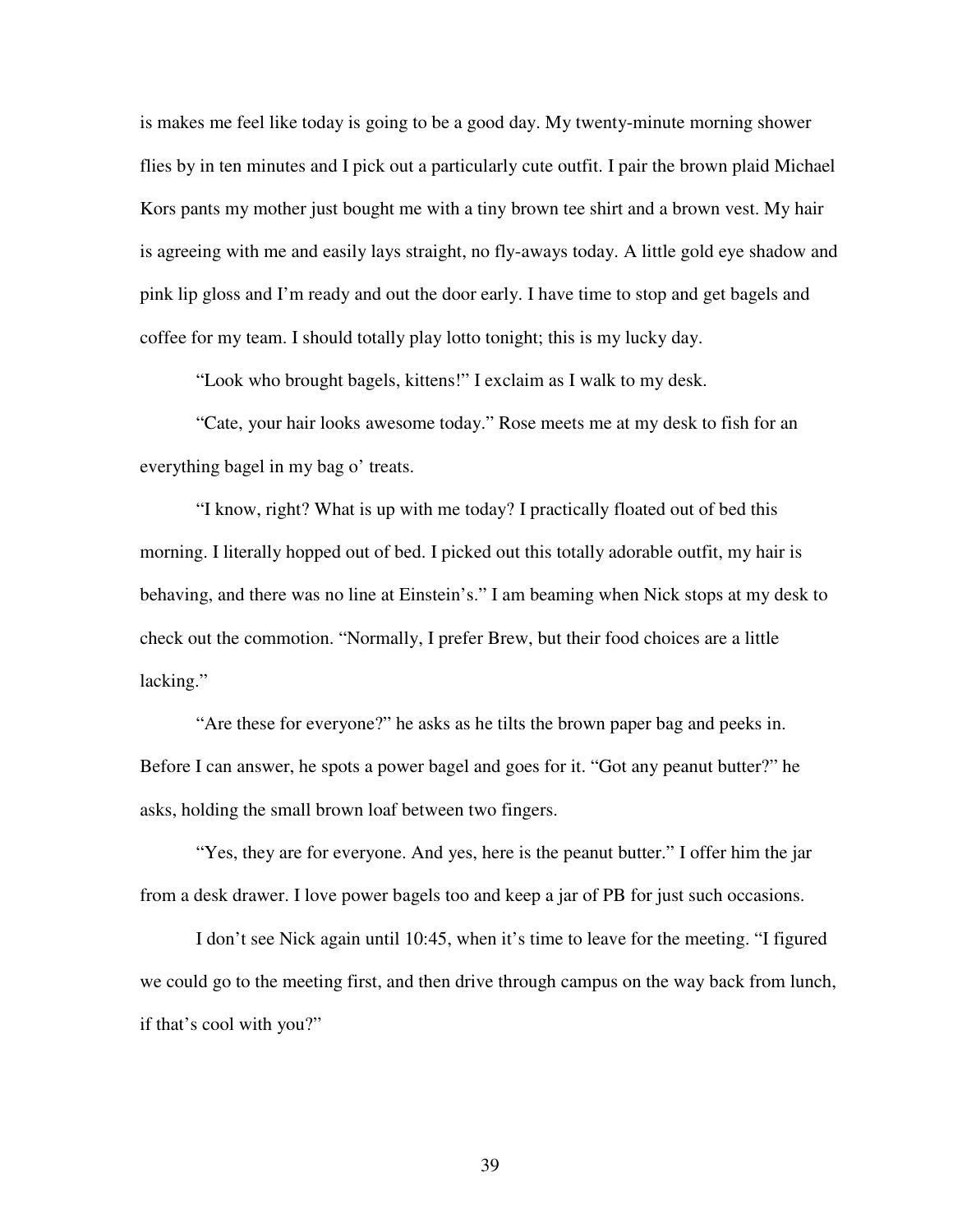Carpooling to the meeting and lunch? What's up with this guy? "I really have to get back," I say. It's the first thing that comes to mind. "I have lunch plans." Why am I lying?

 "No, it's cool. Don't worry. Another time." He smiles, dropping the subject. He doesn't seem to give it another thought as he leads me to his car in the garage.

When we exit the garage elevator on the second floor, a shiny new Mini Cooper is parked directly in front of us. The tail lights flash as Nick unlocks the doors. "Is that yours?" Before he can answer, I blurt out, "I have a Cooper! Mine is a '06 though. Solar red," excitedly breaking the quiet.

 "Cool, cool. Yeah, she's new. I got her right before I moved down here. Cool." I feel more comfortable as he turns the car on and I make myself at home in familiar surroundings. The car is suddenly filled with loud music.

I ask, "Is that the new Spoon CD?"

"It is," he answers. "Rad. I didn't picture you for a rock girl."

 Even though most people don't picture me as a rock girl and I'm guilty of pre-judging him, I still feel insulted. "Really? Well, what kind of girl do I look like? How did you have me pegged?" I ask snidely, quickly turning towards him, wanting to watch him choose his words carefully.

 "I'm sorry. I didn't mean to offend." He sounds offended now. "I meant I was impressed. Not many people know Spoon in general and I haven't met anyone down here yet who does. I didn't peg you as anything." He looks at me, waiting for my response. I don't immediately have one. He skips over the misunderstanding and says, "I love Britt's voice. It's so distinctive." With that, he quickly backs out of the spot and heads south. I direct him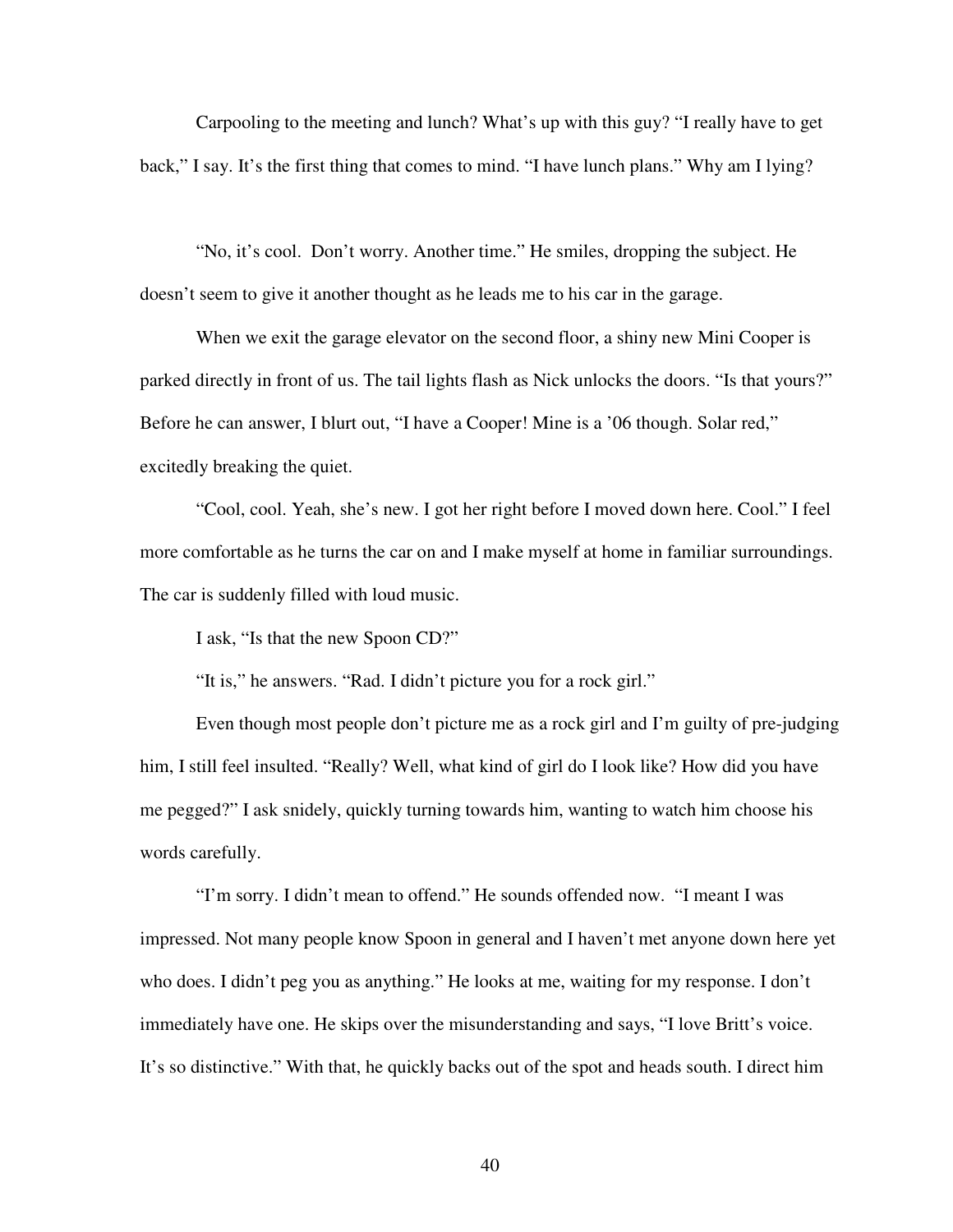towards Broward Boulevard. His attempt to bring the conversation back to the band doesn't work, the awkwardness is thick. He can't just decide what kind of girl I am? I'm not letting him off the hook for this.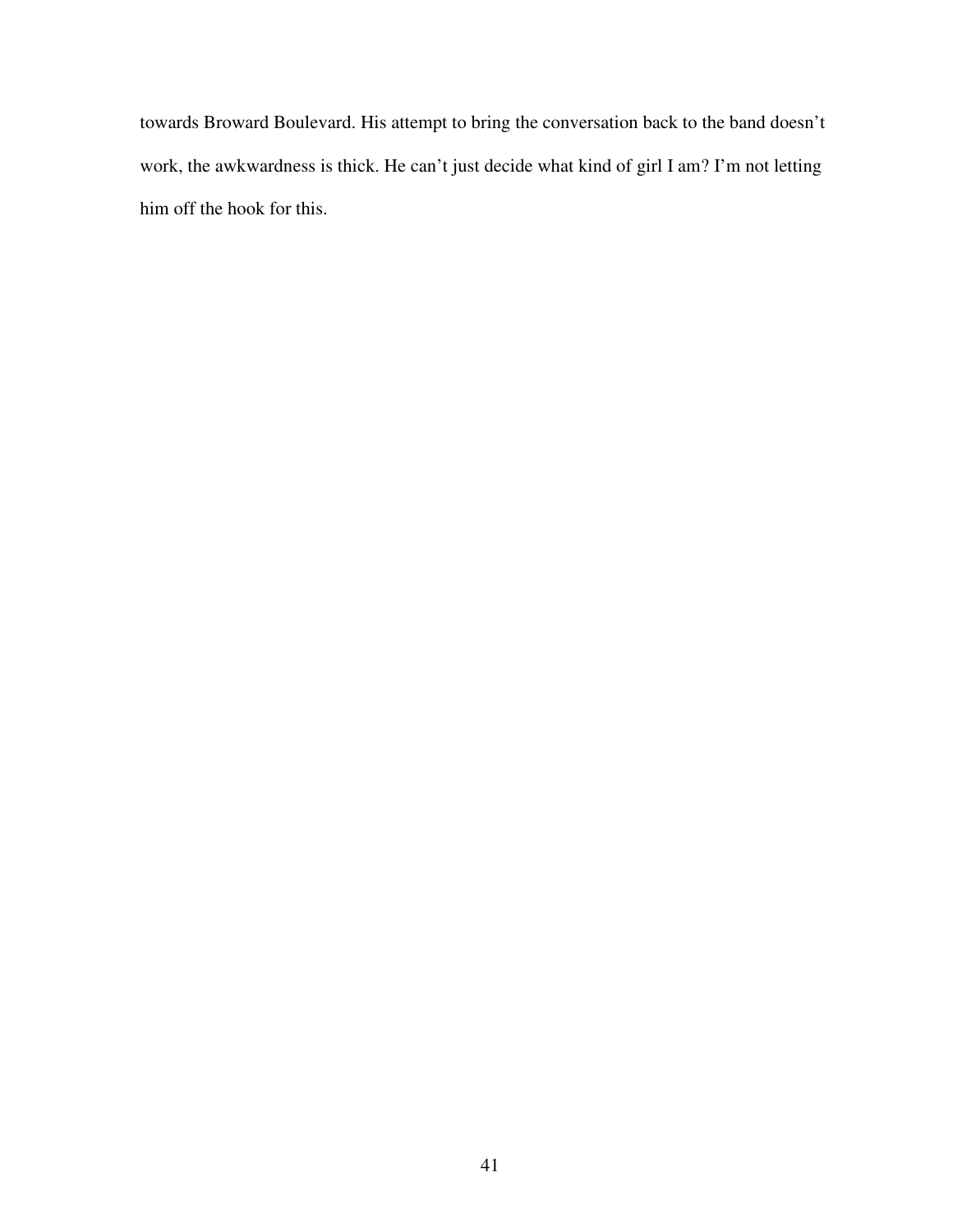I receive a text later that evening that reads, "I've got a guy for you*.*" Lily prefers communicating through texting. I respond, "Who?"

"David, a friend of Dan's. Work friend, School friend, I'm not sure. His friend requested you on Facebook. Check him out."

I approve his request and check out his page. He looks cute in pictures. He's a concert reviewer for *New Times* (the same place Dan works). Likes to travel. We chat through email for a few days. He seems nice enough. I notice he lists Spoon as one of his favorite bands, so we decide to meet at their concert for our first real life encounter*.* He doesn't seem weirded out when I tell him my friend Erika is going to the concert with me. I'm super glad Emile can't make it to this show, once I realize this will be a date-like event. Emile skips "school-night" concerts unless he really loves the band. This one's on a Tuesday. Whew. No first degree this time.

Two weeks later, Erika and I meet David by a bar in the back of the patio at Revolution, a club we frequent. The night is unseasonably warm, even for Florida. The sun is down, but the air is hot and muggy. There is no breeze. Just a few weeks ago we were relaxing in the cool breezes, now we are sweating again, like it's the middle of summer. Typical Florida weather. My jean skirt is mid-thigh length. I wasn't sure if I should wear boots or flip-flops, so I decided to compromise. I went with black suede knee-high boots with no heel. I bought a new-to-me Rolling Stones concert shirt on eBay just for the concert. My hair is down and a bit curly tonight, but I wish I had pulled it back. I'm starting to sweat and it's sticking to the back of my neck. I'm nervous as I lean on a bar in back, attempting to strike a pose of coolness and hipness that I usually feel. I don't really think it's working for

VIII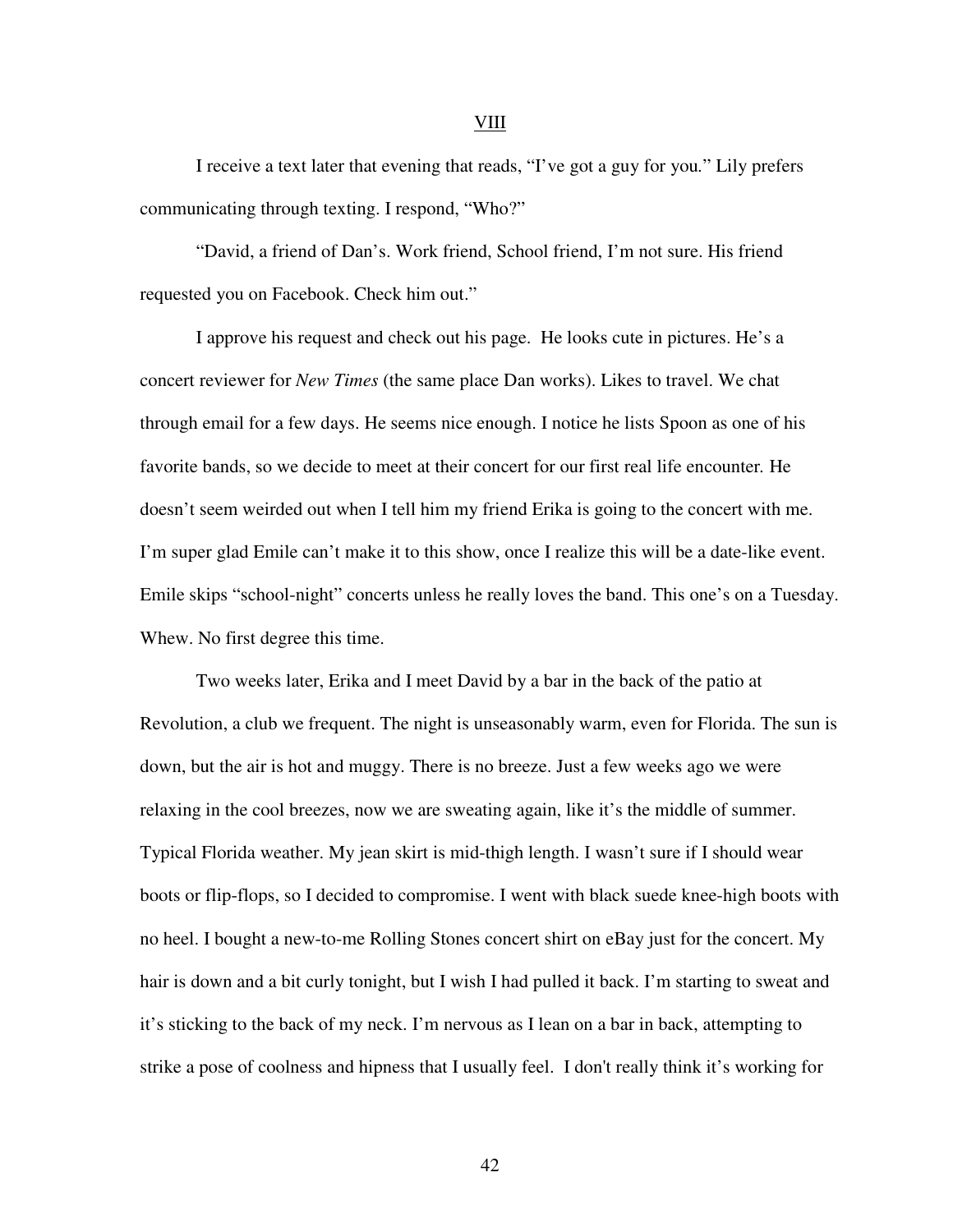me tonight, though. Erika is in jeans, a tank top, and flip-flops. We scan the crowd in silence, sipping beers and waiting for him to show.

 I check my watch. Three minutes shy of us giving up on him, he startles me from behind.

 "Cat, how's it going?" It sounds weird to hear him call me that. I'm almost always just Cate, sometimes Catey, but never Cat. I can feel Erika react to this expression of intimacy, although she is behind me and I cannot see her face.

 "David, hey." I immediately recognize him from his Facebook pictures. His profile made him seem pretty vanilla. I remember pictures of him with a little kid, pictures of him riding a mountain bike, pictures of him skiing—standard Facebook stuff. But in real life, he seems to have more flavor. His arms are covered in tattoos I couldn't see in the pictures and his clothes are more Urban Outfitters than Abercrombie and Fitch. For a moment we just sort of look at one other. It's hard to believe the meeting is more awkward than the planning of it was.

Talking to someone online and then meeting him in person is discomforting. He isn't a complete stranger; he knows Dan after all. But the switch to actual reality still takes getting used to. He has on a short sleeved black tee-shirt that shows off his two full sleeves of tattoos. One arm seems to be a map of the solar system, the other a Nintendo- themed mural. His midnight blue jeans are on the tight side. His sandy hair reaches the nape of his neck and is tucked behind his ears. Cute.

I assume he asked Dan about me because he thought I was pretty, but we've never discussed it. So far our conversations have been about music and movies and *How I Met Your Mother.* Things might be a bit flirty but I am trying not to jump to conclusions,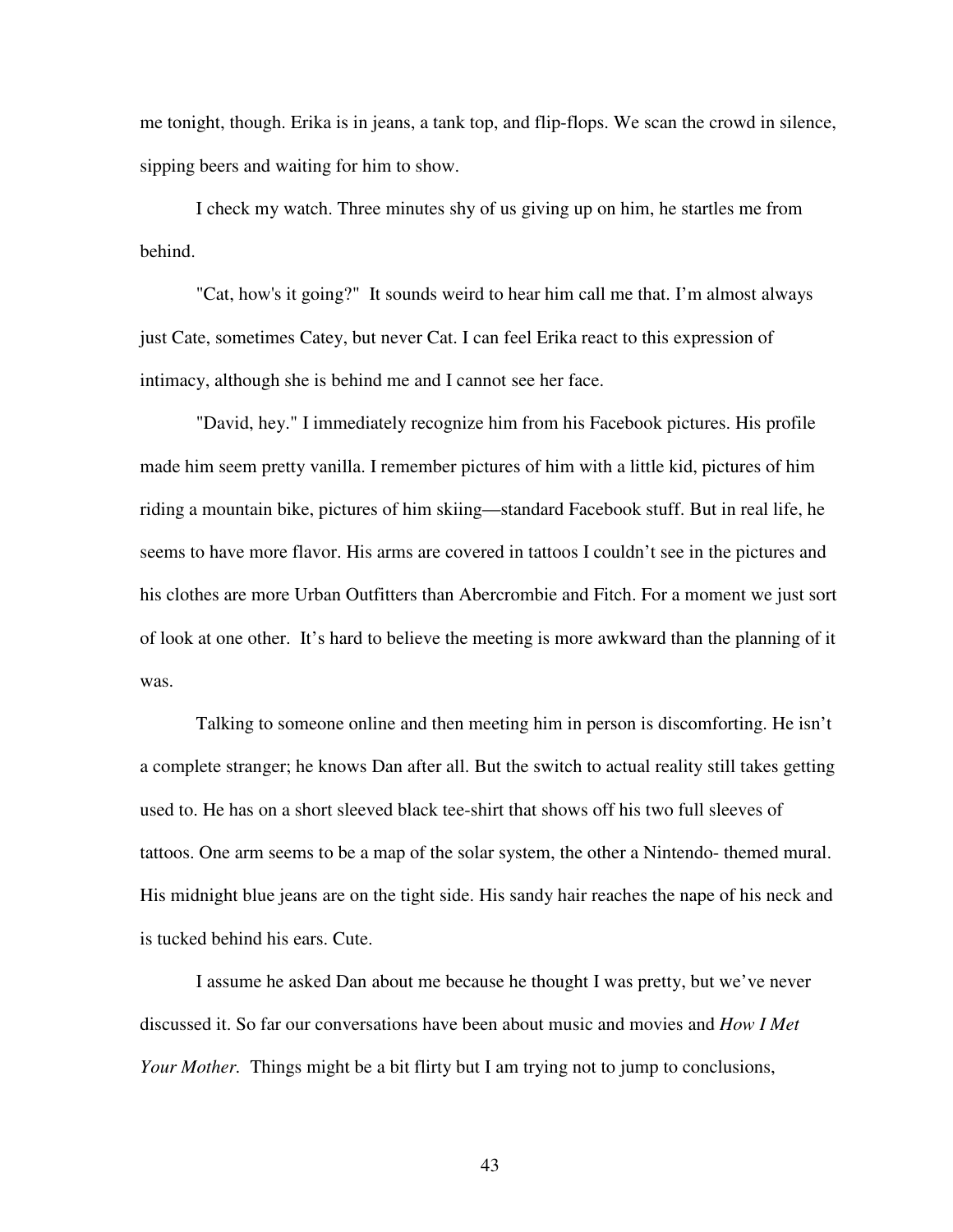especially since I'm not that experienced in this whole courting thing. I'm waiting for him to make the first move. This is awkward.

I put my arms around his shoulders to hug him. I have to stand on my toes to reach. He is taller than I thought he was, at least six-feet. His arms wrap around my torso and he pulls me closer. This seems like a move to me. I'm positive Erika is thinking the same thing as I hear her clear her throat.

 "David, this is Erika. Erika, David." They shake hands and smile. She is obviously sizing him up, but he is polite and just smiles.

"Do you ladies need another drink? This round's on me," he offers.

Erika takes the opportunity to talk to me while he's off getting our drinks. Even though the band hasn't started, I can barely hear her over the DJ spinning the New Armor for Sleep CD. "Interesting, Cate. I like the Converse; nice black shirt, too. I am unsure about the tattoos for you, but good smile." She sized him up in the two seconds it took her to shake his hand.

David buys three Miller Lites and turns to me. We lean on the bar, trying to appear cool. We're all a bit uncomfortable striking our poses.

 When Spoon finally comes on stage later that night, it seems that we have finally had enough beers to loosen up the clumsiness of the evening. I comment on how much I love the lead singer's voice, but I'm drowned out by the clamor of guitars and drums.

 "What?" he yells before proceeding. "Doesn't Britt sound awesome tonight? I love his voice."

 I try to agree but my words are lost under the thunderous mix of music and lyrics, again. If a girl screams at a rock concert, can anyone hear it?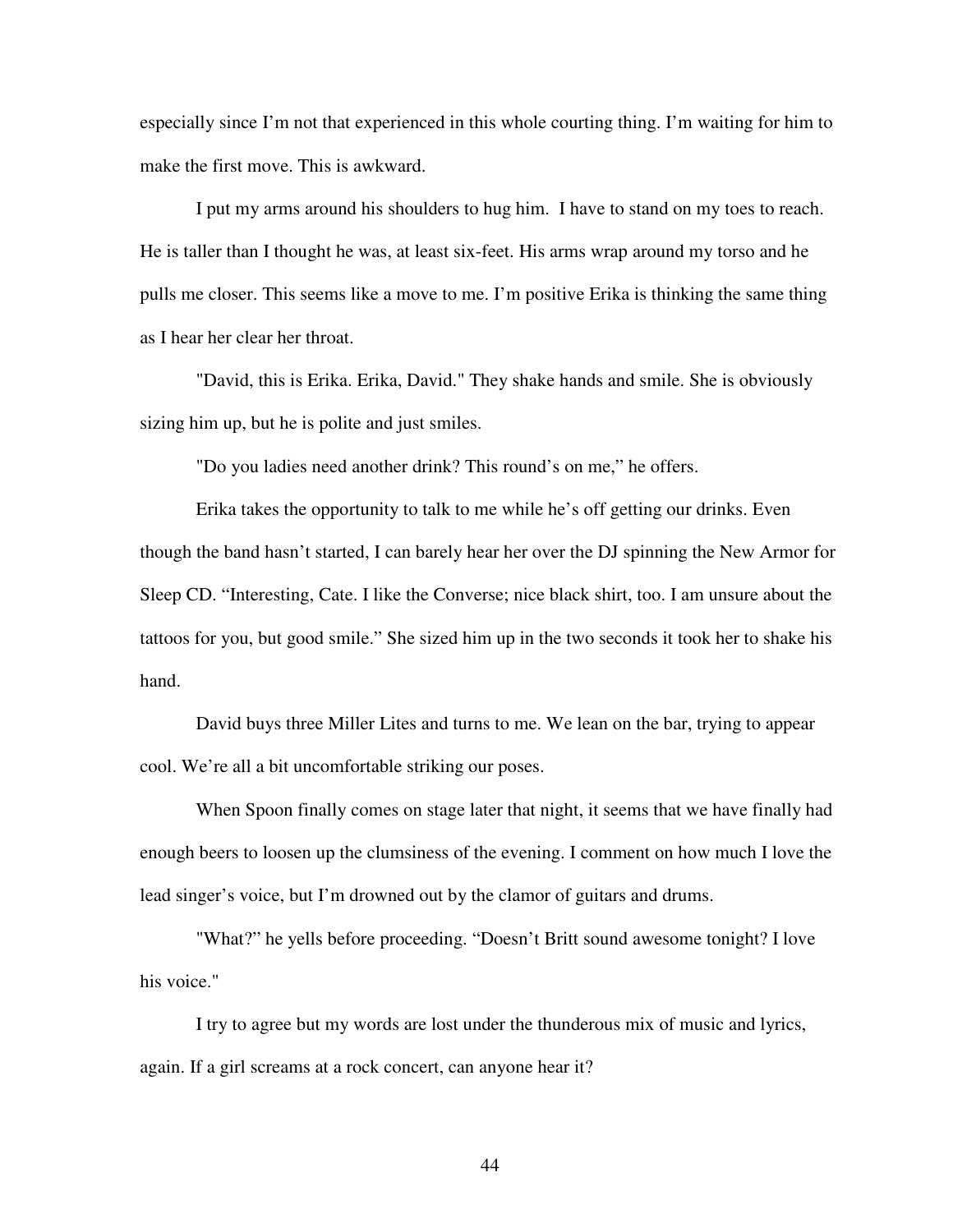Frustrated, he bends down. Placing his lips near my left ear, he shouts, "I can't really hear you."

 Before I can speak, he places his left hand on my right cheek and pulls my face closer to his. Our skin touches and I forget what I was going to say. His two-day beard tickles my cheek, and I panic. I scramble mentally to think of a reply but instead blurt out, "I like your hair." Stupid, stupid, stupid! My inexperience is showing. I usually do a better job of disguising my handicap but tonight it must be painfully obvious.

 Without releasing my face he says, lips still brushing my cheek, "Um, thanks." He motions with his head towards the back of the club. "Maybe we can hear each other better back there."

 I grab Erika by the arm and pull her towards a dark corner, further from the speakers. The change of location alleviates the thunderous sound of guitars and suddenly we can hear again. "So how was your editor? You had a deadline today, right?" Whew! And with that I am back in the game. He'd told me online about problems he was having with an editor. At this moment I am so entranced by his stubble and head of messy, brown curls I can't even remember what the story and the dispute are about. I hope the conversation doesn't go much deeper than this.

 "Well, I guess we'll have to see. Too early to tell now. I only submitted it three hours ago." He pauses, exhales, and releases me from his grasp before ordering three shots. Erika is busy texting Stephen. He returned to Iraq a couple of weeks ago, but that has done nothing to hinder their communication. He is always online. She pauses to raise the cough-syrup-cupsized shot glass David offered and drinks it, then returns to her SideKick.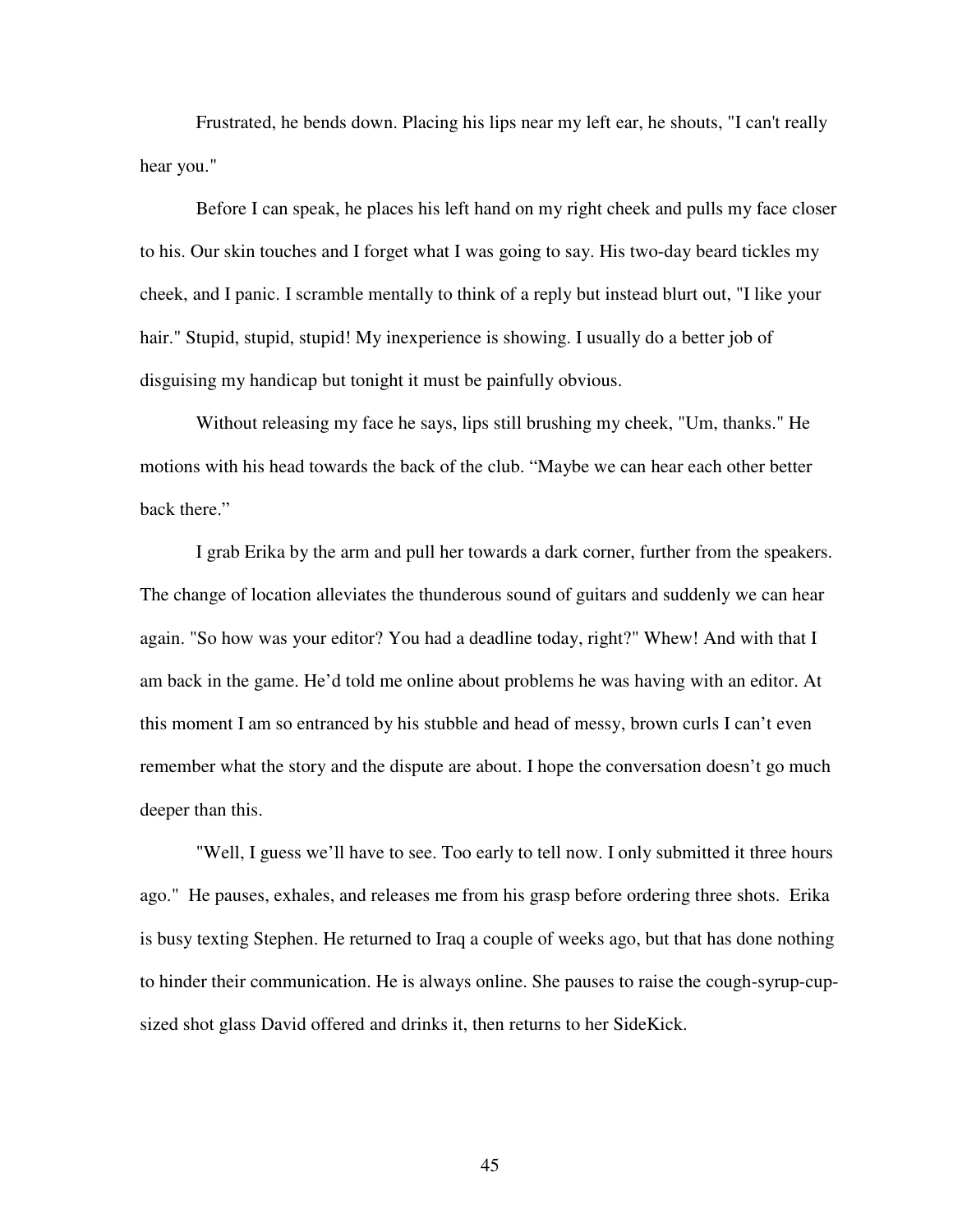His lips return to my ear to continue our conversation after the drinking the shot. He tells me about his insecurities with freelancing and his desire to find a full-time gig. I hadn't realized he had moved to Florida from New Jersey for this job. I really love Spoon's new album, but I barely notice when they play their new single, "The Underdog." The horn section is disrupting our flow and I am annoyed. We are standing close when we speak; he is staring intently into my eyes. The conversation feels like a damn break. Before we started talking online, Dan was his only friend. It occurs to me that guys don't open up to each other like girls do because he mentions having no one to talk to. Months of his concerns about job security and worries about ever finding anyone to connect with in this town are washing over me and I am grateful that he confided in me, but I feel sad that he has had no one to share his life with for a year. The only break in conversation occurs when someone orders another round. I occasionally peek over at Erika, but she doesn't seem bothered by the fact we are completely ignoring her. She texts away happily moving her head to the beat of the music.

 After a few hours and several shots the lights come on and the mass exodus of sweaty people files past us towards the exit. It's a work night for Erika and me so we part ways as he heads for the Poorhouse to check out a local band. Again, we hug. This hug lasts longer and he pulls me to the tops of my toes with his embrace. Erika and I walk away and I am torn between elation over our instant connection and disappointment that it has come to end.

 He begins to walk into the bar but turns to yell my name. "Cat!" He startles me again. I turn around and he walks back in our direction. "Yes?" I say.

 "I hope this isn't too forward," he warns. He takes the final steps towards me on the sidewalk, reaches his hand out, brushes a loose hair behind my ears, and kisses me, first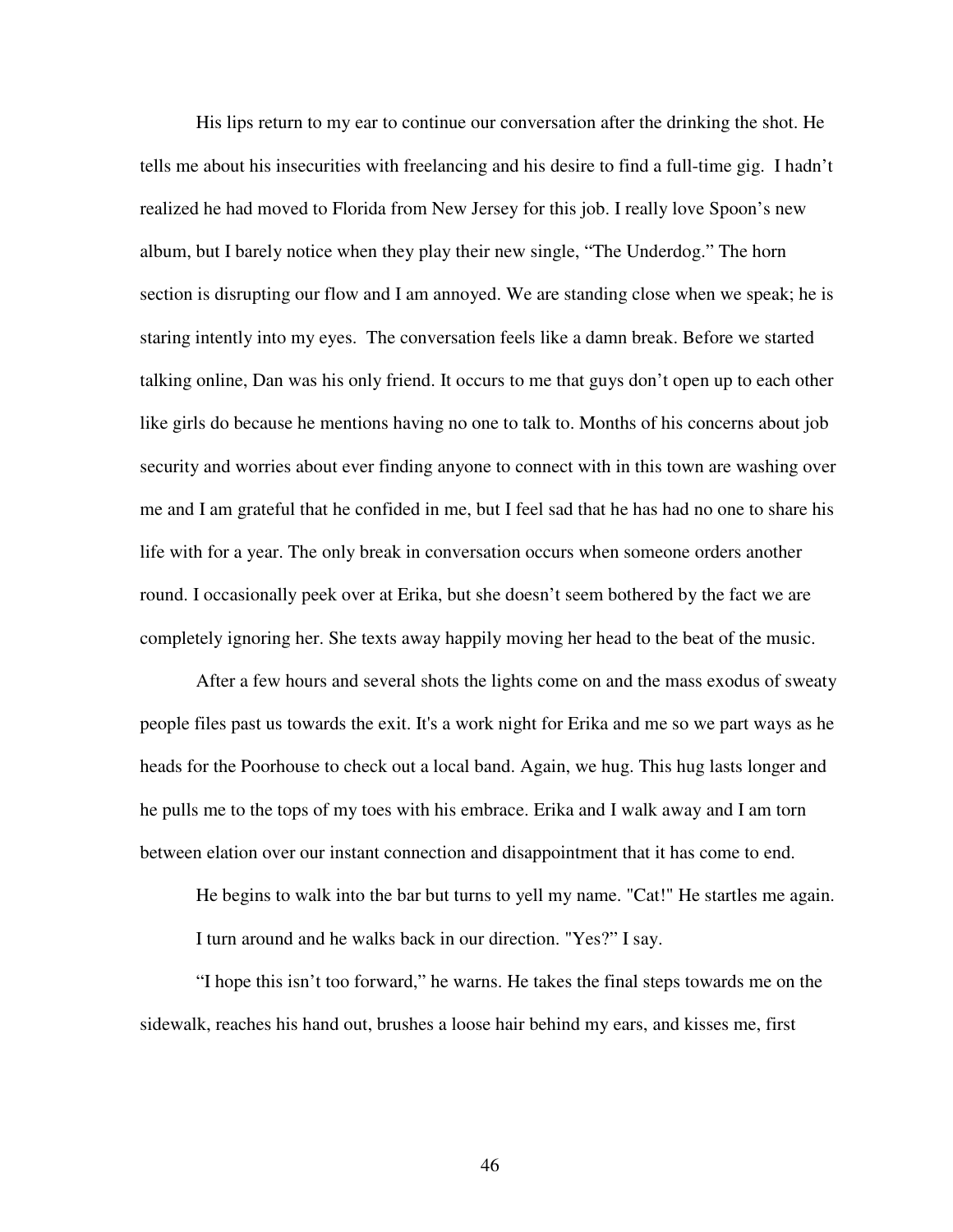slowly then faster, as if the time allotted for our kiss is limited and he is fearful it won't be complete before the buzzer sounds.

When it does end, I feel him pull away but my eyes are still closed. I open them quickly, hoping he didn't notice. Softly he says, "Breathe, Cate, remember to breathe." I realize I am, in fact, not breathing and exhale. He laughs, then turns around and walks away yelling, "I will definitely talk to you later."

 "Holy shit, Cate! That was one hell of a kiss." She looks amazed to see me in the actual act. What image have I been portraying all these years? That wasn't my first kiss or anything. I'm not an alien. I'm just in the minor leagues when it comes to displays of affection. Reactions like this make me feel like a defrosted cave woman.

 "Yeah, it was, it was. But he's gone. Off for drinks with a band. Then, when the bar is about to close, he will run into some pretty blonde in a tube top who is drunk on peach schnapps. They will start talking and end up having sex in the bathroom. And I'm going home to *Boston Legal* on DVR." We only walk for two short blocks before the busy nightlife gives way to my apartment building.

 "Well, that was fairly detailed. But peach schnapps? Is this girl he meets in seventh grade in 1975? He wouldn't have kissed you like that if it didn't mean something. You guys have been chatting online for weeks." Erika tries to encourage me by placing her hands on my shoulders as we stand by the front door of my building. "I have had plenty of kisses that lead to empty sex, and none of them looked like that. Certainly not like that. That looks like the real deal to me, Cate."

 "Promise, Rik?" I beg for her reassurance like a child. She bends the corners of her mouth down in a playful frown and nods her head yes. I try not to get my hopes up too high.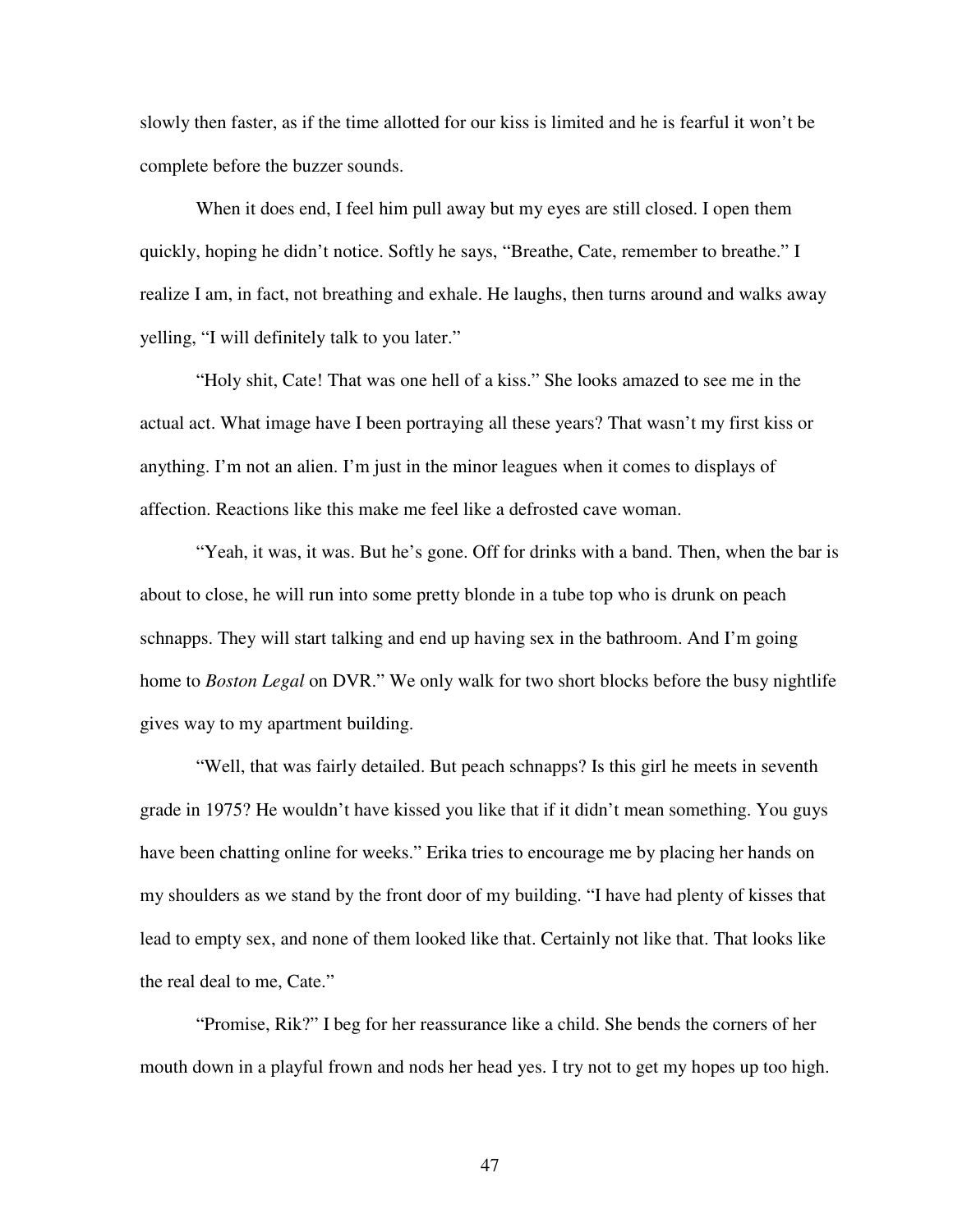It's too early in our *relationship* and I am too tired to think about it clearly. I was feeling buzzed from the drinks and that kiss put me over the edge for sure. But before I can voice my concerns, Erika and I kiss once on each cheek and she walks to her Honda Civic parallel parked a few car-lengths down. Alone in the elevator on the way to the thirteenth floor, I smell my shirt hoping for a faint trace of David. Instead, I smell my own perfume and cigarette smoke. My dreams that night are filled with the scratching sensation of his beard against my skin and the sound of voices struggling to be heard over loud music.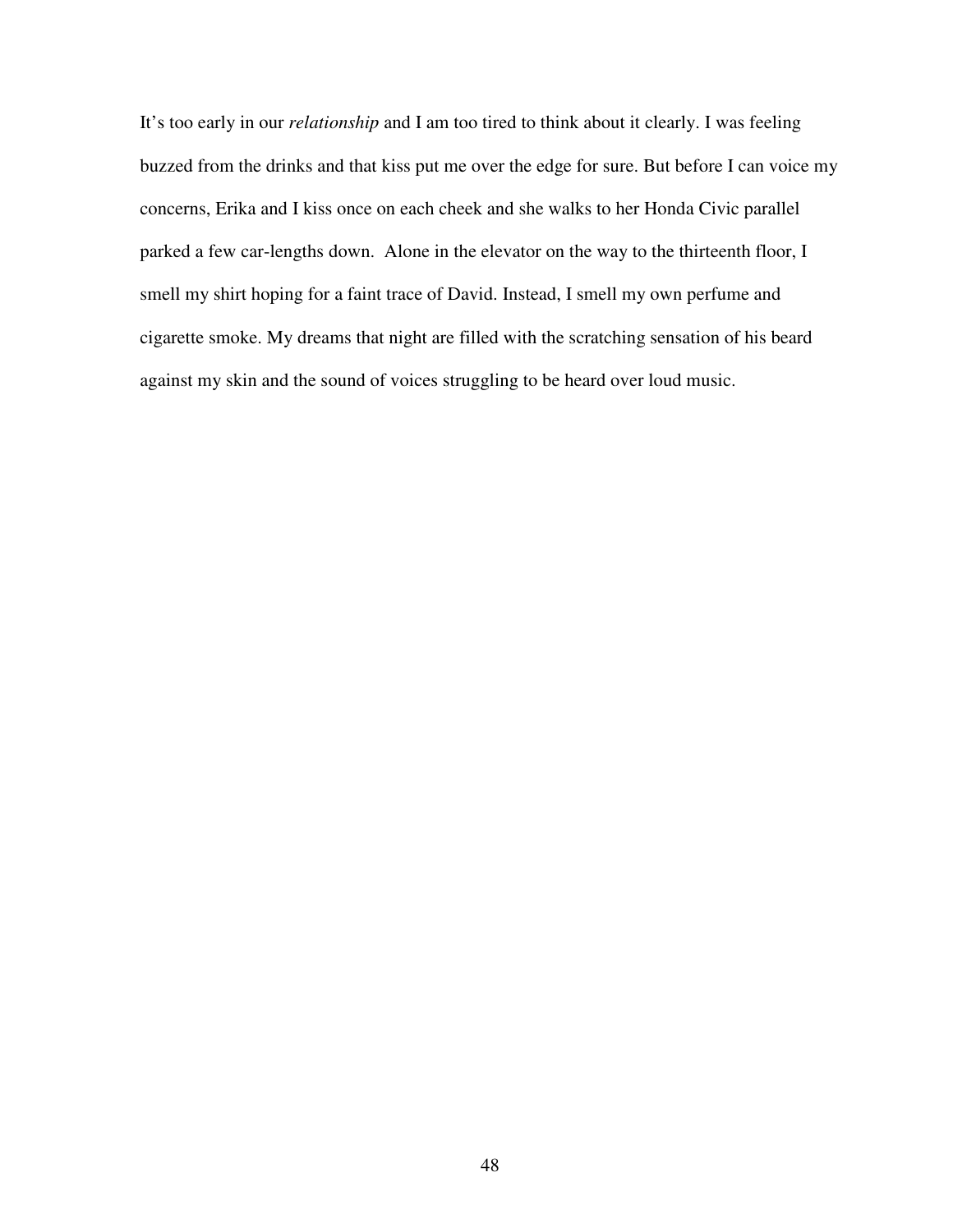It's three days after the concert, and I'm still floating. Just a little, maybe six inches off the ground. Despite my best efforts not to get too excited, I can't help it. It goes against my very nature, but a part of me is suspecting this may be what I have been waiting for. Twenty-five long years spent waiting for a music reporter who keeps odd hours.

He didn't call all day on Wednesday. I was just about to fall asleep when the light of my ringing phone illuminated the dark room and caught my eye. It's after twelve, and much later than when I would normally take calls. Don't let my penchant for late night clubbing and early rising for the workday fool you; I'm not a morning person. If I am out doing something, I can stay up all night. But once I hit the sheets, I don't like to be disturbed. It makes me grumpy. I make an exception for David. The same thing happened Thursday. I got a text just before eleven-thirty asking me to call him. Today, I received a message on Facebook, but no calls. I get it though; his office hours don't start until after eleven. I should get used to the late-night calls. Besides, tonight is girl's night anyway and I have plans. I can't wait to tell them all how successful my dating is, and only a couple of weeks into the commitment.

 As soon as the clock on my computer says 5:00 pm, I rush out of my building. I wait impatiently for the elevator, tapping my brown suede flats on the tile as I stand there at the mercy of the machine. Luckily, I make it into the first car and beat the crowd. Walking quickly through the lobby towards the exit I start to dig for my Blackberry in my large brown patent leather Hayden Dooney and Burke shoulder bag to call Regan, but I can't find it. Faceless coworkers bid me a good weekend, and I politely reply, "Yeah, thanks. Same to you," but I ever raise my head and have no idea who I'm talking to. I can never find anything

IX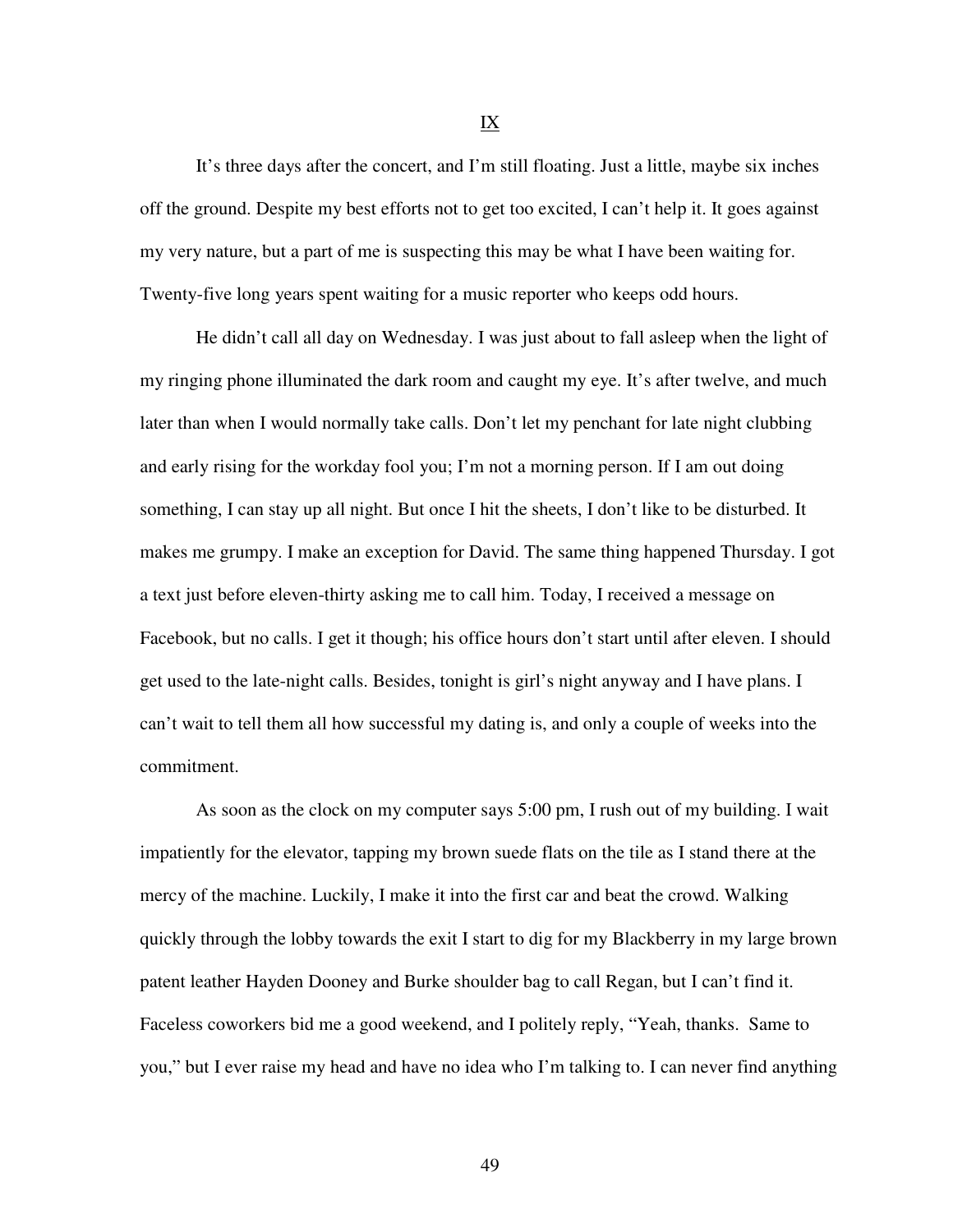in this damn bag! I stop short just outside the door when I touch my phone, hidden in the depths of my purse. I pull the phone into view and notice raindrops landing on the screen. When I look up the clouds come into view immediately. I look down quickly, attempting to save my eye shadow, but it's too late, and plum eyeliner runs gently down my left cheek.

 Pouring rain? This is not part of my evening plans. Tropical downpours are a huge spoiler of downtown bar hopping. Florida rain isn't like the rain most people are used to. It comes down in buckets and soaks everything that isn't protected. I don't have an umbrella today. I'll resemble a drowned rat in just a few seconds. I slip my phone back into my purse, hoping to protect it from the water, and start to walk quickly towards my apartment building. The unexpected rain will definitely put a damper on my evening.

 I reach my apartment in no time, running the last block at full speed. When I recover the phone in the comfort of my dry apartment, I see I've missed two calls: Regs and Erika. I call Regs first. She agrees with me and doesn't think the bars will be much fun in this weather. The weather isn't scheduled to clear until tomorrow; this is apparently the beginning of a cold front. She has no suggestions about what to do instead (no surprise), so I call Erika.

"Rik, why is it raining?" I beg her to explain our bad luck.

 "Well, the rain clouds are full of condensation," she jokes. "Simply stated, the universe hates us."

 "What did we do to deserve this? Why, God? Why?" I play along with her dismay. "But seriously, what the heck are we gonna do now?"

 There is silence. "Well, we should eat dinner. We could eat at Chang's." She sounds proud of her solid start.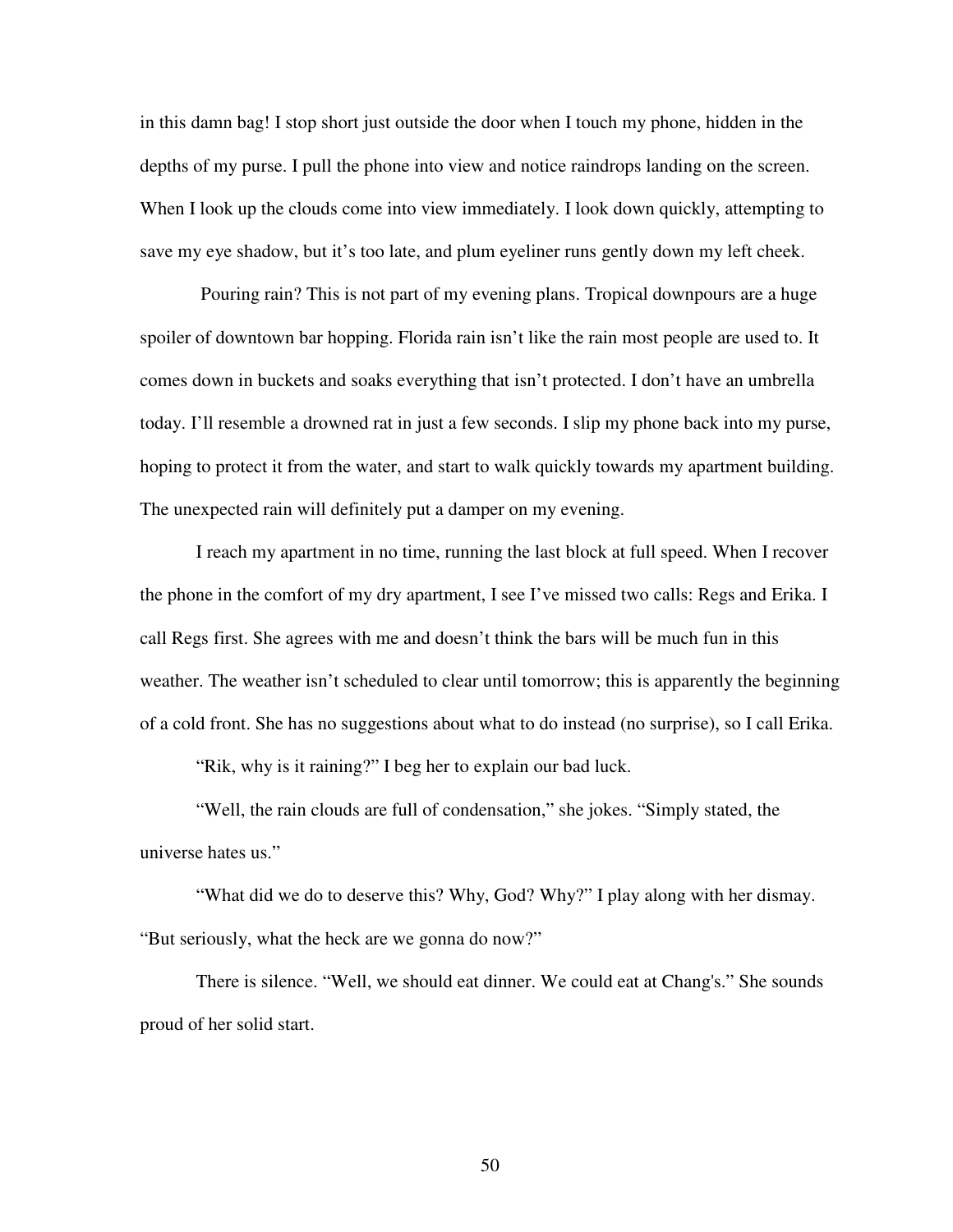I contemplate the idea while I take off my wet clothes. Luckily, I was wearing a brown shirt: three-quarter sleeves, buttons down the front, and khaki slacks with flats today. Easy to run in, not see-through when wet. I let the garments fall into a puddle on the bathroom floor. "Chang's, good, I like it. Then what?"

"Hey, I came up with something. It's your turn!" she calls me out.

 I suck my teeth while I think. "Chang's, Chang's, Chang's … Blue Martini?" Blue Martini isn't our regular scene. It's a bit out of the neighborhood, but we can move from restaurant to bar with little exposed walking. Both places, located just outside the Galleria Mall, are connected by a covered sidewalk.

 Surprisingly, Erika agrees quickly. This is a treat. Our planning sessions can last for hours and consist of *I don't know; what do you want to do? I don't know; what do you want to do?* I happily agree to call Regan. Erika will call Lily and we will meet at my place. Great, T-Minus two and a half hours until I need to be ready.

 The rain forces me to wash my hair again, but I know the humidity will murder it when I go out, so I don't put much effort into it. A simple bun will suffice for tonight. It takes longer than usual to pick out an outfit. I hate being unfamiliar with the place and the crowd where I am going. Blue Martini is, well, maybe a little yuppie. A little gold-digger. A little Boca Raton. Although I've never actually been there, I'm certain it's filled with older men cruising for young ladies who enjoy the finer things in life. Arm candy, if you will.

 I choose a black, empire-waist dress with gold accessories. The dress has a draped, sleeveless top and a flirty, flowing skirt. Sure, it's flashier than a normal Friday night outfit, but when in Rome, you know? I love to wear dresses out. It makes me feel so feminine and special. Dresses make any event an occasion. The girls arrive on time and we head out in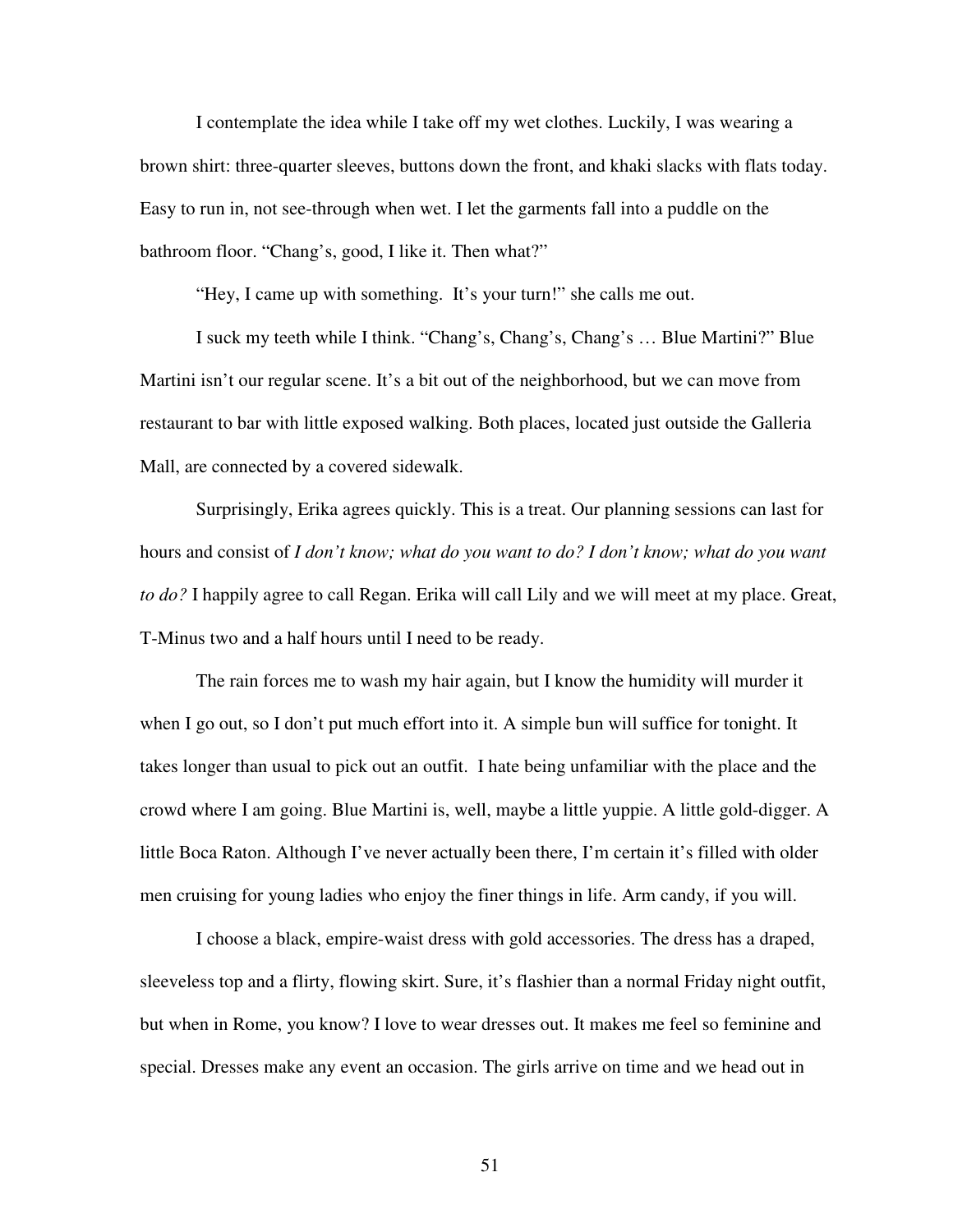Reg's Mercedes C230 Kompressor. She drinks less than the rest of us and was declared designated driver years ago. Most nights she nurses one drink all night, just for show.

 When we arrive at PF Chang's the rain hasn't let up, and the streets are flooded. The line for valet parking is long, but we all agree it's worth the six bucks and fifteen-minute wait. They seat us in a booth in the back of the restaurant, and we order drinks and lettuce wraps immediately. I get an Asian Pear Mojito, Regs a Sex on the Beach. Erika goes for wine and Lily sticks with her Gin and Tonic. Over appetizers and alcohol I begin to tell them all about David and our conversations this week, when I'm interrupted.

 "Cate, excuse me. Hey, what's going on?" Nick butts into my story. He's still wearing what he had on at work today. Black slacks, black dress shirt, royal blue tie. Why do I remember that? It annoys me.

 "Hey, Nick. How are you?" I ask hollowly. He can't be too different than he was at work today. I just saw him three hours ago. Hopefully, this surprise encounter won't last too long.

 "I'm well. Anyway, just wanted to say hi. Sorry to interrupt. Stay dry ladies." He places his hands in his pockets and leaves as abruptly as he appeared.

 "Nick? Wow, what a coincidence. We see him everywhere," Regan observes. Like Nick, she wears black and blue. Her black Capri pants come to mid calf. She has on a satin button-down, short-sleeve blouse with puffy sleeves. She wears black ankle boots and white gold jewelry. Her hair is plain and straight--too short to be affected by the rain, too short to be pulled back.

 "Everywhere? Hardly. We've seen him two times." I take a bite of chicken and lettuce and wash it down with a mouthful of my drink. "Anyway, back to what I was saying."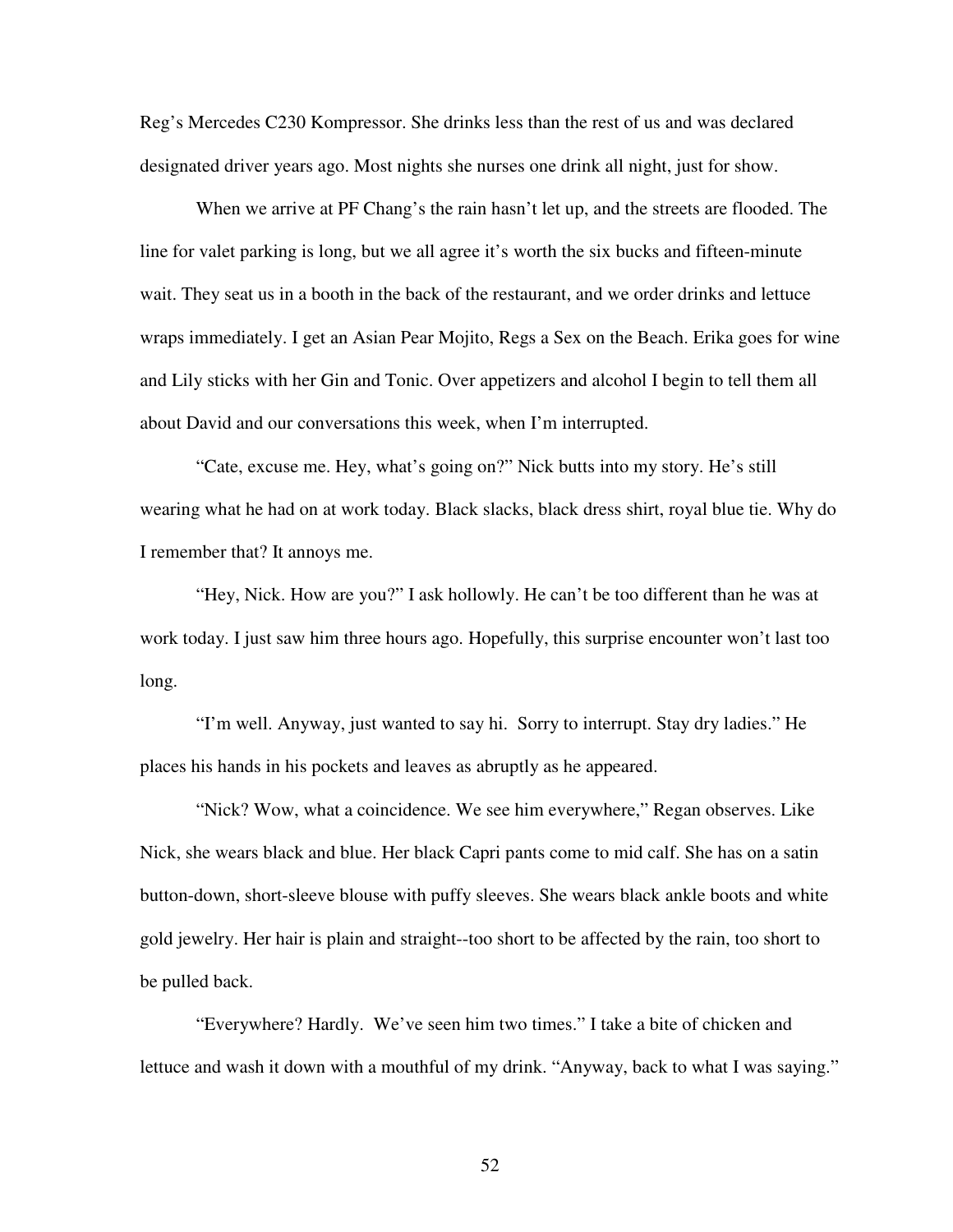I finish my David story and expect squeals of delight. The other girls always get these giddy, loud reactions to their stories of new men. I get blank faces.

 "Why does he always call so late?" Lily asks, her eyes peering over her gin and tonic. Her red hair is curly tonight, an attempt to beat the weather at its own game. She wears skinny jeans with a brown sweater. Her brown boots elevate her an extra three inches.

 Erika has a dress on as well, but luckily it isn't black. It's red and I'm not sure if I'd rather have her match me or show me up. The color is bright and eye-catching. The tube-top dress is short, revealing. "It would make me nervous, but he seemed interested. I say let's wait and see." She winks at me, but I am not as reassured as she intended. I've sat through enough of these dinners to know they think something is wrong.

 After Mongolian Chicken and fried rice, we head next door to the bar. I'm stuffed. I always eat too much at Chang's, another reason I love to wear dresses. No pesky waistbands. It seems that everyone shares our idea about avoiding the rain because the place is packed. Lily made a reservation earlier so we are seated quickly. Just my luck. Who's there, just one table over? Nick. Perfect.

 He nods in acknowledgment as we walk up, but that's it. He's sitting at a booth with a group of guys. They seem to be asking who we are. He answers, and they shake their heads, saying they know what he means. What did he say?

 I can't stop looking at Nick's guys' night out for the entire evening. He doesn't seem to notice me watching. In fact, he barely notices that we are there. Eventually, I push him out of my mind and relax. The bar isn't quite the sleazy meat-market I thought it'd be and I actually have fun. The music is a mash-up of Top 40 dance, 80s hits, and mainstream rap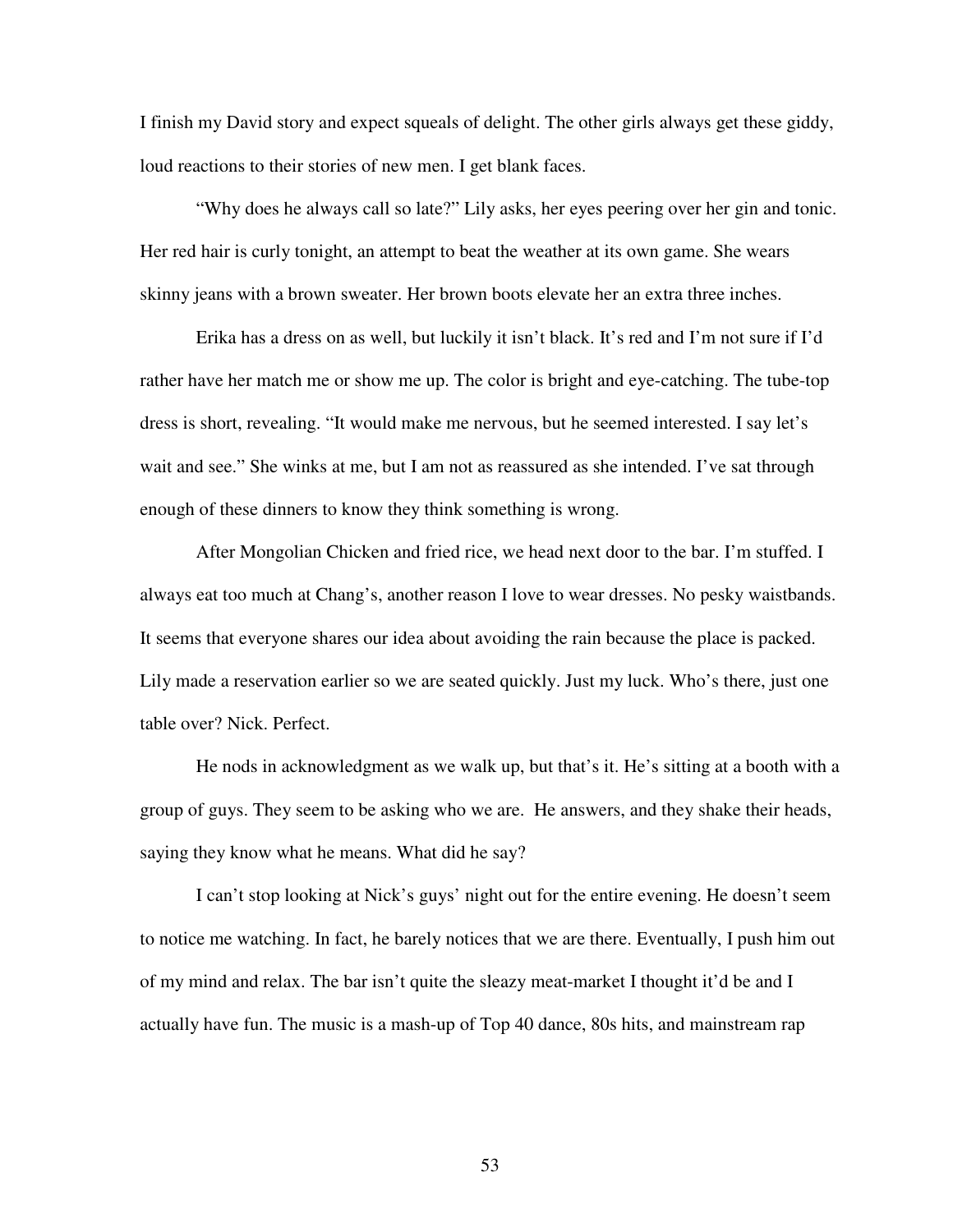music. I'd choose that over most club music any day. I prefer rock, but what can I do? There just aren't many rock dance clubs around.

Some of the women in the crowd are definitely tanned, fake-boobed gold diggers, but there are plenty of girls who look just like us, too. Whether they are regulars or just escaping the rain, I can't tell. Every bar has a predetermined number of greasy older men, the "too old to be here" guys. Surprisingly, Blue Martini seems to be on par; the number is normal. Their pomegranate martinis are good—pricey but the perfect combo of sweet and sour. Around two-thirty, we're tired and sweaty from dancing so we head out. Regs leaves another halfdrunken Sex on the Beach on the table when we leave.

I look for Nick as we head for the door, but I don't see him. I hadn't seen him in well over an hour, so I didn't know if he'd left already. I accidentally make eye contact with one of his friends, though. He smiles. I return an uncomfortable nod and half-smile, and then turn quickly to catch up with the girls. When we get outside, we find the rain has stopped, but there is another line for the valet; this time of course, people want their cars back. I shuffle back and forth from one foot to the other, trying to relieve the pain of the blisters I've developed tonight.

Regan leans in close, motioning with her head towards a few guys standing near the door. "Hey, is that Nick over there? Don't turn too fast. Be casual."

Disobeying her order, I turn and see him there. Although he isn't looking our way, one of his friends is. At that moment, the valet brings the car around and we move quickly. I can't stop myself from taking one last look in Nick's direction. The friend's eye meets mine and he nudges Nick and points to me. I hear one of them yell, "Good night, Cate!" as I close the car door. What the hell is that all about?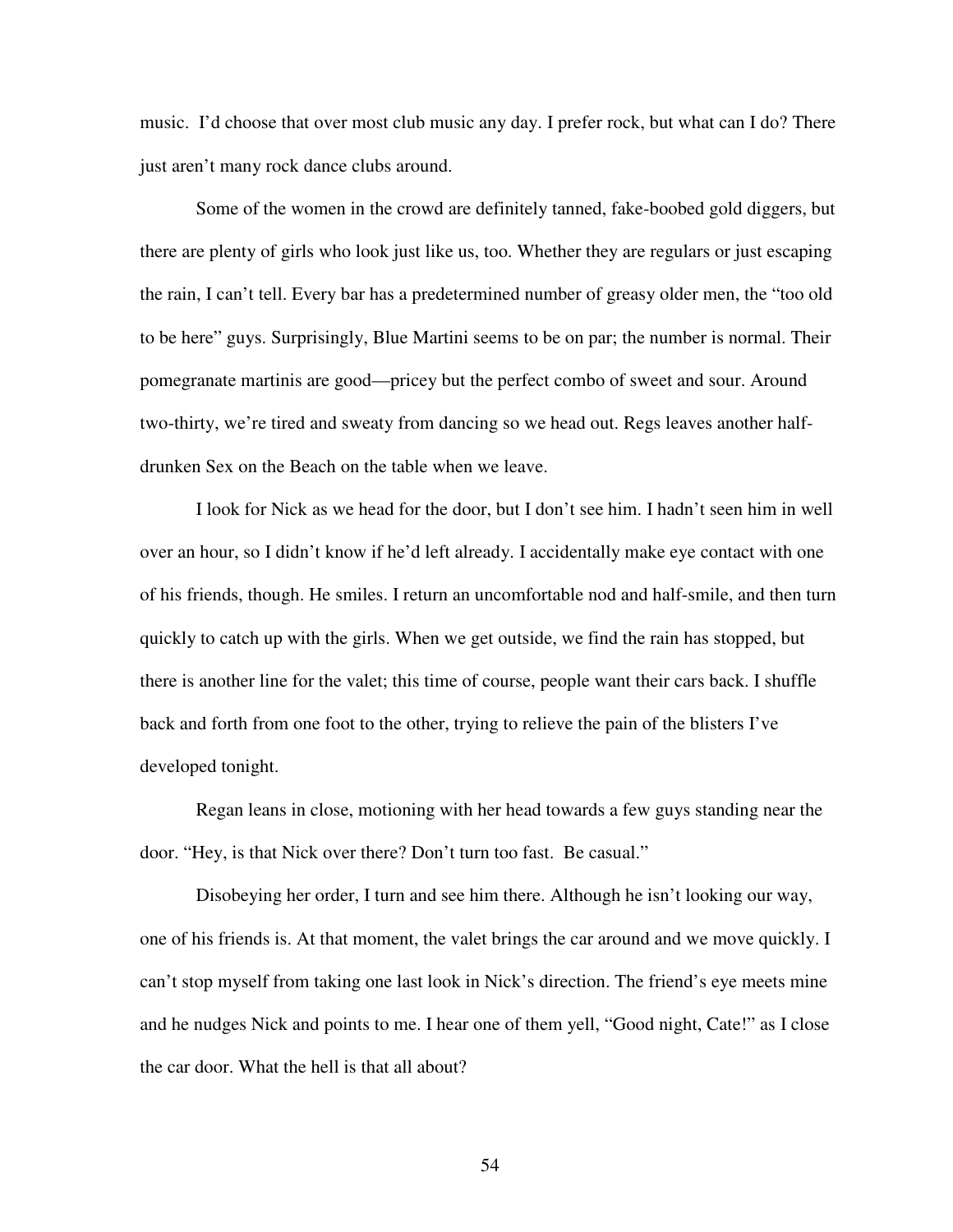It's finally December and I am really looking forward to the holidays. For the first time in years, I will have someone to kiss on New Year's Eve. David and I are great together. He still keeps weird hours, but I've started to take naps after work to make up for the sleep I'm missing at night. Things with Nick are better as well. I'm tolerating him more now, laughing at his jokes. He never mentioned seeing me out that night at Blue Martini and he no longer completely ruins my day, so that must be a plus. Sometimes, I have to admit, I might even enjoy him. But I don't let him know that. Or Rose. I'd never hear the end of that mess.

David and I have been on three dinner dates and two lunch dates. Both times he's come up to my office to pick me up for lunch. Oh, the gossip girls loved that. For the first time, I was all the talk at the water cooler that afternoon. Secretly, it's pretty rad.

 AND, he took the big news in stride. In the interest of full disclosure and truth and honesty and all those good old-fashioned American values, I told him. It certainly wasn't easy, but he took it surprisingly well. I was on the phone with Emile the day after the Spoon concert, rehashing the gory details when my call waiting beeped.

"Oh, hold, please!" I ordered Emile.

"Me? Hold! I don't hold!" he protested.

I laughed at him as I lowered the phone from my ear to check the caller ID to see who it was. "Lookie, lookie, it's David," I reported. "You are holding."

 He disconnected the call before I could put him on hold saying, "Call me back, love goddess."

I pushed the button to take David's call. "Hello," I said, trying to sound casual and unaffected. It had been a long day at work and I was still in my work clothes. I unbuttoned

X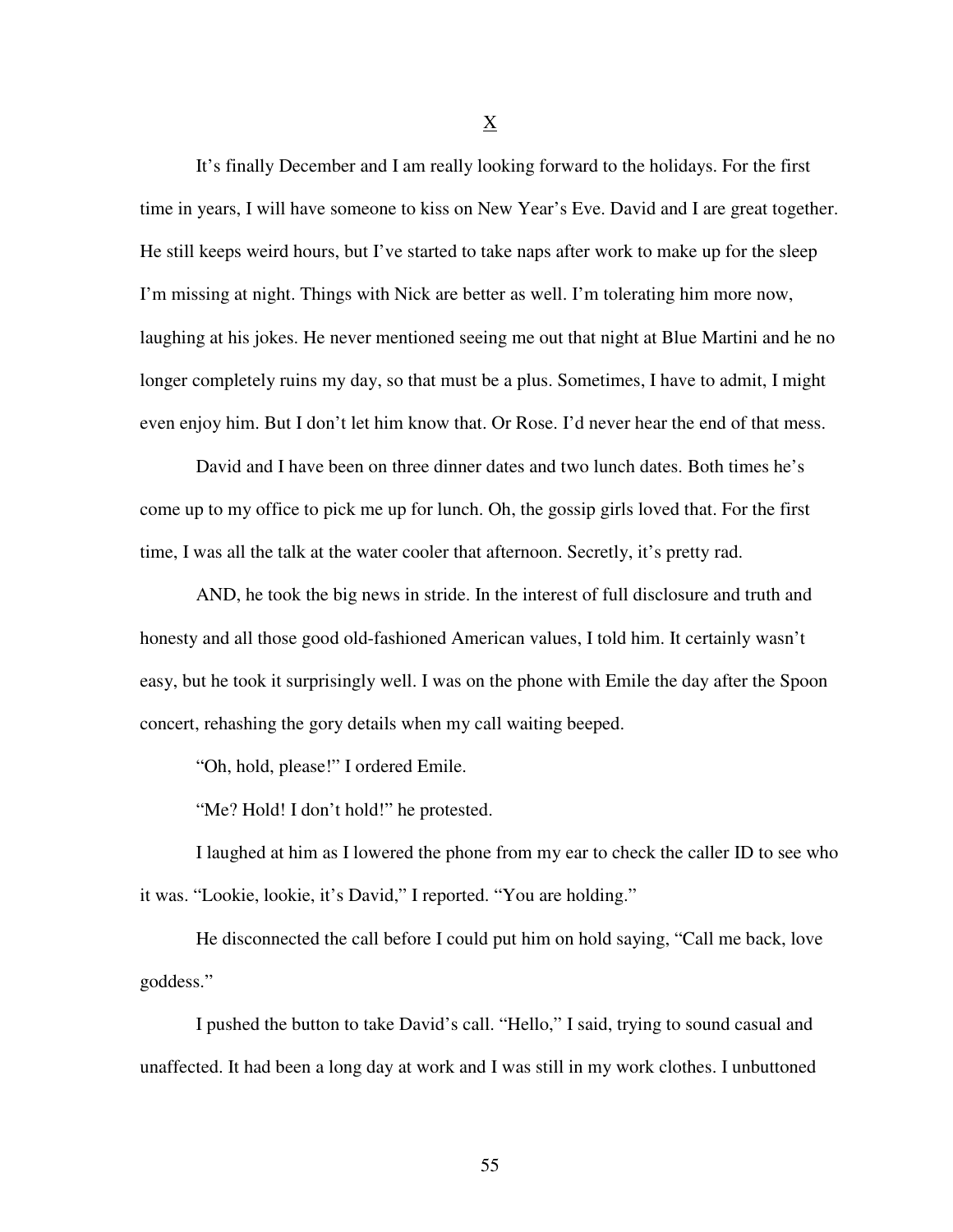the top button on my gray slacks in an attempt to be as comfortable as possible. I tend to pace when I talk on the phone, so I wandered over to the mirror to check my reflection. I looked tired. This should be a slow time at work since it is the end of the semester and people already have their aid money. But people take vacation and the office is like a ghost town. It's usually murder on the people who stick around during the break.

"Hey, Cate. It's David. How are you?" He sounded excited.

"David, hey, what's up? I'm well. How are you?" My hair was pulled into a low ponytail that day. I pulled the elastic hair tie out, letting my hair fall in loose waves around my shoulders. I used my free hand to try to tame it.

"I'm actually really good today. I had an awesome day. I met a really good group of guys last night after you left, an awesome band called Eat Junk Become Junk. It was a pretty good night, all in all, and it sorta carried over into an awesome day." I could hear the smile in his voice, the genuine happiness of finding a new local act to write about. "How about you, young lady? You must be tired."

"Nah, I am an old pro at this. I can stay out late and get up early. I have spent years perfecting that routine." I don't mean to sound braggadocios, but it is a badge of honor to be out until the wee hours and still be up with coffee and donuts the next day for the morning meeting. A daywalker and a nightwalker in one body.

"Well then, sorry to insult. I didn't realize you were queen of the nightlife." We both laughed at his joke and spent the next fifteen minutes talking about my day and the band he'd met. One of our associate directors had been fired on Friday, so there were meetings galore to clean that mess up. It turned out I knew the bass player of the band he met that night and they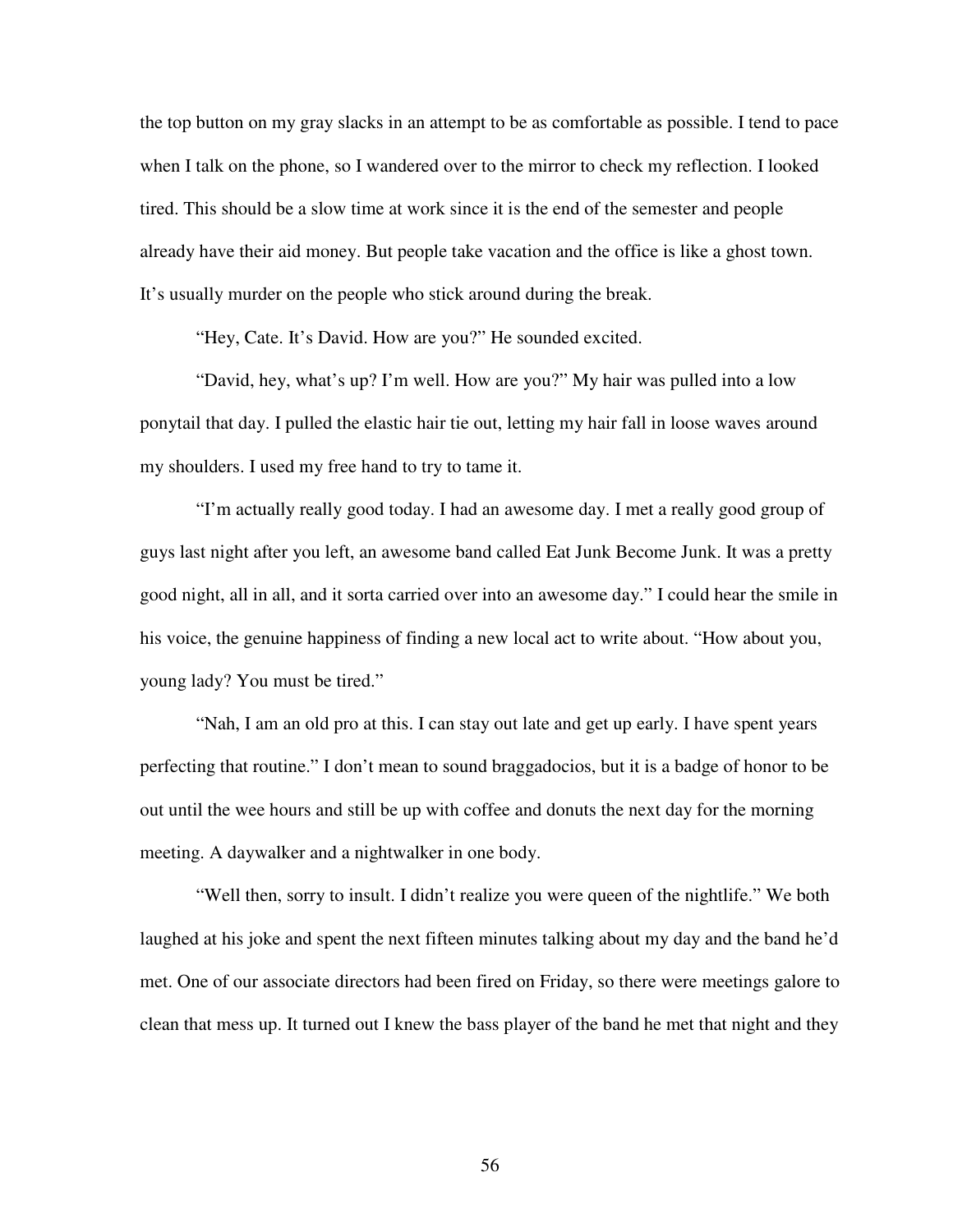had a show coming up in a couple of weeks. Things were easy and breezy when he suddenly sounded serious.

"Cate, I have to tell you something. And I hope it doesn't freak you out and scare you off." He thinks he could scare me off? Ha.

"I'm not easily scared. Try me." I said this as I rifled through my fridge, trying to figure out what I was going to have for dinner.

"I don't think Dan told you, and I don't know if it matters to you. But it would definitely matter to some chicks." He paused.

"Well, I think you should just spit it out." I'm not sure if that sounded rude, but the build-up he was mounting was a little nerve-wracking.

"I just got out of a relationship. A really long relationship. It was actually an engagement." Silence on his end. "It was pretty recent, like right before we started talking. I don't know if that makes me the asshole. I know there is supposed to be *time* in between. Two months for every month you are together or something like that. And I know that might make you seem like a rebound. So, I just thought you should know." He was almost breathless when he finished. At first, I wanted to be pissed, and then I remembered I was keeping something to myself as well.

In the time it took him to get all that out, I'd made myself comfortable on the couch with a Diet Coke. I just wanted to laugh, but I thought since he didn't know my issues, he would be hurt by my laughter. "Dave, it's okay." That is all I could think to say.

"I just—I don't know how quickly I will be willing to move with you. And I feel like this could be something, but it's feeling kinda fast and I don't know if I could handle any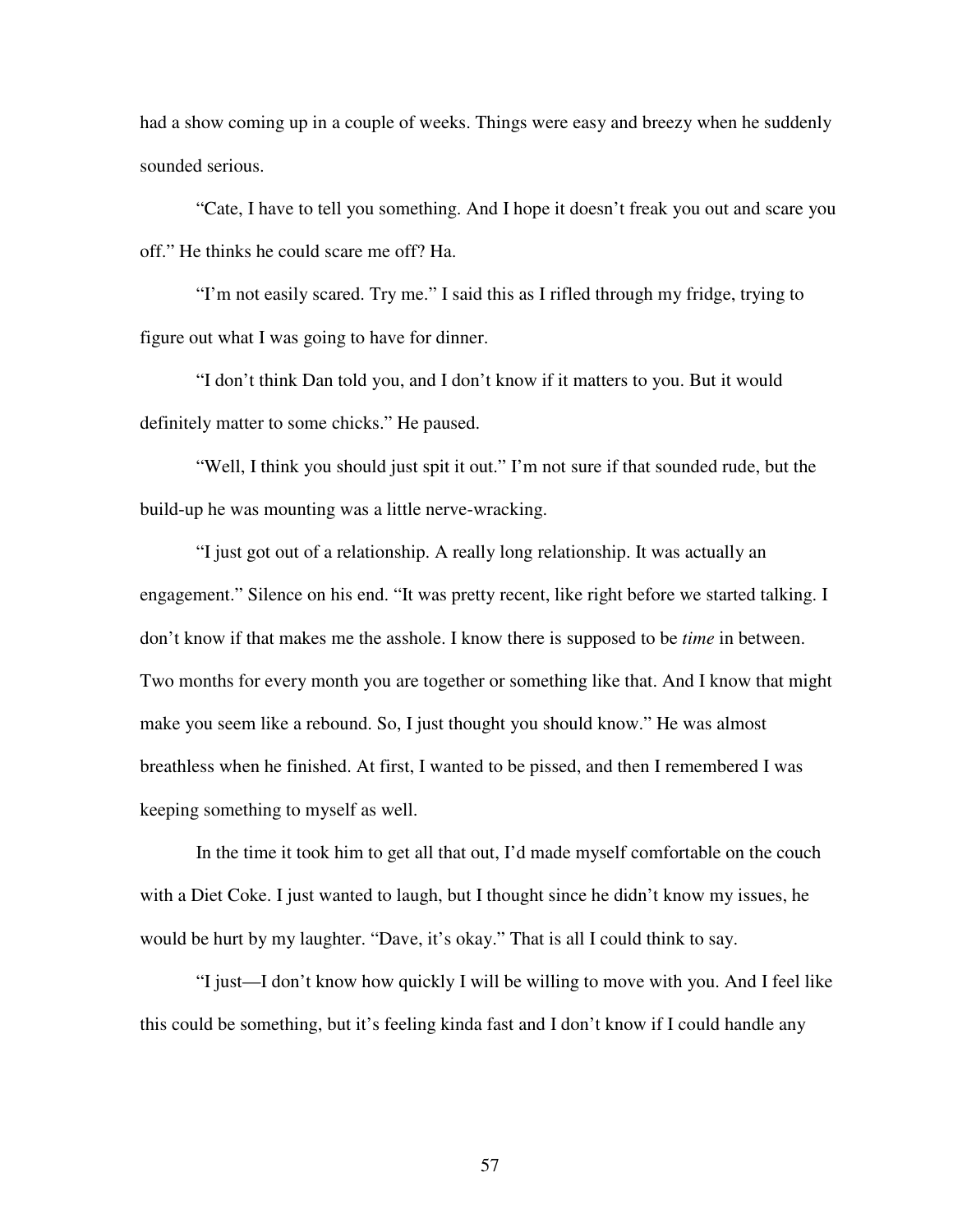faster." He was genuinely concerned with my feelings. And he was telling me he wants to take this slowly. Am I dreaming?

"Seriously, I understand. And I think it is unbearably sweet that you would tell me all that. I mean, you don't owe me anything." I turned on my television and switch to a digital music channel. Jenny Lewis's voice filled my condo. *Under the blackliggghhhttt.* 

"I do owe you. As short lived and new as it might be, we have something happening here. And I like to lay my cards on the table. I'm an awful poker player." We both laugh again.

By now, I knew I would have to tell him. This darling man was being so honest with me, so truthful. I couldn't lie to him, lead him on, and let him think he was the one with the issues.

"Well, I have something to tell you as well. You're inspiring me tonight." I paused to take a deep breath and used the exhale to force the words out of my mouth. "I'm not interested in moving fast either, David. My thing is a little bigger than yours, though. So I hope you don't feel jipped. Like you were excited to have the big news." Stop stalling, Cate. "I'm a virgin."

My past experiences with this statement have resulted in multiple versions of goodbye. I was prepared for the worst, but he surprised me. "Wow, are you serious?"

"As a heart attack, my friend."

Thirty seconds dragged, feeling like thirty minutes. "Cool. I like it. Surprising. You *are* an original, you know that?"

"Um, duh." Laughter again. "You don't want to ask me a million questions? Hang up the phone? Run for the hills?" My insecurities ran wild.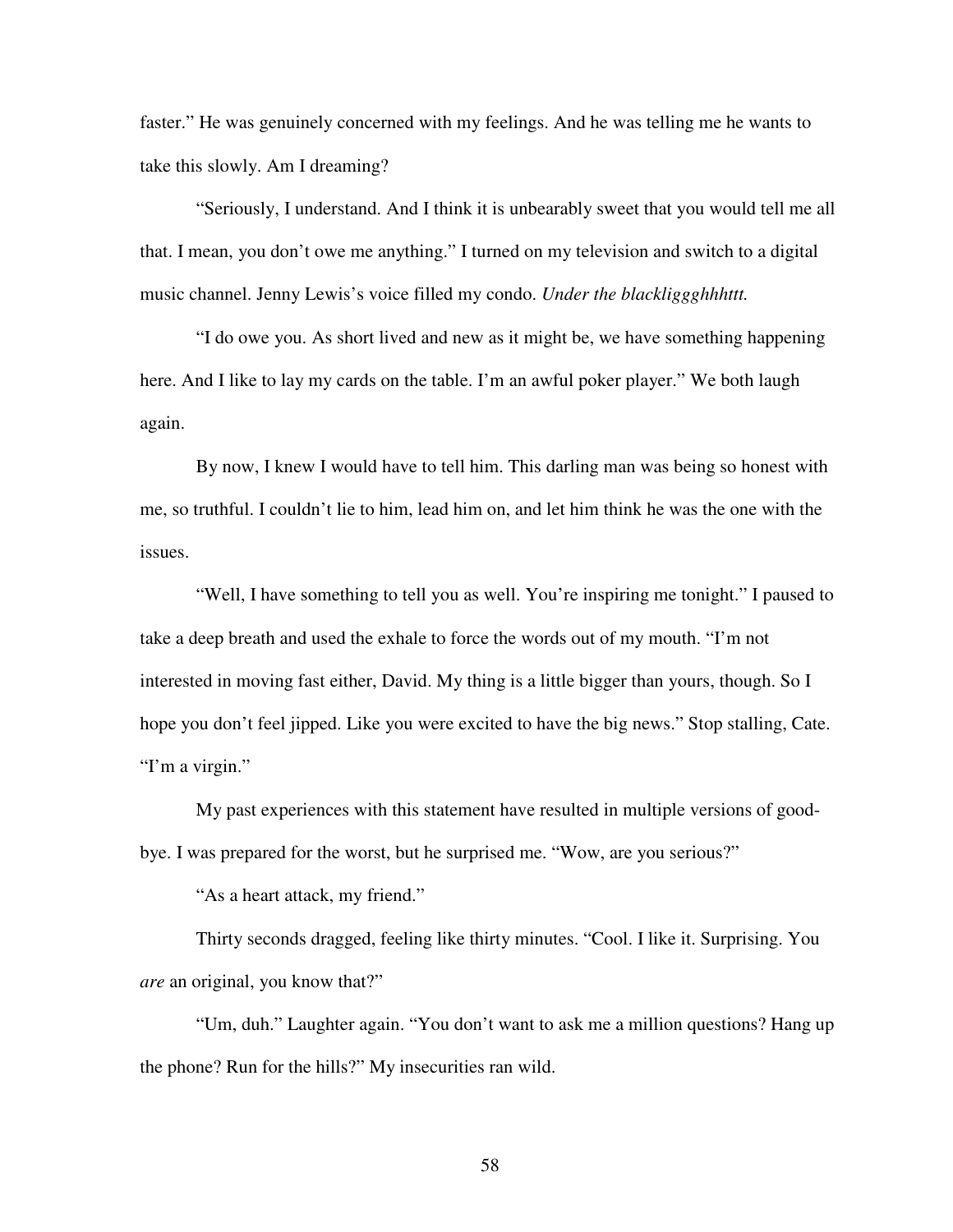"No. You're thoughtful and complicated, Cate. That isn't scary. That's actually a good thing." The smile had returned to his voice.

"Awesome." I really began to think he was the reason I had waited so long in the first place. Then I put the guards back up, although I was secretly hopeful he could destroy them for good.

Tonight is date number four. I'm really on a streak with this one. Since that conversation, David's been chipping away at my carefully erected wall, brick by brick. Tonight's date is a big deal. We're doing dinner, and since there aren't any movies in the theater to see, I've invited him up to my condo to watch a DVD. My condo is a sacred space. Not that it ever got this far before, but I've never invited a guy up. It's weird to think of a guy in my space. I've been cleaning for days.

I check my appearance in the mirror by the front door for the hundredth time, nervously waiting for him. I've stopped trying to clean after nearly wiping the wood off my coffee table. I'm wearing a pair of black gauchos, the perfect length for my favorite black knee-high boots, the same boots Nick spilled a drink on. I have a slightly over-sized white button up shirt cinched with a black and silver belt, creating a blousing effect. I finish my look with a short black, crocheted sweater. I accessorized with a long silver and black necklace and big hoop earrings. My hair is gathered in a low side ponytail, to the left because David always stands on my right. I am rethinking my outfit, and my hair, and my makeup, when the phone finally rings, letting me know David is downstairs looking to get buzzed in.

I pick it up and before I can speak he says, "Buzz me in, babe."

"No, I'll meet you downstairs."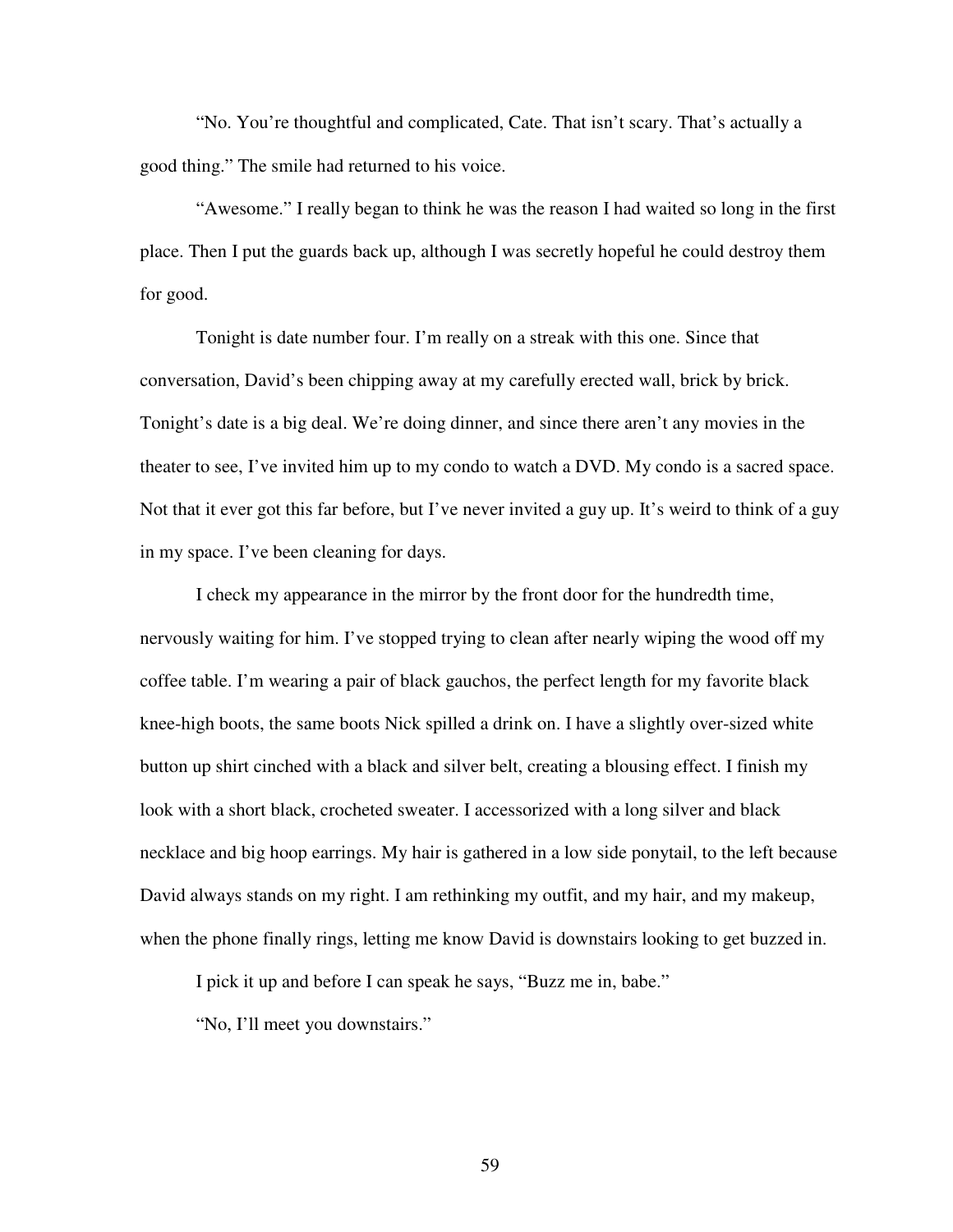I make my way downstairs and exit the front door of my building, spinning to show off my outfit.

"Wow, who is this hot girl going out with? What a lucky man." He hugs me and kisses me on the cheek. "Where to, my lady? I'm in the mood for Mexican." He is well dressed, as usual. He has a very particular, nerdy yet expensive designer look, vintage, yet modern. I call it Glamour Geek*.* Tonight he's wearing khaki colored slacks. He has on a navy Calvin Klein polo shirt, with a white long-sleeved tee shirt underneath, covering his tattoos. His hair falls down by his cheeks. The night is too young to have it tucked behind his ears, yet. And I love his navy blue Converse All-Stars. Over his right shoulder is his ever-present tan leather messenger bag. Like a true reporter, he always has a notebook and a book with him.

"Taco Bell?" I answer sarcastically.

"Ha. Ha. Ha. Aztec Grill?" he asks. Before I can say yeah or nay, he says, "Of course." Aztec is a Mexican place at Riverfront, on the second floor. Their food is only decent, but their sangria reminds me of Mexico and their salsa is spicy with big chunks of tomato. After ten o'clock it turns into a club, just like most downtown Fort Lauderdale restaurants. It's only eight o'clock so we definitely have enough time to eat before the place is filled with eager booty shakers and deafening rap music.

I try not to picture this man sitting on my couch watching television with me, but I keep thinking about it all through dinner. Will we sit next to each other? Will he put his arm around me? Will we lie on the couch, my in front with his arm around my torso and his left leg draped over mine? Already it's awkward and we aren't even back at my house yet.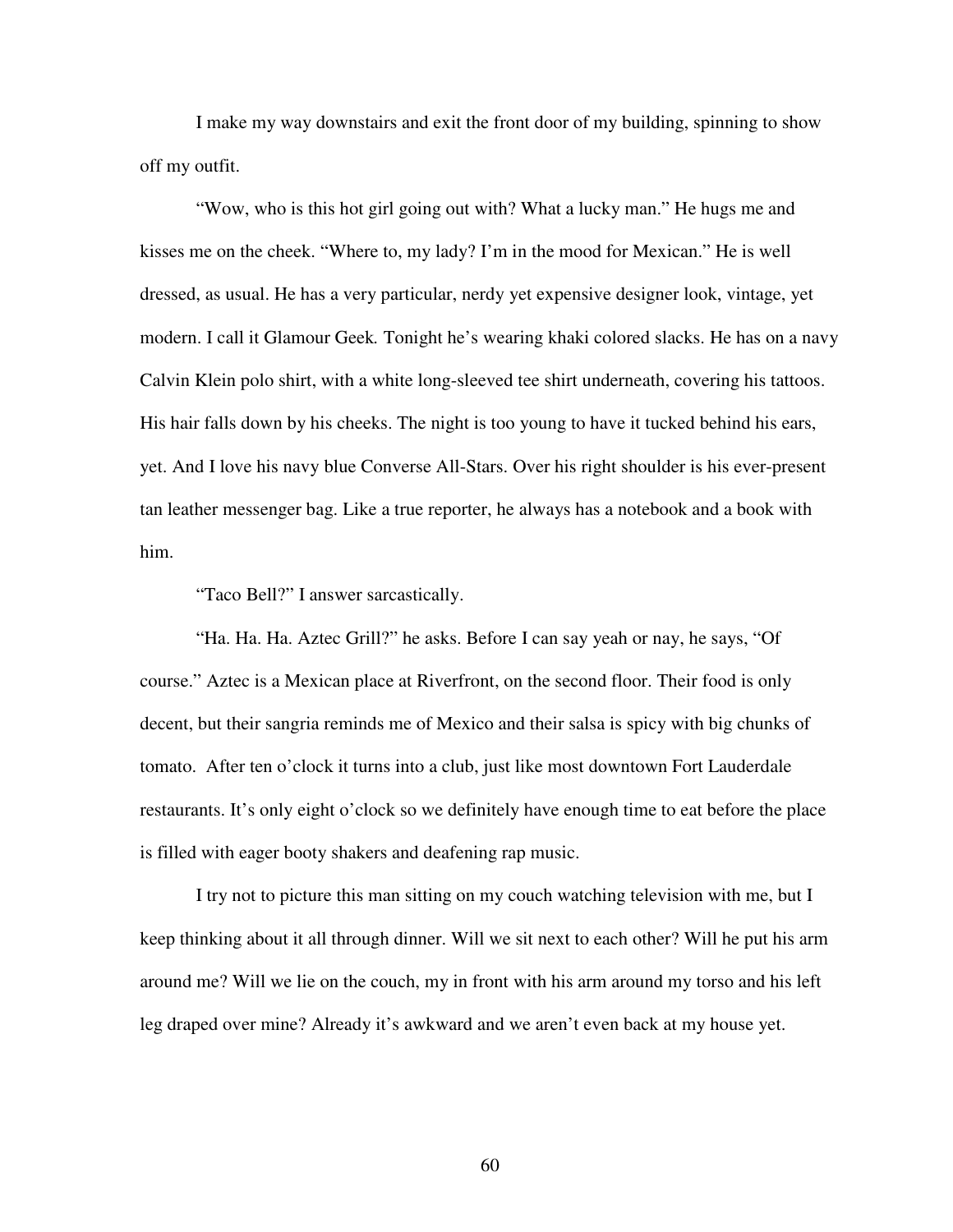An hour and a half later we're waiting for the elevator in my building. In silence. I nervously push the button five times in quick succession, hoping to make the machine run faster. Finally it arrives and we step inside. I quickly push the fifteen button, again multiple times in quick succession.

"You know, that could break the elevator," he scolds me.

"What? No way." Shit. What if I cause the elevator to jam and we are stuck in this box all night? When the fire rescue finally gets us out we would be all over the news and everyone I know would see I was inviting a guy up to my apartment. That would really give the gossip girls something to talk about at work on Monday.

"No, it won't. I'm kidding." He senses my nerves and quickly takes his joke back.

"So here it is!" I say, attempting to sound warm and welcoming as my front door swings open.

He breezes past me, like Howard Carter venturing into a lost tomb of some ancient pharaoh. I expected to give him a tour, but he seems to prefer to show himself around. Is this normal? Do dates normally just look into bathrooms and bedrooms like this? He quietly walks into each room, sticking his head in the doorway. He is curious, but careful to not be too intrusive. I didn't have to tell him this was a milestone in my life. He guessed it.

He flips on the light in my white and red bathroom. White tile, red walls, red towels, white soaps. He turns the light off and heads to my olive and beige kitchen. Again, he turns on the light, inspects the matching appliances and small, wicker kitchenette set. Again the light clicks off and he heads to my bedroom. As we head across the apartment to the darkened room, I instantly flash on my bed, him, kissing, and some X-rated things I'll keep to myself. I hold my breath as he inspects. The wall opposite the door of my bedroom is faux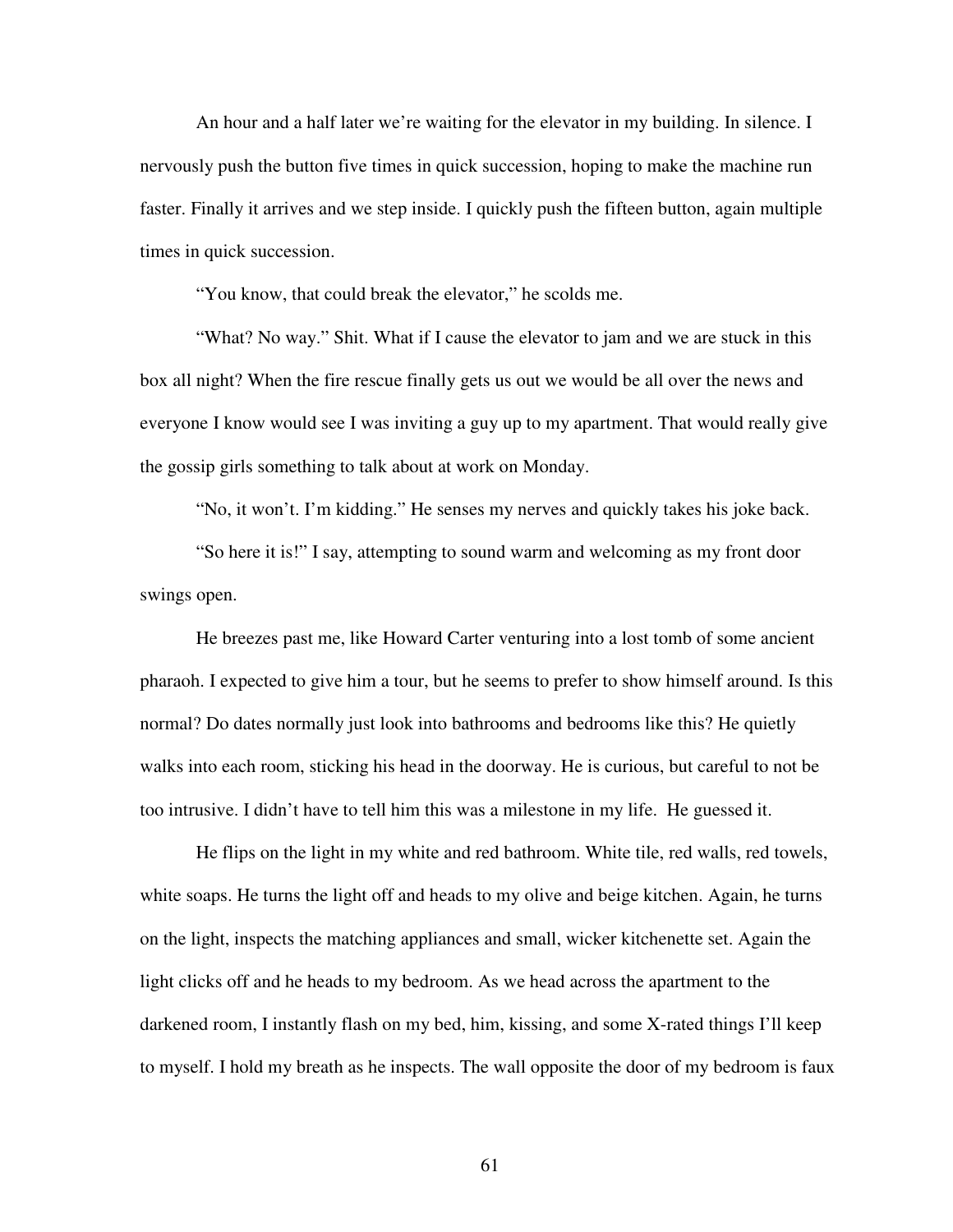exposed brick. I did it myself using red brick pavers the weekend I moved in. I have hardwood floors and a black wrought iron canopy bed. One wall is covered with floor to ceiling bookshelves. I made sure I zipped up my temporary wardrobe and closed my mirrored closet doors. He shakes his head up and down in approval and backs out of the room.

The final stop on his self-guided tour is my living room. My couches are oversized; the olive cushions with brown piping are as wide as a twin-sized bed and maroon throw pillows add contrast. My fifty-two inch TV sits on a glass and wood stand. Underneath are a DVD player, digital cable box, and my Wii.

Finally, he speaks. "This is a really nice place." He sits himself on my love seat taking one last survey of the room before staring at the view of the city out the three picture windows above the couch. "Really nice."

"Thanks. Guess you didn't need the audio tour." Nervous laughter. I haven't had anyone new over in so long, it feels good to receive a compliment on something I worked so hard on. "I decorated it and did most of the work myself, except the floors. My Dad did the floors."

"That's amazing. Most people's places have a bland, Rooms-To-Go vibe. What about that wall in your bedroom?"

"The brick? Yeah, that's my baby. I love that exposed brick look. It took an entire weekend." I almost begin to explain the technique of using pavers and grout to make it look like a real brick wall, but stop. I'm sure he doesn't want my home decorating tips. "So how about that movie?"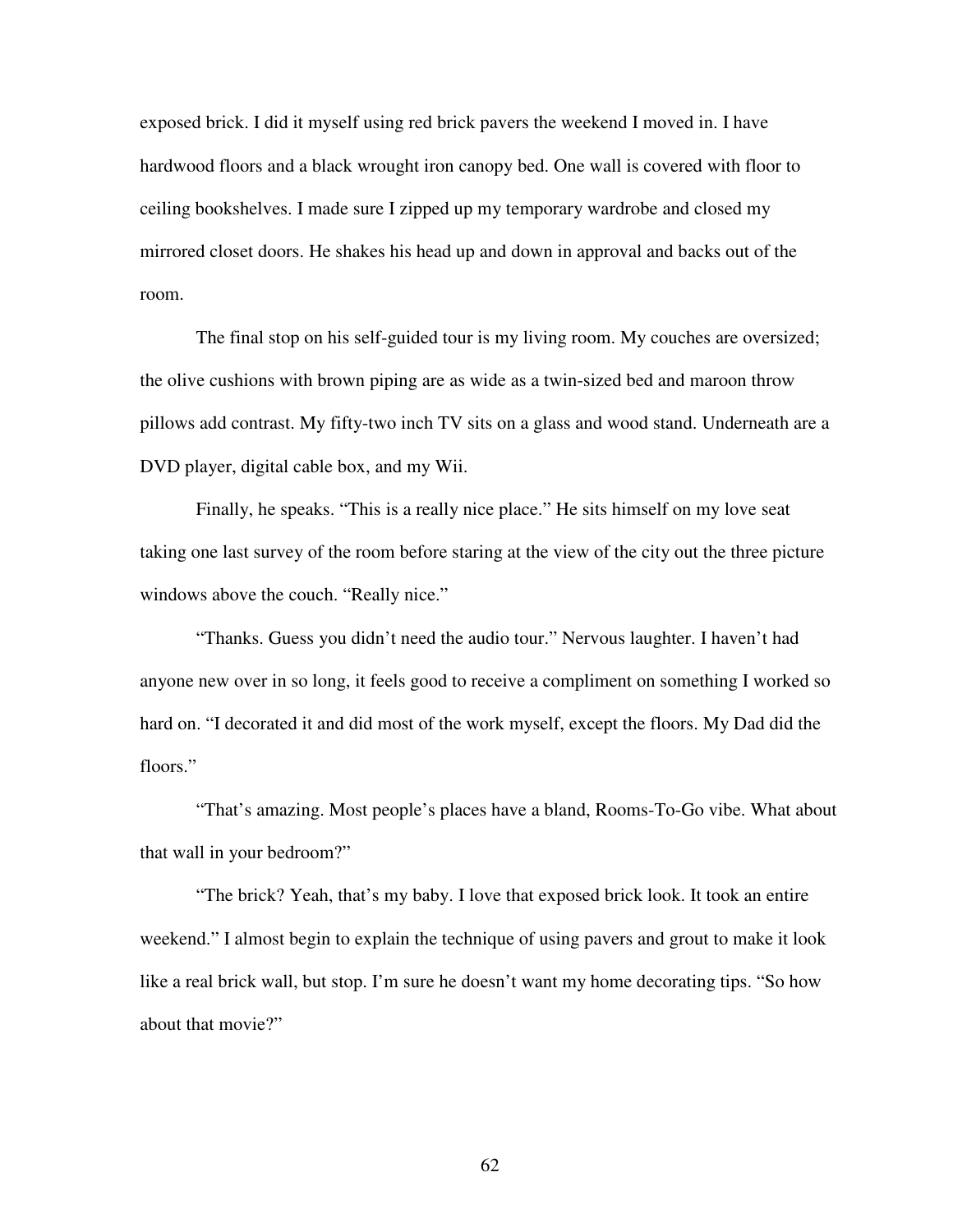"I know we talked about watching one of your DVDs, but I bought a killer bootleg version of *Juno* yesterday in Miami. Did you see it?"

Did I see it? I actually saw it twice in the theater with Emile and once on-line when I was super bored at work. Will he think I'm crazy if I want to watch it again? "Let's watch that. Jason Bateman, right? I love him. He reminds me of someone I used to know." I decide to play it safe and act like I've never seen it.

Despite its unwed-teenage-pregnancy theme and troubled thirty-somethings that refuse to grow up, the movie is romantic and sweet. I love it more each time I watch it. The more Juno falls for Paulie, the closer I find myself to David on the couch. By the time Ellen Page and Michael Cera are dueting The Moldy Peaches' "Anyone Else but You," I am lying in front of David on the couch, he has his arm around me, and I might have let a tear or two glide down my cheek.

I reach for the remote to switch from DVD player to television. Encore is running *High Fidelity*, one of my favorite John Cusack movies. "Oh, I love this movie."

"Top five John Cusack movies," he says, mimicking the film and reading my mind. "5. *Serendipity* 4. *Say Anything* 3. *High Fidelity* 2. *Being John Malkovich* 1. *Gross Pointe Blank*. You?"

"5. *1408* 4. *Better Off Dead* 3. *Gross Pointe Blank* 2. *High Fidelity* 1. *Being John Malkovich*." He retorts.

"Oh *1408,* risky choice, but I like it. I like it. I'm very glad you didn't say *Runaway Jury*. I hate that one." I sigh and focus my attention on Cusack as Rob Gordon, a man reliving his top five romances, trying to find out where he went wrong with his love life. I get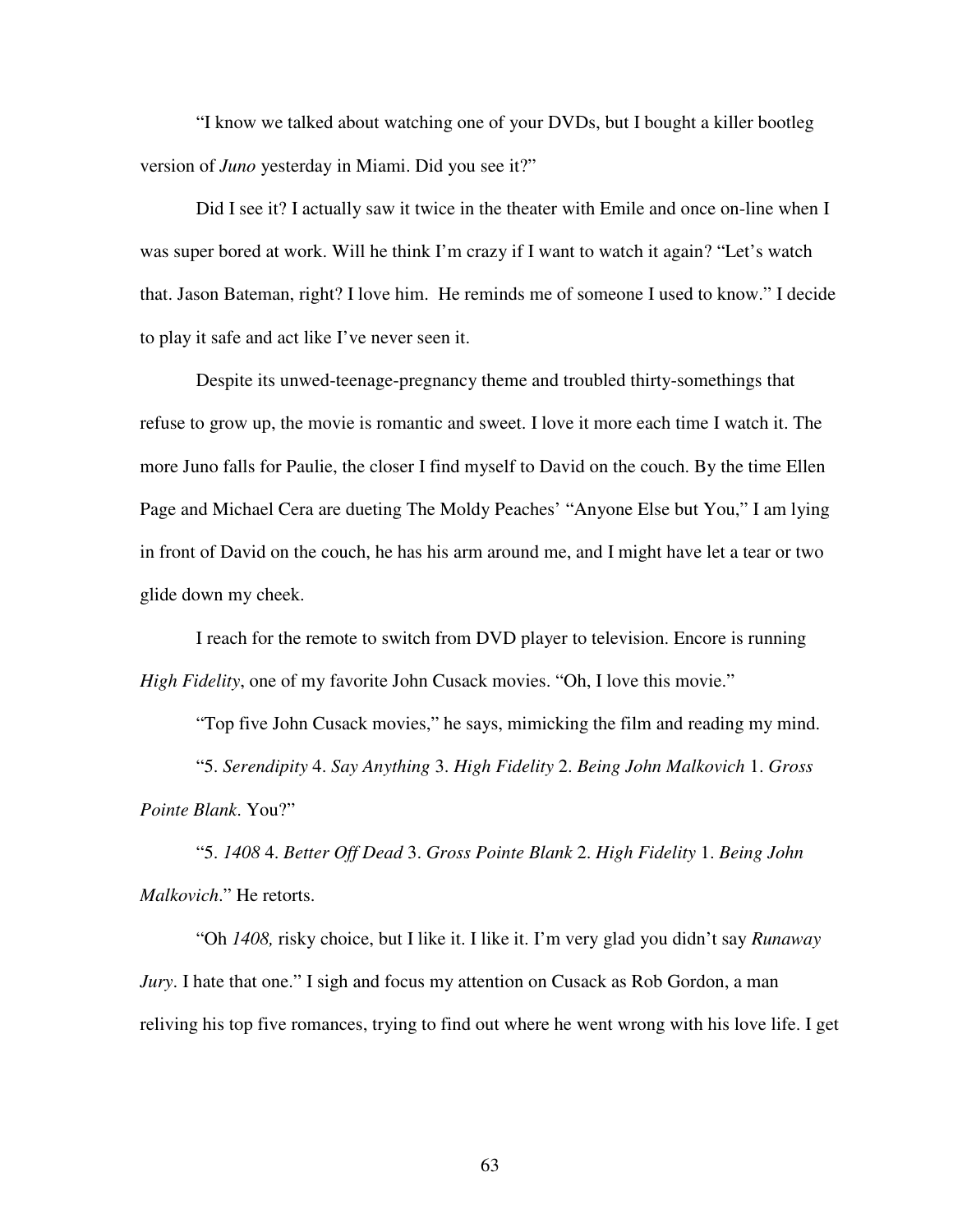a bit sad thinking that I don't even have a top-one romance. As if he can sense my sadness, David pulls me closer and kisses the top of my head.

If I were so inclined, this would be a major blockbuster, romantic-comedy-girl-winsthe-heart-of-the-dream-guy-like-ending to my virginity. This would be so perfect; Anne Hathaway would have to be cast in the story of my hip and modern storybook romance.

I turn around to face him, scooting my body up to be eye level with him as we lay. It's awkward to *make a move*. I feel silly and almost laugh. He cocks his head to the side, like a puppy letting you know it's listening. I lean in to kiss him, cupping his face in my hands. We kiss for a few minutes, the passion going straight to my head. I feel a bit drunk and way too old to be experiencing my first make-out-induced euphoria.

He pulls away slowly, holding my bottom lip gently between his teeth, tugging it slightly before letting go. "Catey, watch the movie." He says softly before kissing me once more. I roll back over but don't watch the film. I have seen John sell five copies of the Beta Band EP thirty times before and there are more pressing things on my mind. I'm so comfy that I fall asleep before the movie ends.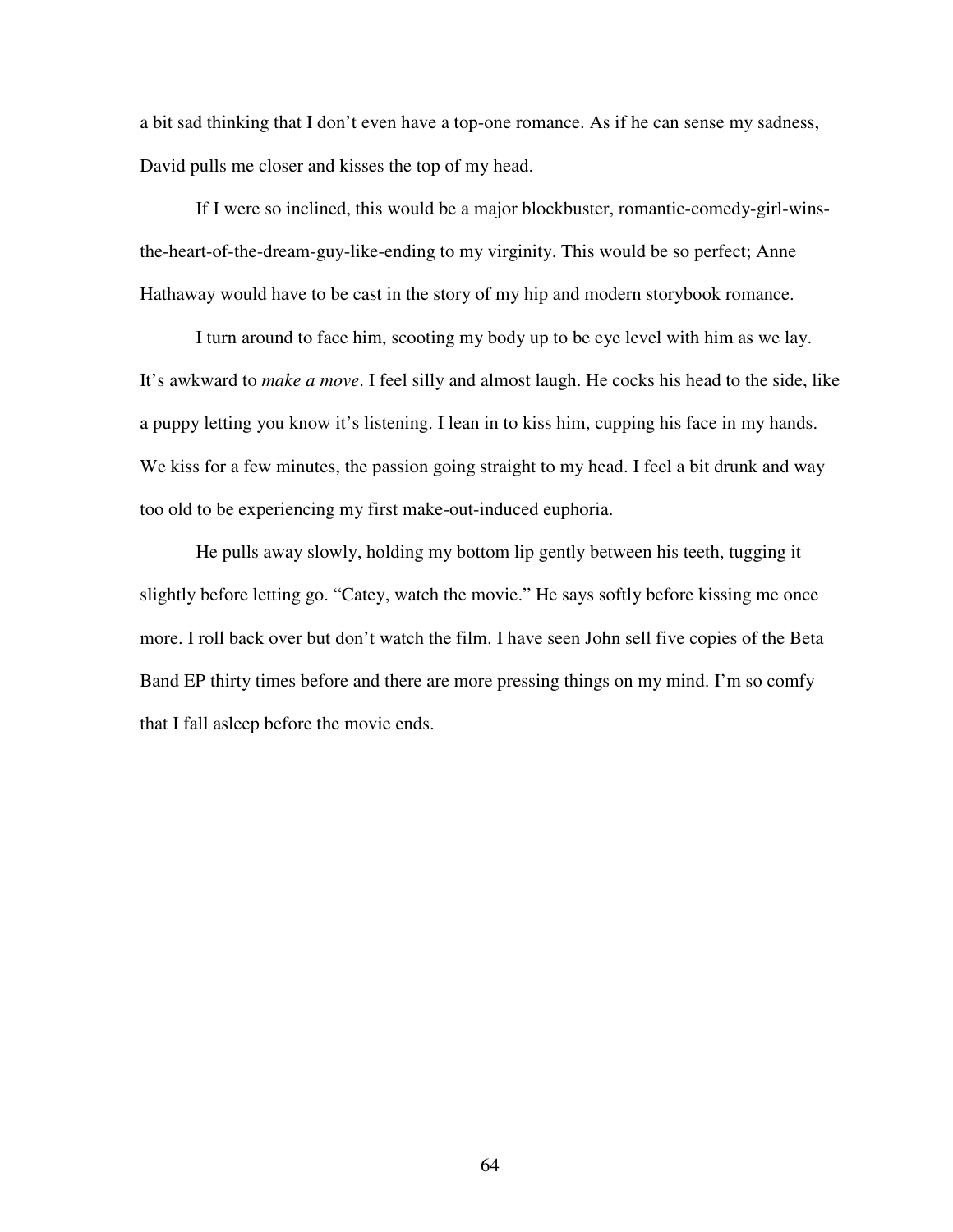The next morning, I am not awakened by an alarm or sunlight, but the natural urge to pee. I quickly realize I am still on my couch and David is behind me. The television was on all night, but there is a kid's movie on now. *High Fidelity* ended hours ago.

I accidentally let out a little squeal of joy. I'm smiling. I can't believe the night I had. The. Best. Date. Ever. In the history of the whole world, I am certain. He didn't even flinch when the phone rang or when I began to shuffle around. I slip out from under his arm carefully and head to the bathroom. I hear a weird vibrating coming from the small table by my front door when I emerge from the bathroom. I notice it's David's phone, but it isn't moving, so I let it sit.

 I'm going to make this man breakfast. I laugh at my own giddiness as I head to the kitchen, hoping I have eggs and bacon. I am slicing bagels when his phone vibrates again. I don't want it to fall off the table so I go check on it. Just as it vibrates itself off the edge, I catch it. In the process, I somehow put it on speakerphone.

Shit. Shit. Shit. Should I hang up? He wants to go slow and suddenly I am answering his phone. Damn, I have no etiquette for this situation. I decide to speak.

"Hello?" I whisper and walk quickly away from him, hoping not to wake him. There is no response, so I say hello again.

Another long pause, then "Hello? I'm sorry. I was looking for Davey."

"I'm sorry. Yeah, this is his phone. I didn't mean to answer it. He's sleeping. Can I take a message?" I look for something to write on.

"Yeah, well I'm sorry. Who *is* this? I was expecting Davey home last night. And he didn't make it. Are you in that Eating Junk band?" Any other girl would have seen where this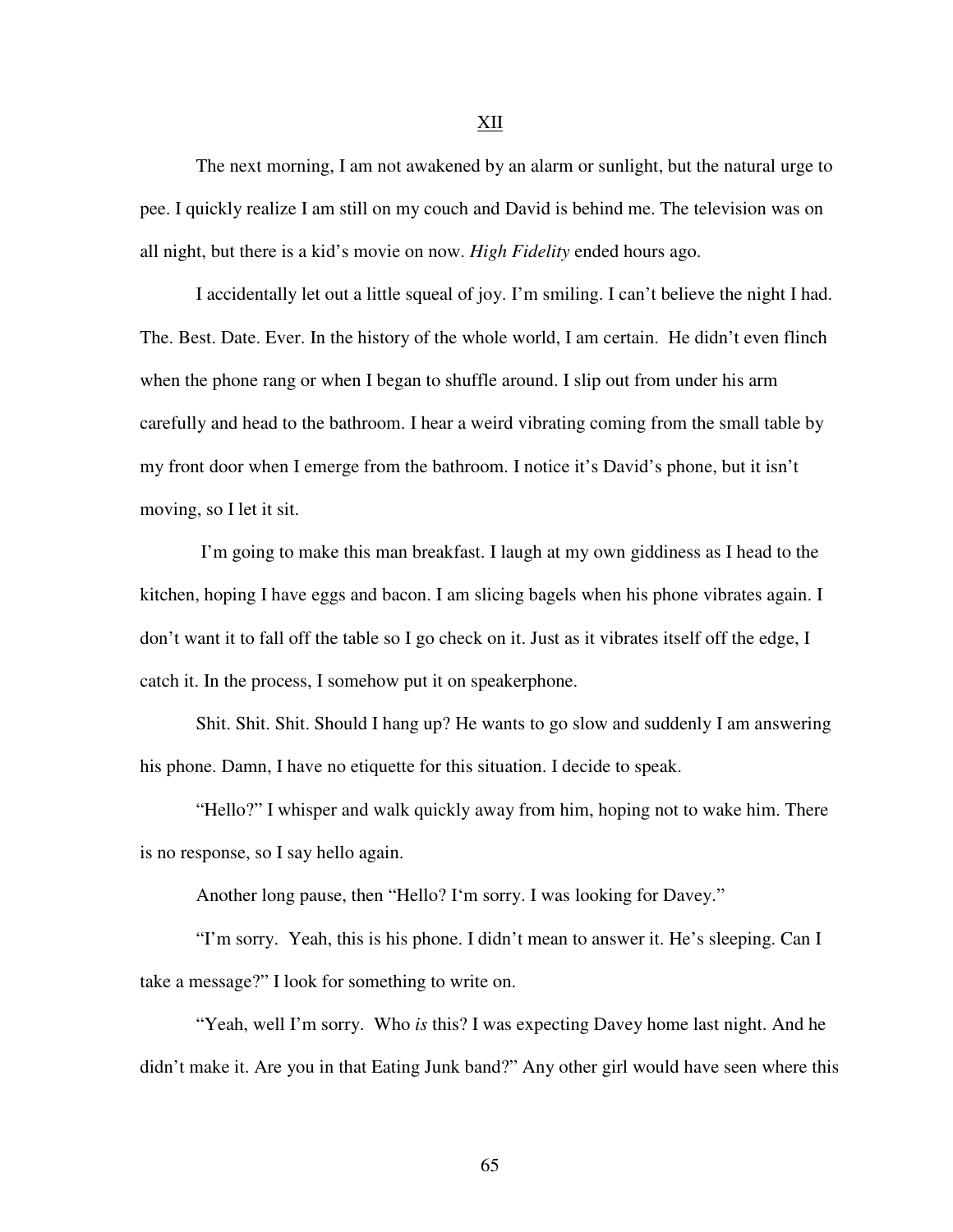was going. My other friends would know who this girl is. But I'm naïve. I don't see this coming.

"Eat Junk Become Junk? The band? No, no. I'm Cate. Who is *this*?" Still innocent.

"I'm Betsy. Betsy Wentz. You can certainly give David a message. Tell him that if he's going to cheat, at least have the decency to cover it up better." Click. Silence.

Cheat on her? She must be one of those crazy exes. I don't have time to process it and the phone is ringing again. It's Betsy.

Reluctantly, I answer it again. "Betsy?"

"You said it's Cate? Let me ask you what kind of girl answers a guy's phone after a night of meaningless sex? Where did he pick you up? Automatic Slims? You should know, Cate, he will come home to me. He always does."

"Listen, Betsy. I don't know what to say here. I honestly don't know what's going on. Aren't you two broken up? David said he and his girlfriend had broken up. We've been dating for almost a month now." Tears are welling up in my eyes, but I will them to stay in.

She lets out a sad moan on the other end of the phone. She's crying. Finally, my tears fall. "We weren't. But we probably are now. Cate, good luck to you. You can take him." Click. More silence.

The butter in my frying pan is burning. I'm holding a bagel in one hand, his phone in the other. Raw bacon is sitting on my counter. All the fixings for my first post-sleep over breakfast cover my kitchen counter as I try to process what just happened. Movement to my right startles me. It's David, groggy and confused. He's shuffling towards me, expecting me to hug him good morning.

"Are you making breakfast, Cat?"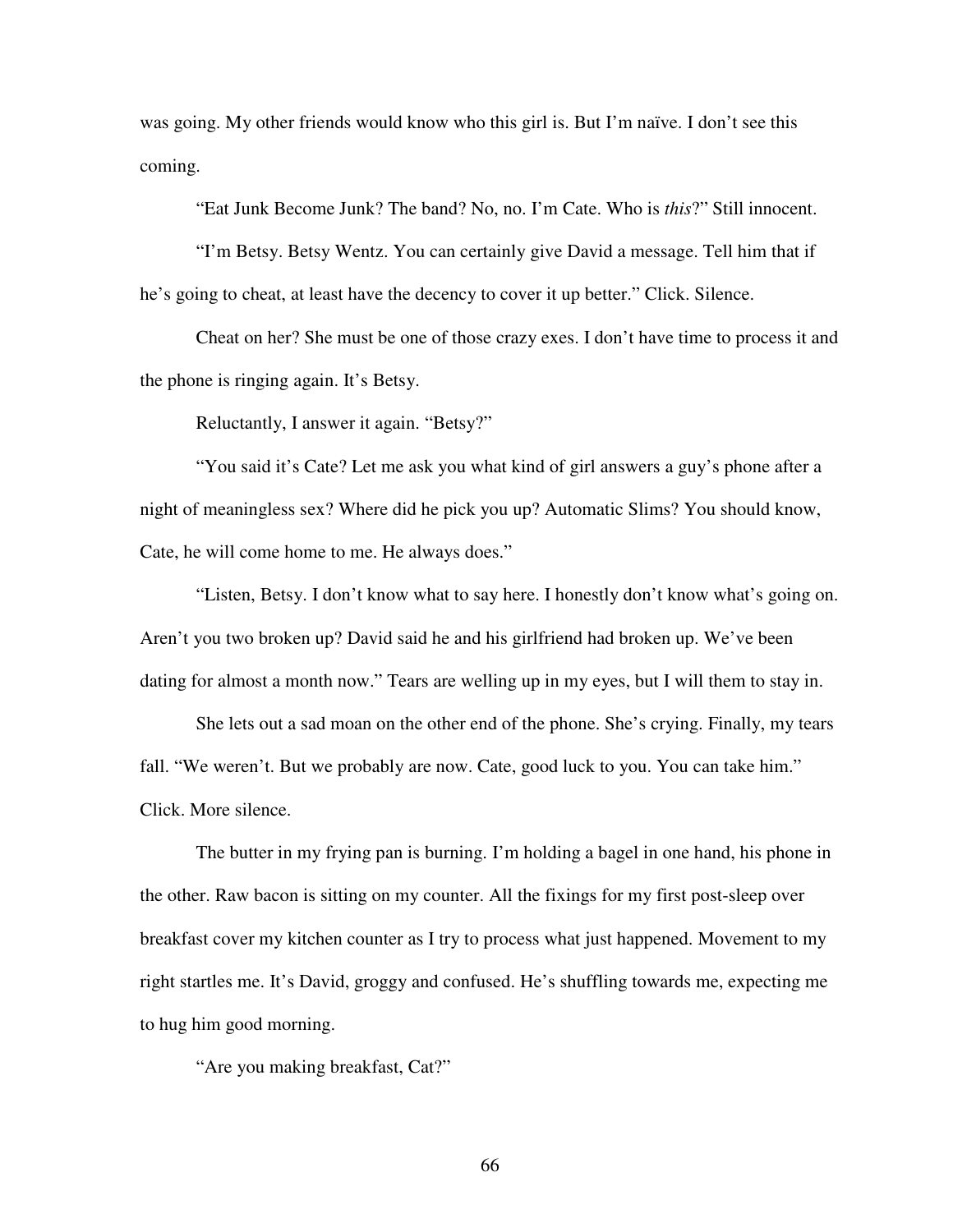I take a step back. "I fucking hate it when people call me Cat."

He stops quickly. "I'm sorry. You should have said it before; no prob." He notices his phone in my hand. "Are you going through my phone?" he asks, accusingly. His clothes are wrinkled. His hair is a messy nest of knots in the back. If I wasn't so pissed off I'd probably be in love with his sleepy morning appearance. Carefully he wipes sleep from his eyes, waiting for my response.

"Um, no. It rang three times and I tried to stop it to let you sleep while I cooked breakfast for you." I walk over to him and push the phone into his chest. "It was Betsy. You might want to get home quickly; I think you just moved out."

I try to walk away but he grabs my wrist. "Cate." He tries to make eye contact, but I won't give him the satisfaction of seeing me with morning-after makeup and tears. "I should have told you. We kind of got back together. But it seemed temporary."

I stop him before he can tell anymore lies in my perfect kitchen. "I'm not just some girl, David. You knew that. You slept in my house. You slept in my fucking house. You let me believe you were holding me, but there was someone else in the embrace you didn't mention. Betsy didn't mention a break-up." I make sure I use her name and look him in the eyes when I tell him, "I don't believe you."

"I'm not lying." He is still trying to pull me closer.

"You let me picture us together. You let me think about a future. You encouraged me." I rip my wrist away, hurting myself. "What was in this for you? I don't even get it. We aren't even sleeping together."

He shrugs. "You really liked me."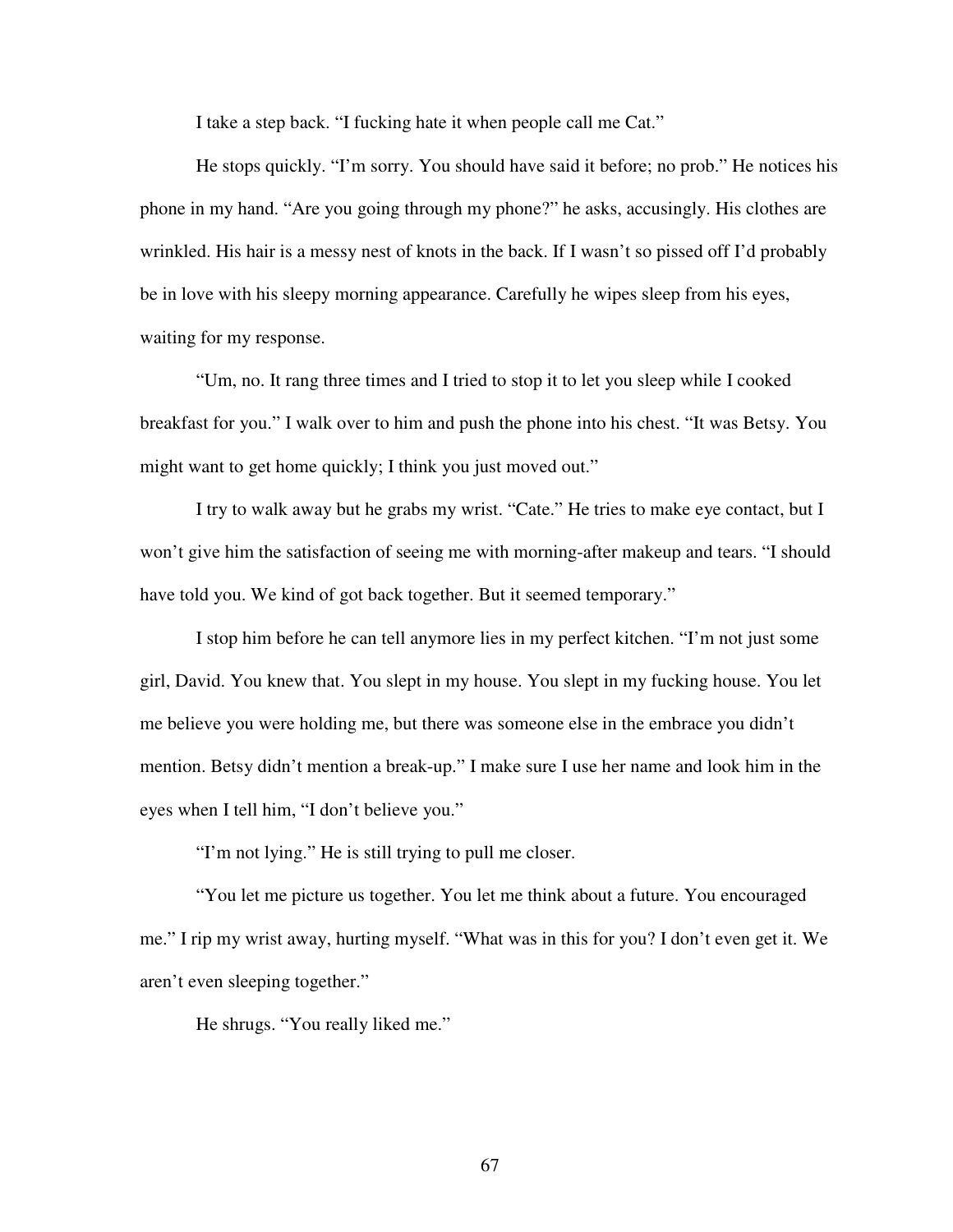I throw the garlic bagel at him with all my strength. It makes contact with his left shoulder. "Get out of my fucking house." He starts to walk towards the living room, trying to convince me that it's all a misunderstanding. I cut him off. "Give me your phone, please." I yank it back from him. Scrolling through the address book, I erase my name before tossing it back. "Get out of my house." I go back in the kitchen to take the frying pan off the burner. I hear the door close behind him, and I hit the floor, sobbing.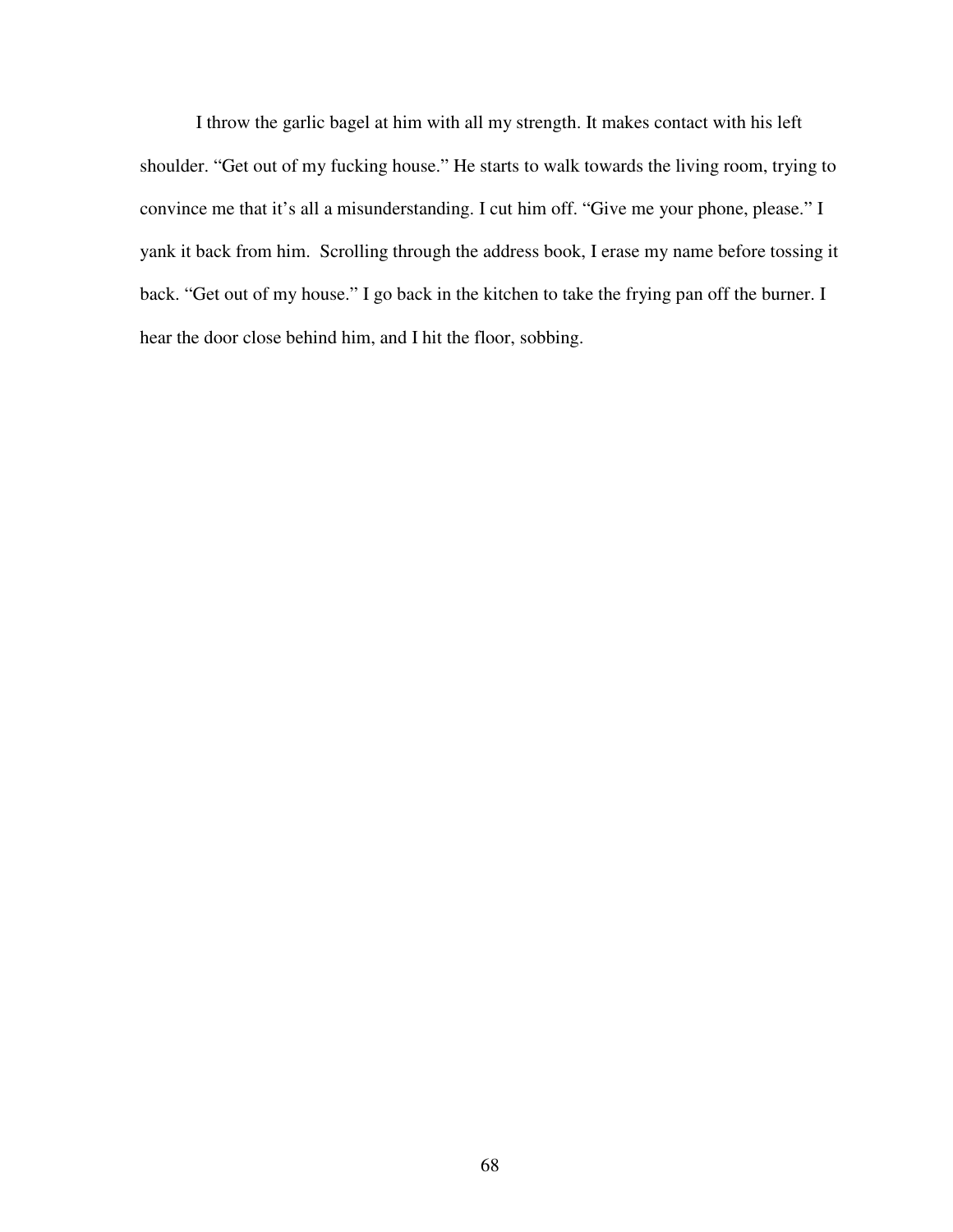A girlfriend. A live-in girlfriend. A girl who woke up this morning alone in her bed and was worried about her boyfriend. Had he driven his car off the side of 595? Did he get arrested? Was he abducted by a serial killer? No, he was with me. He was with the other woman. He had made me "the other woman." Another woman he wasn't even sleeping with. Shortly after he left, I received a text message from him. I guess deleting my number didn't have the effect I'd hoped. The message read,

"Cate, I didn't want to leave. I wanted to explain, to make you forgive me. My relationship with Betsy has been DOA for months. Neither of us wants to admit it isn't working. Being with you didn't feel like cheating. You made me feel special and I missed that. I hope you can understand."

I responded, "I don't think so."

If only it were that easy. I'm not considering forgiveness. He doesn't deserve that. He felt special? Seriously, seriously? If he felt special, imagine what I felt like. I was the Queen of England, America's Next Top Model, Lotto winner special. I cannot believe the callousness that men have no problems displaying. To come into my house, knowing you're the first. Knowing you're breaking new ground. The smug look on his face which I took as genuine interest. My dumb ass was day dreaming about he and I going to concerts and me helping him write reviews. The whole time, he must have been praying he wouldn't see anyone he knew and laughing about how easily tricked I was.

So, now what? I've been rejected and hurt before, but never on this scale. I want to call Erika and Regan, but I'm not prepared for their reactions. If their reaction at Chang's was a sign, I'm in for one hell of an "I told you so." I can't believe I didn't see this coming.

## XIII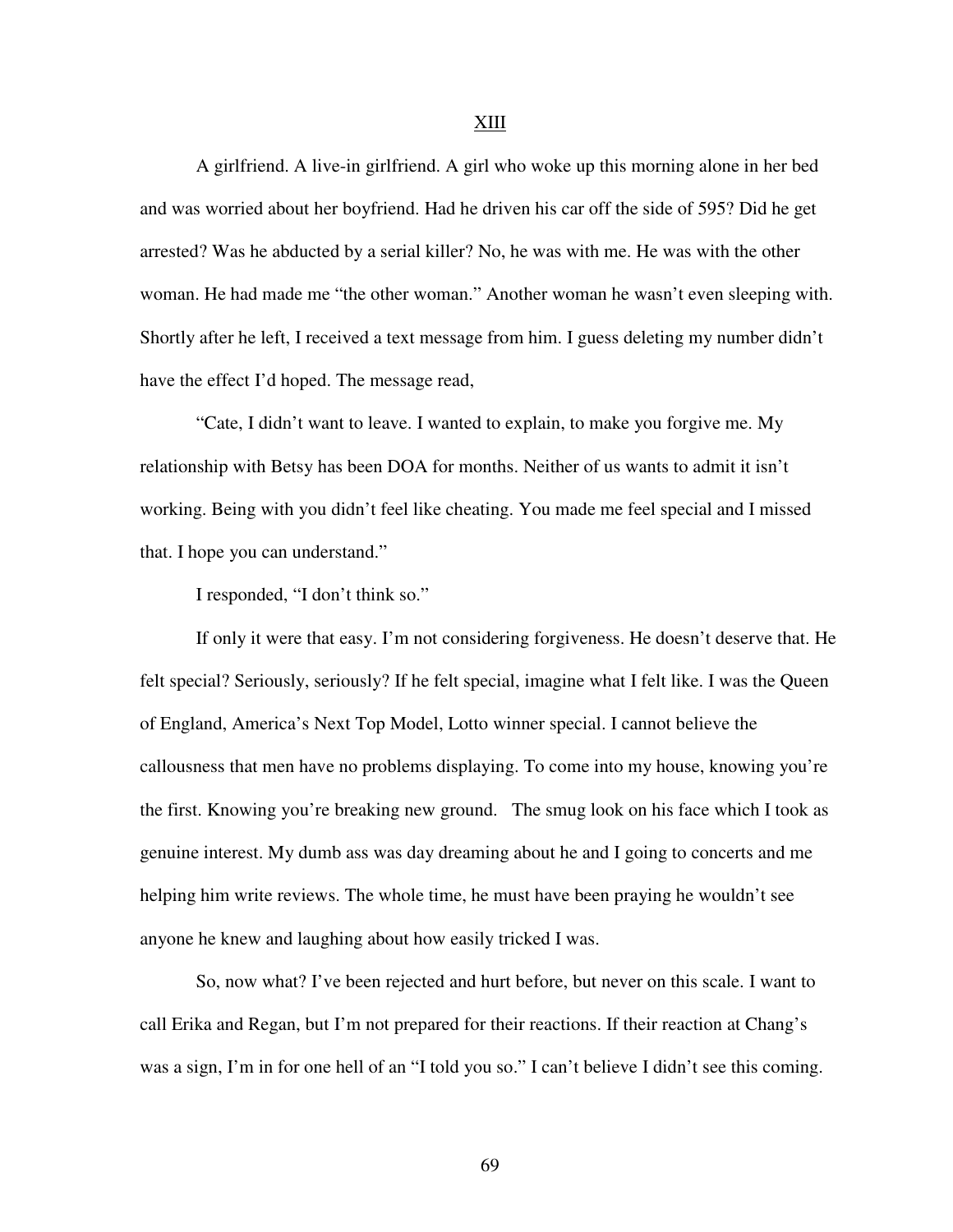I've spent that last ten years building up a meter to gauge this bullshit. I always see the scumbags a mile away when it comes to other people's lives, but when faced with the opportunity to apply those skills to my own heart, I failed miserably.

I shuffle around the house for a while trying to figure out what my next move is, but I can't seem to get comfortable. There isn't anything on TV. I don't want to watch a movie. I don't have anything on the DVR. Even Guitar Hero isn't appealing. I throw myself on the couch, fall backwards and sink into the pillows. The weight of my body slamming into the cushions releases a puff of David's cologne. My eyes water but only one tear escapes before I forcibly close the waterworks. I lift myself up and get the vacuum. Looks like I'm cleaning—again.

Luckily, the only room David really spent time in is the living room. I vacuum the couch and love seat, Windex the television and glass coffee table, and then finish by vacuuming the carpet. I'd woken up so early that morning that even after the cleaning, crying, and kicking an asshole out of my apartment, it is barely eleven o'clock. I could use coffee so I call Emile to see if he wants to meet at Brew.

"Hello?" he says in the form of a groggy question. It's Saturday, so this is a bit early to call. Saturdays are usually sleep-in days.

"Hey, Em. Did I wake you?" I say, trying to sound as nonchalant as possible.

"No, actually, I've been up for awhile. I'm just lying in bed, catching up on *Dexter* on the DVR. Que pasa?" I can hear him shuffle around in his bed adjusting himself to a sitting up position.

"Oh, just doing some cleaning. But I'm just about done. How about you drag your butt down to Brew? We can have coffee and sit outside. It's a really nice day. I think we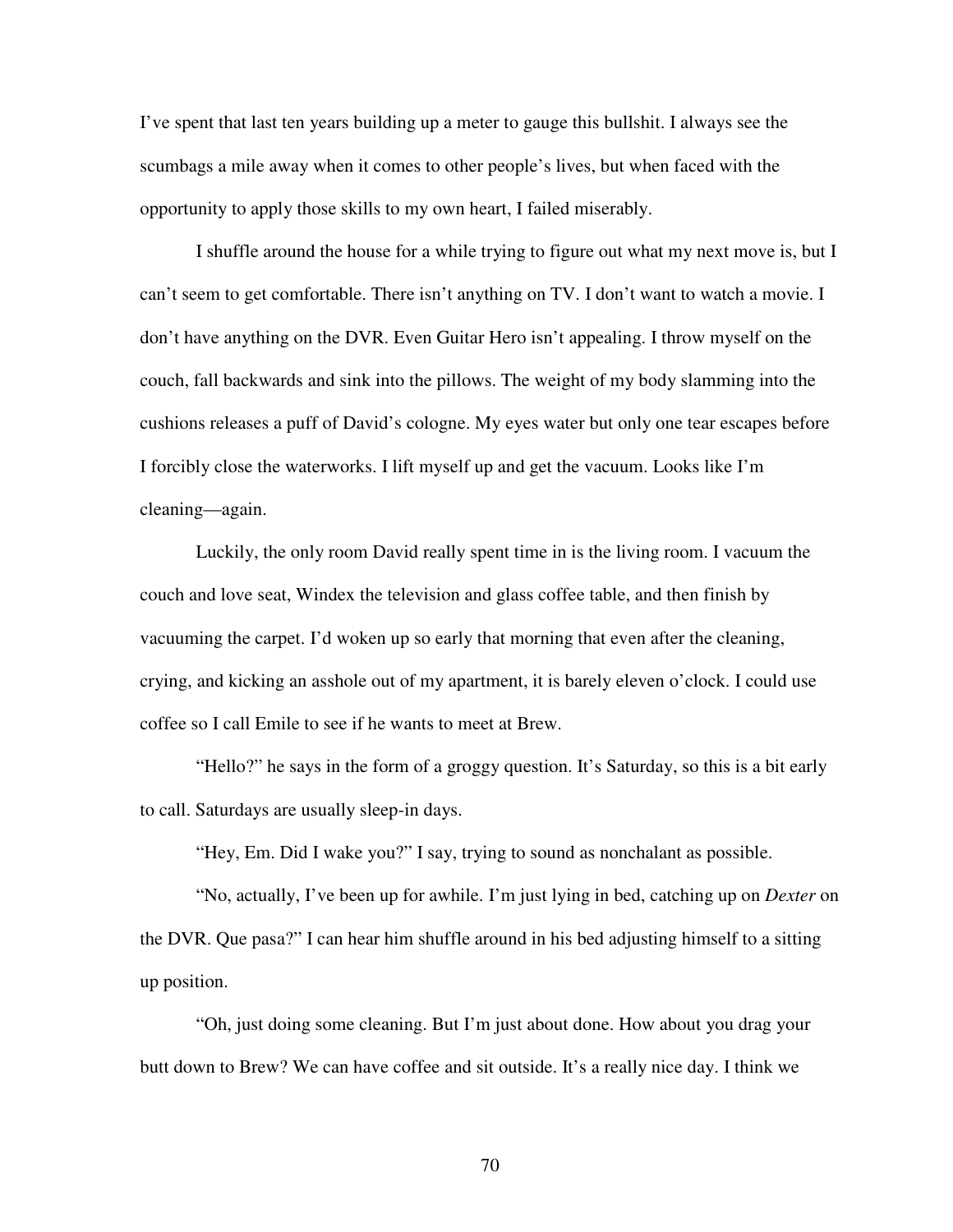might be able to get away with long sleeves." I'm trying to sound casual as I talk, but this is out of character for me. Emile and I don't see each other until dinner on Saturdays.

"Um, I don't know. I have a bunch of shows to watch. And I'm pretty lazy today." He's thinking about it, grunting a bit, undoubtedly, because he's adjusting himself further. "Yeah, I mean sure. I suppose. Can I meet you in thirty?"

"It's a plan, Stan." I'm hugely relieved that he didn't question me. I'll ease into it later, but I don't want to spill the beans about poor pitiful me just yet.

Thirty minutes later, I'm waiting at Brew alone. I threw on my favorite dark jeans and a plain white tee-shirt. It was actually a bit chilly so I grabbed a brown cardigan sweater and threw my unwashed hair in a brown and white crocheted hat before I left the house. It's my favorite hat, but Regan calls it my "hobo beret." I think it's cute. I order a white chocolate double latte and find a seat inside waiting for Emile. I am clicking through my iPod, trying to decide on the perfect soundtrack. Say Anything would be angry. Dashboard Confessional would be sad, but I pick it to soothe my wounded soul. Chris Carraba is wailing about stray hairs on a pillow "screaming infidelities" when someone taps me on the shoulder.

I pull the earbuds from my ears and turn, expecting Emile. Instead, I'm confronted by Nick. "Hey, Cate."

"Hey, what's up?" I say with a smile and a peppy tone. I am putting on an amazing performance today. First, I keep my sad ulterior motives from my best friend Emile, now I prepare to hide my heartbreak from Nick as well. "Do you live near here? I've never seen you here before."

"I do actually. I live in a little apartment just behind here. It's modest but right in the middle of everything. You?" This is the fourth or fifth time I've seen him around the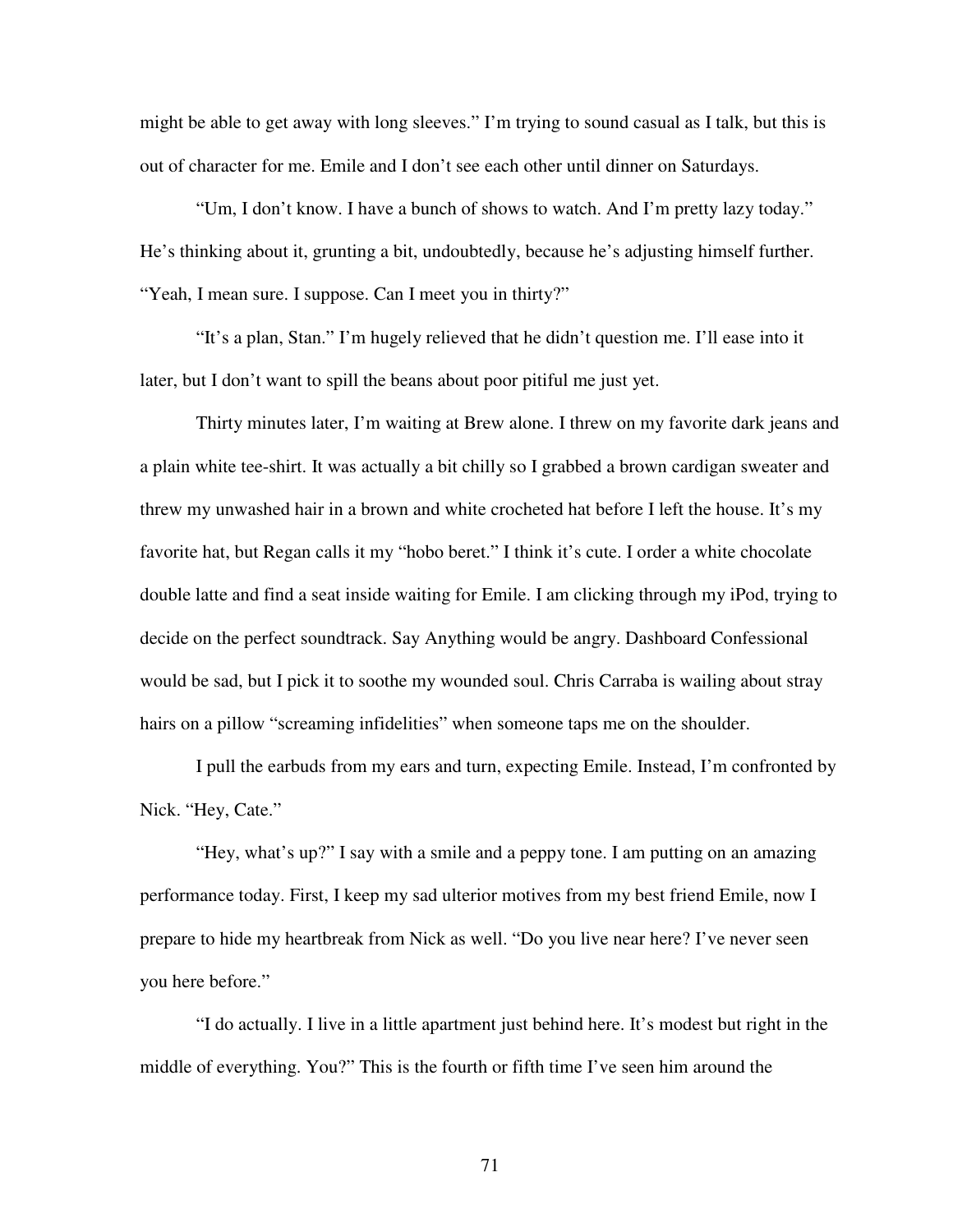neighborhood, but we'd never talked about where he lived. On the weekends, downtown Fort Lauderdale becomes the center of Broward County, for those who commute in from the smaller suburbs. I'd just assumed Nick was a commuter.

"I live that way." I point out the door of the coffee shop due east. "You can almost see my building if you step outside. It's on the other side of Andrews, close to work."

He steps to his left to sit in the chair next to me. "Do you mind?" he asks rhetorically as he lowers himself. "So, what brings you here? Coffee and music?"

"I'm actually meeting a friend." Speak of the devil; my cell is vibrating in my pocket.

"Oh, I'm sorry. Excuse me," I tell Nick. He doesn't stop looking at me so I look back as I answer the call. "Hola, Em. Donde esta?"

"I'm not gonna make it, babe. I was hoping you were running late too and I'd catch you before you left. I'm lazy today. I hung up with you and just kept watching *Dexter*. Do you hate me?" he asks with a whimper.

"No, of course not. It's cool if you aren't up to it. I understand. Are we still on for the movies?" It's becoming harder to mask the crack in my heart, made bigger by being stood up. Emile and I make a point of not forcing plans on each other. It's a rule: if one of us isn't up for it, no biggie. I know if I told him what was wrong he'd come, but I don't want to make a big deal of it. I'll break down with him later.

"Heck, yeah. Talk to you later." With that he's gone. The line goes dead.

"Sounds like she isn't coming." Nick gives me a half smile.

"He. And no, he isn't." I pout a little.

"Well, I don't have plans. Let me get a coffee and let's move outside. It's so nice out. I love long sleeve weather. That is, if you don't mind." He flashes a toothy smile that is so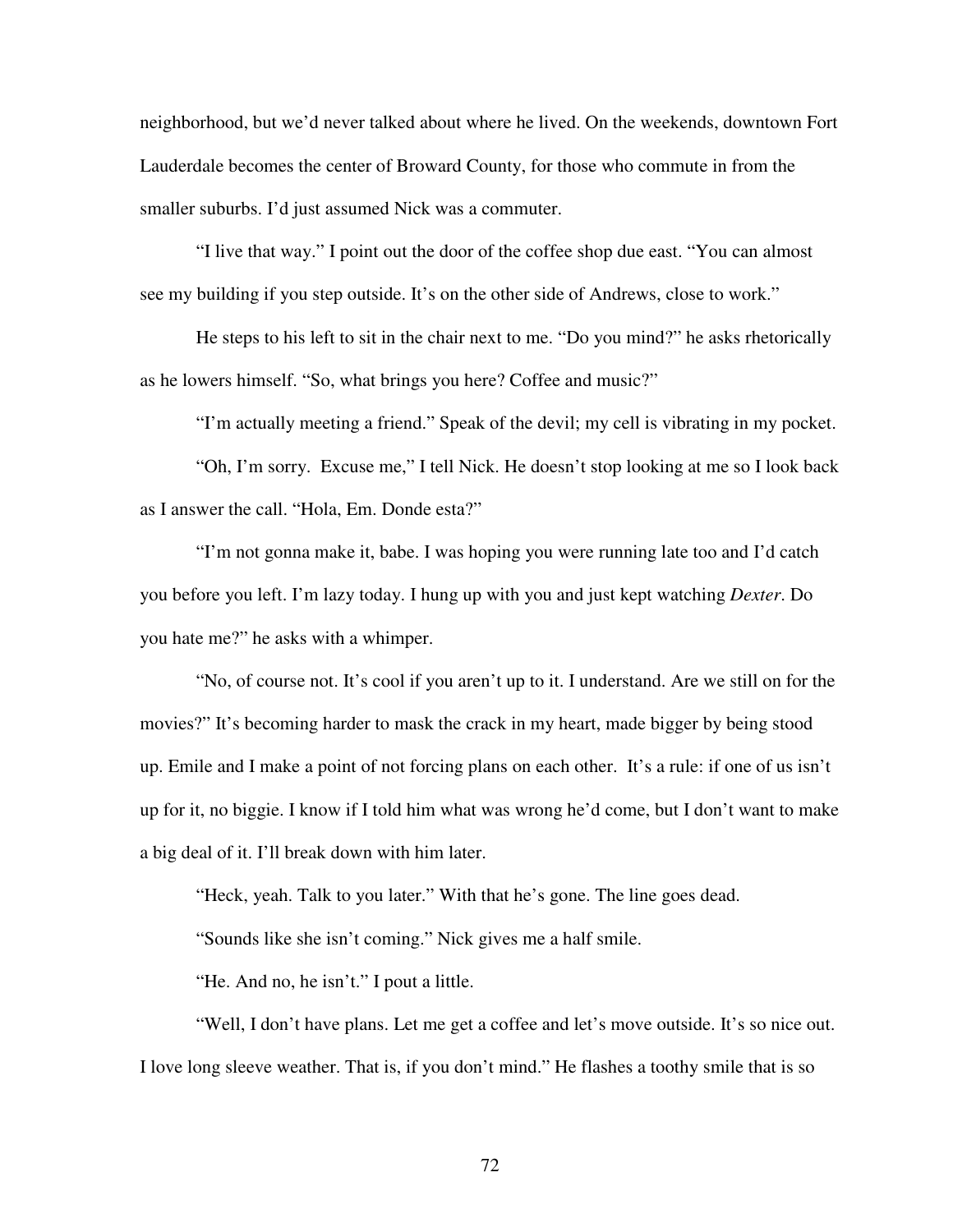damn charming. The gossip girls are always talking about it, but I never noticed before now. "You already have your coffee and all. No use drinking it alone." He puts his hand on my hand when he speaks the last line. His eyes tell me he knows something's up.

He's right. There isn't any use drinking alone with him in the same café. That would just be awkward. And I do want to sit outside. "Sure, I'll go grab the table now."

There's a small line at the counter so I put my ear buds back in and watch him through the glass door. His normal two-day stubble looks to be five days old. He has on a turquoise hoodie with tight, straight-leg jeans. The hoodie is only zipped half way, and underneath I can see a white tee -shirt with part of a Radiohead album cover on the front. He's wearing white and gray Nike Air Force Ones. I've never seen him with sneakers on before. He usually wears dress shoes or Converse, which I don't count as sneakers. This must be super-casual Nick.

When he makes his way outside and over to me he sets his coffee on the table and tugs the ear buds free. "So, tell me. And don't deny it. What's up? I can read it on your face and I am an excellent face-reader. Something isn't right with you, Cate. I know we aren't exactly close, but I seem to be the best bet you have right now." I find his good-natured cockiness rather disarming. He lets out a laugh and says, "Spill the beans, Miss."

"No, there isn't anything worth mentioning." I scrunch my eyes together, as if he were crazy and then look down, escaping eye contact. I neatly place my headphones in their tiny velvet carrying bag. I'm not sure what to do with the fact that he seems to genuinely care how I am feeling.

"Pardon my French, but bullshit." He raises his left eyebrow while cocking his head to the right. "I know I'm not your first choice for a confidante. But I'm here and I'm asking,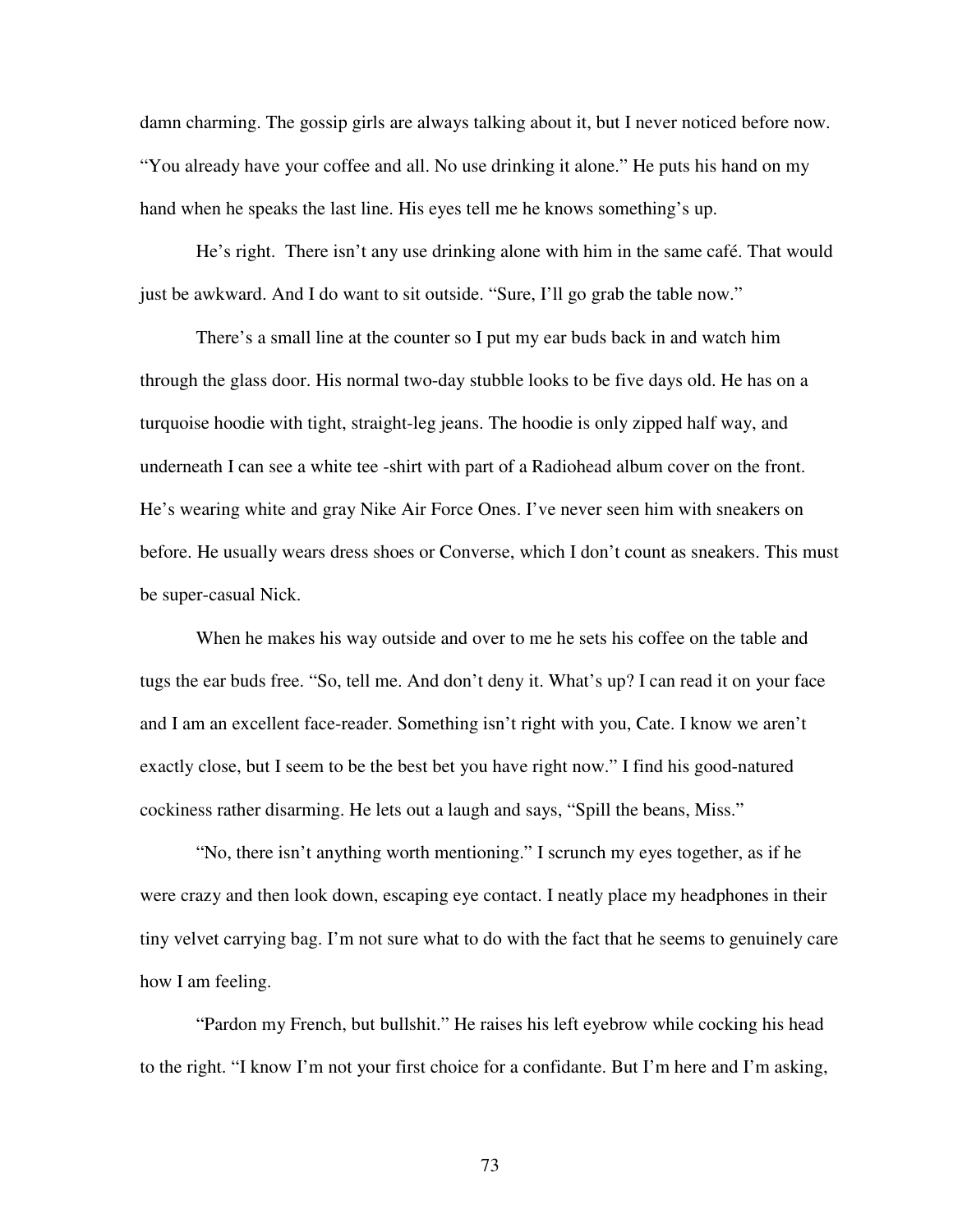Cate." He turns to the left to face the street and the train tracks that separate Riverfront from the downtown area, sensitive to the fact that I might need some breathing room.

An Amtrak train whizzes by, making it too loud to speak. After a few minutes, the bells ring alerting foot traffic the train has passed and it's safe to cross the tracks again. I turn to Nick, biting my lower lip. I open my mouth to speak but the words don't come out at first. I remain still, as if someone hit pause on the remote that controls my life.

"Uh huh," he encourages me. He turns back to face me, forcing eye contact. It isn't threatening; it's actually soothing.

"Well, this morning was a rude awakening. I discovered I was *the other woman*." Against my better judgment a tear gets free from my eye and rolls down my cheek.

"I'm sorry, Cate." He pauses for a moment to give me a concerned looked. Then, as if to settle into the moment, he unzips his sweater, adjusting it for comfort around his waist. "Do you want to give me the back story?" He cups my hands reassuringly. "No pressure."

"Yeah." Something about this moment is absolutely perfect. He should be Emile, normally I wouldn't tell anyone except Emile, but it seems right to open up with him. "Yeah. Yeah, I do."

Over the next thirty minutes I rehash the tale of my short-lived, whirlwind love affair, if you can call it that. Nick listens patiently and with deep interest. He only interrupts to clarify or interject an "Okay" or "Uh huh" to show he's listening. When I'm done, I stop abruptly. I purse my lips together and shake my head at my pathetic tale.

"Well, first off, you couldn't have seen it coming." He pauses before taking two more sips of his coffee. "I can tell by your tone you think you should have been able to, as if somehow you could have known this guy was scum." He waits for me to agree. "You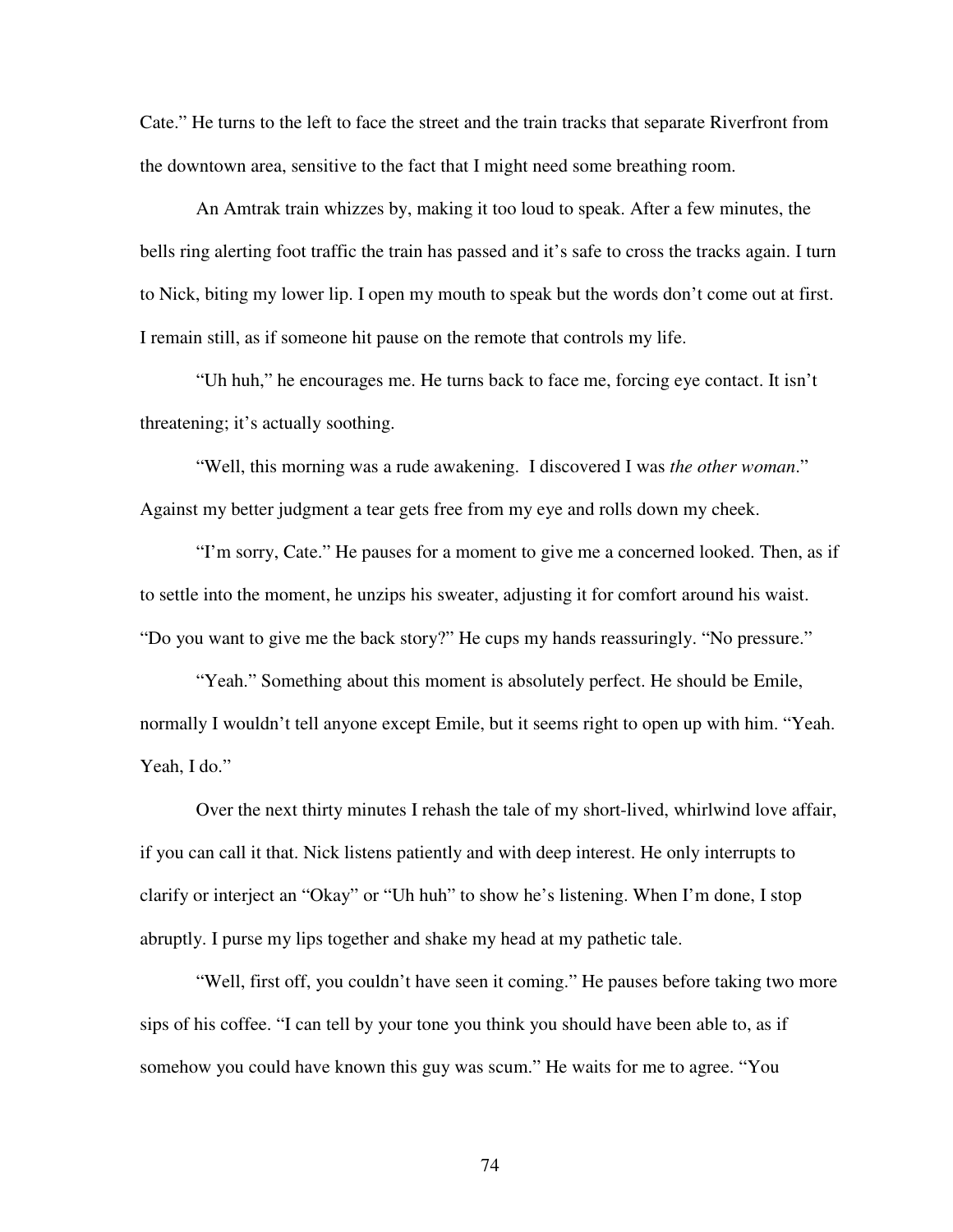definitely couldn't have known. How could you? Can you see into the future?" Pauses again. "Is this the guy you were with at the Poorhouse like two weeks ago?"

"You were at the Poorhouse? I didn't see you." But he saw me.

"Yeah, no big deal. I was with some guys I know. You were with some people. I didn't want to interrupt you. I've said hi the times you saw me. If you didn't notice, I wouldn't interrupt. This guy, he had like this man-purse thing?" Nick mimes a strap over his shoulder to illustrate what he means, as if "man-purse" isn't clear enough.

I let a loud, sharp laugh escape at the idea that David's reporter's bag was a manpurse. "Yeah, that's definitely him."

"Well, I know this seems like, completely impossible, but there's no way you could have known this guy was two-timing you. People always think they should have seen the signs. I say bullshit." He speaks with confidence and authority on the subject. "And at least you found out now right? What if he had strung you along even further? It could have been a lot messier." His voice of reason is exactly what I need at this moment.

My only response is to rub my face with the palms of my hands and let out a small groan. I say under my breath, "Seriously, this is why I stay away from all of this." Sigh. "You know I know you are right? But I just can't process this that rationally, this quickly, okay?"

"Oh I know. I know this won't immediately repair your broken heart." He raises his coffee cup to his lips but it's empty. "Damn, I'm fresh out."

I turn my giant mug upside-down to show that there is no liquid inside mine either. "More?" I ask.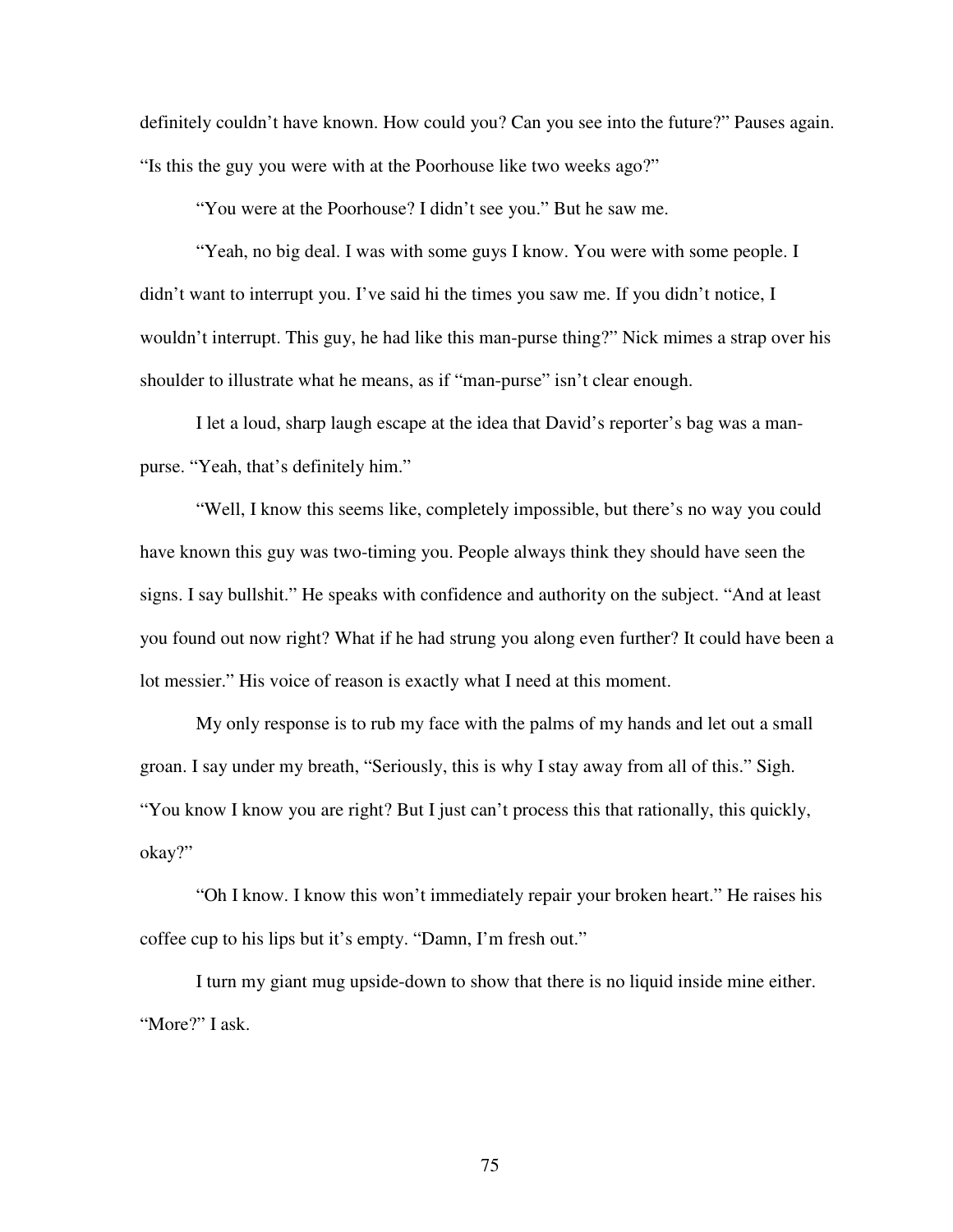"My afternoon is yours my dear. We have three options." He pulls his sleeve up to check his watch. "One—we can get more coffee. Two—we can get out of here. There is something I've wanted to do and I think it would be good for you to do today, as well. Or three—we can part ways. Your call."

"Well what's option two?" I don't like agreeing to things when I don't know what I am getting myself into. I can't believe I'm even considering hanging out with Nick, but honestly he seems like an amazing distraction at just the right moment.

"No, no, no, control addict. It's a surprise. Come on! Live on the edge." He says, teasingly. "It can't be worse than the surprise you got this morning, can it?" Smiling, he shrugs his shoulders at his own joke. "Too soon?"

"Yes," I say, but I smile in return. "Um, yeah, let's do it. Wait. It isn't jumping out of a plane is it? 'Cause I won't do that."

Now he laughs at me. "No nothing that dangerous. Let's take my car. I'll drive."

We walk to Nick's apartment building, which is literally right behind Brew. The building's small and hidden behind thick bushes. The exterior is painted a faint, banana cream pie yellow. He points at a second story apartment that's barely visible from where we stand. "That's me there." The windows are open but the blinds are closed so I can't see in.

I turn around looking in the direction of my shiny, glass skyscraper. The tall white and blue condo tower is clearly visible. I point up and say, "There's mine."

His eyes follow the imaginary line my pointing finger makes and they widen when he realizes where I am pointing. "Nice."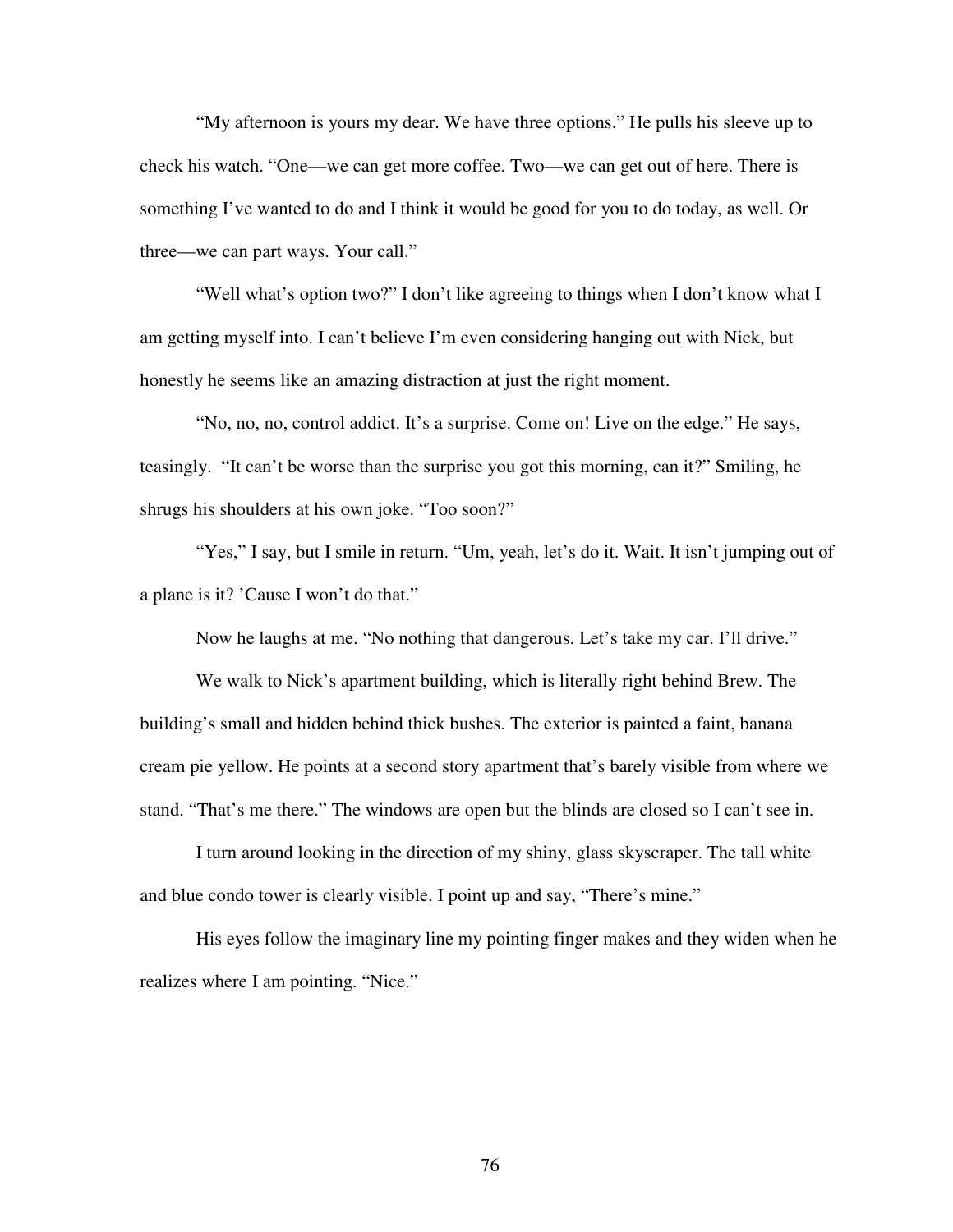"Thanks," I say with a huge smile. I do love that building. His little Mini is parked by an expired parking meter. I notice a ticket tucked neatly between his wiper blade and the glass. "Oh, that sucks." I motion with my head towards the yellow paper.

"Oh that!" He laughs and takes the paper, holding it up. "I paid this months ago. This is a decoy." He smiles at his cleverness.

"Slick, very slick." I open the door and slide into the familiar seat. This is only the second time I've been in his car, but the interior is so similar to mine it feels comfortable. "So, can I have a clue?"

"Sure, it's a place on Las Olas." That's all he is prepared to share about our final destination. He's a very careful driver. The car is tiny and fast, but he takes time pulling into the street, making sure no one jumps in our way. "It's a short ride so just hook your iPod into the cord in the glove compartment. Play what you were playing earlier."

Reluctantly, I play Dashboard Confessional waiting for the ribbing about listening to the most depressing music possible. He says nothing but mouths the words silently for the duration of the short ride. We find a spot along Las Olas and park. I look down one end of the trendy street to the other, but still have no idea where we're going.

"You gonna pay this time?" I tease, pointing to the meter.

"Yes, I only play that game close to home. They tow for that shit around here," he answers as he puts his credit card into the meter box.

Las Olas Boulevard is a street filled with shops and restaurants just east of the downtown area. The pedestrian traffic is heavy no matter what time of day or night. Weekdays find fashionable housewives and retired northerners window shopping and doing lunch. In the evening, wealthy thirty-somethings mix with tourists, hopping from café to bar,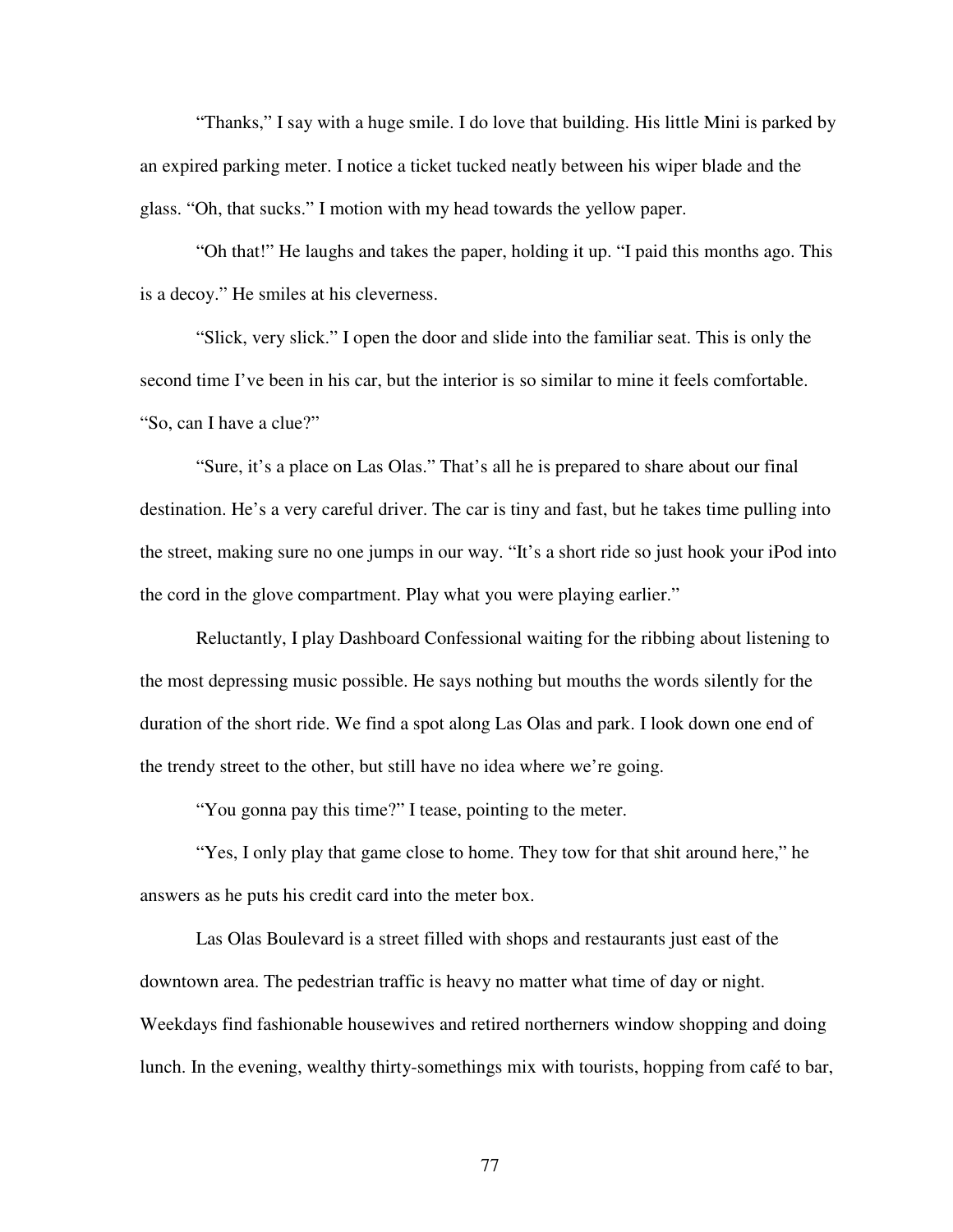sipping wine and smoking cigars. This Saturday afternoon, grandmothers holding hands slow the traffic of families with baby carriages and men struggling through their fifties with trophy blondes on their arms. I feel underdressed in my jeans and white tee.

"So where are we now?" I am super curious at this point and hoping I am not going to regret this decision.

"We are on Las Olas, duh." His joking usually pisses me off at work, although it always causes our co-workers to crack up. I don't know if it's because of my already fragile mental state, but I feel myself enjoying his humor and even fawning over him a bit. "Here we are." He points up at a sign that reads *Joe Picasso's*.

"I don't know what this is," I announce, surprised. I thought I knew everything around here. On the other side of large, plate glass windows, I can see people sipping on coffee and wine while browsing through shelves of plain white pottery.

"It's a café and a pottery studio. You can have a snack and a glass of wine while making a mug. Or something." He doesn't sound certain of how this place works. "That sounds cool, doesn't it?"

Part enthusiastically and part sarcastically I answer, "Yes!" and walk to the door with purpose. I will make this cool, no matter what.

In no time, Nick and I are set up at small table by the window with wine and a bare, white mug. The hostess, Joanne, explains that we can paint it whatever color or design we like and they will fire it in the kiln for us when we're done. We choose a mug because we both drink a lot of coffee. At first, our art project starts off innocently enough. I stare at my mug, waiting for inspiration while sipping my Pinot Grigio.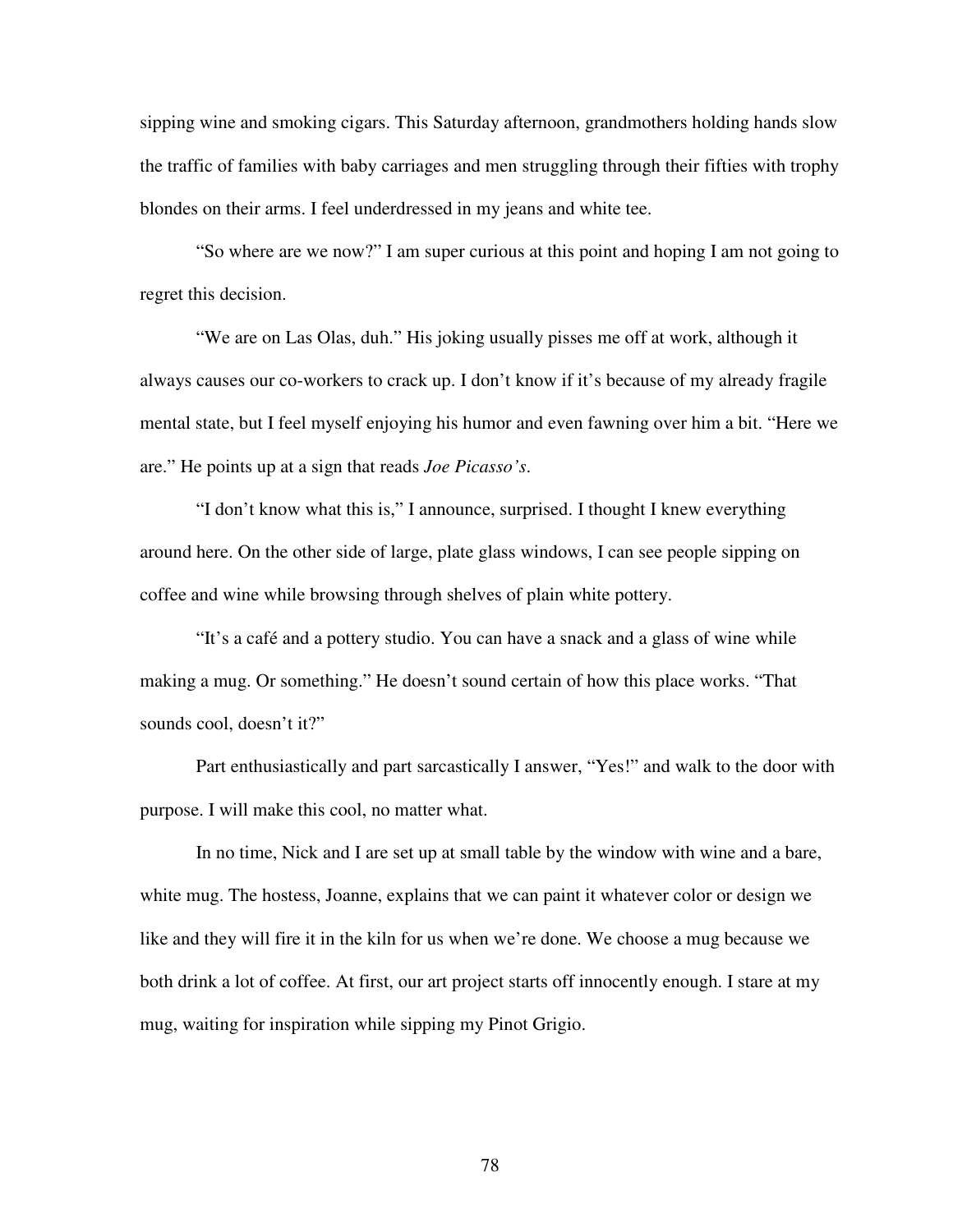"We're drinking and painting mugs at one o'clock in the afternoon." I report our current status with an ironic tone. This is not how I expected to spend my heartbroken Saturday. "And honestly I don't know what to paint. I'm without inspiration here, man."

"So serious. Such a serious girl," Nick taunts me, taking a break from painting to pretend to cover my nose in red paint. I pull away from him laughing and smiling. "A smile suits you better than a frown, Cate."

I think I am blushing! How embarrassing. "Thanks," I say meekly.

"How can you be uninspired? You work at an art school." This is a good question.

Luckily, I have a good answer. "I'm not an artist. I can't draw or paint or sculpt or take beautiful photos. Shoot, I can't even draw a proper stick figure." So many people think just because I work at an art school that I must be an artist. "I can add and subtract well. Those are the skills needed for my job." I drink my glass of wine while I babble on without putting brush to mug. "I really don't know what to paint. So what about you? I assume your surprise that an uncreative person works at an art school can only mean you are an artist?"

"Do you mind? Give it to me." It's then I notice Nick has already finished his mug. He's painted a map of the solar system around the exterior, turning it from white to black. He's left some spots to represent the stars. It looks like a comic book illustration. "I am an artist, actually. I applied for the counselor job for the tuition waiver. This school is expensive. I mostly paint, but lately I've gotten into guerilla art. I have some stencils and posters I hang on constructions sites and abandoned buildings. I plant seed bombs and draw chalk murals on sidewalks. I like working with different mediums, you know? I take pictures of everything I do; I'm trying to get a show somewhere."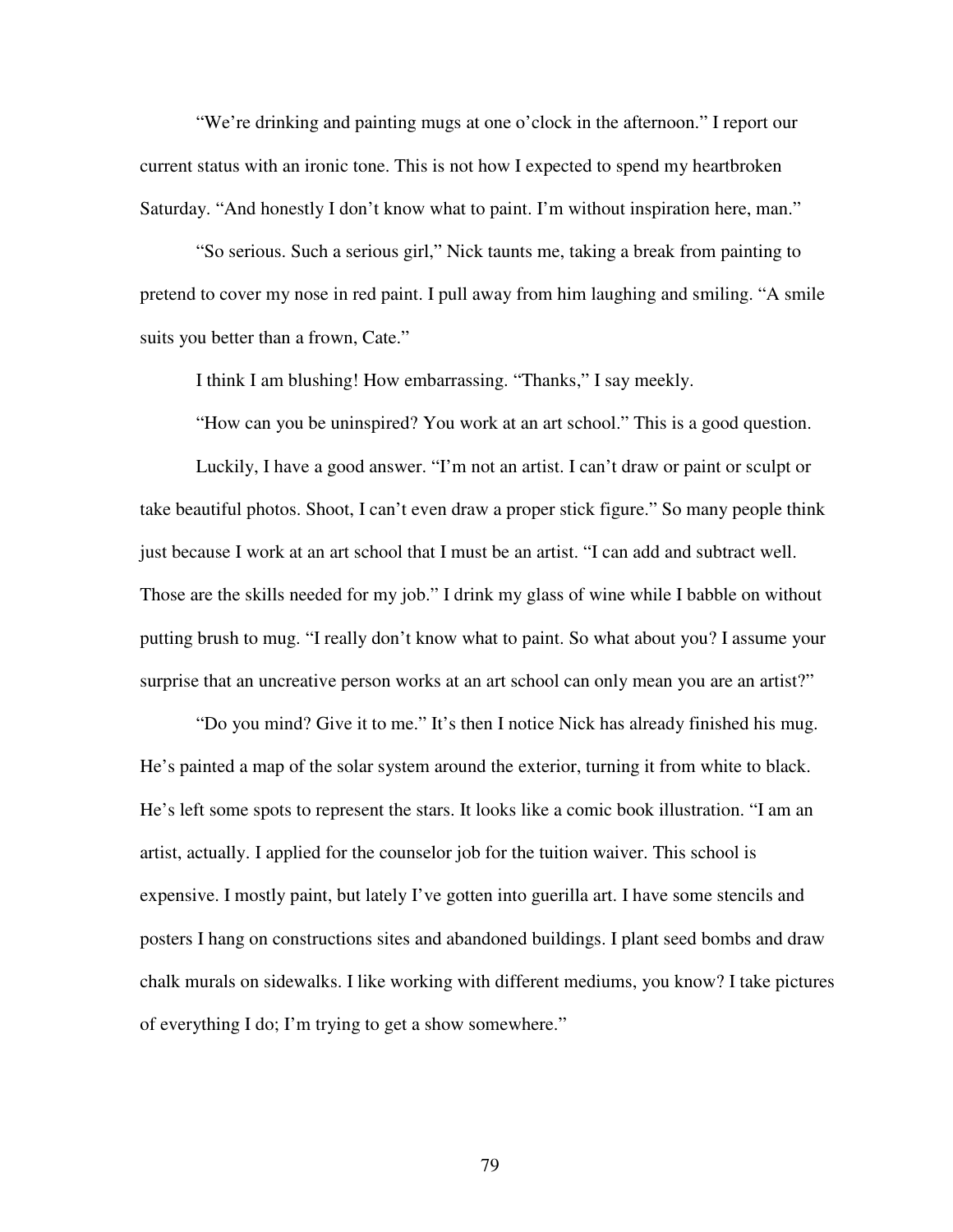I'm only half listening, my eyes fixed on the solar system Nick has created. It reminds me of David's tattoos. "Cool," I say, half-heartedly.

My eyes must be glossy because Nick says, "What? Tell me."

"Oh, it's the solar system. David had a bunch of planetary tattoos."

Without warning he wraps his arms around me and squeezes. "Let's make a list. Tell me all the good things about this guy. I know just what to paint for you. So you talk and I'll work." He brings the mug close to his face as he outlines something in black with a thin brush.

"Shoot," I reply. I am pretty loose from the wine now. I try to think of all his positives, but they sound stupid in my head. I don't want to say them out loud. "He had a cool job. He had good taste in music. He liked good movies." I can't think of what else to list.

"All of those things are great, right? No doubt. But are you alone in the movie theater? The only one at concerts? Isn't your job awesome? Tons of jobs are awesome." He stops to look at me. He always looks to make sure I understand where he is going.

"Uh huh," I say. He goes back to painting my mug and I just sit there, replaying his words in my mind. I think about all the people we see at every concert. The girl who rips our tickets at the movies who has always seen the films before Emile and me. The kid at the New Found Glory show who told me my favorite joke: What do you call cheese that's not yours? Nacho cheese. David isn't the only one out there; it just seems like it right now.

"So those things are valuable, but they are more than just things you have in common. The movies you like, the music you like, the books you read, these things build your values, what is important to you. You aren't the only one who values the same things. You can, you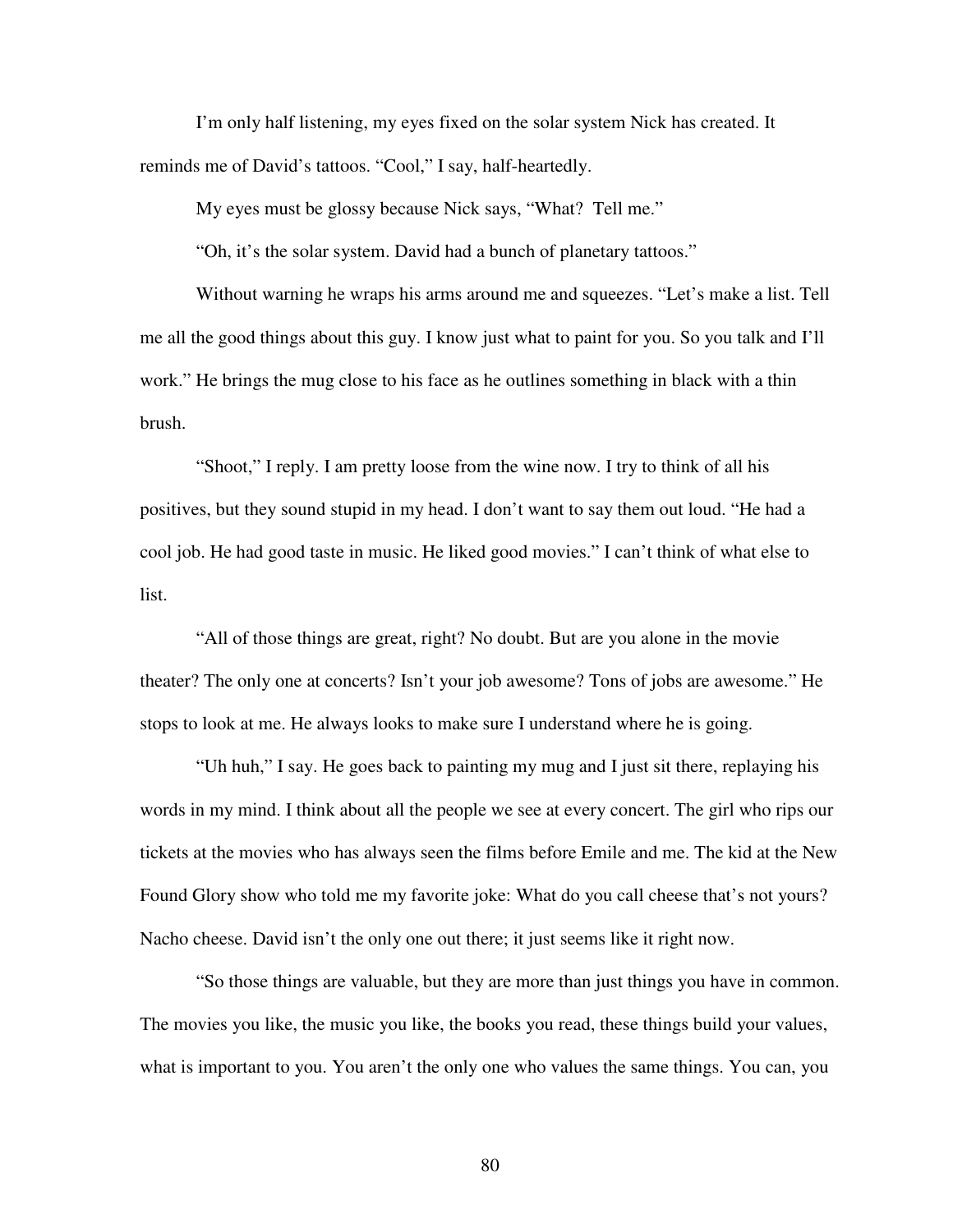will, find someone to share them with again," he says just as it becomes clear to me, as if he could read my thoughts.

Smiling and painting he asks, "While we are being open here, can I ask you a personal question?"

I've already spilled my guts. What's left to tell? I agree.

"Tell me about this whole virgin thing." He doesn't stop painting to look at me. I think he wants me to remain comfortable, and it works.

I give him the Cliff Notes version of the story. I tell him I always wanted to be independent and free. I focused on school and friends, thought girls acted so silly when they got preoccupied with boys. Never found anyone worth it. Not against dating, just silly games and possessiveness. I retell my memorized speech to a guy I barely know. It's the same story I've been telling for years. It's the story of my life.

"Well, that makes sense," he offers reassuringly, "but the virgin thing just seems extreme. I mean, I want the same things. The freedom. The sense of self. The ability to be who I want to be. But I think you can have that and be intimate with someone special, or not so special honestly." I laugh uncomfortably at his joke. "That doesn't mean we have to sign our lives away. And, and pardon me for saying," he pauses and puts down my mug so he can look me in the eyes, "It isn't going to just fall into your lap. You have to kiss a lot of frogs before you meet your prince you know."

He turns back to my mug as I take a gulp of air. I fidget nervously and sit in silence. This conversation is blowing my mind. I've spent my whole life trying to put that into words, trying to make sense of myself, trying to make someone understand. And this guy just gets it.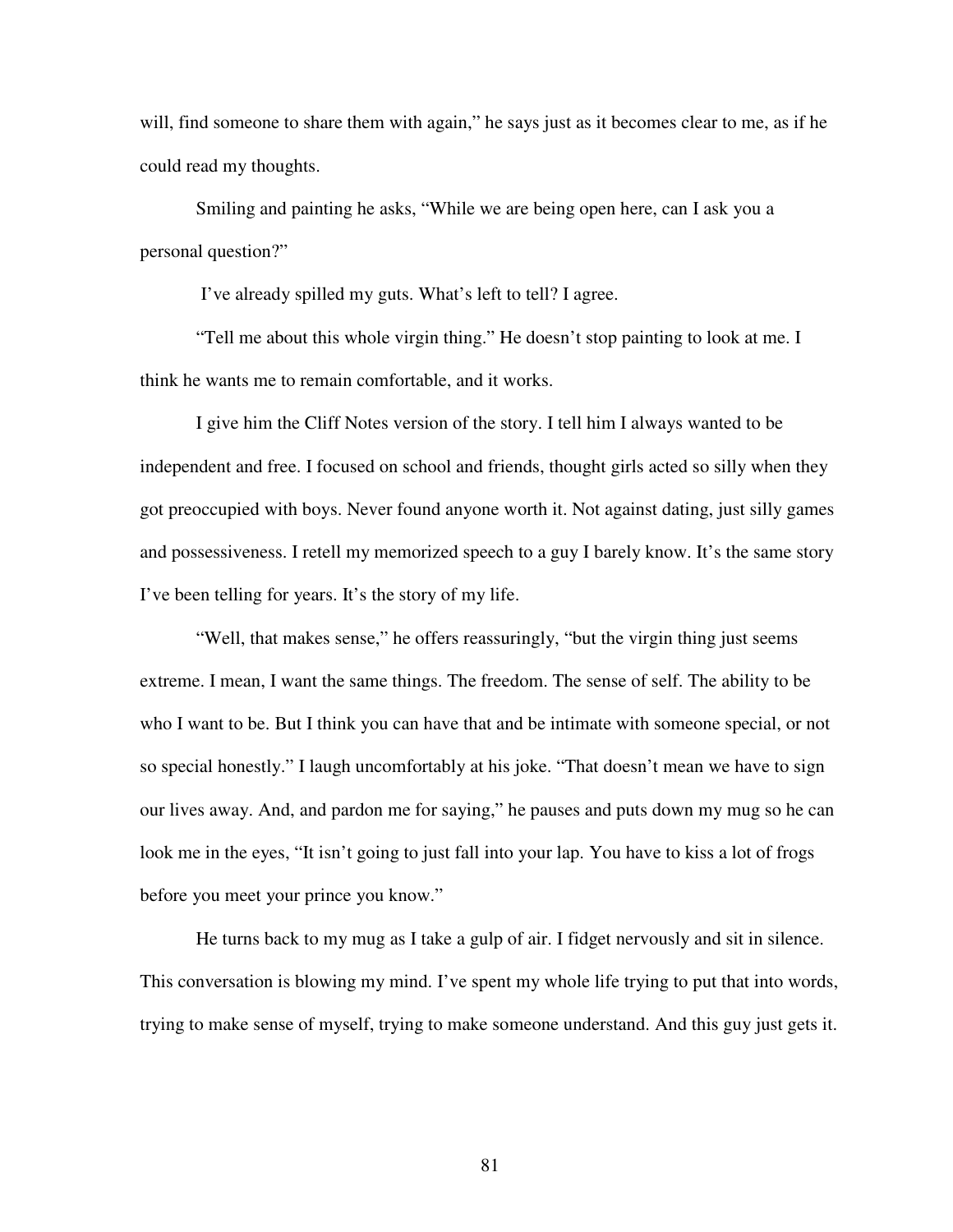He gets it so easily he doesn't even have to stop painting to talk about it. This is my whole life here, and he is discussing it like it's directions to the beach.

I guess my silence worries him because he says, "I didn't mean it like that. Well, I meant it. I just didn't mean it to sound so harsh." He turns the mug around to inspect his work before setting it down in front of me. He's painted a city skyline with a clear blue sky. Towards the bottom of the mug is a gray sidewalk, with small green frogs scattered about. He smiles a devilish and playful grin. "You like?"

"It's perfect." This is the best gift I've ever gotten. I quickly wipe away a falling tear before Nick notices. I feel stupid for having hated him so much for no reason.

We leave our mugs to dry in the kiln, and we stroll up and down Las Olas. An oldfashioned ice cream truck sits in a no-parking zone so we stop to get Screwballs. There is a young family in line ahead of us, the mother and father not much older than we are, and the father is trying to explain to his toddler daughter how to eat the ice cream. I realize I haven't looked at my Blackberry all day. This is the best day I could have asked for. We spend the rest of the time looking at baby miniature Dachshunds in a store window and sitting on a bench in front of the Cheesecake Factory commenting on the passers-by. After an hour, we pick up our new work mugs and Nick and I drive back to my building.

It's been a long and unusual day, but I feel at peace. As I get out of the car, I turn to say good-bye. "Thank you for today. I'm sure spending your day with a distraught and babbling chick isn't what you had in mind when you woke up this morning. You put up with my lonely and sad ramblings. I had fun."

"Aw, come one. I spent the whole day with a beautiful, smart girl." I squat down next to the car and he leans over the passenger seat to look at me when he speaks. "And I painted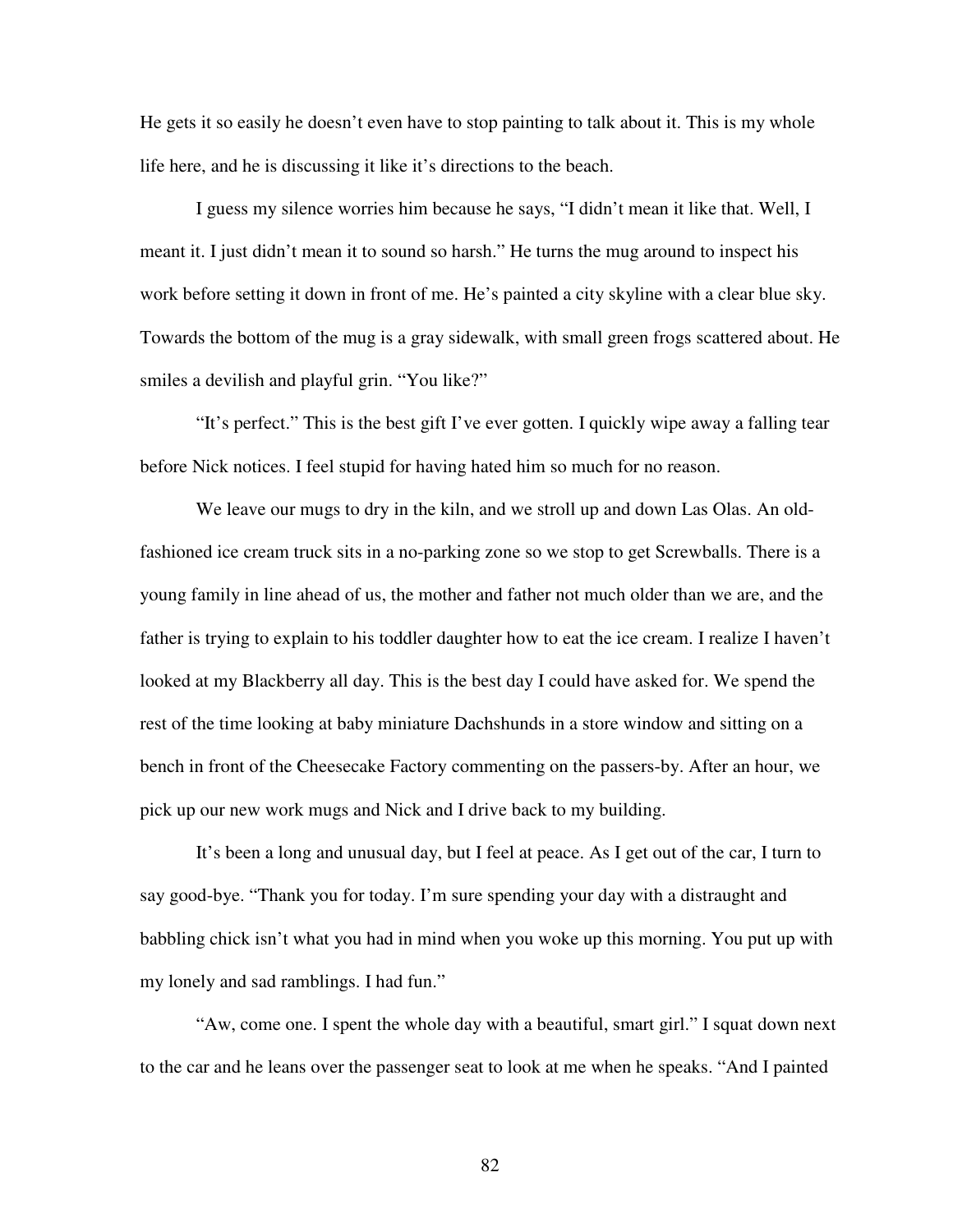a new mug. It doesn't get any better. So, do you have plans for tonight?" Is he asking me on a date? The night after another dating disaster? He's probably just being nice. "There is this Italian restaurant on Sunrise I have wanted to try."

"I'm sorry. I do have plans. I sort of have this standing Saturday night thing with my friend Emile." But I feel genuinely disappointed. I feel comfortable with Nick and I kinda wish it didn't have to end.

"Understood. No big deal. Some other time." He reaches for the door. "I'll see you on Monday. And seriously, don't sweat this guy, Cate. He's a frog, you know?"

"I know it now, but I can't guarantee I won't forget." I chuckle at myself, deflecting my misgivings and self-doubt. I start to push the car door closed when my hand grasps the edge of the window, stopping its momentum. "Do you want to join us at the movies? We can do dinner at that restaurant first, if you want." I almost don't know what I am saying.

"Are you sure? I don't want to intrude on your *date.*"

"No, no, no, no intrusion. We're just friends. No date. It'll be cool."

"Awesome. So what time? Should I come over here?"

"Yeah, we can just meet here. My name is on the buzzer." My words are catching up with my brain and I suddenly have the urge to end this conversation now. "Yeah, so like 7:30-ish. Awesome. See you then. Cool. Bye bye." I am fumbling over my words trying to end this exchange and close the car door. I slam it with more strength than necessary, cutting off his good-bye.

Holy shit. I just invited another guy I barely know to my apartment in less than twenty-four hours. What the hell is going on with me?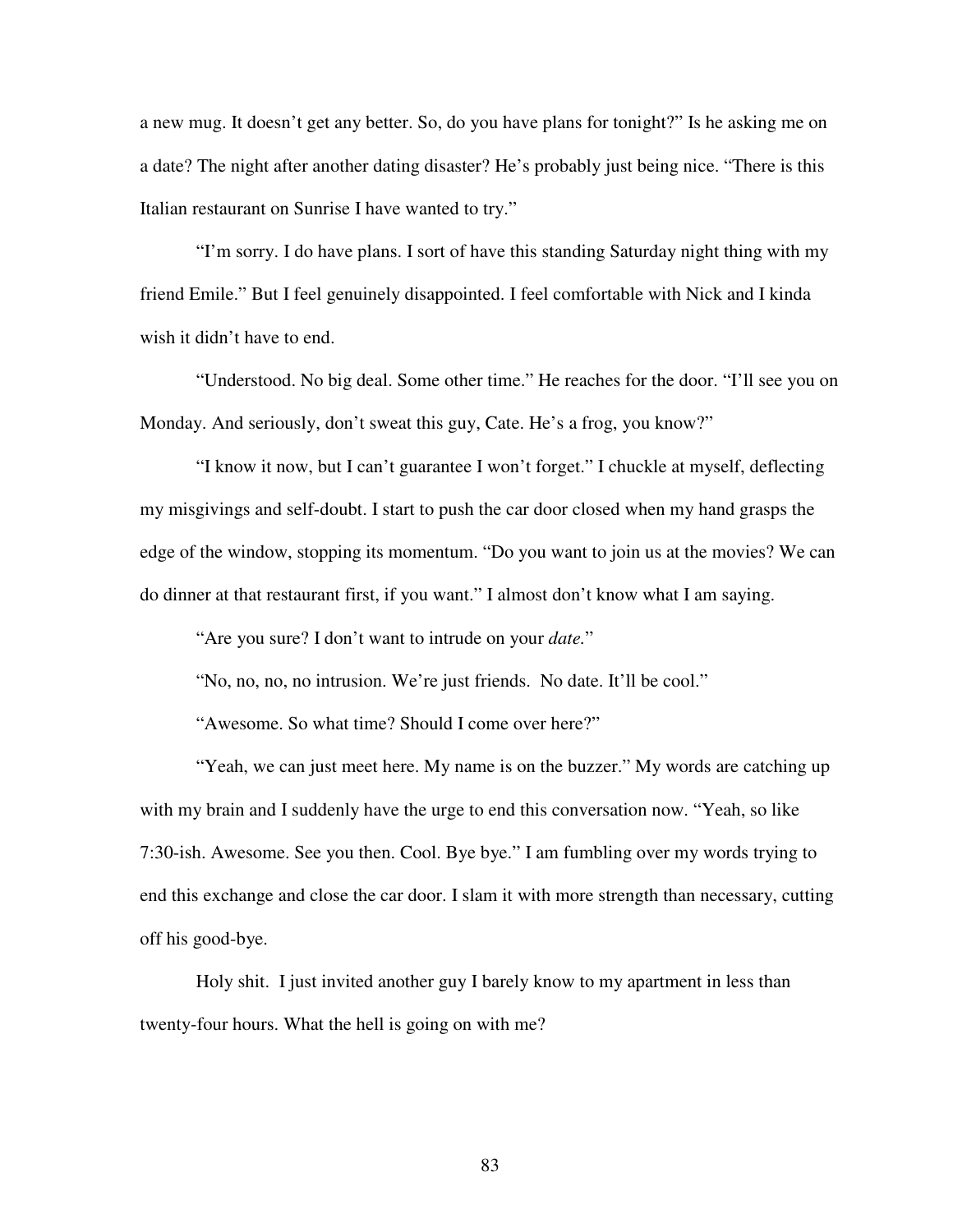## IVX

It's a little before four o'clock when Nick drops me off and I'm reeling. The day has proven to be so completely different than anything I could have planned. First, I discover the guy who I thought was shaping up to be my dream guy is just another nightmare. Then, I spend the day with one of the most annoying people on Earth, and it turns out to be the best time I've had in recent memory. As soon as I get home and take my sandals off, I crash. My two-hour nap ends up being more like a forty-five minute snooze because of how long it took me to fall asleep. I kept thinking of Nick's jokes and wondering what his paintings look like as I snuggled with my Eddie Bauer goose-down pillows.

When I wake up at six, I unconsciously slip into my getting-ready routine. Movies with Emile usually get super-casual Cate, but I spent the entire day in casual mode, so I feel like dressing it up a little. I choose to wear my hair down and straighten it with the flat iron for maximum drama. I pair black leggings with a royal blue and black plaid dress. The dress has a really cute scoop neckline and cap sleeves. I place a black sweater by my favorite giant black hobo bag so I won't forget it. I settle on little black ballerina flats. I choose neutral and sparkly colors for my eyes and a girly pink lip-gloss. With only an hour and a half to get ready I am just finishing my make-up when the phone rings.

"Cate?" Nick says from the buzzer on the first floor when I pick up the phone.

"It's 1508. Come on up."

I have time for just a few quick adjustments to my dress and hair. I continue to flatten a few loose flyaway hairs as I walk to the door to let him in. To my surprise, I find both Nick and Emile standing at my door.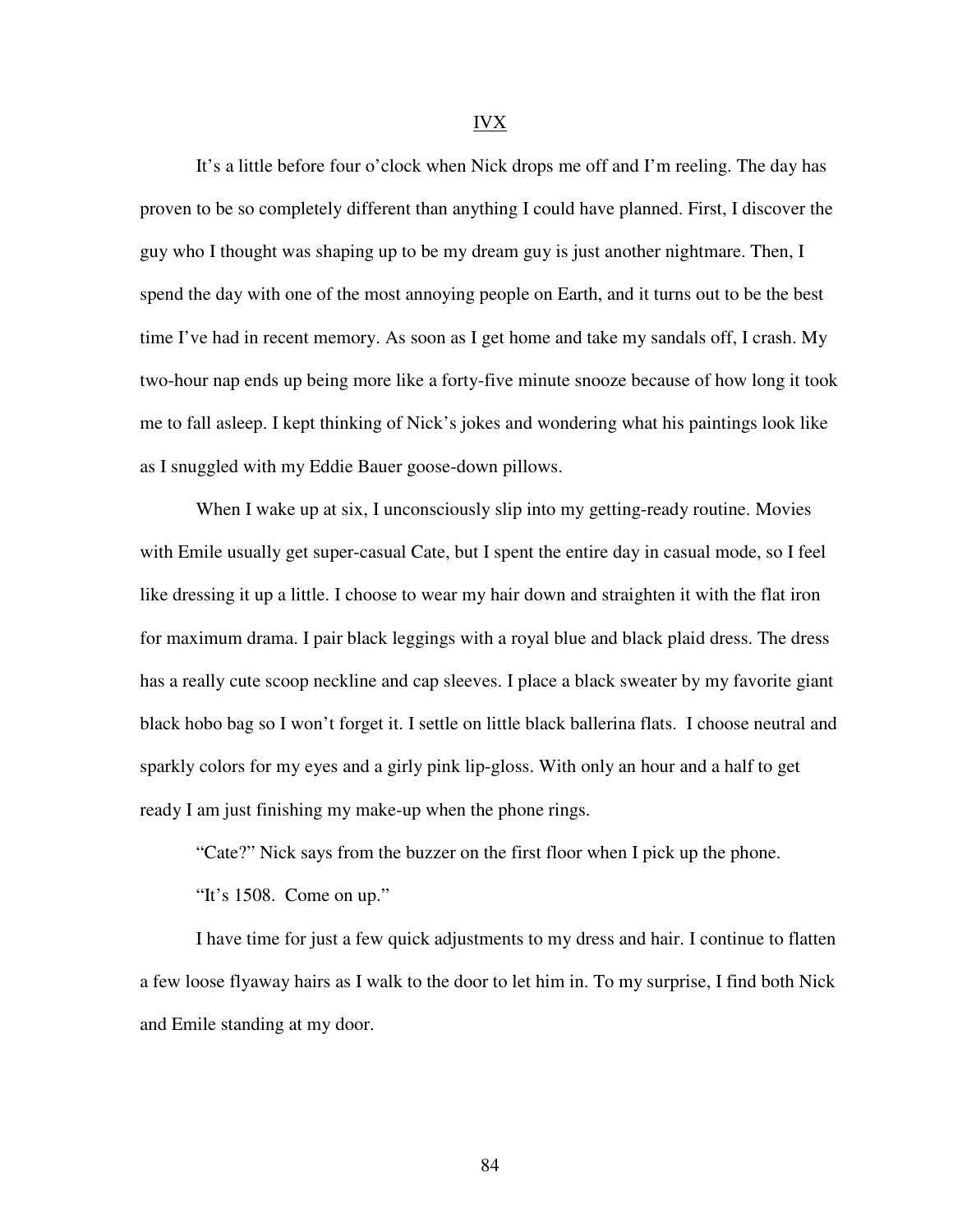"Fifteen-oh-eight is pretty popular tonight. Catey, are we having a party?" Emile asks sharply, pushing his way inside before Nick can speak. He grabs both of my shoulders as he kisses me on the cheek roughly. "Does this mean I am finally meeting the elusive David?" He stands next to me, our shoulders touching, his hip cocked to the side, staring Nick down accusingly.

"Ohhh, damn no. That's a story for dinner. This, this is Nick. Nick is from  $my \ldots$ "

"Office?" Emile finishes my sentence with a snide tone. "Heard a lot about you, man," he says sharply to Nick.

Nick is still standing in the doorway. I invite him in and Emile heads to the kitchen to make himself at home.

"Do I get a tour?" Nick asks off-handedly, still standing near the front door. He seems reluctant to step too far into my condo without an invitation.

I walk him around, turning on lights and pointing out the favorite parts of my space. He is quiet and interested, never intruding beyond a doorway. We end up in the living room; Emile still waits in the kitchen. "Would you excuse me?" I ask as I head over to him, realizing I will have to do some damage control. I leave Nick sitting on my couch, flipping channels on my TV.

"Cate, what the hell? Don't you hate this guy?" he says, his hip still cocked in an annoyed stance.

"Short version, all listening no talking." I step further into the kitchen. I have a loud voice and I need to whisper to ensure Nick can't hear us as he settles on a re-run of *CSI: New York* on Spike. "Today, this morning, well last night, actually, David slept here, on the couch.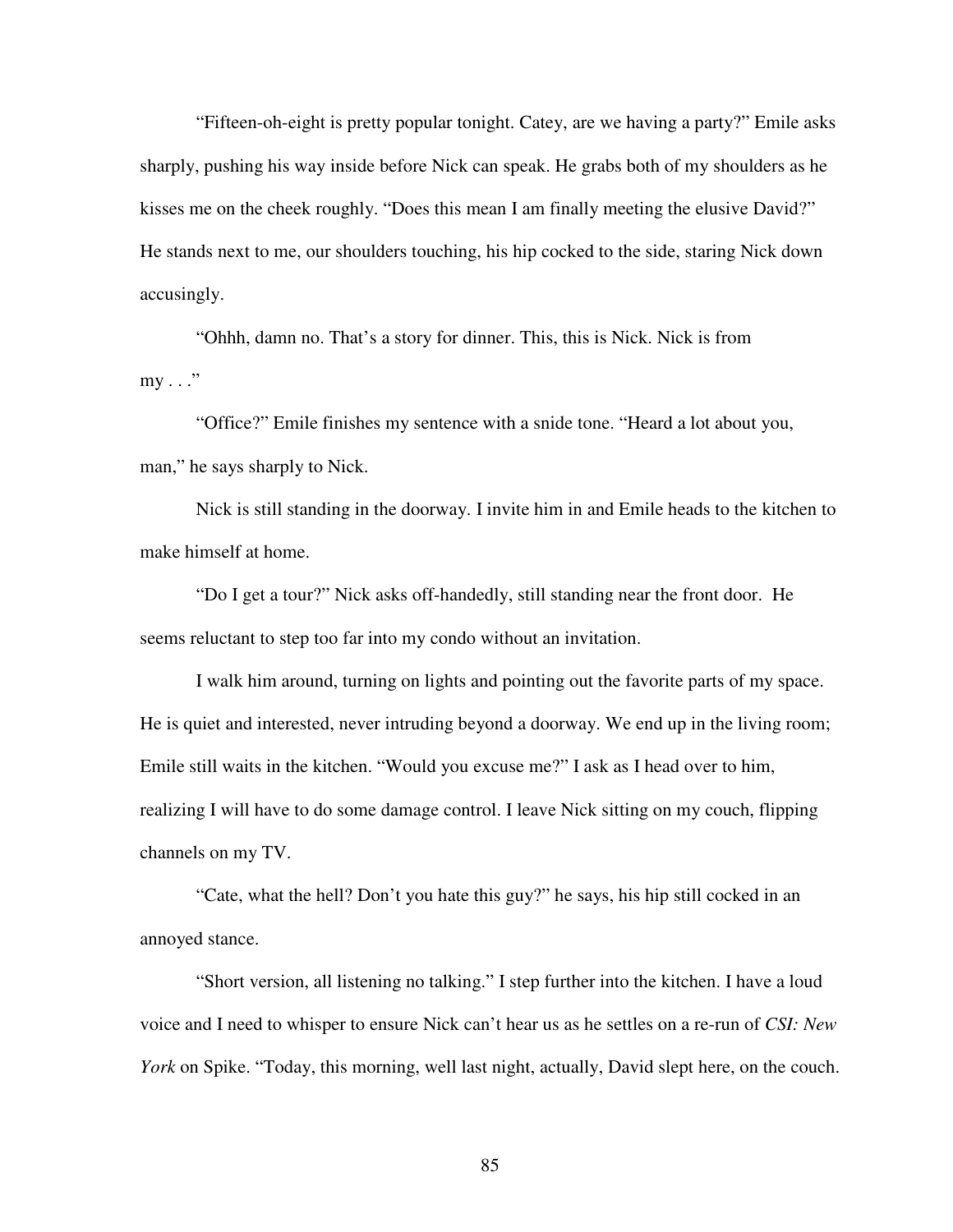We slept together, not together *together*, like sex. We just both slept there," I say quickly while nodding towards the living room. "Anyway. I was feeling, dare I say, smitten and smug, when his cell rings and it's his girlfriend, cussing me out for stealing her man. I kicked him out pronto after I told him what I thought about him. I cleaned, tried to rid this place of his smell, and then called you. I was waiting for you at Brew when you called and cancelled. Then, I bumped into Nick."

"But how did he end up here, on our night?" he whines. His hip returns to its normal resting place, but he looks like something smells bad.

I wring my hands nervously, feeling like a teenager busted for hanging out with the wrong crowd. "We had coffee and talked. We started talking and, well, I have to admit, his charms started to wear me down." I let out a big sigh. "I ended up telling him my whole sob story. He's a really good listener." I feel really badly that I found comfort in someone other than Emile. If there were any time to force him to go out, this was it. I completely understand why he's upset. "After I was done, and the coffee was gone, we went to this place on Las Olas called Joe Picasso's and we painted coffee mugs and joked and had fun. It's this cool, wine-bar-slash-coffee-shop pottery place."

"Cate, I don't care." Ouch. "So you had such a fab time you thought you'd invite him? This is the only day I get you all to myself, Catey," he sadly reveals the true reasons for his disappointment. "Saturday is for Emile."

He's right. This has been our ritual since high school, and I'd be pissed, too. "I'm sorry, Em. Really, I am. But I didn't just invite him." I make my most apologetic face, shrugged shoulders and pout included. I take his hand, hoping to nurse his wounds with my act of contrition. "He asked if I wanted to meet for dinner, and I was excited about our day. I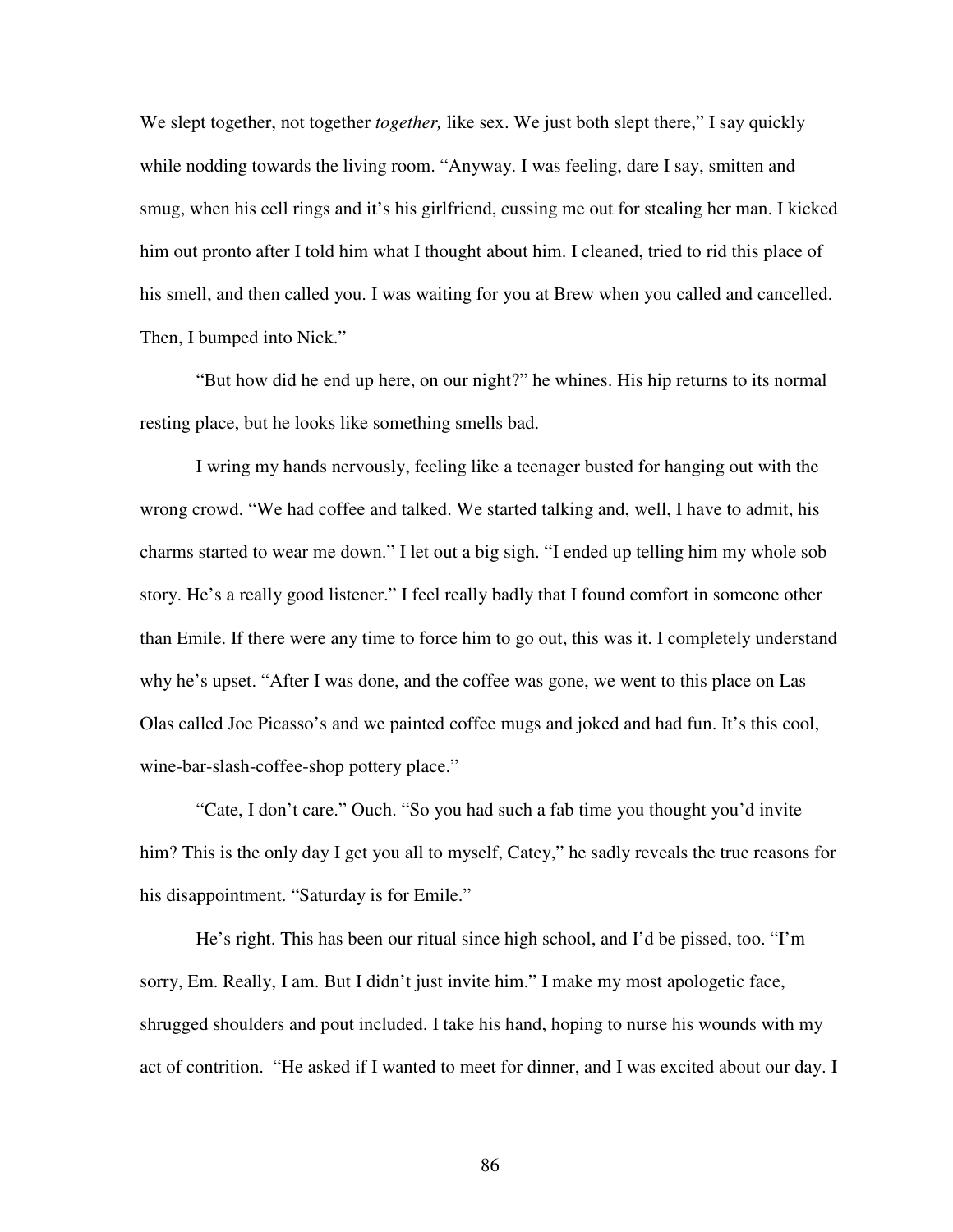told him no at first." Suddenly, it hits me. Why should I be sorry? "But then I realized other people go to the movies with us all the time, so I didn't think it would be such a big deal. Regan comes sometimes; hell, *your* freaking roommate, Pete, and his girlfriend come."

I let go of his hand. We stare at each other for a moment and I can't help but think about what Erika said about Emile. Does he not want Nick here because he doesn't want to share me? Is he jealous? Would I be jealous if the tables were turned? Am I Grace Adler? Is he Will Truman? Why am I living in a TV show?

He mulls that over for a moment, silently contemplating his own motives. "Let's just make the best of this. Where are we eating?"

When we return to the living room, Nick stands and addresses Emile. "Is this cool, man? I understand ritual. I can split."

Emile reassures him it's no big deal, and then our triangulated image hits me. The two boys are standing in front of me, and they are wearing almost identical outfits. Emile wears a dress shirt and tie every Saturday night and tonight is no exception. His gray shirt and black-and-gray tie are accented by dark jeans and black Puma sneakers. His hair is deliberately tousled and hardened with gel. His sleeves are rolled up to mid-forearm; on his left wrist he wears a black leather bracelet.

Nick has trimmed his five-day-old beard back down to a two-day fashionable stubble since this afternoon. His hair is neatly styled, curlier than normal. He's wearing a black shirt and the same tie as Emile. He, too, has his sleeves rolled up. But instead of Pumas, he wears black Nikes, the same sneakers from this afternoon in a different color. They match his dark jeans.

I laugh and say, "Nice outfit, guys."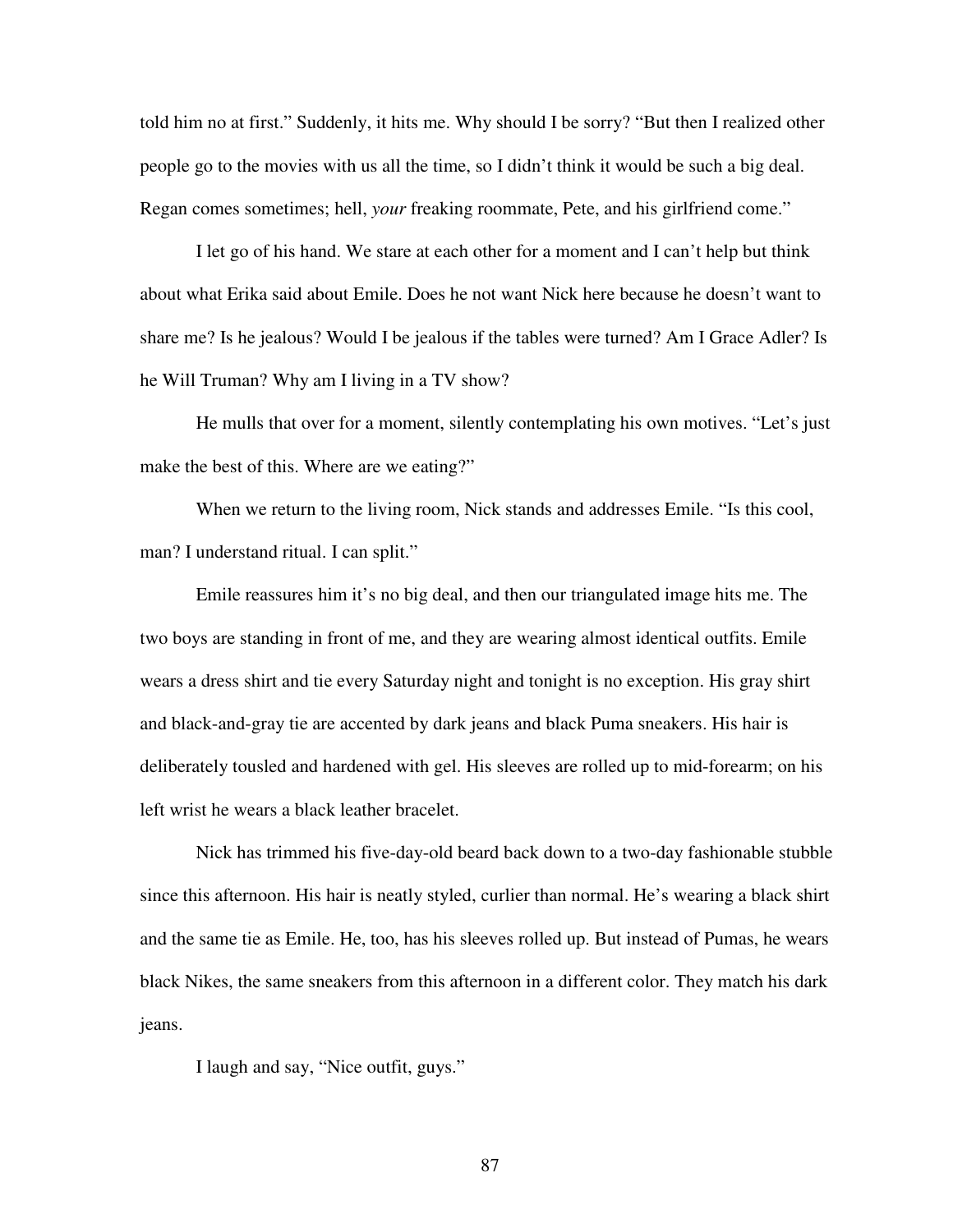They both look at each other, then at me. I laugh uncontrollably. Nick joins me, but so far Emile is not amused.

"Let's get out of here," Emile orders as he turns to leave.

As we walk towards the door, Nick tosses out an off-handed compliment to Emile by asking, "Emile, is that an American Apparel tie?" We laugh for the entire elevator ride, but Emile half smiles while silently facing the doors.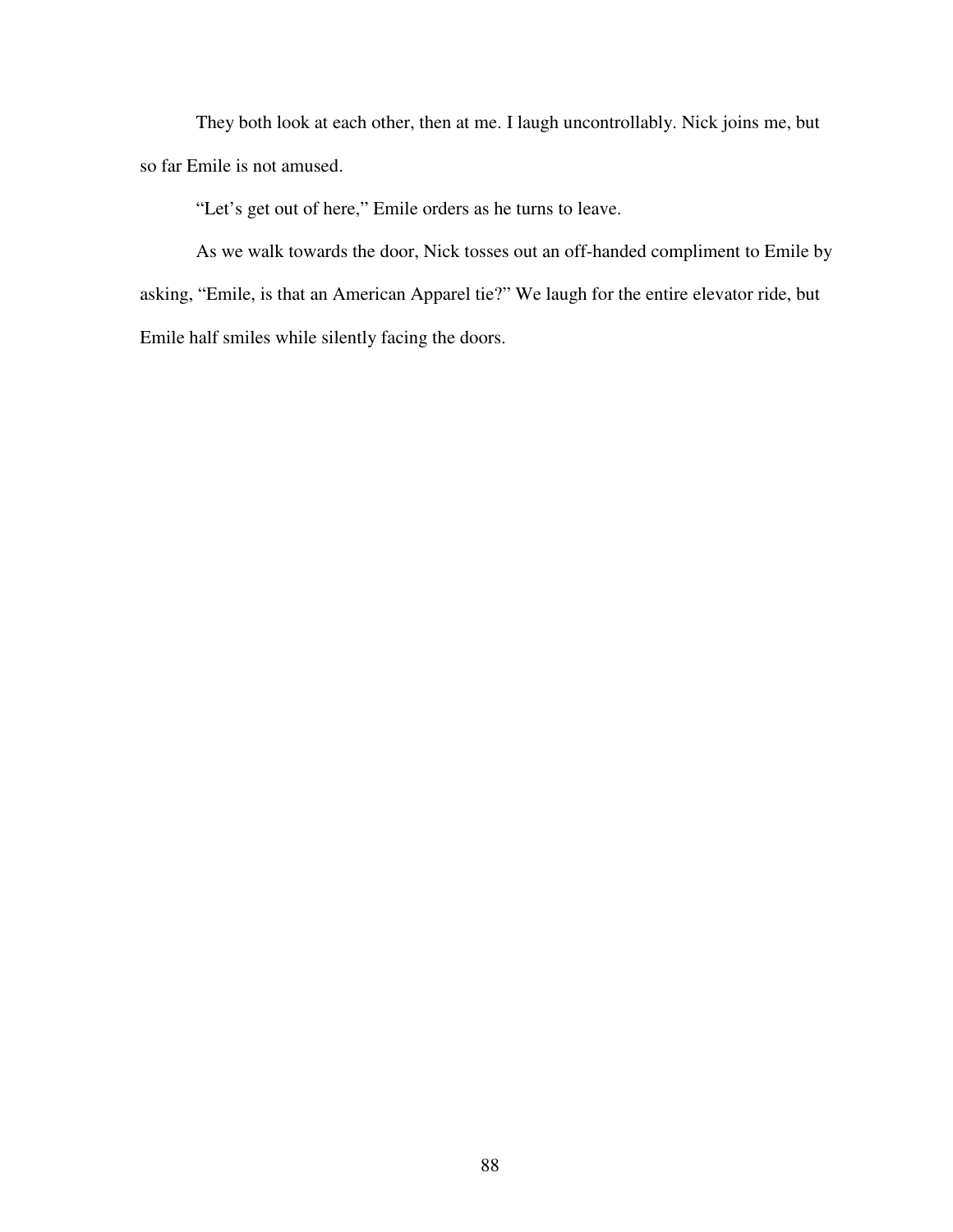XV

The restaurant Nick chose is called Il Mulino. Coincidentally, it is right next to the Gateway movie theater, our indie theater of choice. We usually do two movies, one indie, one mainstream. We start at Sunrise Eleven on Pine Island and Oakland or the Gateway on Sunrise Boulevard. The latter is a decent trek from my condo, so I usually campaign for Gateway. Plus, they seriously have *the* best popcorn. They melt real butter, none of that butter-flavored oil. My mouth waters just thinking about it. Even though the Gateway is closer, it's still a good ten-minute drive, as is everything in Fort Lauderdale. Emile insists on driving; he always insists on driving. He likes to be in control and on a night like tonight, one where he feels like he's lost control, I don't want to argue. Normally, I would feel badly, I would feel really badly. But I'm still totally stoked to be spending time with Nick.

Dinner starts off awkwardly, and gets more awkward as the ordering starts. Nick asks me if I'd like to share a Caprese salad, but Emile wants to share mozzarella sticks. Emile wants a glass of wine, but Nick just wants soda. No one can decide between garlic rolls or Italian bread. I'm starting to regret this decision, and then my cell rings. The caller ID says Lily. I excuse myself from the stifling atmosphere of two men competing and step outside to take the call.

Immediately after I answer she starts speaking one-hundred miles an hour. "He's an asshole. A total asshole. And Dan? I don't know what the fuck is wrong with Dan. I'm so sorry. I just can't believe it." Lily is rambling non-stop about David on the other end of the phone.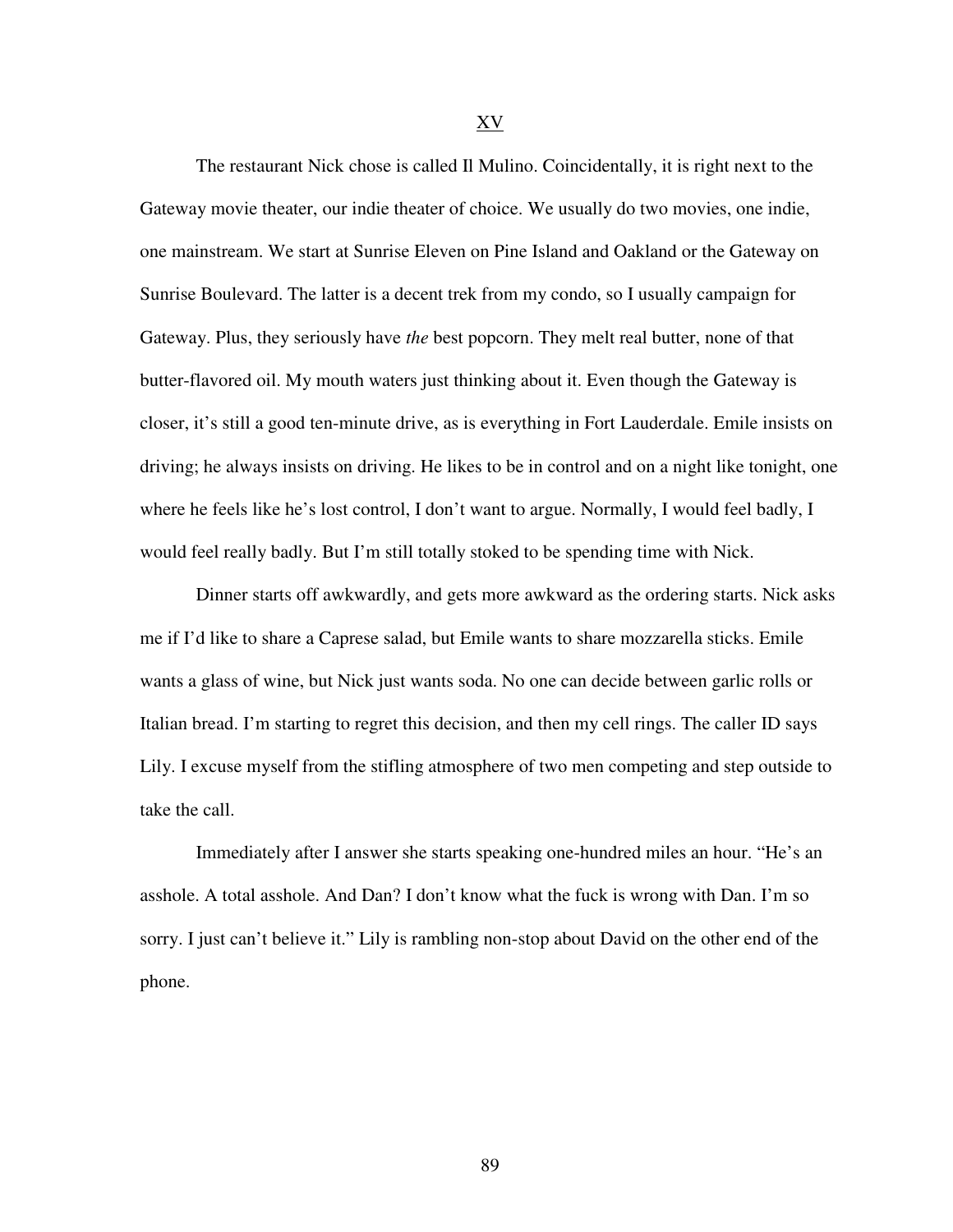"Lil, I know, I know. I'm sure Dan didn't mean it. He didn't know; he's a guy, right? What do you expect?" I try to laugh it off, but I'm pretty pissed off that Dan recommended David to me.

"It's not okay, Catey. Dan sends his apologies and I'll be sure to punish him," she assures me in a devilish tone.

"Ahhhh, T.M.I., babe!" I interject.

"Seriously, though. I guess we were all at Capone's one night and Dan ran into David. They talked off to the side, but he didn't make any introductions. The next day, David texted Dan asking about you, so Dan told him to check out your Facebook page. Dan even said, 'You know, I thought Dave had a fiancé. Guess they broke up*.*' I guess I should have known better. I truly am sorry, my love. I didn't want this to happen to you."

I know she means it and I don't blame her for it. "Well, you have to kiss a bunch of frogs, right Lil?" What?

"What? Where did you get that, Catey? That isn't you at all," she comments skeptically.

"Maybe it should be." I pause for a moment getting used to the feel of the new outlook that's growing on me. "Look, gotta run, babes. Emile is waiting. I'll need to see you girls tomorrow though. I'll call you in the morning. Love you."

"I love you too, Catey Cat. Have fun."

I return to the table smiling. "That was Lily. She's sorry for letting Dan set me up with David."

"Your friend set you up with that douche?" Nick exclaims. "God, with friends like that, right?" He and Emile laugh at Lily's poor judgment.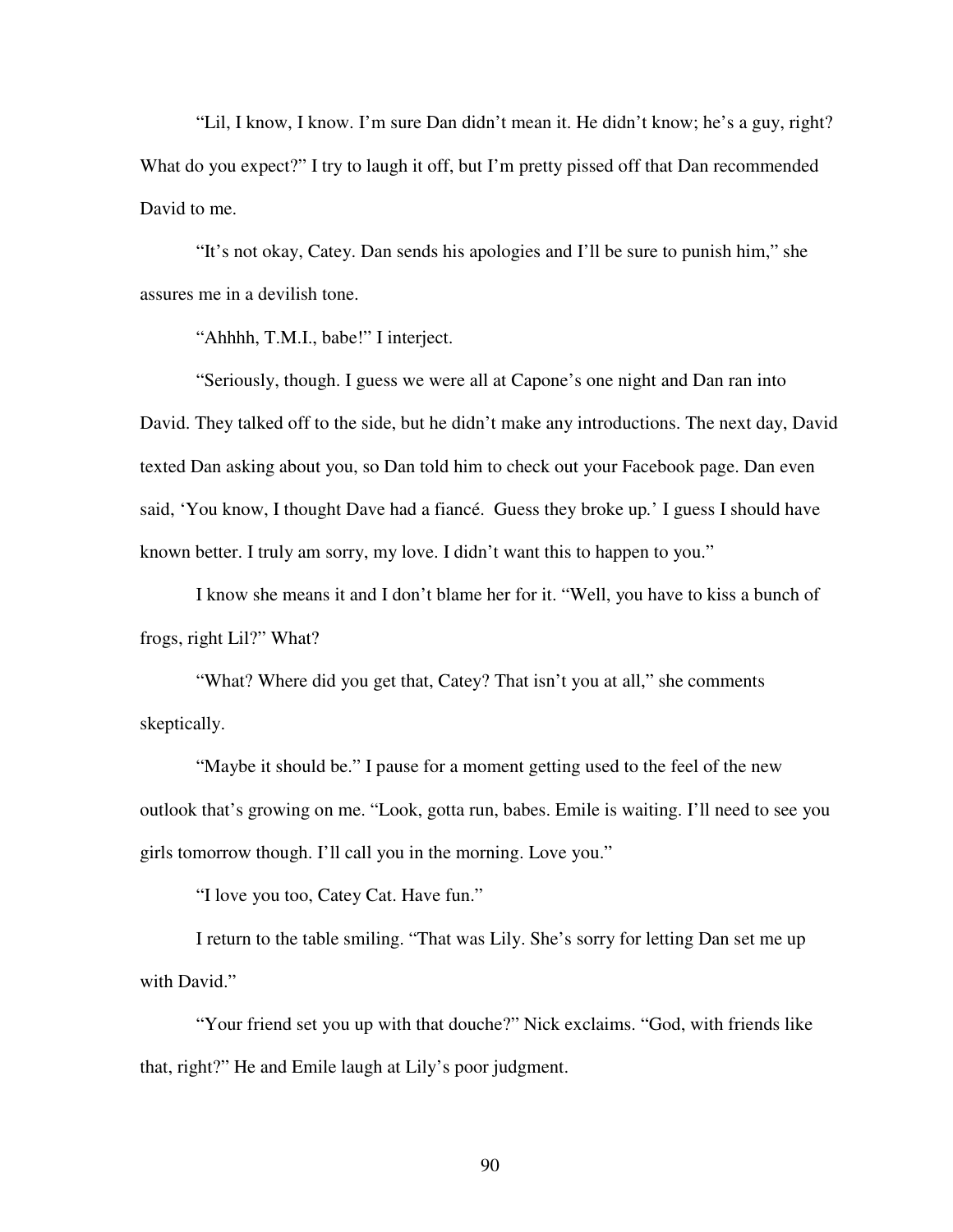"Man, you don't know the half of it with those girls," Emile says. They laugh again.

"I'm gone less than ten minutes and you two are best friends forever now?" I interrupt their bonding and steer the conversation away from my friends.

"Politics," Emile states excitedly.

Nick starts to say something about Clinton but I cut him off before he says more; no more is needed. They pretend to be hurt, but as the mozzarella sticks and Caprese salad arrive, they concede that sudden bonding and shared love of the Clintons is unexpected.

Nick pushes some tomato around his dish, smothering it in olive oil and basil before putting it in his mouth. Emile leans over and whispers in my ear, "And anyone who is friends with you is good with me, too."

I smile and kiss him on the cheek. Our moment is interrupted by Nick flippantly saying, "Awwwww. Best friends forever!"

After dinner, we walk next door to the theater. On the sidewalk, underneath the giant old-fashioned marquee, we go back and forth between movie posters deciding which film to see.

Nick wants to see *Juno,* but three times is enough for me (until it comes out on DVD). We talk about T*he Diving Bell and the Butterfly* and *No Country for Old Men*, but we can't seem to decide. We finally settle on the Bob Dylan biopic, *I'm Not Here.* While I munch on my popcorn, the two boys lean over me and talk throughout the entire film. I'm starting to feel a bit uncomfortable with how comfortable these two are getting with each other. Have I missed the signs? Is Nick more interested in Emile than he is me?

We forgo the second film for a cocktail near my condo. We sit at an outside table at Limoncello and have a beer, discussing the film and dinner, people watching. Nick excuses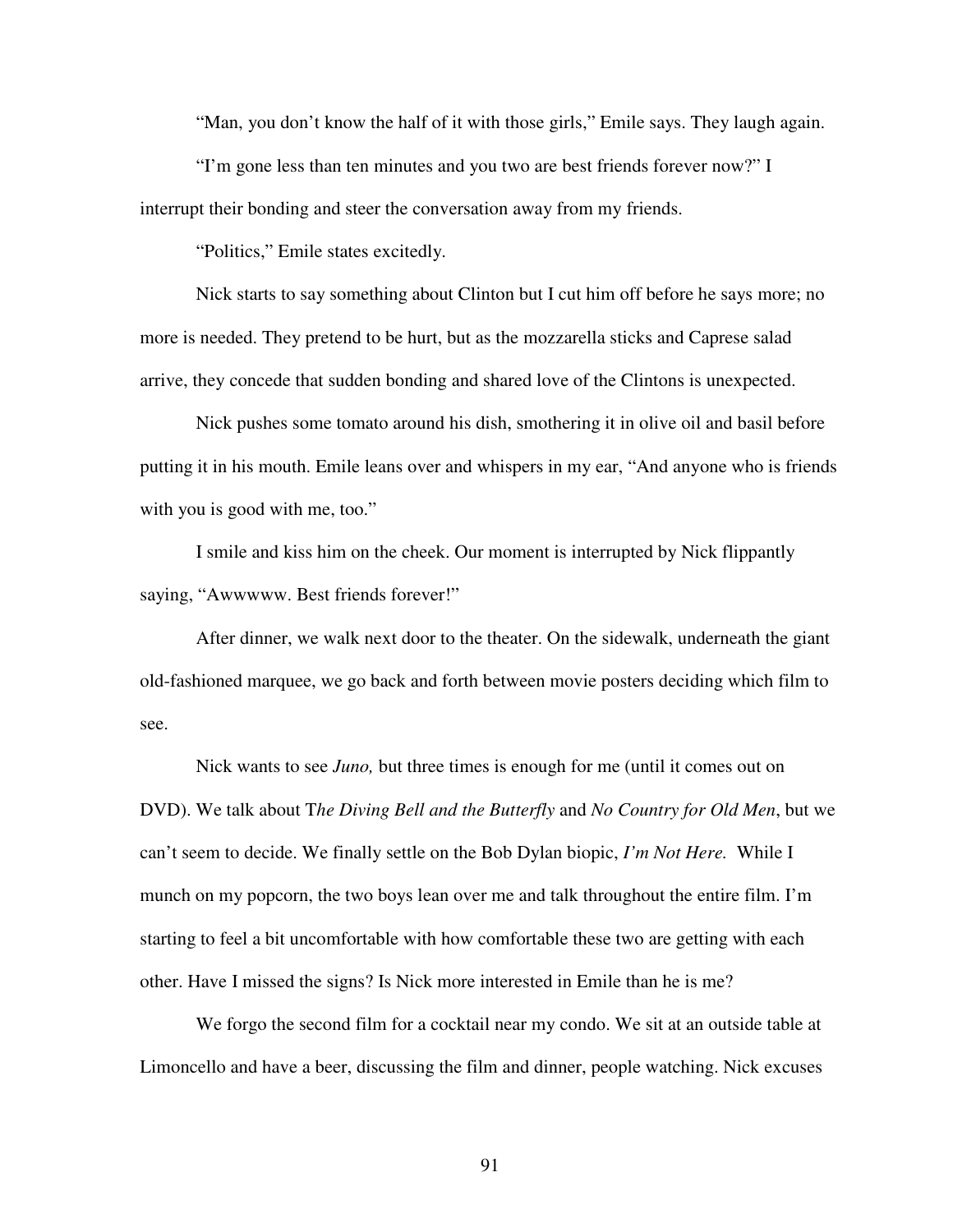himself to use the restroom, leaving me alone with Emile for the first time since our tête-àtête in my kitchen earlier that night.

"What are you doing? Are you hitting on him?" I accuse Emile.

"What? What? Cate, he really likes you. He is not gay, babe," he says as if I am a complete idiot. "He is only talking to me to get to you. He is smart. The way to a girl's heart is through her best friend."

Wow, I am stupid. "Really?"

"Really. And when he comes back I'm excusing myself and heading home." I try to speak but he stops me. "Don't protest. You're staying. And whatever happens after that is up to you. Got it? Just promise me that I'll be the first to hear the gory details. Pinky swear." He raises his left hand, pinky out-stretched.

I don't have time to protest because Nick is back. "Got it." I quickly lock pinkies with him, hoping Nick doesn't see.

"Got what?" he asks.

chair to the right to be closer to me.

"Got that I am outta here, kids. Nick, it's been a pleasure, man. Can I trust you to escort this lovely lady home?" Emile stands and extends his hand to him.

"You can, and I hope to see you again sometime soon." He shakes Emile's hand, folding his other hand over the shake, cementing their newfound friendship.

"Well, that's up to Cate," Emile says as he winks at me and walks away. Immediately, someone snatches our empty chair, dragging it to their table. Nick scoots his

"Ready to go home? Or do you want to stay?" he asks, throwing the ball in my court. "Let's stay."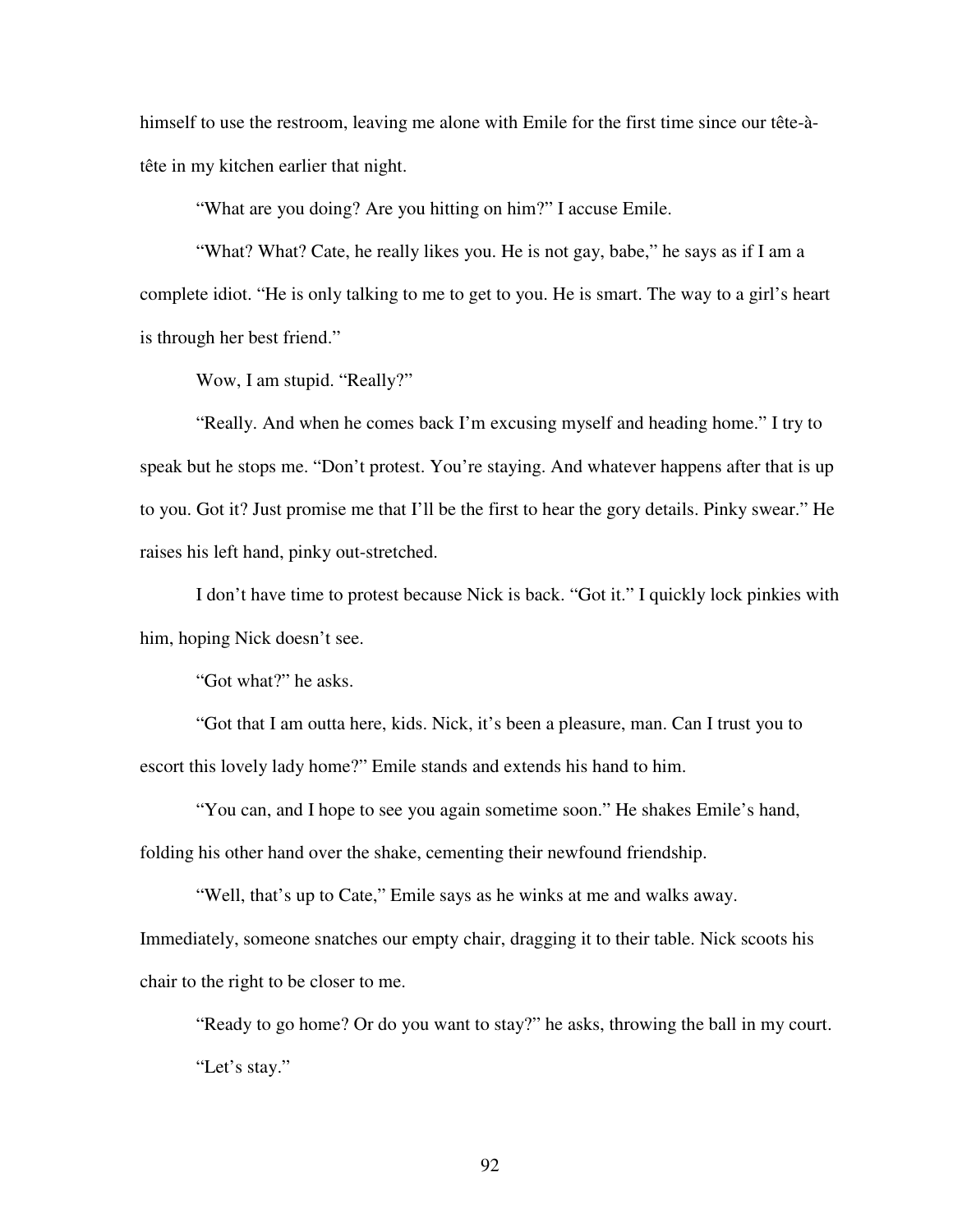"Good, 'cause I already ordered two more beers." On cue, a waitress appears with two cans of Fosters, placing them on our table. He takes a chug of his and turns to me. "You're different than I thought."

In response, I nearly spit a mouthful of beer all over him. "*I'm* different? *You're*  different." I look down, embarrassed. I've been treating this guy like shit for months now, and I have no excuse. "I misjudged you. I prejudged you, actually. I'm really sorry about that."

"Hey, don't look down, sad eyes." He places his hand on mine. It makes me feel tingly when he does it this time. I try to pull away but he holds on. "I'm serious, Cate. It doesn't matter. We had some moments where we didn't get each other. Let's learn from it, and move on. What do you think?"

This is the second piece of advice Nick has given me today. It's like he's reading my thoughts. He's actually getting me. No one, except Emile, ever gets me.

"I do."

"Catey, three years ago I was you. Minus the whole virgin thing; that's pretty extreme." He pauses to gauge my reaction. I crack a smile so he moves on. "This is how I see it: there are two kinds of people, those who follow the crowd and those who take the long way. I've always found my way by taking the long way. I think you have too, and that's hard to do. There are no expectations to live up to, no maps to follow. It's a double-edged sword. You live how you want, which is a plus, but there is nothing to compare to. No way to gauge success or happiness." He stops and forces me to look at him.

My eyes have traveled along the sidewalk, taking in the throngs of people, the "status quo" as Nick calls them. The girls that walk past wear miniskirts and high heels. They all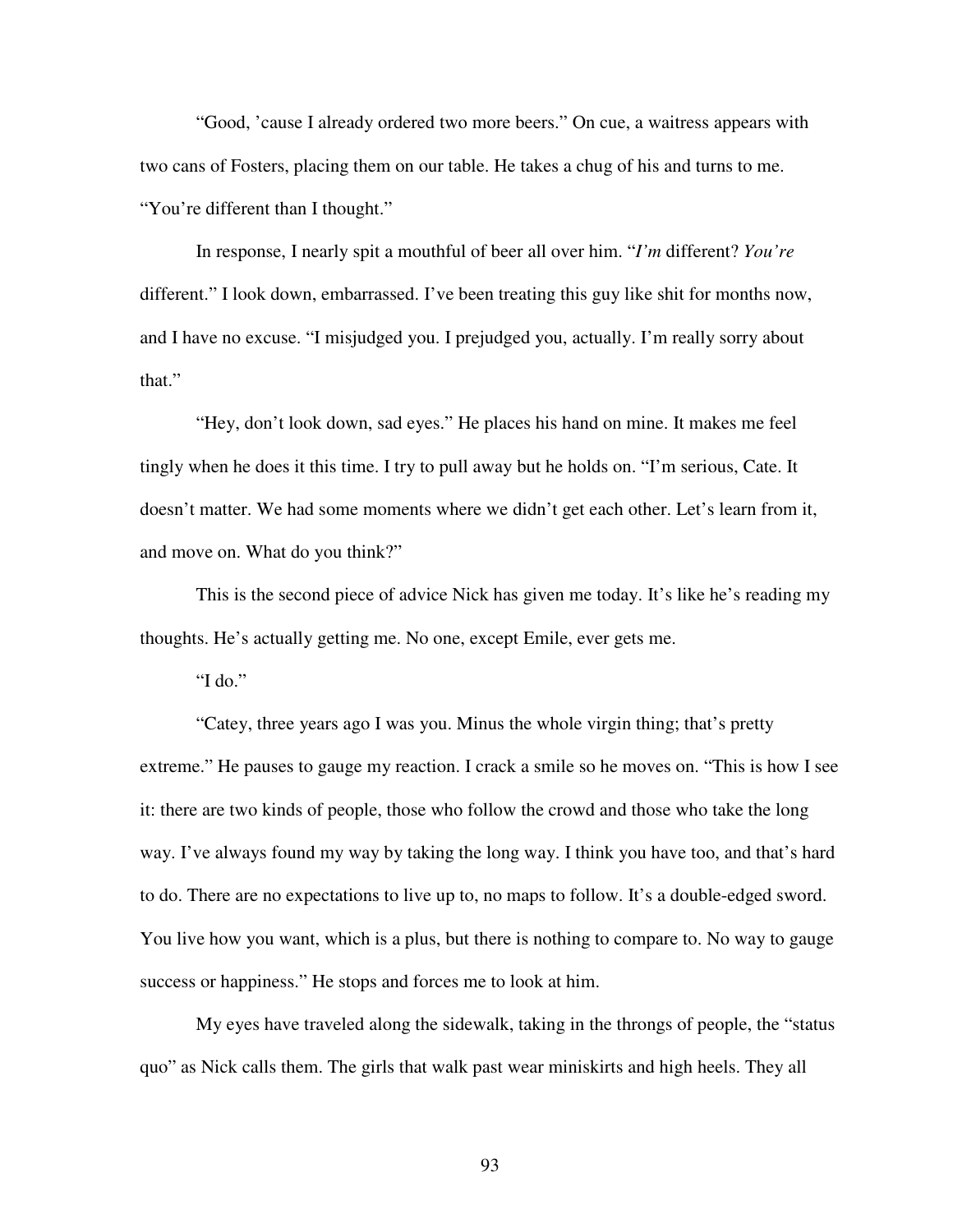have tanned skin, pierced belly buttons, and blonde highlights. The guys have black and silver dress shirts, gelled hair and big biceps. They wear the uniform for Fort Lauderdale nightlife. My eyes return to his blue ones.

"You get to be your own person, but there's no data to compare to. It's hard to tell if you are making the right decisions," he adds. Now he pauses to look away. The midnight street is busy and loud, but our conversation is quiet and personal. The passing parties aren't interrupting our intimate conversation. "I don't mean the decisions are bad, I just mean—"

I cut him off. He doesn't need to explain. "It's just hard to know what's possible. Hard to tell if anyone else will ever feel the way you do. Will understand."

## "Exactly."

After a long break in conversation where we both look down and away, he starts to talk again. He tells me about his ex-girlfriend. He met her in college. At first, they dated and it was casual. It got serious, but slowly and on their own terms. For years they spent time together when they wanted, did their own thing when they wanted. When they graduated, she demanded to know when they would get married. He was caught off-guard; he hadn't thought about marriage at all. He was only twenty-two. She had assumed the reason why they didn't make a fast commitment was because they were in college. She didn't realize he liked what they had. They fought, she called him names, and they broke up. Everyone sided with her, suggesting he had misled her. But he had never broken a promise and he had never lied.

"And that was four, maybe five years ago. Damn, no, five, maybe six. And I haven't really dated steadily since then. I go on dates, but when we start to talk about the future, I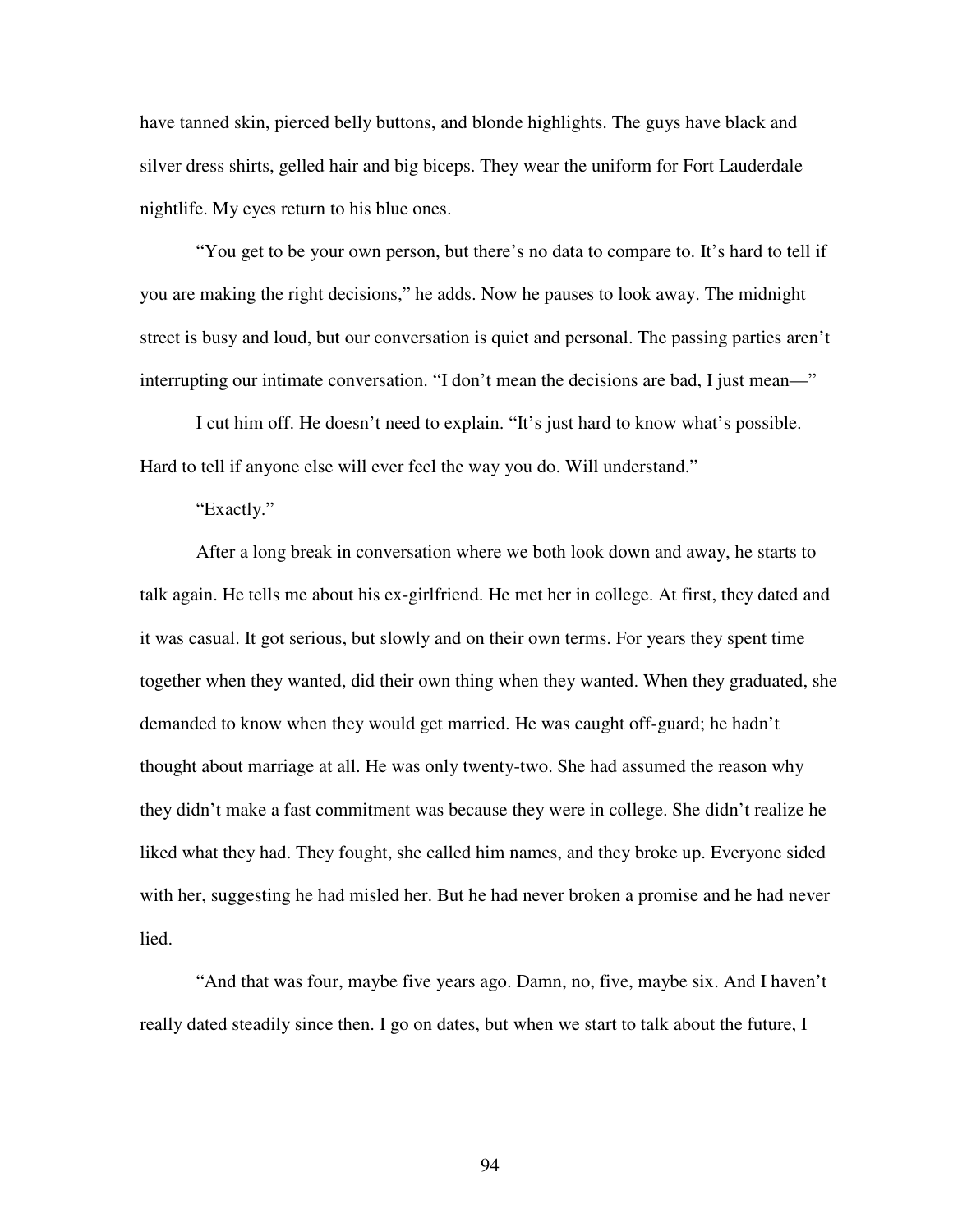make my boundaries clear, and they call me a commitment-phobe. Then they don't return my calls."

"I know that feeling," I reassure him. "What's a commitment-phobe anyway? You are just looking for something different."

"Exactamundo." He nods his head in agreement. We both feel the weight of the conversation and shift in our chairs under the pressure.

"Wanna walk me home now?" I ask.

"I do," he answers, getting up to help me slide my chair back. What a gentleman.

Our walk is brisk, as both of us seem to be energized by our conversation. At first there are plenty of drunken people to laugh at, but the closer we get to my building, the thinner the crowd gets. Eventually, we are standing alone in front of the glass double doors.

"Do you want to come up?" I ask.

Nick steps in close to me and takes my hand. "No, I think this is a good place to end the night. Don't you?" He pulls me in for a hug. His grip is firm but soothing. He smells warm and spicy when I put my head on his shoulder. When he pulls back, he keeps his arms around my waist. He places one gentle kiss on my lips. "Night, Cate. See you on Monday."

His exit is causal and friendly. I'm floating and more comfortable than I can remember being. I watch him get into his car and drive away before I look for my house keys and let myself in. Twenty minutes later when I am lying in bed, I fall asleep peacefully. I think about Nick for a moment, but pay more attention to the crime show on Discovery ID.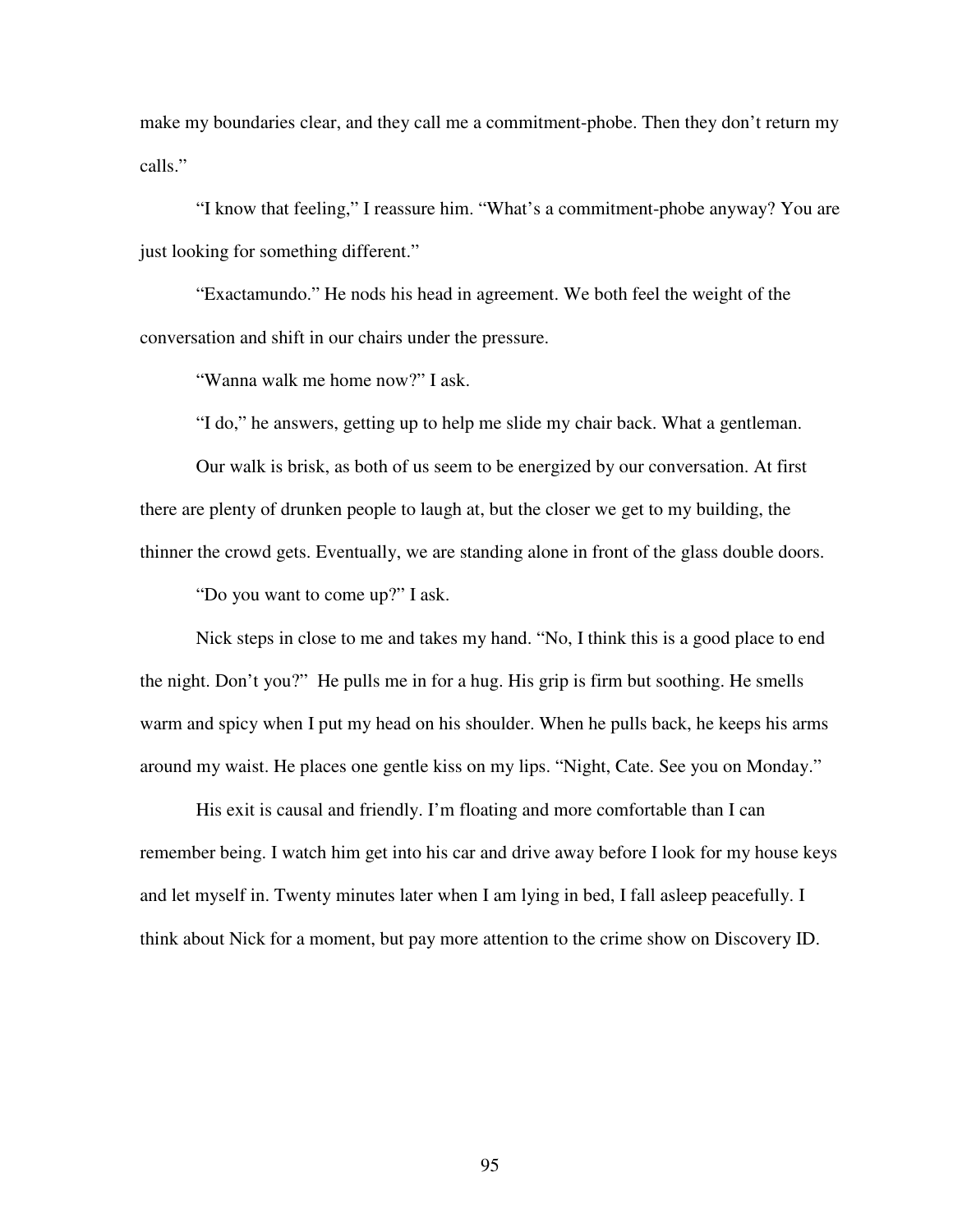The morning arrives all too quickly and I lounge in bed for an hour or so before

placing my feet on the floor. Around ten, my cell rings. The caller ID tells me it's Regan.

"Morning sunshine, bright eyes!" she exclaims in my ear.

"Morning, Regs. It's game day. Are you all coming over? I'm going to invite Lily. I have much to tell."

"Whoa, whoa. One—you are in the mood for game day? Two—Lily's coming? She hates football." She's suspicious.

"Yes and yes. So come on over!"

Immediately after ending the call with Regan, I call Emile, as promised.

"Dish it," he says, still sleepy.

"We sat at the table, had another drink, and compared dating horror stories. Then he walked me home, we hugged, had one very sweet kiss and then said goodnight." I stretch myself out over my couch as I give him the play by play.

"Just one kiss?" He doesn't believe me.

"Yep, I'll see him on Monday."

"Hmmm. Well, I think that is exactly what you need," he approves.

"I agree."

"Okay, back to sleep then. I'll talk to you later, babe." He tries to get off the phone with me to return to dreamland.

"Wanna come over for football?" I add quickly before he can hang up.

"Ha. No. Love you though. I'm happy for you," he gushes genuinely.

"Thanks. Back at you," I say, ending our conversation.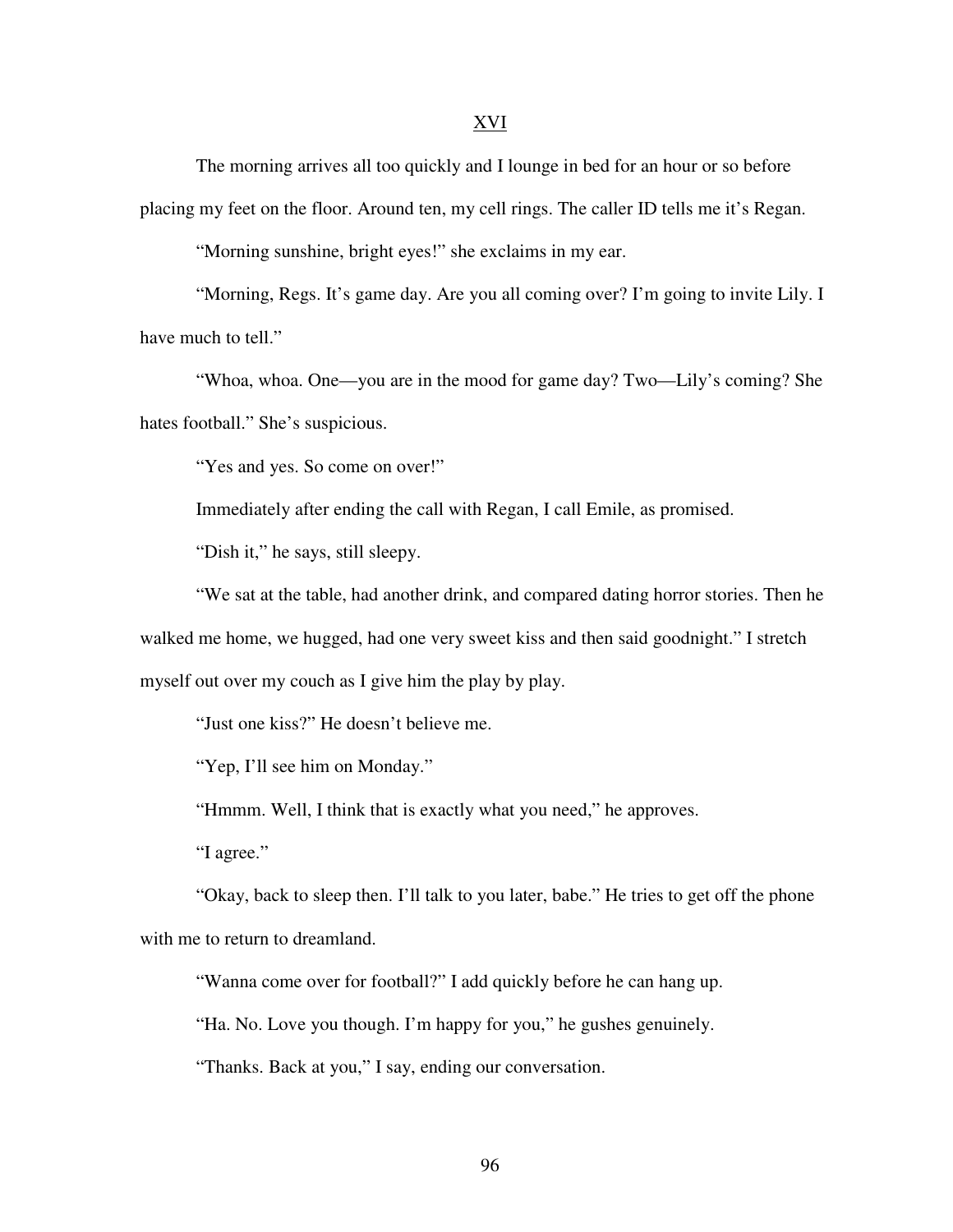Just before one o'clock, the four of us girls are congregating in the kitchen while Jeff and Dan plant themselves on the couches, watching the pre-game show.

"So, spill it," Erika orders.

I recount my Saturday while we lean against the counters, picking at chips and dip. I start with David, the throwing of bagels and deleting of phone numbers. I share the details of Nick and our day. I show them my new mug, which they all drool over. I tell them about Emile and Nick bonding. They whine about Emile knowing before them. I finish with a synopsis of our heart-to-heart amidst the nightlife, keeping most of it to myself since they wouldn't get it anyway, and our one perfect kiss.

Erika tries to clarify. "Nick from work? The guy you hate?"

"Emile likes him?" Regan demands to know as she grabs and handful of cherry tomatoes.

"And you're over David, just like that? I was so worried about hurting you and you are out kissing a new guy, like twenty-four hours later?" Lily asks, perplexed, leaning towards me, aggressively.

"All right, so where is he? Is he late?" Regan insists on hearing the details. She isn't grasping what I'm saying. Nick is *different*, and so am I.

"No, I didn't invite him."

"But…," Lily starts.

"But what? I don't even know what this is yet. I don't *need* him here." I look at them with certainty in my statement and casually pop a tomato in my open mouth. "I like my space. We both like our own space. We don't have to share every inch of our lives."